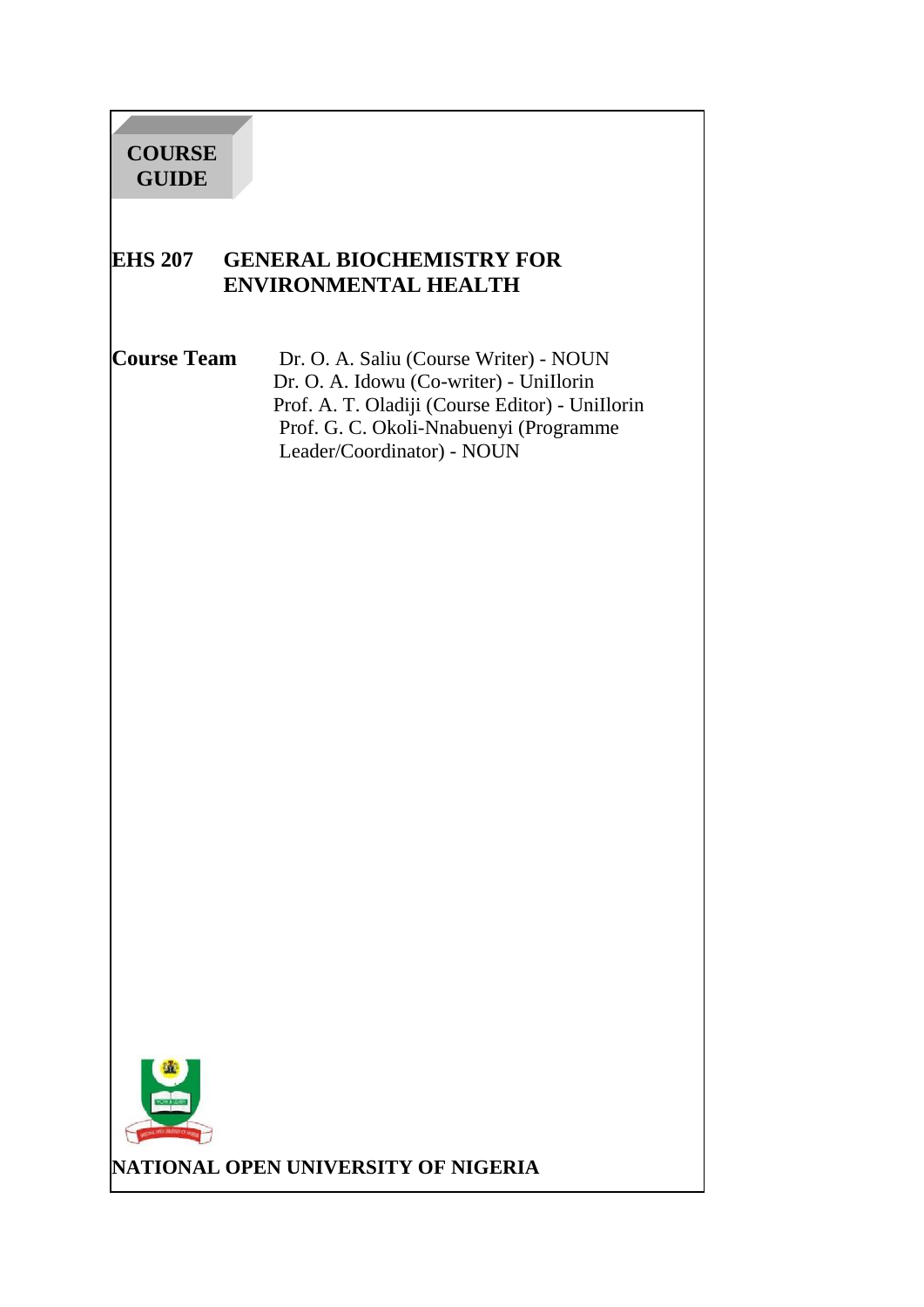© 2020 by NOUN Press National Open University of Nigeria Headquarters University Village Plot 91, Cadastral Zone Nnamdi Azikiwe Expressway Jabi, Abuja

Lagos Office 14/16 Ahmadu Bello Way Victoria Island, Lagos

e-mail: centralinfo@nou.edu.ng URL: www.nou.edu.ng

All rights reserved. No part of this book may be reproduced, in any form or by any means, without permission in writing from the publisher.

Printed 2020

ISBN: 978-978-970-151-3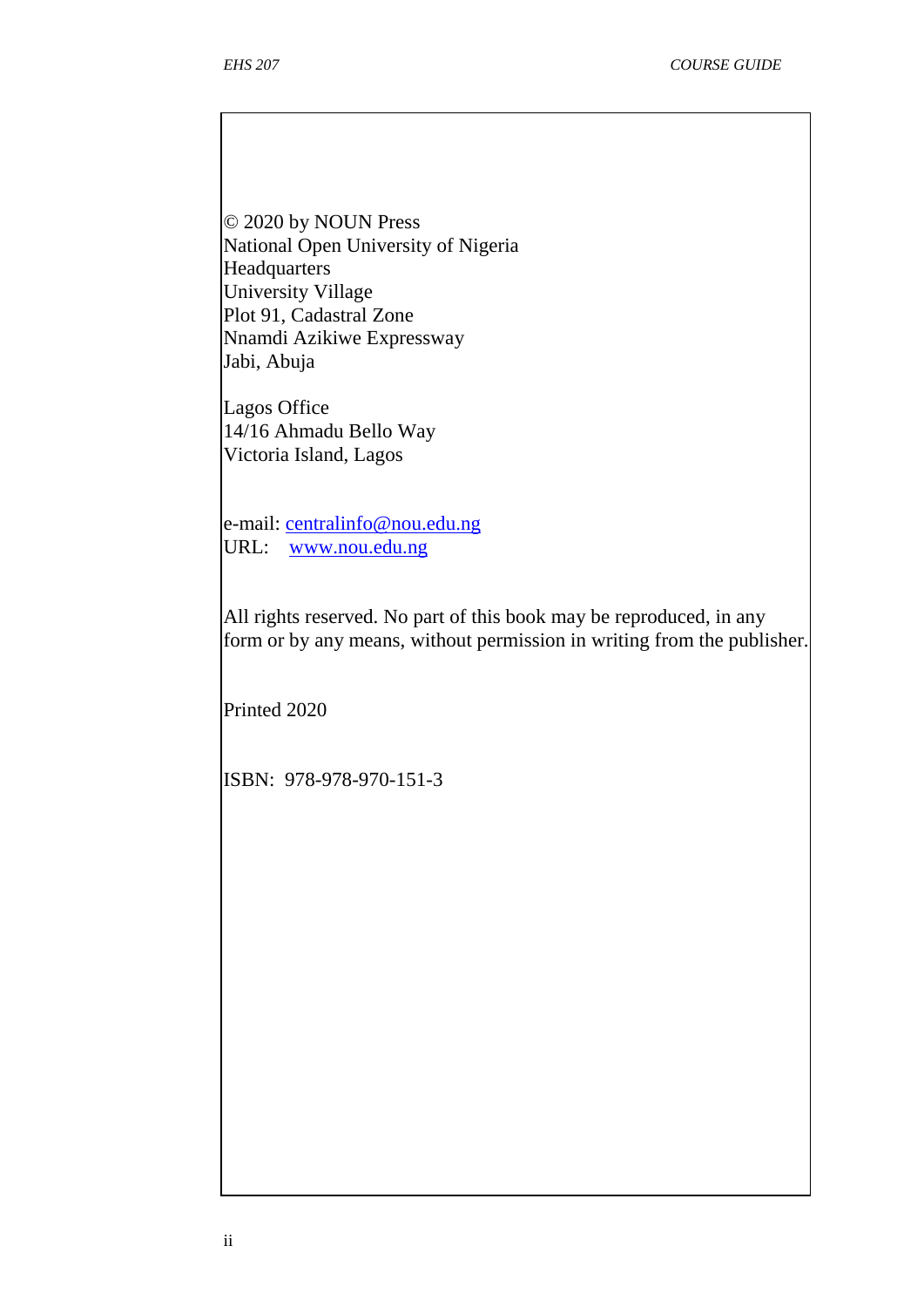# **CONTENTS PAGE**

| 1V             |
|----------------|
| 1V             |
| V              |
| V              |
| V              |
| V              |
| V              |
| V <sub>1</sub> |
| V <sub>1</sub> |
| V11            |
| <b>V111</b>    |
| <b>V111</b>    |
| <b>V111</b>    |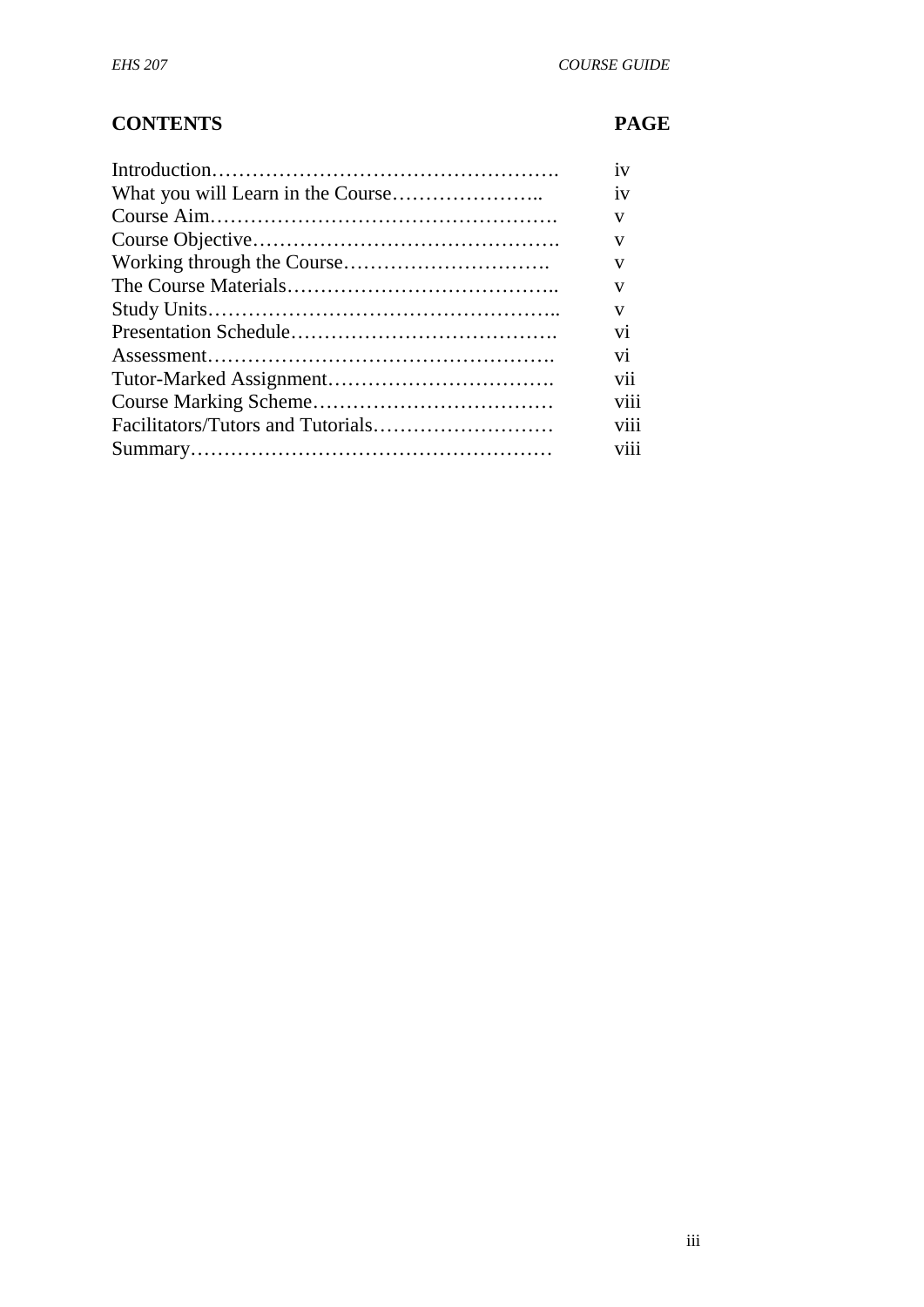#### **INTRODUCTION**

EHS 207 title "General Biochemistry" is a three (3) Unit course with four (4) Modules and fifteen (15) Units. Biochemistry is the study of biomolecules. It can also be defined as the application of chemistry to the study of biological processes in living organisms. Biochemistry is both a life science and a chemistry science; it explores the chemistry of living organisms and the molecular basis for the changes occurring in living cells.

Millions of complex chemical reactions are going on in the human body at any given time, ranging from the balance of the endocrine system to the storage and utilisation of fuel molecules such as glucose. By studying and understanding this highly complex reaction, biochemists have found better ways to fight infections and diseases not just at the molecular level but also at the cellular level. Since an Engineer cannot repair a vehicle if he does not understand how it works, so a biochemist must understand how the human body functions and the various mechanisms involved in process.

Much of biochemistry also deals with the structures and functions of cellular components such as proteins, carbohydrates, lipids and nucleic acids collectively known as biomolecules. The main purpose of all the efforts of Biochemistry is to benefit humans in all forms particularly in the diagnosis and treatment of different diseases. For example, investigation of diabetes mellitus is completely based upon the laboratory test in Biochemistry laboratories, where the presence of sugar in urine is tested by Benedict's test. Similarly, investigations of other disorders such as albuminuria, lactosuria, etc are a few of so many ailments that are investigated in Biochemistry laboratories.

#### **WHAT YOU WILL LEARN IN THE COURSE**

In this course, you will learn about the branches of biochemistry and its relevance to other life sciences, biochemistry of living cells, biological oxidation and electron transport chain, buffer, acidity, alkalinity, pH, pKa values and their roles in cellular metabolism. You will learn about the metabolism of biomolecules such as carbohydrate, proteins as well as lipids. The structure of the DNA will also be discussed. The knowledge that will be acquired in this course will assist you in understanding the various biochemical reactions that takes place in the living system.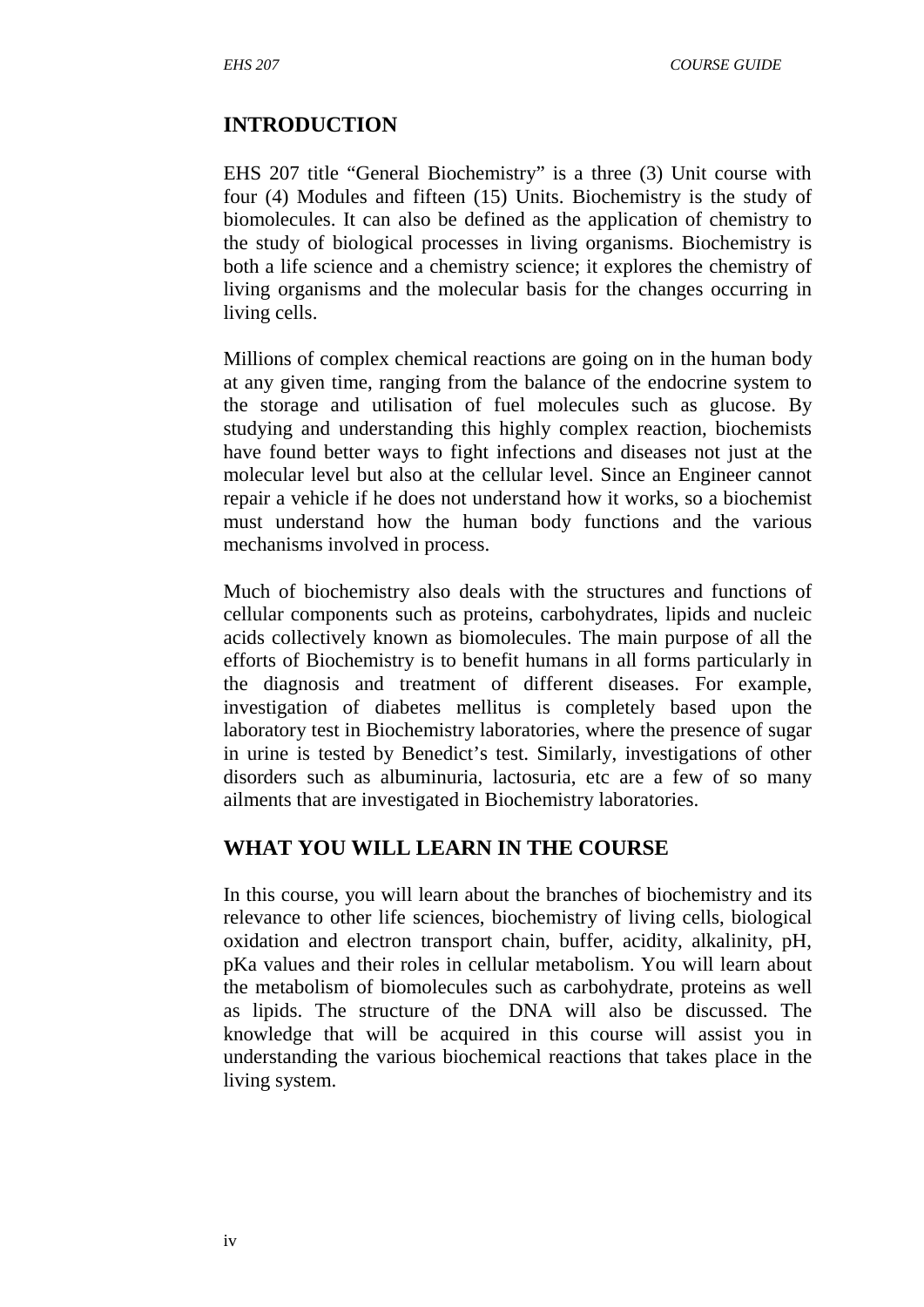# **COURSE AIM**

The aim of this course is to build your foundation in the knowledge of biochemistry as it relates to the proper physiological functioning of the human system.

# **COURSE OBJECTIVES**

At the completion of this course, you should be able to:

- explain the branches and relevance of biochemistry, biochemistry of living cells, biological oxidation and electron transport chain, buffer, acidity, alkalinity, pH, pKa values and their roles in cellular metabolism.
- understand the metabolism of major biomolecules such as carbohydrate, proteins, lipids as well as nucleic acid.

# **WORKING THROUGH THE COURSE**

As a student of this course you are expected to register for this course online which is available at the NOUN website before you can have access to all the materials. You will be expected to read every module along with all assigned readings to prepare you for assessment.

Reading the reference materials will enhance your understanding of the course.

Note that each unit has self-assessment exercises which you are advised to do and at certain periods during the course, you will be expected to submit your assignment for the purpose of assessment. There will be final examination

# **THE COURSE MATERIALS**

The main components of the course are:

- 1. The Course Guide
- 2. Study Unit
- 3. References/Further Reading
- 4. Assignments

# **STUDY UNITS**

There are four (4) modules and fourteen (14) study units in this course They are as follows: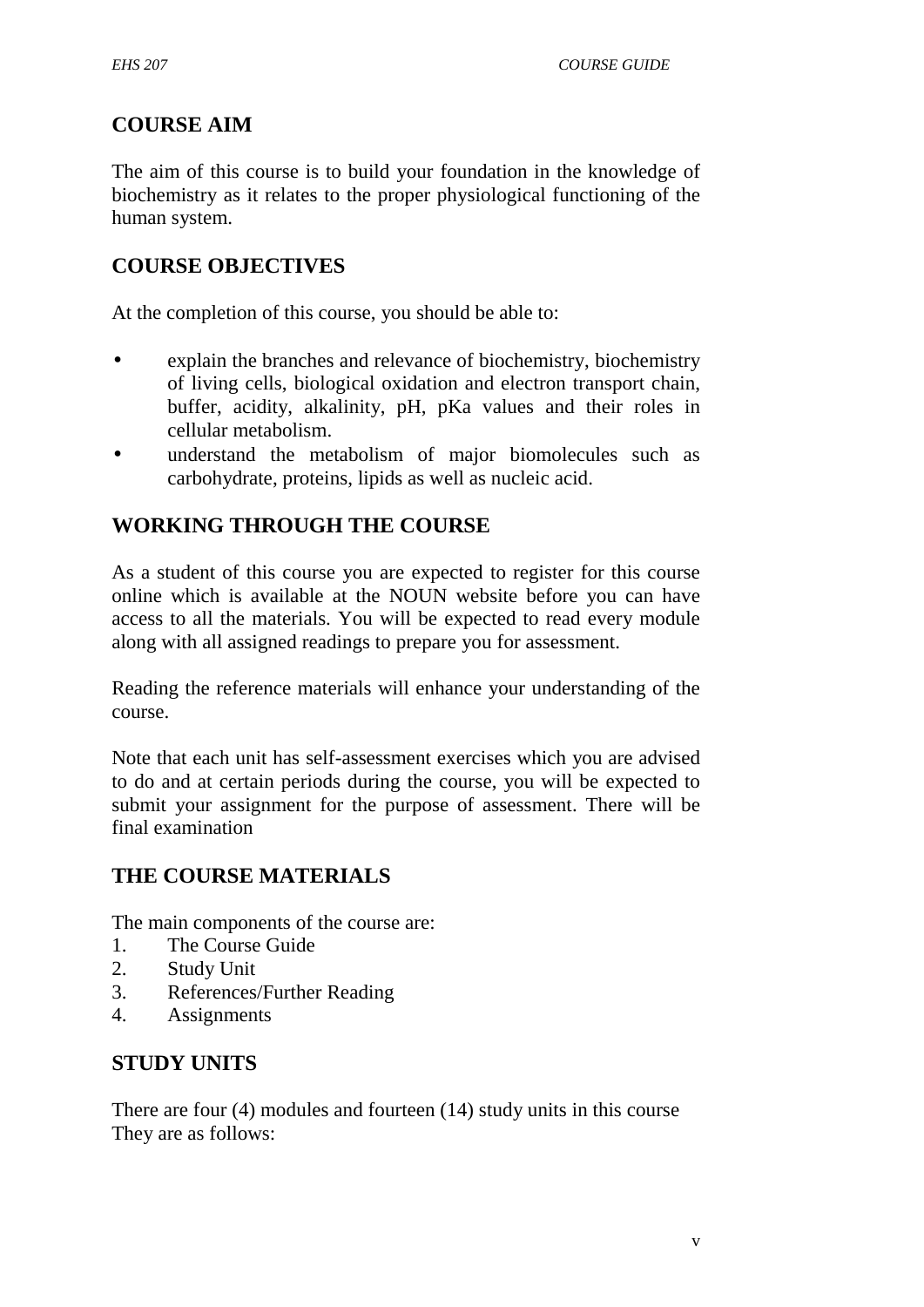#### **Module 1 Introduction to General Biochemistry**

- Unit 1 Definition of Biochemistry
- Unit 2 Cell Structure, Cell Components and their Functions
- Unit 3 Biochemistry of the Plasma Membrane

#### **Module 2 Water, Acids, Bases, Buffer and Macromolecules**

- Unit 1 Water, Acids, Bases and Buffer
- Unit 2 Chemistry of Carbohydrates
- Unit 3 Chemistry of Amino Acids and Protein
- Unit 4 Chemistry of Lipids
- Unit 5 Chemistry of Nucleic Acids

#### **Module 3 Metabolism of Biomolecules**

- Unit 1 Metabolism of Carbohydrates
- Unit 2 Krebs Cycle and Oxidative Phosphorylation
- Unit 3 Metabolism of Proteins
- Unit 4 Metabolism of Lipids

#### **Module 4 Micronutrients (Vitamins and Minerals) and Detoxification**

- Unit 1 Water Soluble Vitamins
- Unit 2 Trace Elements<br>
Unit 3 Detoxification
- Detoxification

There are activities related to the lecture in each unit which will help your progress and comprehension of the unit. You are required to work on these exercises which together with the TMAs will enable you to achieve the objectives of each unit.

## **PRESENTATION SCHEDULE**

There is a time-table prepared for the early and timely completion and submissions of your TMAs as well as attending the tutorial classes. You are required to submit all your assignments by the stipulated time and date. Avoid falling behind the schedule time.

#### **ASSESSMENT**

There are three aspects to the assessment of this course.

The first one is the self-assessment exercises. The second is the tutor marked assignments and the third is the written examination or the examination to be taken at the end of the course.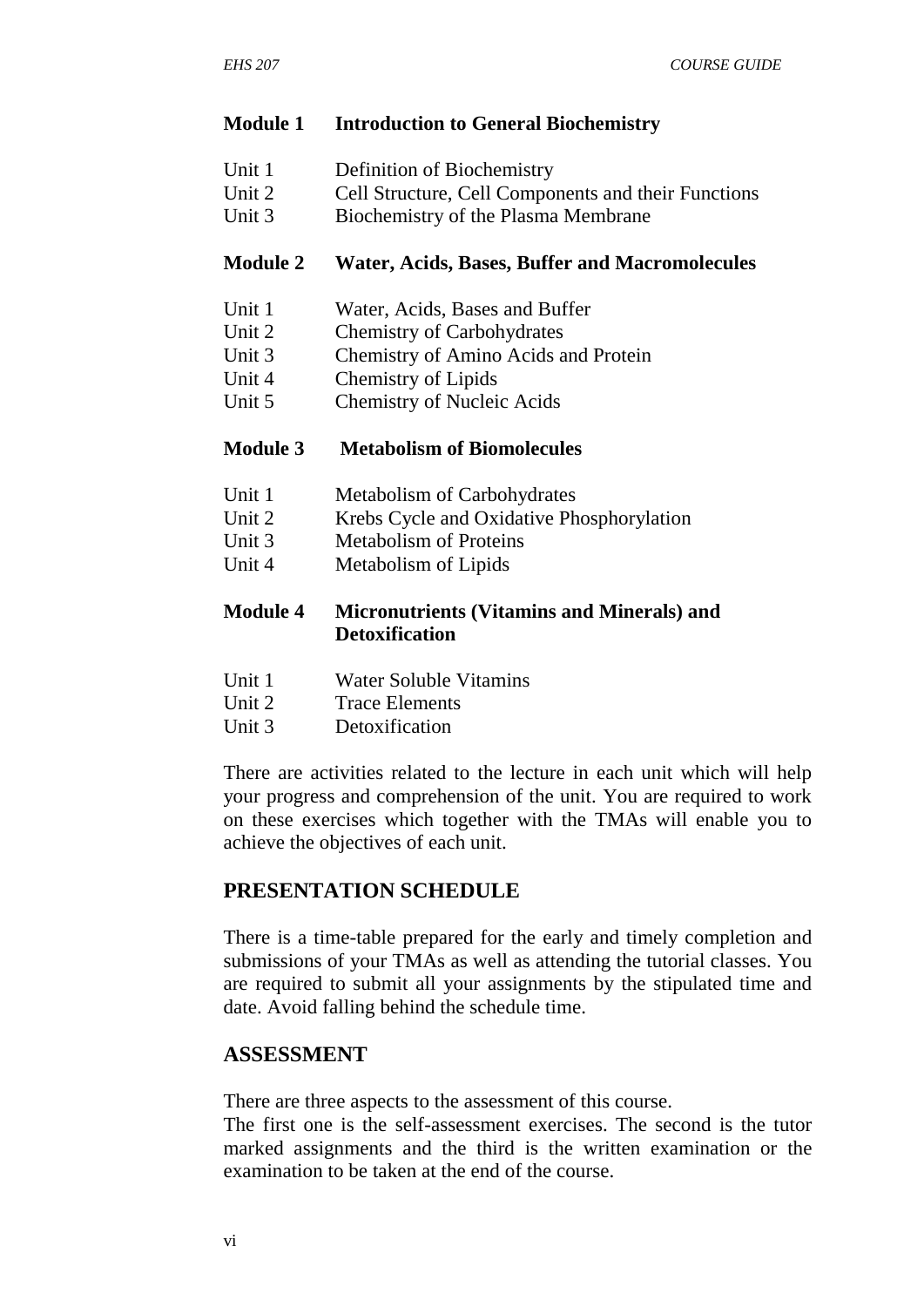Do the exercises or activities in the unit by applying the information and knowledge you acquired during the course. The tutor-marked assignments must be submitted to your facilitator for formal assessment in accordance with the deadlines stated in the presentation schedule and the assignment file.

The work submitted to your tutor for assessment will count for 30% of your total course work.

At the end of this course, you have to sit for a final or end of course examination of about a three-hour duration which will count for 70% of your total course mark.

# **TUTOR-MARKED ASSIGNMENT**

This is the continuous assessment component of this course and it accounts for 30% of the total score. You will be given four (4) TMAs by your facilitator to answer. Three of which must be answered before you are allowed to sit for the end of course examination.

These answered assignments are to be returned to your facilitator.

You're expected to complete the assignments by using the information and material in your readings, references and study units.

Reading and researching into your references will give you a better deeper understanding of the subject.

- 1. It is important that each assignment reaches your facilitator on or before the deadline given in the presentation schedule and assignment file. If for any reason you are not able to complete your assignment, make sure you contact your facilitator before the assignment is due to discuss the possibility of an extension. Request for extension will not be granted after the due date except for exceptional circumstances.
- 2. You will need to revise the whole course content before sitting for the examination. The self-assessment activities and TMAs will be useful for this purpose. The examination concludes the assessment for the course and constitutes 70% of the whole course. All areas of the course will be examined and you will be informed the time for the examination.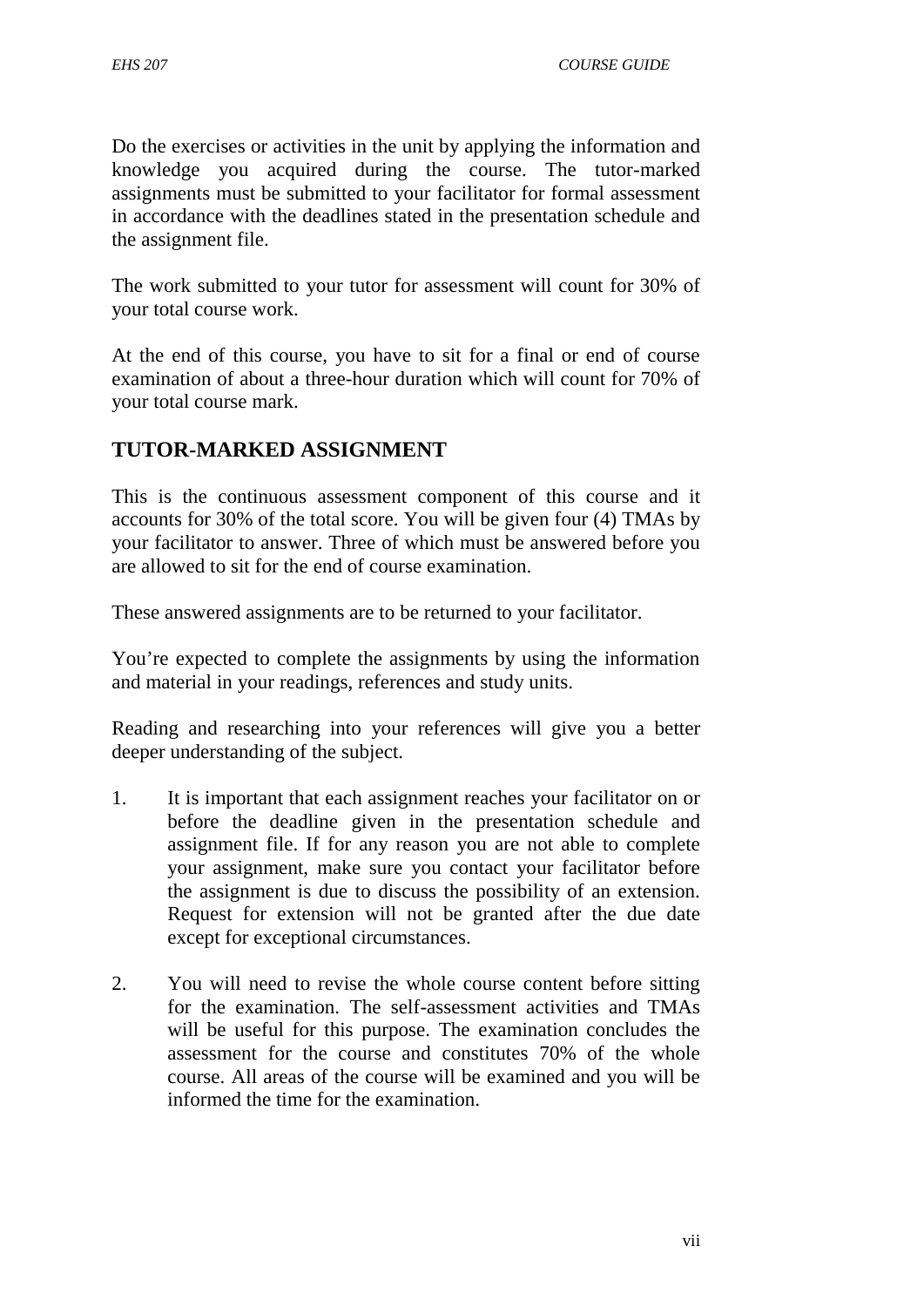| Assignment                | <b>Marks</b>                          |  |  |  |
|---------------------------|---------------------------------------|--|--|--|
| Assignments $1 - 4$       | Four assignments, best three marks of |  |  |  |
|                           | the                                   |  |  |  |
|                           | four count at 10% each–30% of course  |  |  |  |
|                           | marks.                                |  |  |  |
| End of course examination | 70% of overall course marks           |  |  |  |
| Total                     | 100% of course materials.             |  |  |  |

#### **COURSE MARKING SCHEME**

# **FACILITATORS/TUTORS AND TUTORIALS**

Sixteen (16) hours are provided for tutorials for this course. You will be notified of the dates, times and location for these tutorial classes. As soon as you are allocated a tutorial group, the name and phone number of your facilitator will be given to you. These are the duties of your facilitator: He or she will mark and comment on your assignment. He will monitor your progress and provide any necessary assistance you need. He or she will mark your TMAs and return them to you as soon as possible.

Do not hesitate to contact your facilitator by telephone or email if you need assistance. The following might be circumstances in which you would have to contact your facilitator if you:

- do not understand any part of the study or the assigned readings
- have difficulty with the self-tests
- have a question or problem with an assignment, with your tutor's comments or with the grading of an assignment.

You should endeavor to attend the tutorials. This is the only chance to have face to face with your course facilitator and to ask questions which are answered instantly. You can raise any problem encountered in the course of your study.

## **SUMMARY**

General biochemistry is the branch of life science that introduces you to chemical and physio-chemical processes such as respiration, digestion and metabolism of various biomolecules that occur within living organisms.

On completion of this course you will have an understanding of the components of the living cell, biological oxidation and electron transport chain, metabolism of carbohydrates, proteins and lipids as well as their roles in cellular metabolism and detoxification of harmful substances.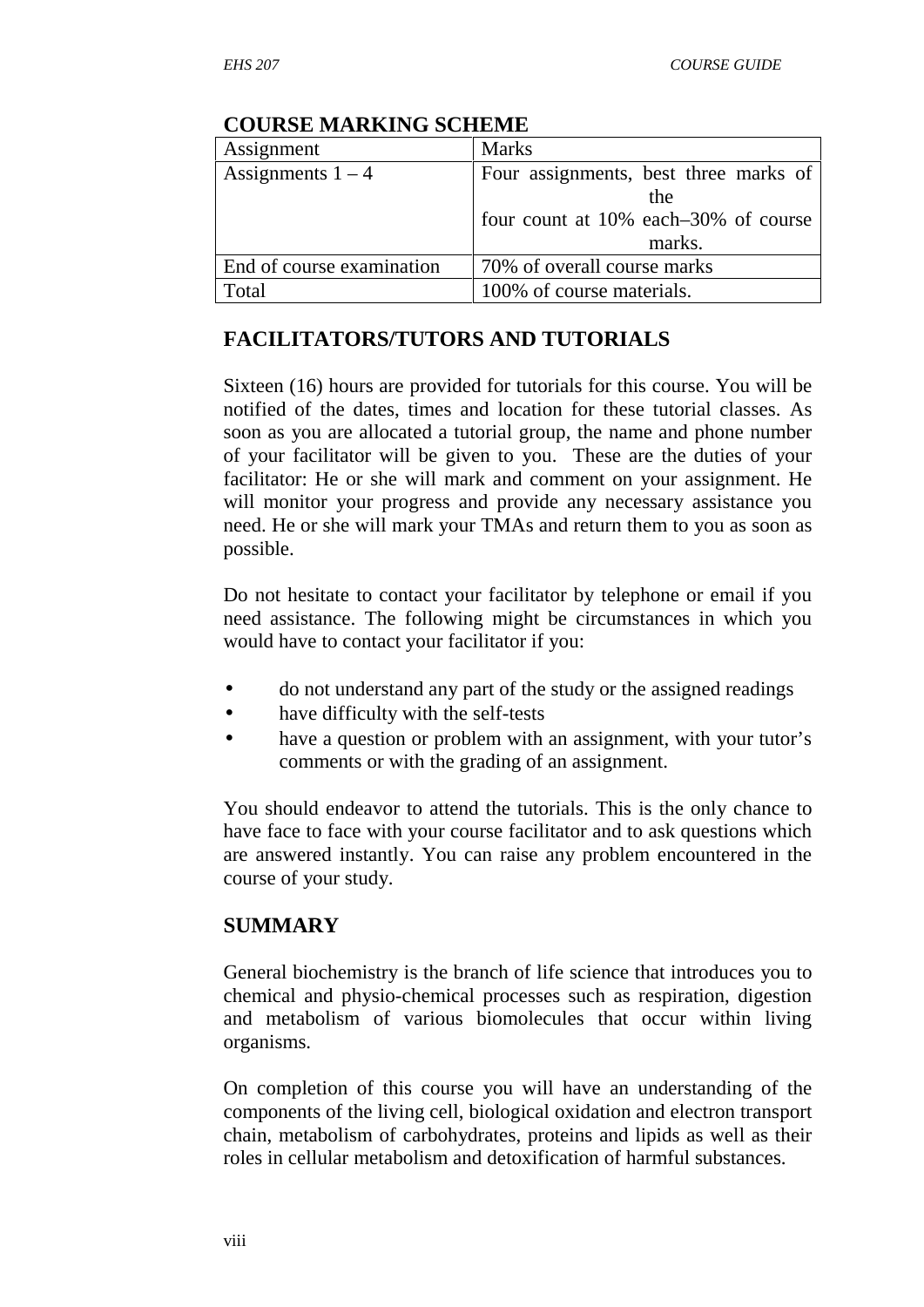You are expected to apply the knowledge you have acquired during this course to your practical life.

Furthermore, you should be able to answer the following questions:

- define biochemistry
- discuss the metabolism of carbohydrates, proteins and lipids
- give an account of oxidative phosphorylation and electron transport chain
- explain the detoxification processes of harmful substances.

We wish you success in this course.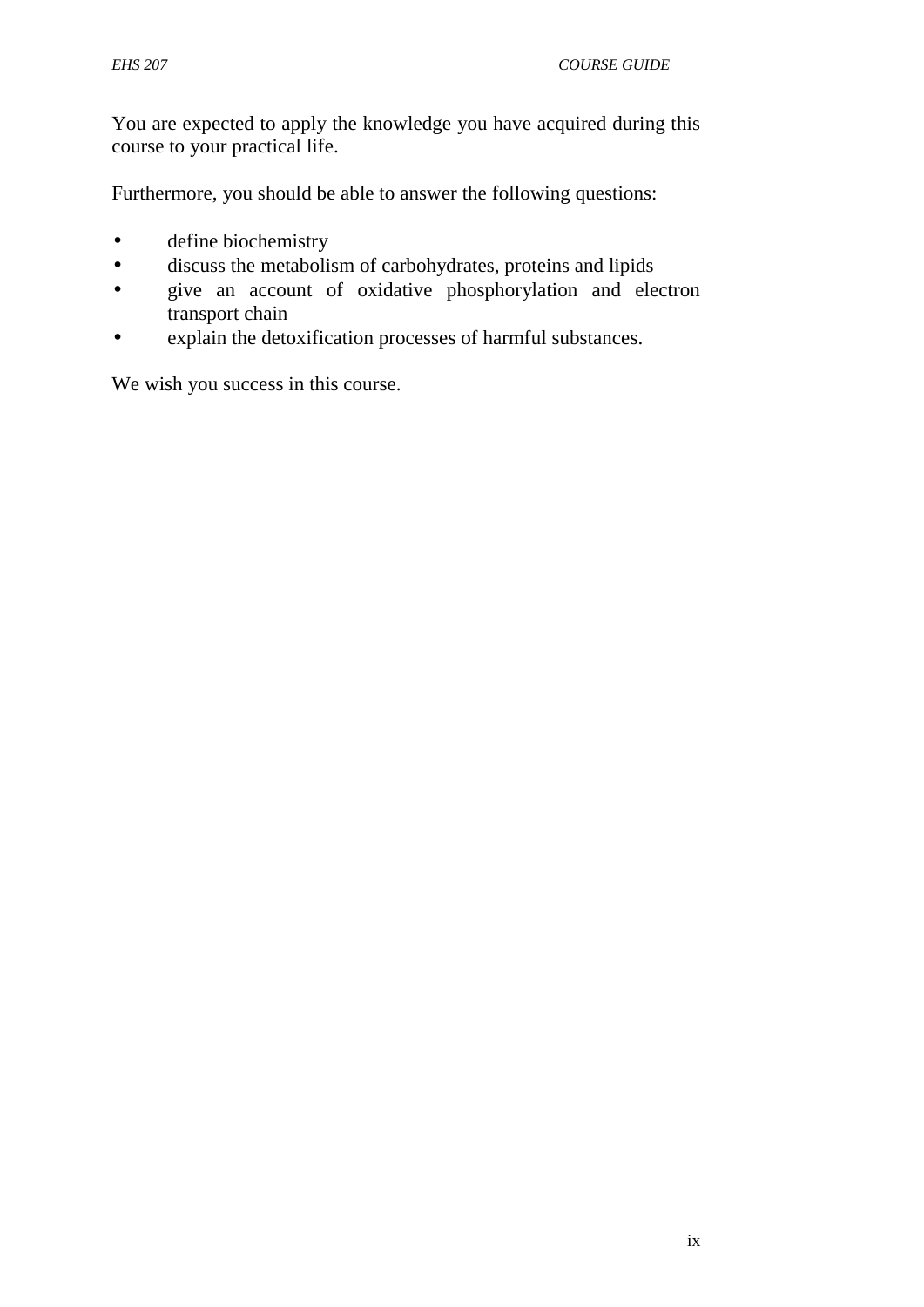#### **MAIN COURSE**

| <b>CONTENTS</b>  |                                                   | <b>PAGE</b> |
|------------------|---------------------------------------------------|-------------|
| <b>Module 1</b>  | <b>Introduction to General Biochemistry</b>       | 1           |
| Unit 1<br>Unit 2 | Cell Structure, Cell Components                   | 1           |
| Unit 3           | Biochemistry of the Plasma Membrane               | 5<br>9      |
| <b>Module 2</b>  | Water, Acids, Bases, Buffer<br>and Macromolecules | 14          |
| Unit 1           |                                                   | 14          |
| Unit 2           | Chemistry of Carbohydrates                        | 21          |
| Unit 3           | Chemistry of Amino Acids and Protein              | 28          |
| Unit 4           |                                                   | 35          |
| Unit 5           |                                                   | 41          |
| <b>Module 3</b>  | Metabolism of Biomolecules                        | 46          |
| Unit 1           | Metabolism of Carbohydrates                       | 46          |
|                  | Krebs cycle and Oxidative                         |             |
| Unit 2           |                                                   |             |
|                  |                                                   | 54          |
|                  |                                                   | 60          |
| Unit 3<br>Unit 4 |                                                   | 65          |
| <b>Module 4</b>  | <b>Micronutrients (Vitamins and</b>               |             |
|                  | Minerals) and Detoxification                      | 69          |
| Unit 1           | Water Soluble Vitamins                            | 69          |
| Unit 2           |                                                   | 78          |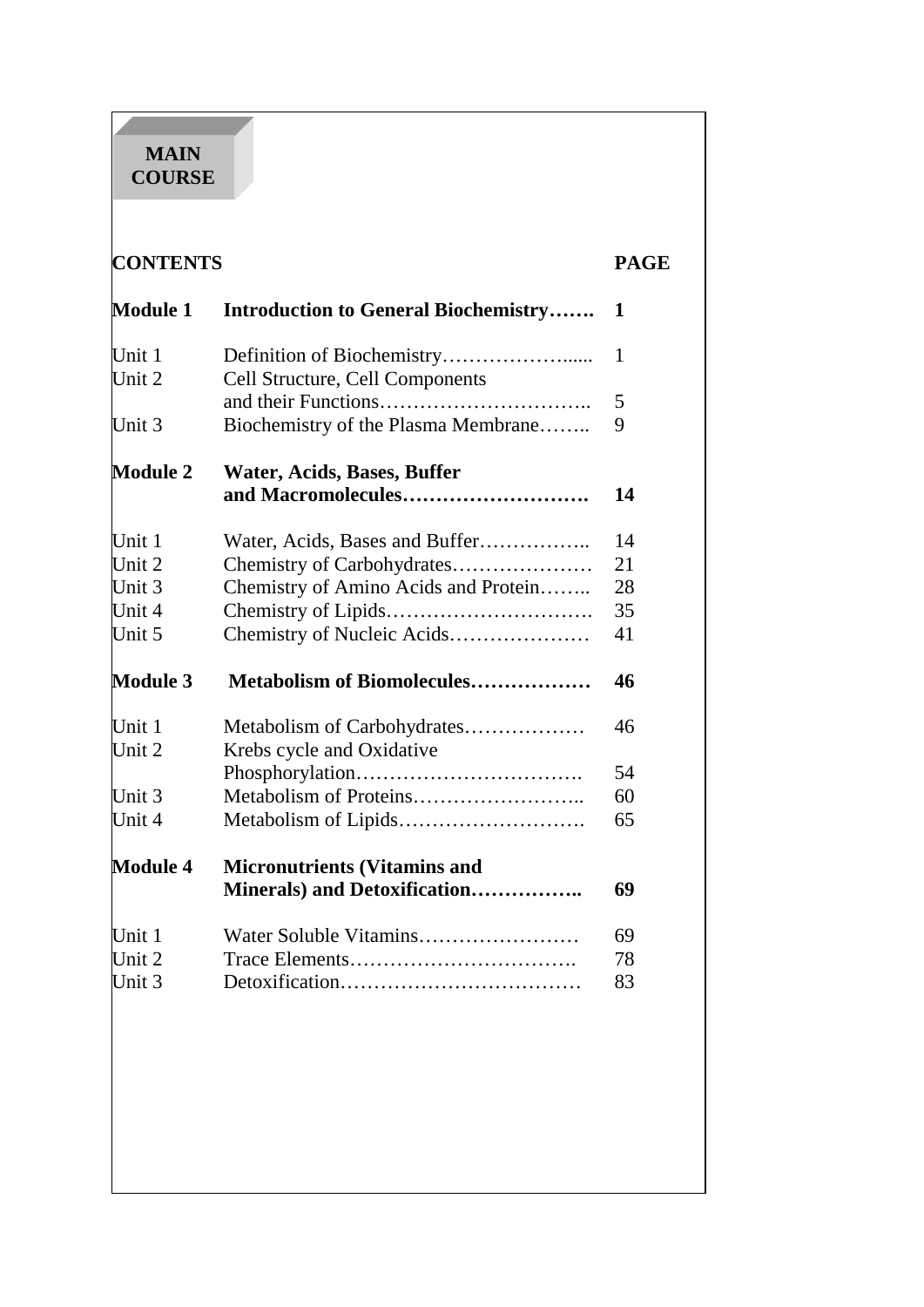## **MODULE 1 INTRODUCTION TO GENERAL BIOCHEMISTRY**

- Unit 1 Definition of Biochemistry
- Unit 2 Cell Structure, Cell Components and their Functions
- Unit 3 Biochemistry of the Plasma Membrane

# **UNIT 1 DEFINITION OF BIOCHEMISTRY**

## **CONTENTS**

- 1.0 Introduction
- 2.0 Objectives
- 3.0 Main Content
	- 3.1 Definition of Biochemistry
	- 3.2 Relevance of Biochemistry as a Life Science
	- 3.3 Branches of Biochemistry
- 4.0 Conclusion
- 5.0 Summary
- 6.0 Tutor-Marked Assignment
- 7.0 References/Further Reading

## **1.0 INTRODUCTION**

The essence of studying biochemistry is for the purpose of understanding the various chemical reactions that occur in living organisms at both the cellular and molecular levels. Biochemistry as a life science is applicable and relevant in different fields of study such as medicine, agriculture, pharmacy, nursing etc.

# **2.0 OBJECTIVES**

By the end of this unit, you will be able to:

- define biochemistry
- state the relevance of biochemistry to other life sciences (nursing, medicine, pharmacy)
- describe different branches of biochemistry.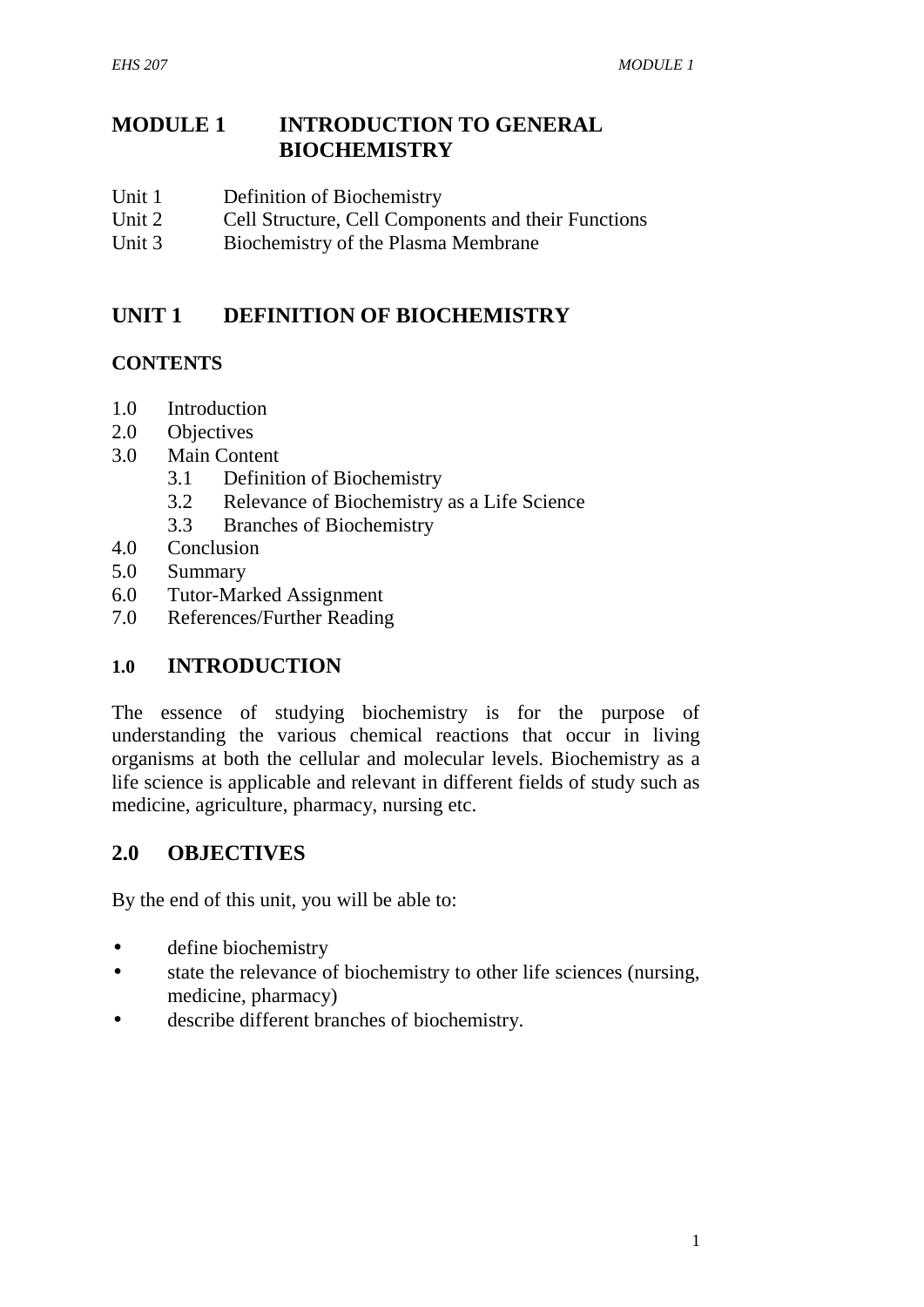# **3.0 MAIN CONTENT**

# **3.1 Definition of Biochemistry**

Biochemistry is the study of biomolecules. It can also be defined as the application of chemistry to the study of biological processes in living organisms. Biochemistry is both a life science and a chemical science; it explores the chemistry of living organisms and the molecular basis for the changes occurring in living cells.

Millions of complex chemical reactions are going on in the human body at any given time, ranging from the balance of the endocrine system to the storage and utilisation of fuel molecules such as glucose. By studying and understanding these highly complex reactions, biochemists have found better ways to fight infections and diseases at the molecular level. Since an Engineer cannot repair a vehicle if he does not understand how it works, so a biochemist must understand how the living system works in order to proffer solutions in disease states. Thus much of biochemistry deals with the structures and functions of cellular components such as proteins, carbohydrates, lipids and nucleic acids collectively known as biomolecules. The main focus of biochemistry is in understanding how biological molecules give rise to the processes that occur within living cells, which in turn relates greatly to the study and understanding of the whole organism (human being).

## **3.2 Relevance of Biochemistry to other life Sciences**

Biochemistry provides foundation for other life sciences such as medicine, nursing, pharmacy, zoology, microbiology etc. as well as agriculture.

In pharmacy biochemistry provides an

 $\checkmark$  understanding of the constitution of drugs, the half-life of drugs and drug metabolism.

In agriculture, the knowledge of biochemistry plays a valuable role in farming, fishery, poultry, sericulture etc as it

- helps in the prevention and treatment of diseases
- gives an idea of how the use of fertilizers can increase plants growth, their yield and quality of food
- $\checkmark$  can help to evaluate pesticide residues or other toxic waste in plants, food grain and seed through biochemical test
- $\checkmark$  help in the monitoring of the quality of milk in animal husbandry which can be checked by biochemical test.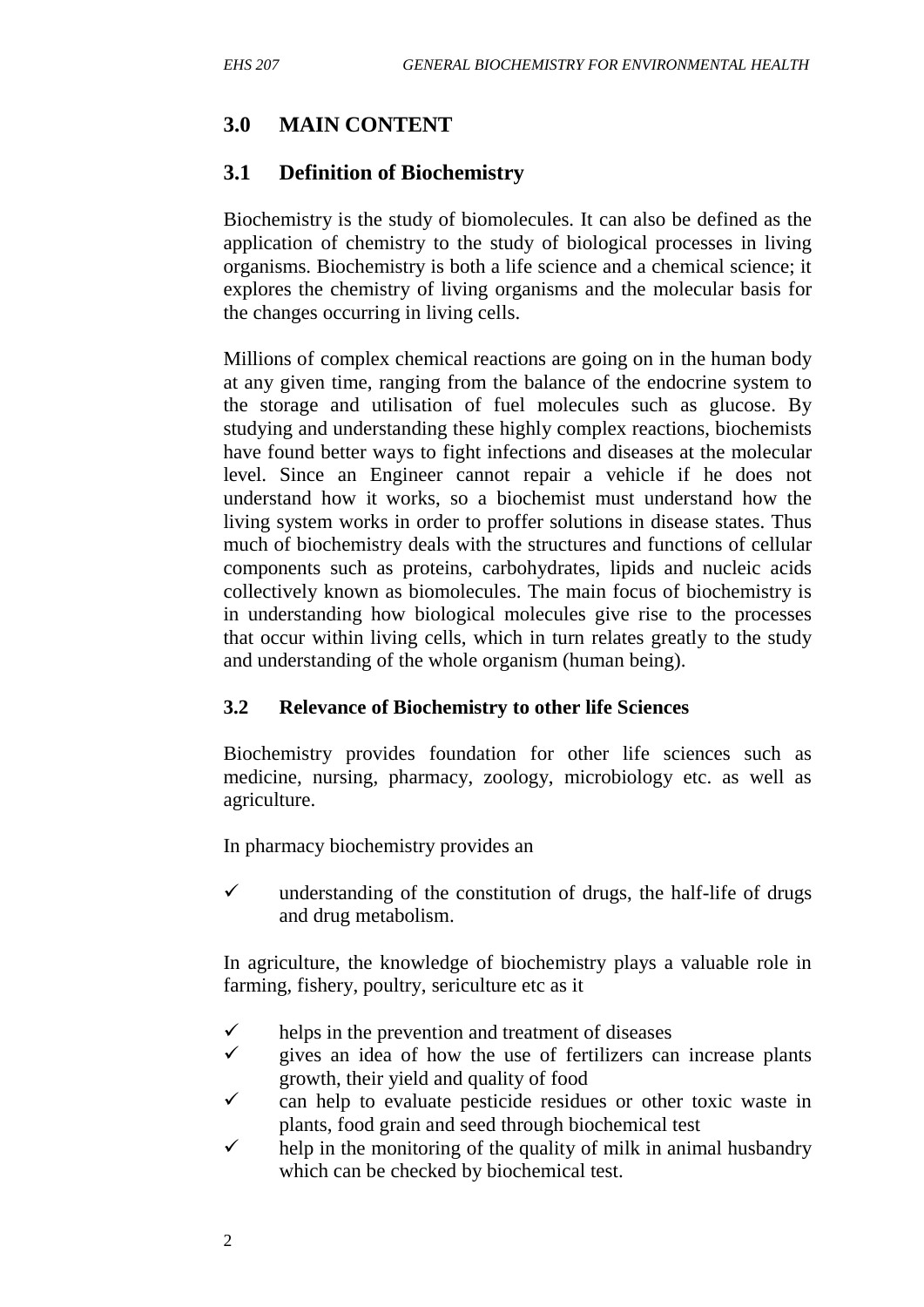In medicine, biochemistry gives an insight into the changes and physiological alterations that take place in the body. It also assists in clinical diagnosis of diseases.

Biochemists have contributed greatly to the discovery of new drugs to treat chronic diseases such as cancer, viral infections and metabolic disorders. They are able to do this because they have thorough understanding of what happens at the molecular and cellular levels of living organisms.

## **3.3 Branches of Biochemistry**

- i. **Toxicology:** This field studies the adverse effects of toxic or foreign chemical substances on the organisms. Environmental and food toxicology also fall under this branch ofbiochemistry.
- ii. **Enzymology:** This is the study of enzymes, their functions, deficiency and the consequence of such deficiency indiseases.
- iii. **Molecular biology and Biotechnology:** This field evolved directly from Nucleic acid biochemistry and it involves manipulation of DNA to improve drug research and solve health problems. It has wide applications in other fields of science which includes cancerresearch.
- iv. **Lipid and Carbohydrate biochemistry:** This field studies the biochemical basis of metabolic disorders such as diabetes, obesity and Cardiovasculardiseases.
- v. **Natural products biochemistry:** This is a new area of research in biochemistry; it evolved as a result of interest of scientists across the world in searching for new drugs from plants. Quinine and Artesunate (antimalarial drugs) were isolated fromplants.

# **4.0 CONCLUSION**

In this introductory unit, biochemistry has been introduced a life science with important contribution to the field of nursing, medicine, agriculture etc. The five main branches of biochemistry discussed above have different dimensions of improving human life.

## **5.0 SUMMARY**

The primary aim of this unit is to enlighten you about biochemistry as a field of science, its branches as well as its relevance in the field of nursing, medicine, pharmacy and agriculture.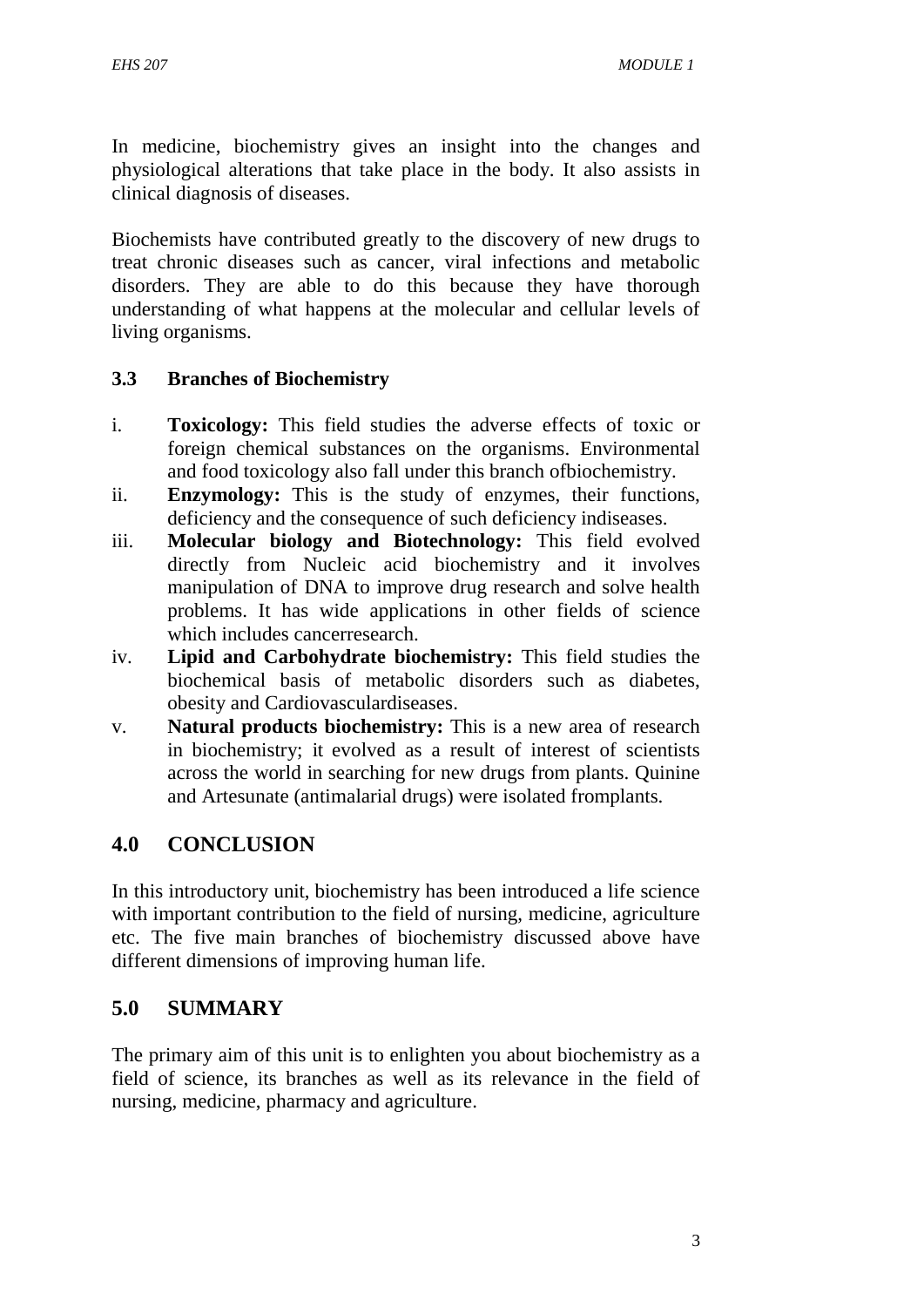#### **6.0 TUTOR-MARKED ASSIGNMENT**

- 1. Define biochemistry.
- 2. Name and explain three (3) branches of biochemistry.
- 3. Discuss the relevance of biochemistry to other life sciences.

## **7.0 REFERENCES/FURTHER READING**

- Amanullah, M. (2011). *Medical Biochemistry and Biotechnology*.(1<sup>st</sup> ed.).
- Murray, R.K., Bender, D. A., Botham, K., M., Kennelly, P.J., Rodwell V.W. & Well, P.A. (2012).*Harper's Illustrated Biochemistry (29thed.).*McGraw-HillMedical.
- Nelson, D.L. & Cox M. M. (2009). Lehninger Principles of Biochemistry (4<sup>th</sup>ed.).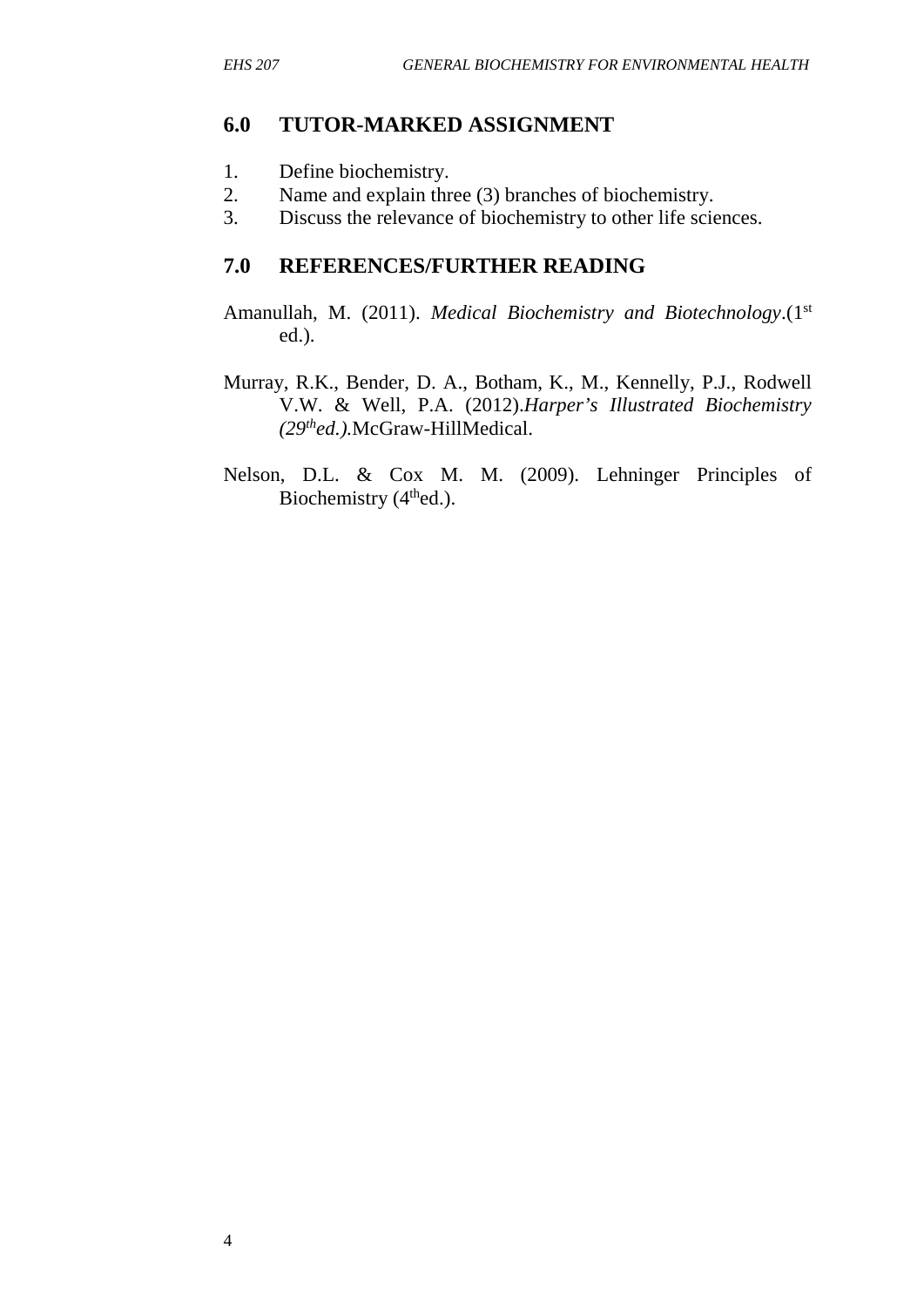# **UNIT 2 CELL STRUCTURE, COMPONENTS OF THE CELL AND THEIR FUNCTIONS**

#### **CONTENTS**

- 1.0 Introduction
- 2.0 Objectives
- 3.0 Main Content 3.1 Structure of Animal Cell 3.2 Components of the Cell and their Functions
- 4.0 Conclusion
- 5.0 Summary
- 6.0 Tutor-Marked Assignment
- 7.0 References/Further Reading

#### **1.0 INTRODUCTION**

The living cell we are to discuss here is not different from the cell you learnt in Biology when you were in secondary school. Cells are the basic building blocks of all living organism. The human body is composed of trillion of cells. Cells have many parts, each with a different function. Some of these parts called organelles are specialized structures that perform certain tasks within the cell. Biochemical arrangement of cells and how these cells interact to perform various functions in man are not only fascinating but also very interesting. Imagine the sensitivity of cells responsible for taste; different region of your tongue detects different taste.

Some cells are replaced every 72 hours in our body while some spend up to ten years before they die. Also, some cells remain in our body throughout our lifetime. There are two basic types of cells in nature and these are prokaryotic and eukaryotic cells. Prokaryotic cells are the simplest cells and are without a nucleus and cell organelles while eukaryotic cells are sophisticated cells with a well-defined nucleus and cell organelles. A group of cells forms tissue, various tissues forms an organ and different organs make up the body.

It is important to understand compartmentalization and the functions of various organelles present in the cells. Most biochemical reactions take place inside the cell but in different organelles; for example, energy generation takes place inside the mitochondria. Thorough understanding of cell structure will help you to understand the root causes of many diseases and the biochemical mechanisms of their treatment.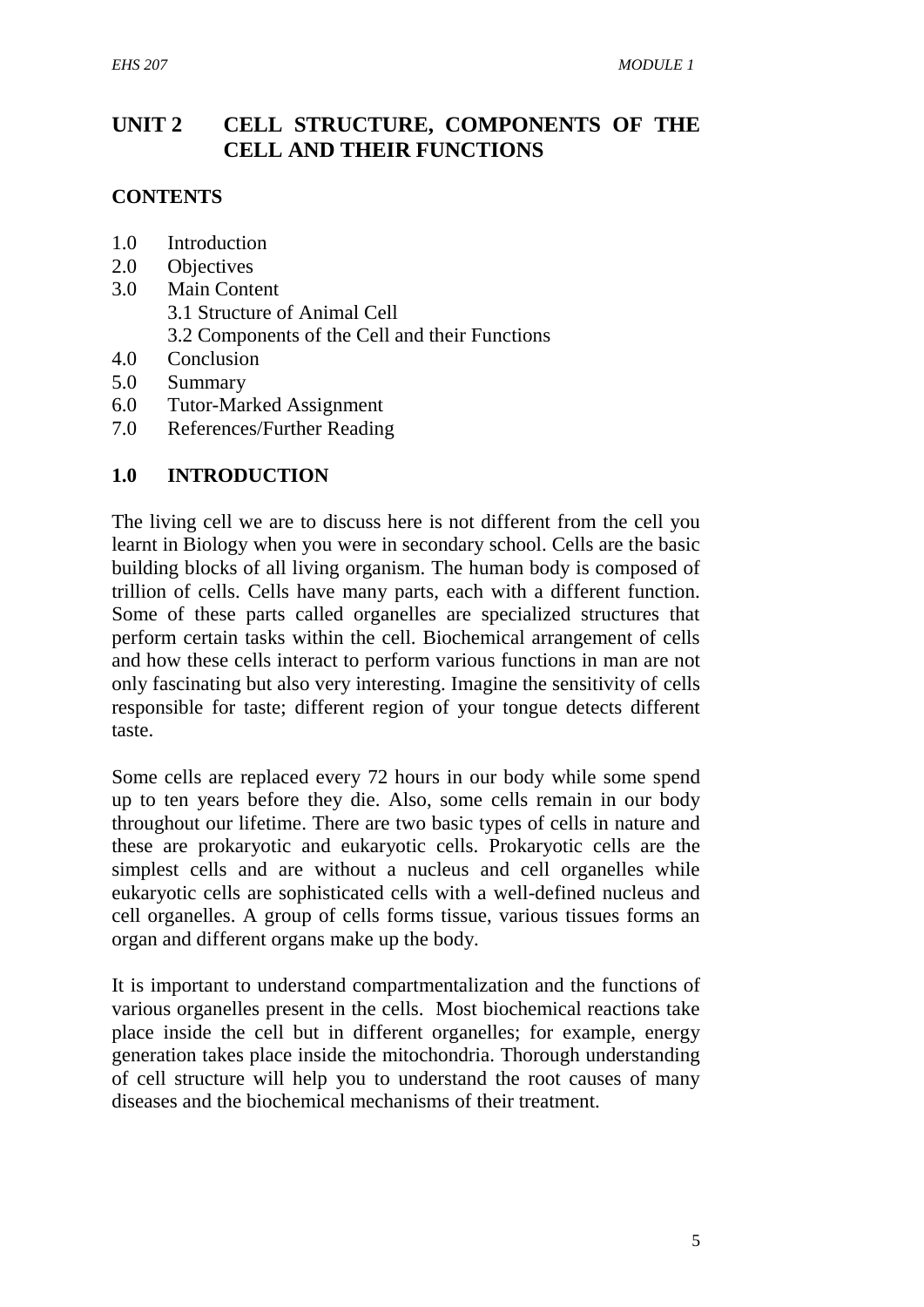#### **2.0 OBJECTIVE**

By the end of this unit, you will be able to:

 discuss the cell, structure of the animal cell, cell organelles and their functions.

#### **3.0 MAIN CONTENT**

#### **3.1 Structure of Animal Cell**

A living cell is defined as the fundamental unit of life and it is the smallest unit capable of exhibiting the characteristics of life. The cell was discovered in 1665 by Robert Hooke while examining a thin slice of cork under his new crude microscope. He observed numerous porous structures and named it the cell. The animal cells have different shapes and sizes; some are circular, spherical, cylindrical, fibrous etc. Red blood cells called erythrocytes are one of the smallest animal cells while ova are among the largest. In terms of length, nerve cells are the longest. For ease of representation, circular structure is commonly used to illustrate the structure of the animal cell Figure 1.1.



**Fig. 1.1: Structure of the Animal Cell**

#### **Source: Armstrong (2001).**

A cell can be subdivided into 3 partsnamely:

i. **The Plasma Membrane:** This is the thin cover that separates a cell from its environment. It also protects the components of the cell from leakage. It prevents the fluid outside the cell called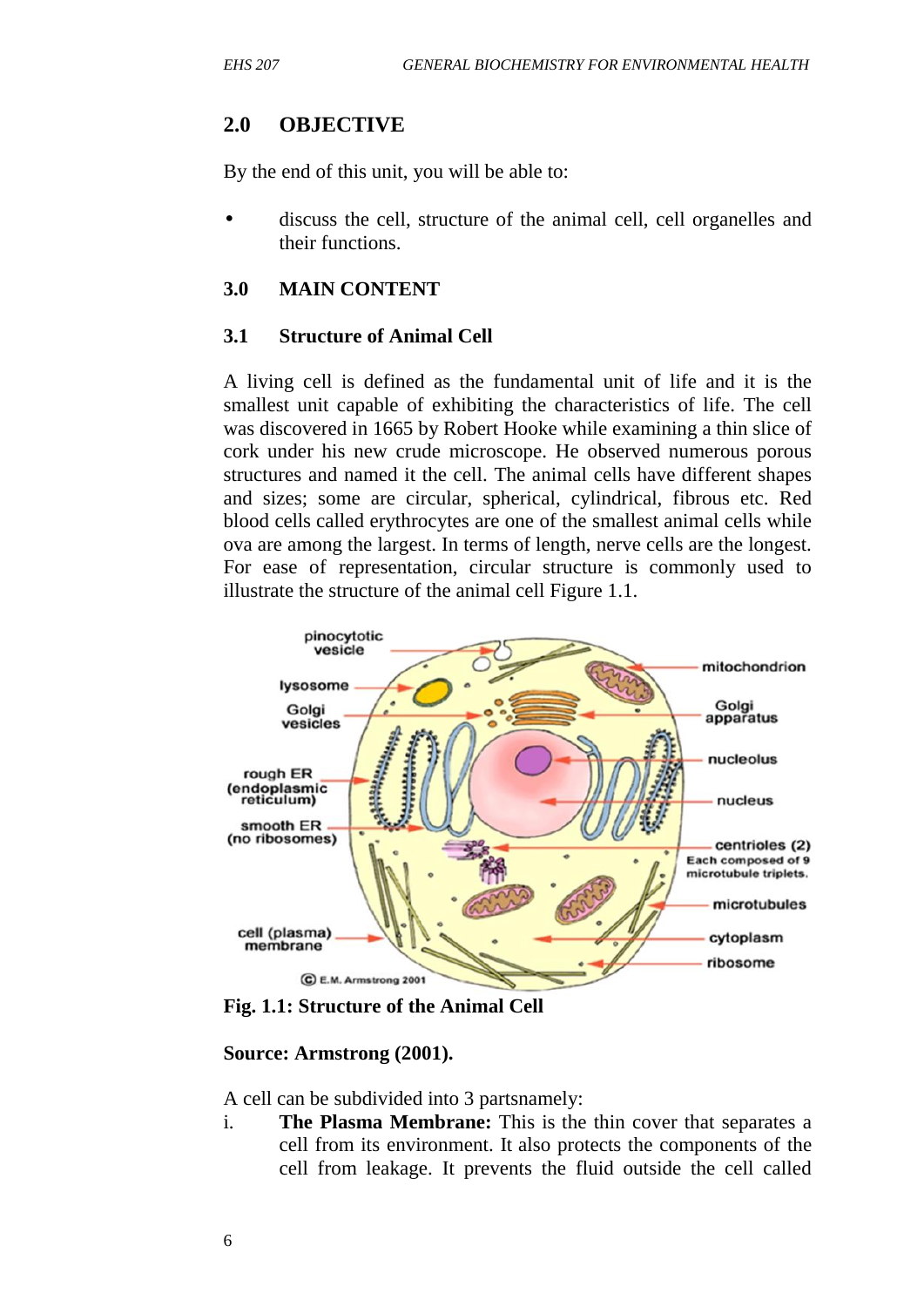extracellular fluid (ECF) from mixing with the fluid inside the cell called intracellular fluid (ICF). Plasma membrane regulates the materials that enters or leaves the cell, for this reason, it is said to be semi-permeable. In addition, the plasma membrane has some glycoproteins and glycolipids on its surface; these molecules serve as signal molecule between cells.

- ii. **The Cytoplasm:** This is the fluid-like space between the plasma and nuclear membrane. Cytoplasm is the cavity where the organelles are found. It providesspace for the movement of synthesised products from one compartment to another for further processing. The organelles are suspended in the cytoplasm by cytoskeleton network that resemble nets.
- iii. **Nucleus:** This is the most important part of the cell, the nucleus is always centrally located. It has its own membrane called nuclear membrane which protects the content of the nucleus. Nucleus is very important to the cell because it contains the genetic materials (DNA and RNA) that control all the activities of the cell. Nucleus regulates the rate and time of cell division. It also determines the materials that enter or exit thecell.

## **3.2 Functions of Cell Organelles**

- i. Rough Endoplasmic Reticulum: It is a vast system of interconnected, membranous, sacks that are located in the cell's cytoplasm and it is responsible for the synthesis of protein (due to the presence of ribosomes attached to it) and degradation of worn outorganelles.
- ii. Smooth Endoplasmic Reticulum: It is located in the cell's cytoplasm and transports materials throughout the cell. It contains enzymes which produce and digest lipids (fats) and membrane proteins. The smooth endoplasmic reticulum is therefore responsible for the synthesis of lipids and steroids, storage and metabolism of calcium and detoxification of toxicsubstances.
- iii. Golgi Apparatus: It is a flattened sac-like organelle that looks like a stack of pancakes. It is located near the nucleus. It produces the membranes that surround the lysosomes. The golgi apparatus packages proteins and carbohydrates into membrane-bound vesicles for export from the cell.
- iv. Lysosome: These are round organelles surrounded by a membrane where the digestion of cell nutrients takes place due to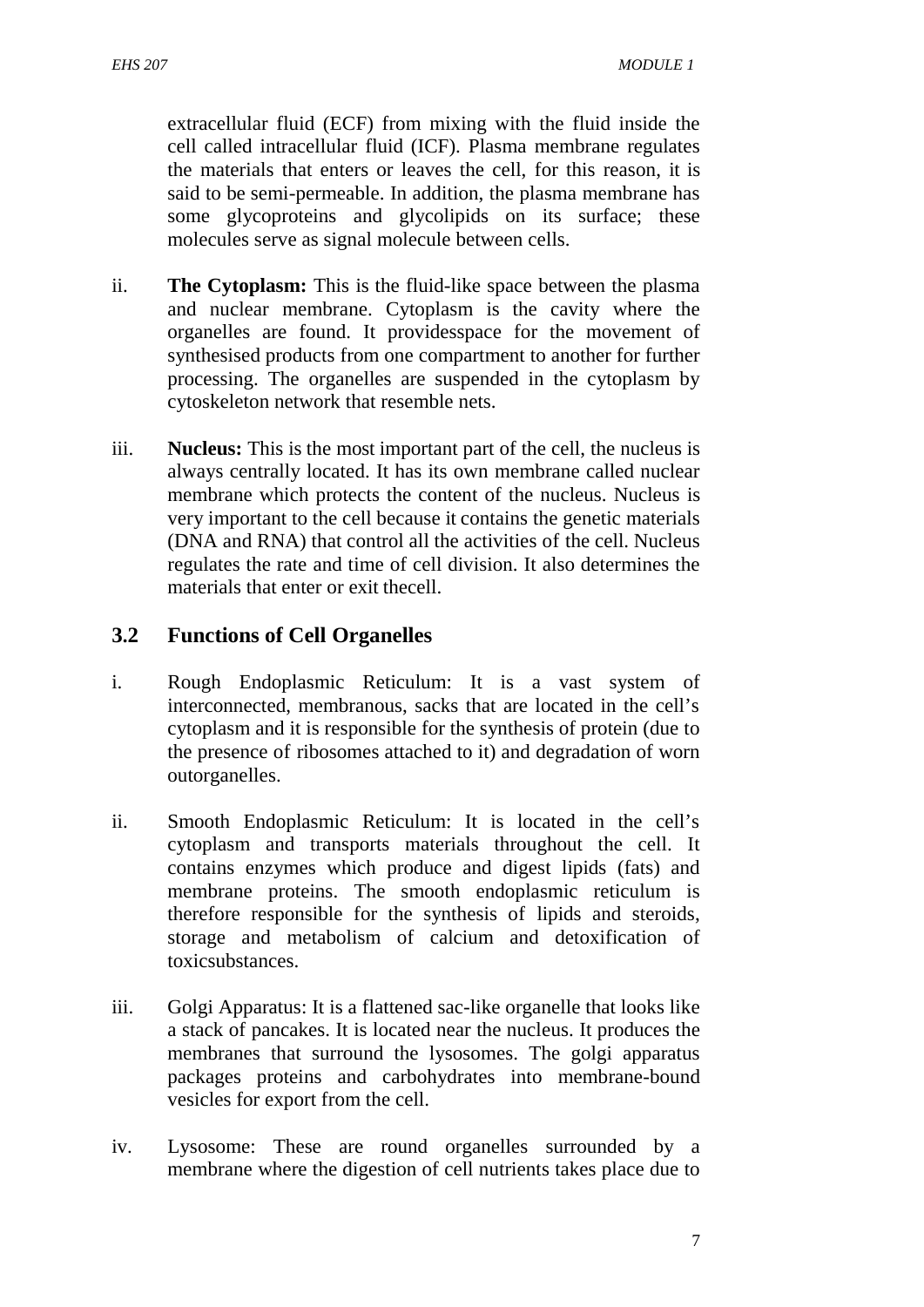presence of the digestive enzymes. It contains more than 40 different hydrolytic enzymes and they are collectively known as LYSOZYMES which are actively involved in the degradation of macromolecules, worn out organelles and the removal of excess secretory products. Lysosome has the thickest membrane to prevent the leakage of hydrolytic enzymes.

- v. Peroxisomes: These are single membrane spherical organelles, also called micro-bodies. They contain antioxidant enzymes such as catalase and peroxidases which are involved in the detoxification of hydrogen peroxide and other radicals.
- vi. Mitochondria: The mitochondrion is known as the power house of the cell as it generates energy in form of ATP (adenosine triphosphate), the energy currency of all living cells. It is spherical in shape and has double membrane i.e. inner and outer mitochondrion membrane.
- vii. Ribosomes: These are small organelles rich in ribonucleic acid (RNA) and are active in the synthesis ofproteins.
- ix. Vacuole: The vacuole is a fluid-filled, membrane-surrounded cavity inside a cell. The vacuole fills with food being digested and waste material that is on its way out of the cell. There are specialized vacuoles which function to store fat as fat droplets.

# **4.0 CONCLUSION**

The cell is the structural and functional basic unit of life. The human body contains several billions of cells that perform various functions. There are specialized structures called cell organelles present within the cell through which the cell performs these various functions.

# **5.0 SUMMARY**

In this unit, you have learnt about the cell, types of cells, structure of the animal cell, cell organelles and their functions.

# **6.0 TUTOR-MARKEDASSIGNMENT**

- 1. Draw a well labeled structure of the animalcell
- 2. List four cell organelles and their functions.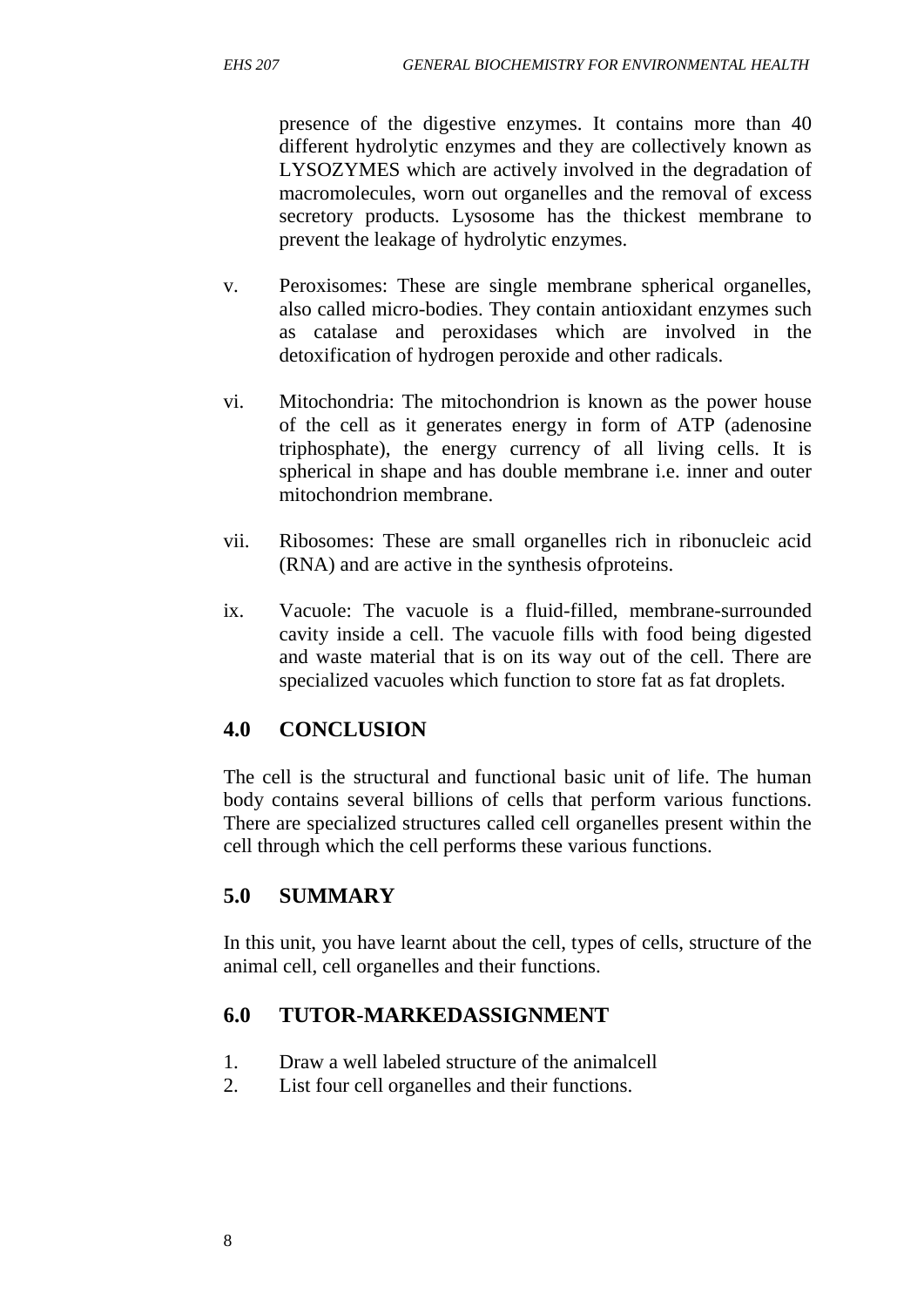# **7.0 REFERENCES/FURTHER READING**

- Amanullah, M. (2011). Medical Biochemistry and Biotechnology. (1<sup>st</sup> ed.).
- Devlin T.M. (2010). Textbook of Biochemistry with Clinical Correlation  $7<sup>th</sup>$  Edition.John Wiley & Sons Inc.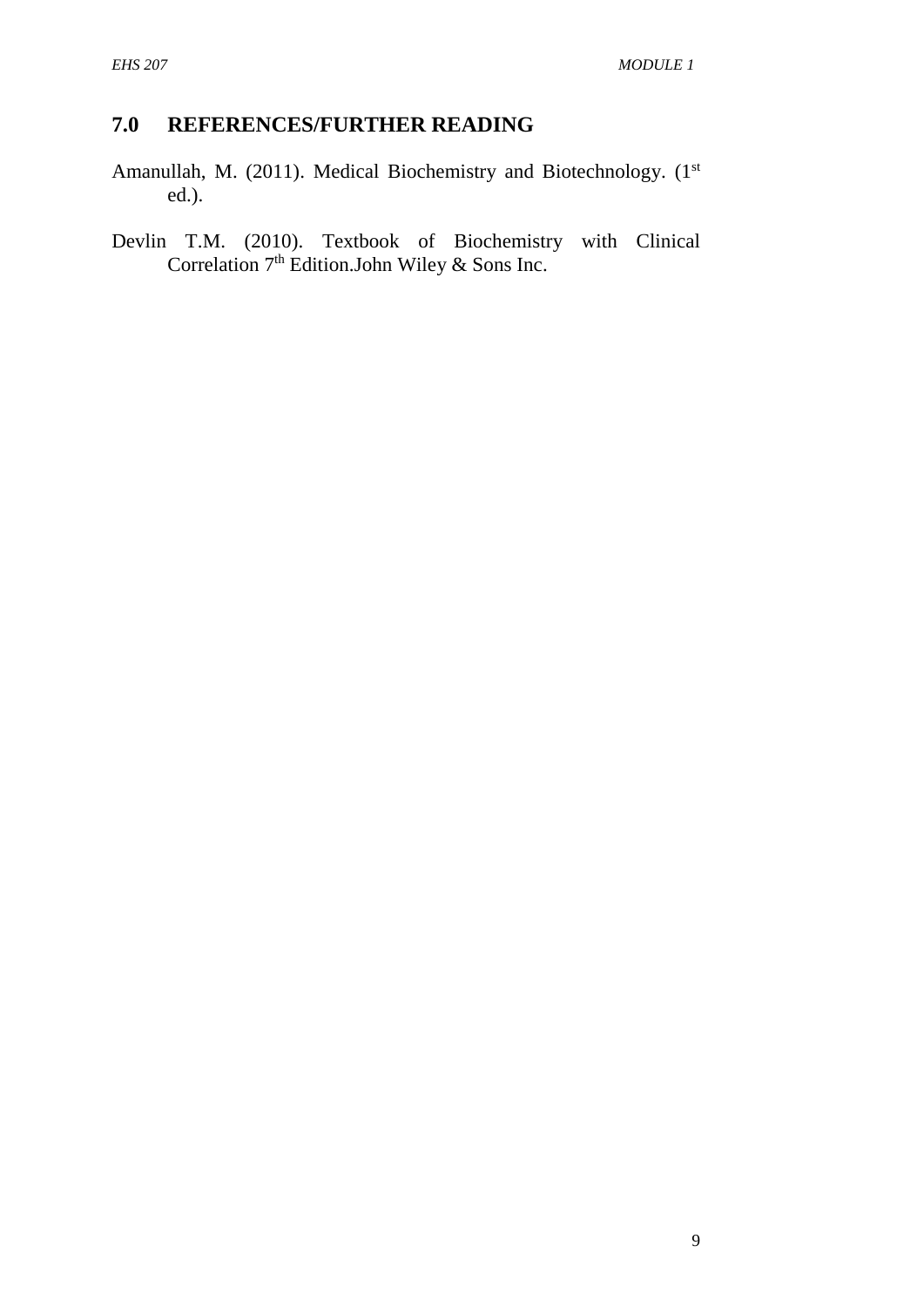# **UNIT3 BIOCHEMISTRY OF THE PLASMA MEMBRANE**

#### **CONTENTS**

- 1.0 Introduction
- 2.0 Objectives
- 3.0 Main Content
	- 3.1 Components of the Plasma Membrane
	- 3.2 The Functions of Plasma Membranes
	- 3.3 Transportation of Materials across the Plasma Membrane
- 4.0 Conclusion
- 5.0 Summary
- 6.0 Tutor-Marked Assignment
- 7.0 References/Further Reading

# **1.0 INTRODUCTION**

The cell or plasma membrane can be referred to as 'the wall of a city. It protects the components of the cell and also regulates what enters or leaves the cell. The plasma membrane is very important to all cells since the cell owes its survival to an intact and functional cell membrane. If there is any injury to the cell membrane, the whole cell may be destroyed. Technically, the cell membrane is a liquid. At room temperature, it has about the same consistency as vegetables oil. Lipids, proteins and carbohydrates in the plasma membrane can diffuse freely throughout the cell membrane; they are essentially floating across its surface. This process is known as the fluid mosaic model, which was coined by S. J. Singer and G. L. Nicolson in 1972.

## **2.0 OBJECTIVES**

By the end of this unit, you will be able to:

- describe the plasma membrane
- list and discuss various mechanism of transport of materials across the plasma membrane.

# **3.0 MAIN CONTENT**

## **3.1 Components of the Plasma Membrane**

Plasma membrane mainly consists of phospholipids, cholesterol and proteins. There is a wide variation in lipid- protein ratio for different cell membranes. The functions performed by the cell and the location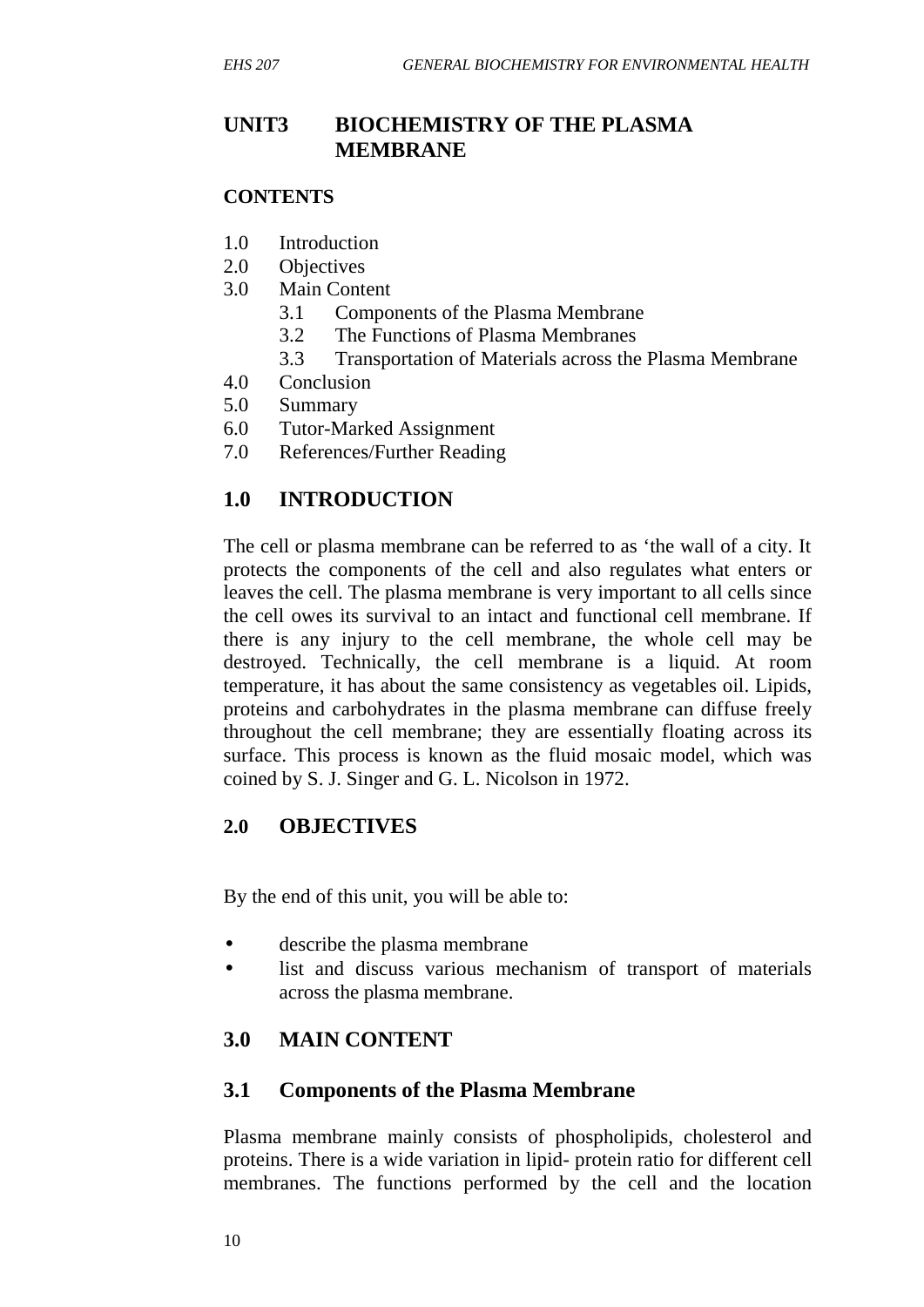determine the quantity of proteins and lipids present in the plasma membrane.

#### **Membrane Lipids**

There are several types of membrane lipids. The fundamental building blocks of cell membranes are the **phospholipids**. Membrane lipids are *amphipathic molecules* (they have both hydrophilic and hydrophobic ends, hydrophilic means "water loving"; this part readily associates with water while hydrophobic ends means "water hating"; they tend to move away from water). When cellular membranes form, phospholipids assemble into two layers because of their hydrophilic and hydrophobic properties. The phosphate heads in each layer face the aqueous or watery environment on both side, and the tails hide away from the water between the layers of heads, because they are hydrophobic (Figure 1.2).



**Fig. 1.2: Structure of Plasma Membrane Bilayer Source: Sadler (2004).**

#### **Cholesterol**

Cholesterol is another important membrane lipid found exclusively in the plasma membrane of mammalian cells. The cholesterol molecules are randomly distributed across the phospholipid bilayer, helping the bilayer stay fluid in different environmental conditions. It holds the phospholipids together so that they don't separate too far thereby letting unwanted substances in, or compact too tightly, restricting movement across the membrane. Without cholesterol, the phospholipids in the plasma membrane will start to get closer together when exposed to cold, making it more difficult for small molecules, like gases to squeeze in between the phospholipids like they normally do. Also the presence of cholesterol prevents phospholipids from separating from each other which could have resulted in large gaps.

#### **Membrane Proteins**

Membrane proteins can be classified as being either peripheral or integral on the basis of their association with the membrane lipids.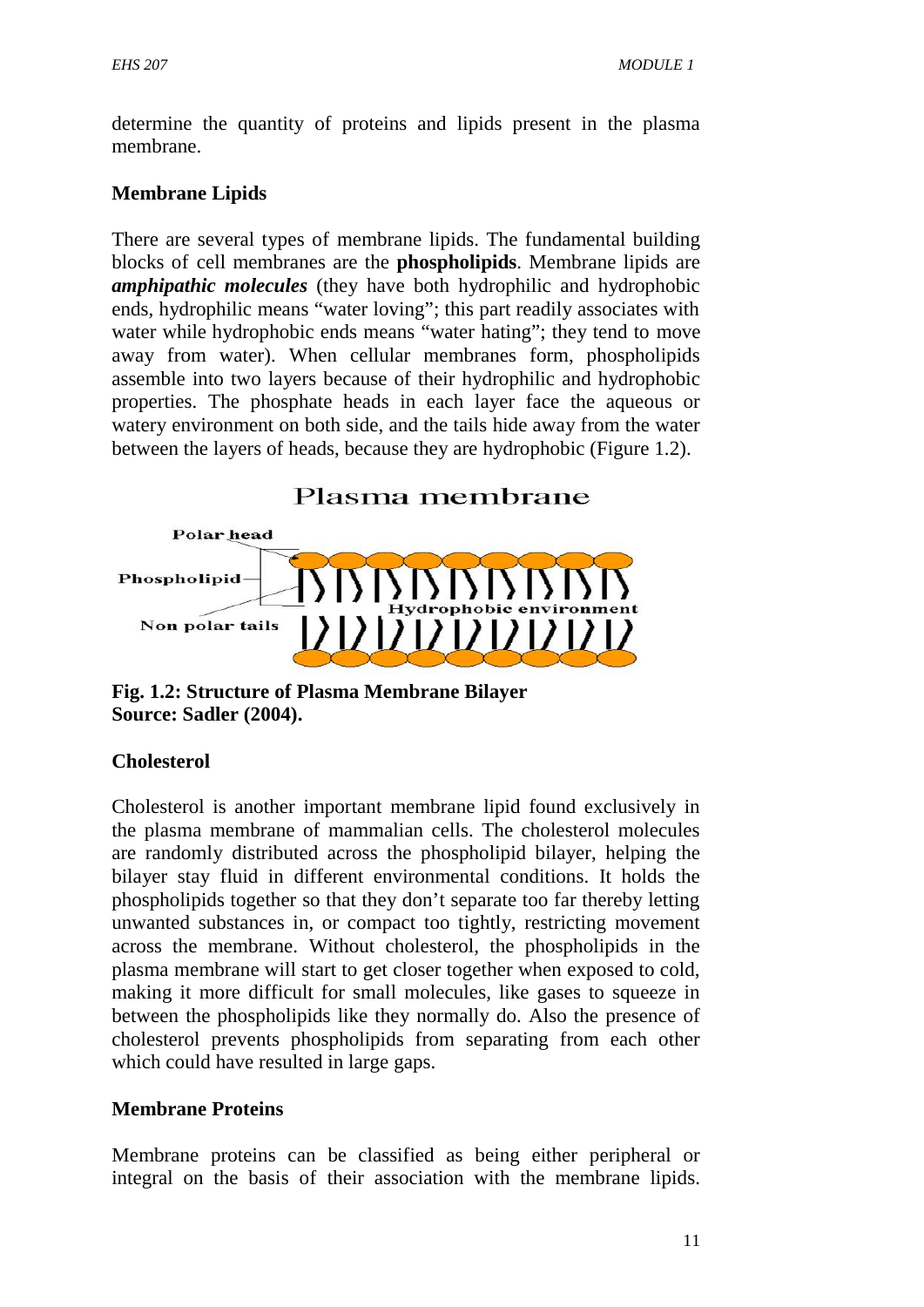Integral membrane proteins interact extensively with the hydrocarbon chains of membrane lipids. Most of these integral proteins span the lipid bilayer, protruding at both ends. They have high percentage of non-polar amino acids and represent about 70% of total membrane proteins. Examples are membrane enzymes, hormone receptors, pumps and channels. Integral proteins are helpful for transporting larger molecules like glucose across the cell membrane. In contrast, peripheral proteins are bound to the surface of lipid bilayer primarily by electrostatic and hydrogen bonds. Many peripheral membrane proteins are also bound to the surfaces of integral proteins, on either the cytosolic or extra cellular side of the membrane. Examples include cytochrome c and acetyl cholineesterase.

## **3.2 Functions of the Plasma Membrane**

- i. **Protection:** The primary function of the plasma membrane is to protect the cytoplasm and the organelles present in the cell. It is responsible for the maintenance of shape and size of cells.
- ii. **Transportation:** The cell membrane act as semi permeable membrane which allows only some substances to pass through it thereby acting as a barrier for other substances. For example, small hydrophobic molecules such as  $CO<sub>2</sub>$ ,  $O<sub>2</sub>$  and small lipids dissolve in the membrane and pass through readily. Ions and most nutrient molecules do not move freely through the membrane, but are often carried by the transport protein channels, either with or without the use of energy.

## **3.3 Mechanism of Transportation of Materials across the Plasma Membrane**

**Passive Transport**: Passive transport in cells involves the process of diffusion; the diffusion can be simple or facilitated.

**Simple diffusion** – In terms of cellular activity, the rate of simple diffusion can be affected by temperature, molecular size, concentration of the gradient. Materials that are moved through membranes by simple diffusion include: water, carbon dioxide, oxygen, some lipid soluble molecules such as alcohol.

**Facilitated diffusion** – Most molecules cannot move freely through the membrane, but do cross membranes with the help of membrane transport proteins, which temporarily bind to the substance to be moved through the membrane, a process called facilitated diffusion. No energy is involved in the process since both carrier proteins and channel proteins are involved. Materials that pass through membranes by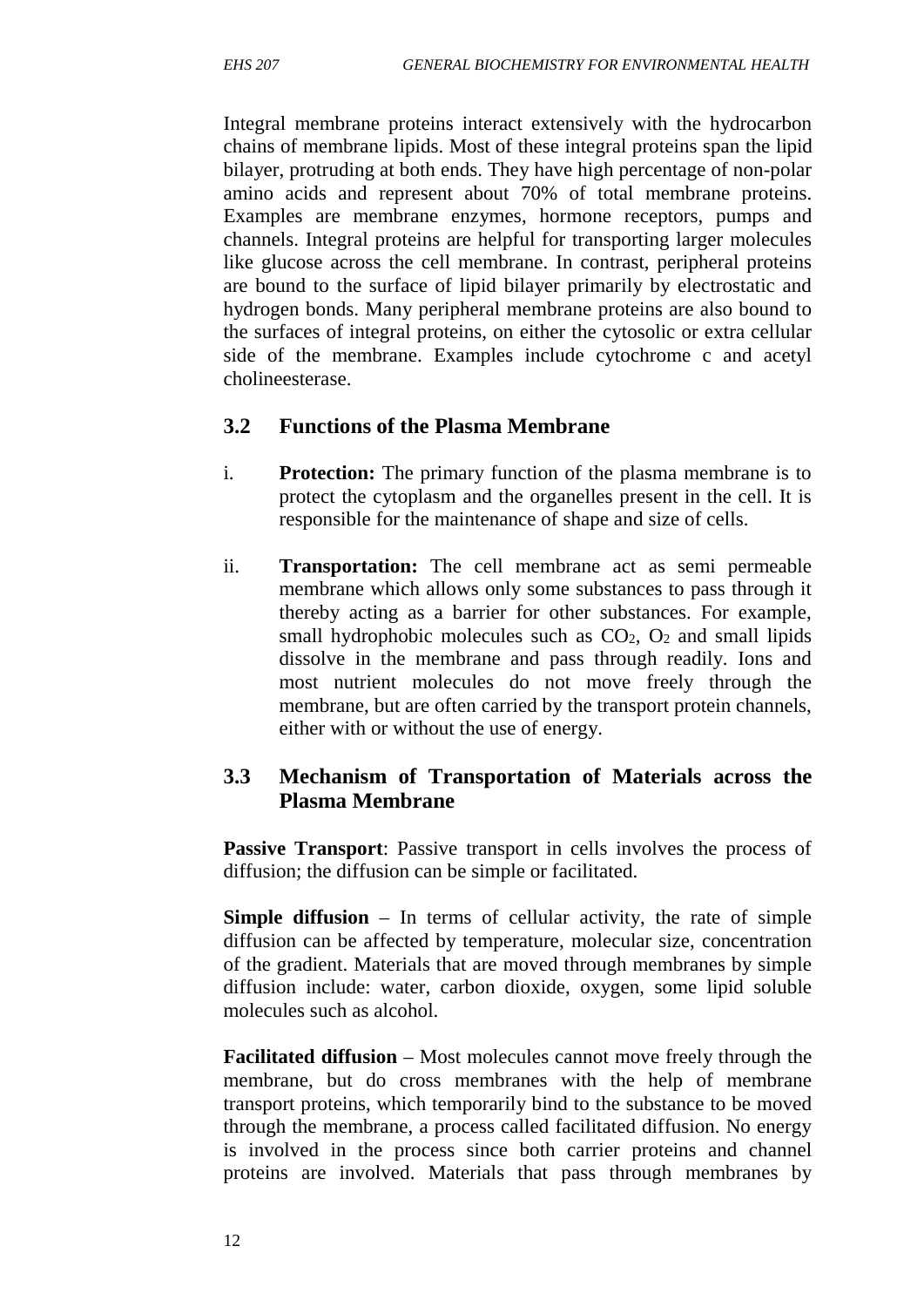facilitated diffusion include glucose, amino acids and many small ions. The movement of water through membranes also involves facilitated diffusion. The special protein channel used for this is called *aquaporins*, and it facilitates the movement of water at a rate needed for cell activities. Facilitated diffusion process may be coupled to the movement of other molecules in the same direction or opposite direction. In cotransport, the transport of one molecule depends on sequential transfer of another molecule. Co-transport may be symport or antiport. A symport moves two molecules in the same direction e.g. sodium-glucose transporter. Antiport system moves two molecules in opposite direction. It is also known as counter transport e.g. sodium-potassium transporter.

**Active transport** – Energy requiring transport across membranes.Active transport is involved in the movement of molecules across the cell membrane from a region of lower concentration to a region of higher concentration i.e. against the concentration gradient. Generally, most cells need to move substances through the membrane in a direction counter to the gradient or move substances that are too large or bulky with the use of energy. Some transport proteins (carrier proteins) can move substances through the membrane against the concentration gradient. Active transport typically requires two carrier protein active sites. One recognizes the substances to be carried while the other releases ATP to provide energy for the protein carrier. In some cases, concentration gradients of ions typically  $(H^+)$  protons or  $(Na^+)$  sodium ions can be used to provide the energy needed to move molecules through the membranes.

Active transport is classified into two types according to the source of energy used. Primary active transport derives its energy directly from the hydrolysis of ATP while the secondary active transport uses an indirect energy of an electrochemical gradient or membrane potential produced originally by primary active transport. An example of primary active transport is sodium-potassium pump ( $Na^+$  -  $K^+$  ATPase). It is the protein or enzyme responsible for the transportation of  $Na<sup>+</sup>$  and  $K<sup>+</sup>$ across the cell membrane. The enzyme is known as sodium-potassium Adenosine triphosphatase.

The energy required for the transportation of sodium and potassium ions are derived from the hydrolysis of ATP. For every three Na+ pumped out of the cell, two  $K^+$  are released into the cytosol.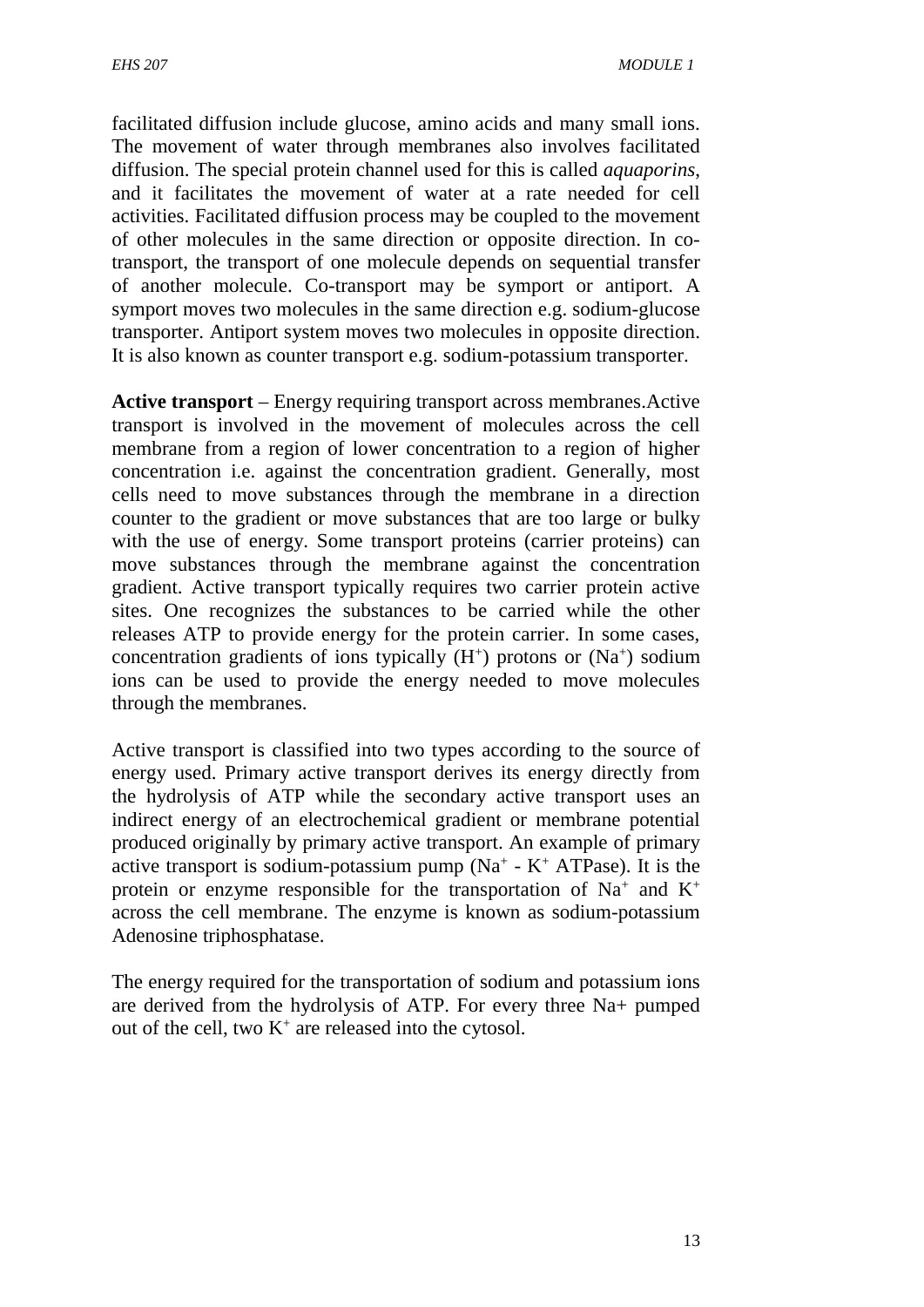

**Fig. 1.3: Active and Passive Transport across the Plasma Membrane Source: Delvin (2010).**

# **4.0 CONCLUSION**

The plasma membrane is a semi-permeable membrane that controls the entry and exit of molecules within the cell. The chemical structure of the plasma membrane explains the process of transportation across different gradients of the cell.

# **5.0 SUMMARY**

In this unit, you have learnt about the lipids and protein components of the cell membrane. We also discussed the different mechanism of transportation of material across the cell membrane with explanation of the factors that drive such exchange.

# **6.0 TUTOR-MARKED ASSIGNMENT**

- 1. Write short notes on the lipids and protein components of the plasma membrane
- 2. Explain the passive mechanism of transportation across the cell membrane, draw diagrams to illustrate your answers.
- 3. Differentiate between the active and passive methods of transportation.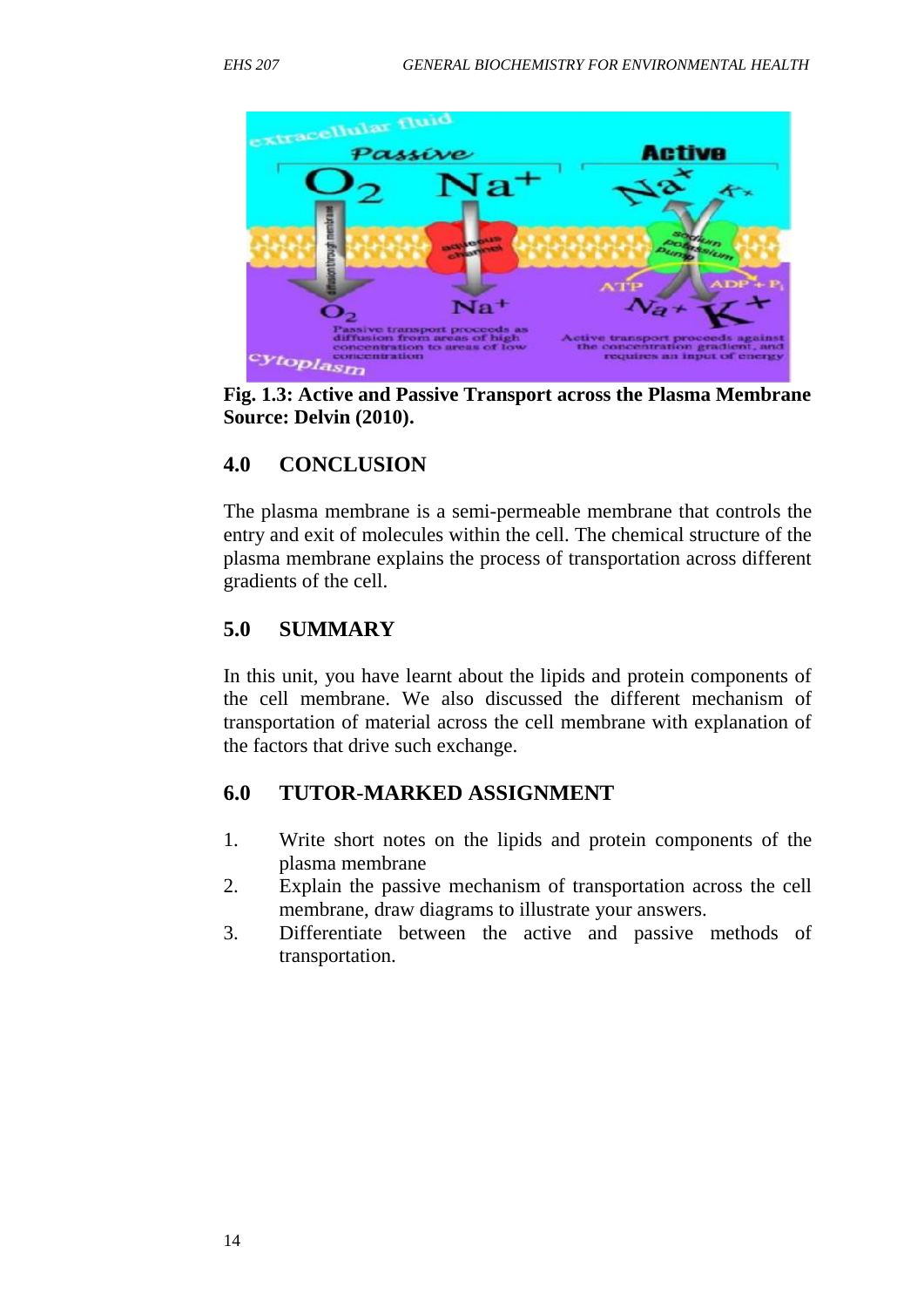#### **7.0 REFERENCES/FURTHER READING**

- Amanullah, M. (2011). Medical Biochemistry and Biotechnology. (1<sup>st</sup> ed.).
- Devlin T.M. (2010). Textbook of Biochemistry with Clinical Correlation. (7<sup>th</sup>ed.). John Wiley & SonsInc.
- Murray, R. K., Bender, D. A., Botham, K., M., Kennelly, P.J., Rodwell V. W. and Well, P. A. (2012). Harper's Illustrated Biochemistry (29<sup>th</sup> Edition) McGraw-HillMedical.
- Nelson, D.L. and Cox M.M., (2009).Lehninger Principles of Biochemistry 4<sup>th</sup>edition

Sadler, T. W. (2004). Langman's Medical Embryology  $9<sup>th</sup>$  edition.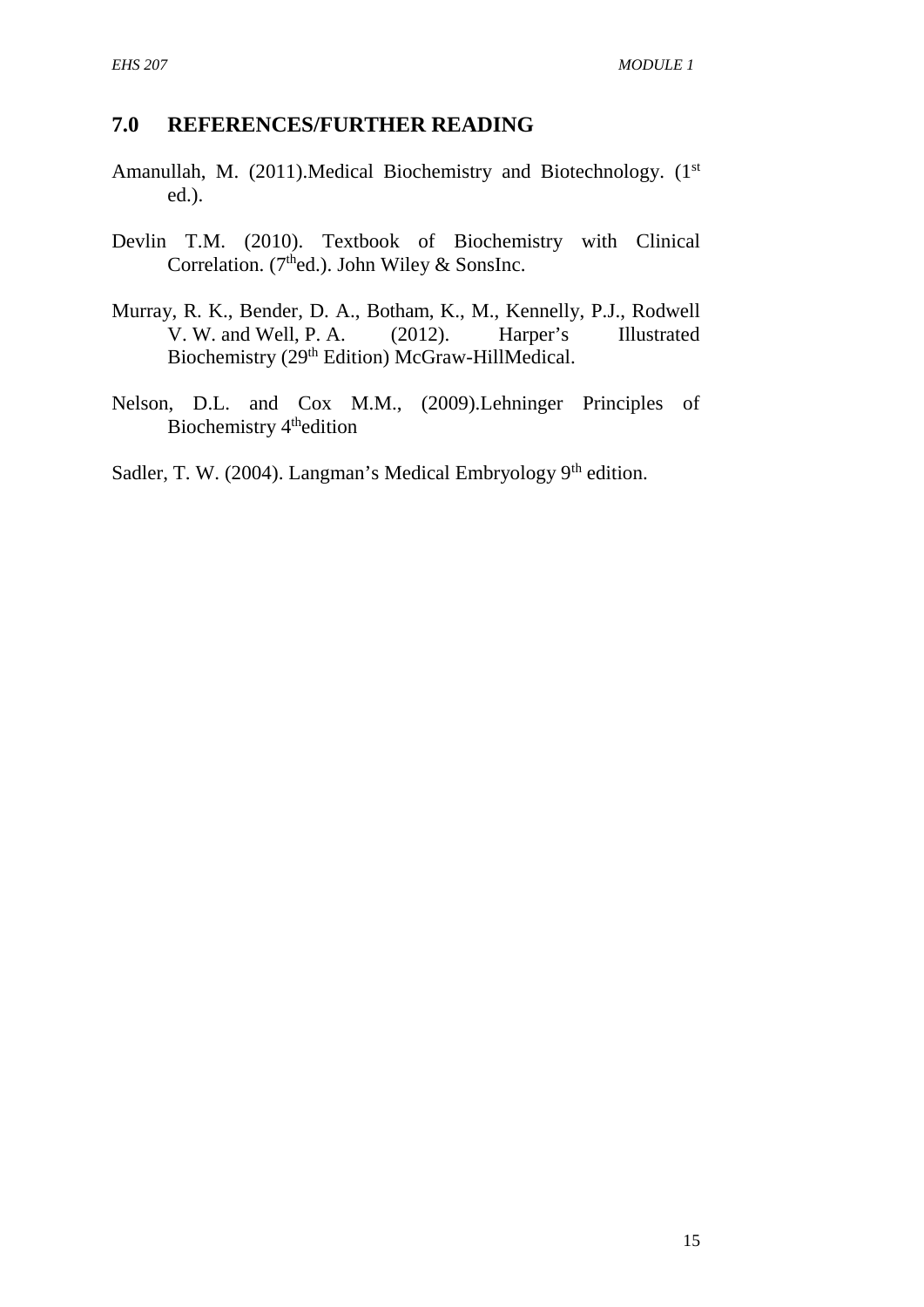## **MODULE 2 WATER, ACIDS, BASES, BUFFER AND MACROMOLECULES**

- Unit 1 Water, Acids, Bases and Buffer
- Unit 2 Chemistry of Carbohydrates
- Unit 3 Chemistry of Amino Acids and Protein
- Unit 4 Chemistry of Lipids
- Unit 5 Chemistry of Nucleic Acids

# **UNIT 1 WATER, ACIDS, BASES AND BUFFER**

- 1.0 Introduction
- 2.0 Objectives
- 3.0 Main Content
	- 3.1 The Properties of Water
	- 3.2 Biological Importance of Water
	- 3.3 Acid, Base and Buffer
	- 3.4 Biological Importance of buffer
- 4.0 Conclusion
- 5.0 Summary
- 6.0 Tutor-marked Assignment
- 7.0 References/Further reading

## **1.0 INTRODUCTION**

Water is the most abundant matter on earth and also a major component of the body. Typically, organisms are constituted of 70 to 90 % water. It must be present before any metabolic activity can take place in the cell and it is referred to as a weak electrolyte because it can undergo partial dissociation into a proton  $(H<sup>+</sup>)$  and hydroxyl ion  $(OH<sup>-</sup>)$ .

Water is made up of oxygen and two hydrogen atoms. Oxygen has a tendency to pull the electrons more towards itself, thereby becoming electronegative and leaving the hydrogens electropositive. This results in the creation of a dipole due to the fact that each water molecule is surrounded by four other water molecules. The bond between 'H' of one water molecule and 'O' of the other is known as hydrogen bond. In this unit we shall also be discussing acids and bases which are defined with respect to their ability to gain or lose protons and the importance of buffers in biological system.

# **2.0 OBJECTIVES**

At the end of this unit, you should understand the properties of water, the importance of water as the major component of living organisms and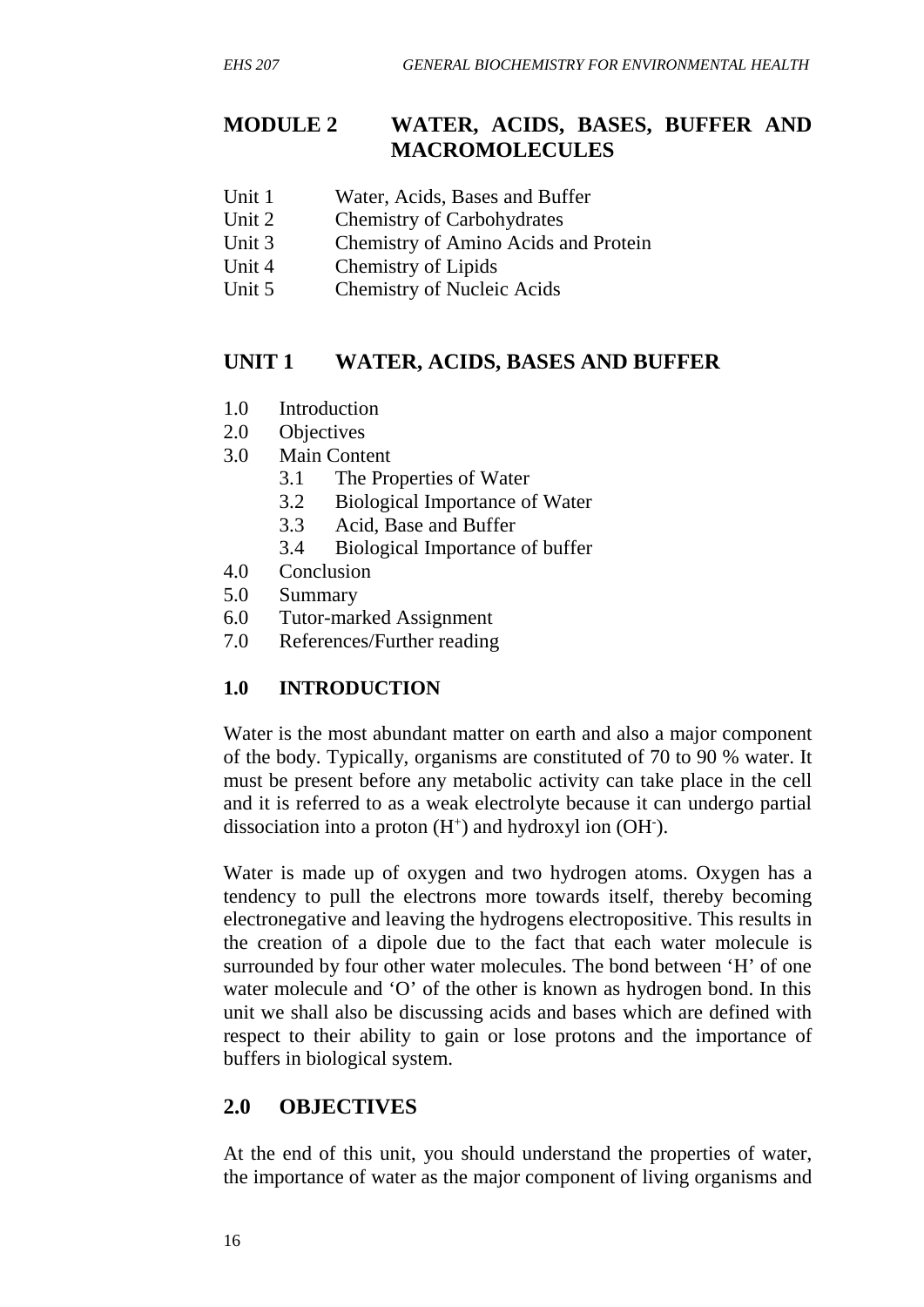be able to define acid, base and a buffer. You will also learn how to calculate pH, pOH and pKa of a given solution.

## **3.0 MAIN CONTENT**

## **3.1 The properties of water**

- i. Water is the predominant chemical component of all living organisms.
- ii. Most chemical reactions in the cell take place in aqueous environment.
- iii. It has a high boiling and melting points when compared to other liquids.
- iv. It has a specific heat of vaporization
- v. Hydrogen bonds hold the oxygen and hydrogen atoms together in a water molecule.
- vi. The oxygen of water is very electronegative, while hydrogen is electropositive; as a result water is dipolar and exhibit tendency to dissociate.

## **3.2 Biological importance of water**

- i. **Water helps in the digestion of food:** It helps to break down food so that the body can absorb the nutrients.
- ii. **It regulates the body temperature:** Water that is stored in the middle layers of the skin comes to the skin's surface as sweat when the body heats up. As it evaporates, it cools the body.
- iii. **It cushions the brain, spinal cord and other sensitive tissues:** Dehydration can affect brain structure and function. It is also involved in the production of hormones and neurotransmitters. Prolonged dehydration can lead to problems with thinking and reasoning.
- iv. **It boosts skin health and beauty:** With dehydration, the skin can become more vulnerable to skin disorders and premature wrinkling.
- v. **It delivers oxygen throughout the body:** Blood is more than 90 percent, and blood carries oxygen to different parts of the body.
- vi. **It lubricates the joint:** Cartilage, found in joints and the disks of spine contains around 80 percent water. Long-term dehydration can reduce the joints shock-absorbing ability, leading to joint pain.
- vii. The strong dipole and high dielectric constant of water enables it to dissolve large quantities of charged compounds.
- viii. The presence of hydrogen bond also enables water to dissolve many organic molecules that contain functional groups.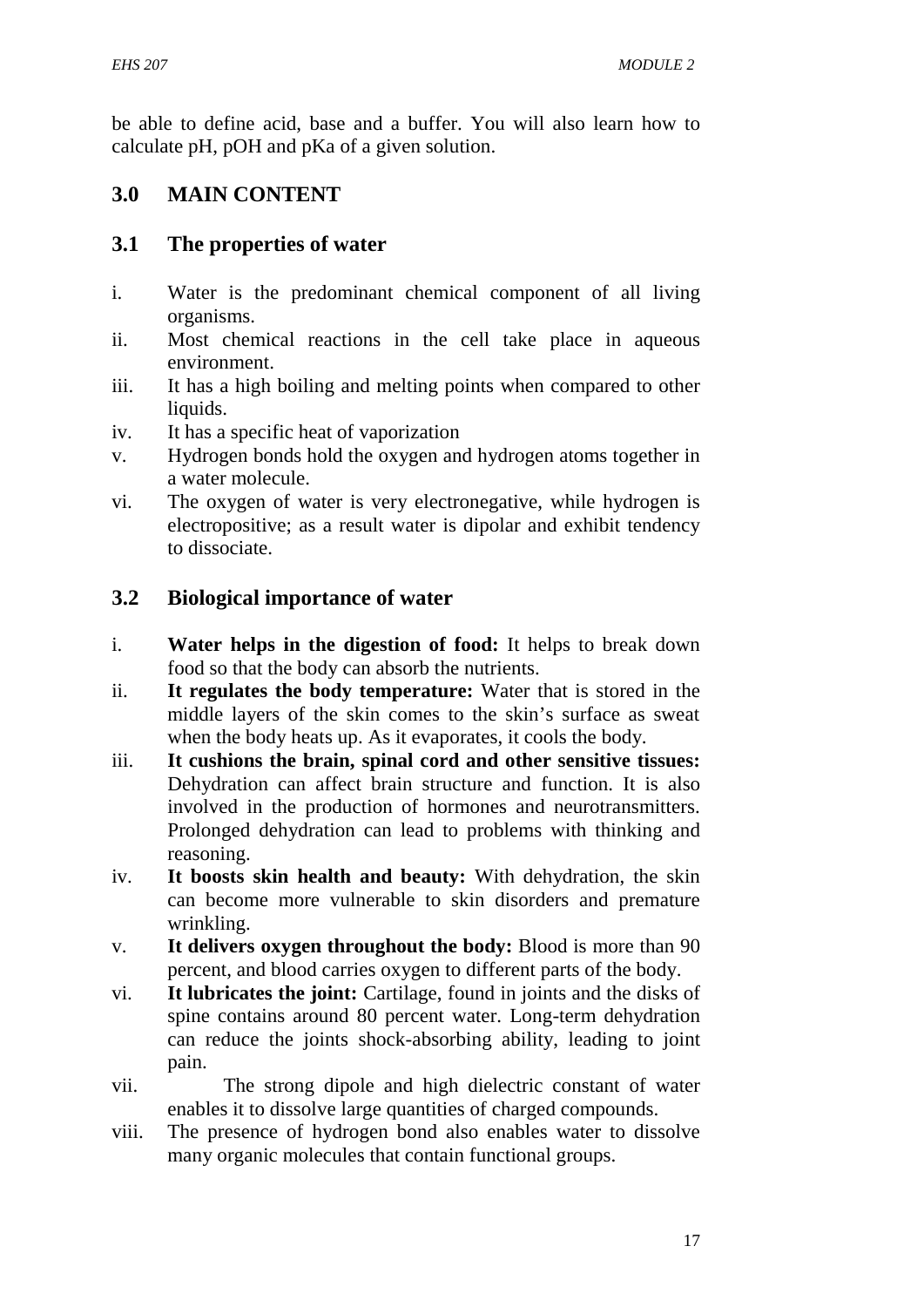ix. Water provides environment for macromolecules to achieve stable structure in solution

#### **3.3 Acid, Base and Buffer**

**An acid** is a proton donor. It is also a compound that dissociates in aqueous solution to produce  $(H^+)$  proton and a conjugate base  $(A^-)$ .

 $HA \longrightarrow H^+ + A^-$ 

Acid may dissociate partially (called weak acid e.g. ethanoic acid, water) or completely (called strong acid e.g. hydrochloric acid) in solution. In solution, weak acid establishes equilibrium between the proton and its conjugate base. Weak acids are those which have a slight tendency to give up protons e.g. acetic acid. On the other hand, strong acids give up protons readily e.g. HCl.

 $HCl \longrightarrow H^+ + Cl^-$ 

 $CH_3COOH \longrightarrow CH_3COO^- + H^+$ 

**A Base** is a compound that accepts proton in aqueous environment. Just like an acid, there are strong bases and weak bases. For example, sodium hydroxide is a strong base which releases hydroxyl ions very easily, and water is a weak base as it is a poor source of hydroxyl ions.

> $NaOH \longrightarrow Na^+ + OH^ H_2O \longrightarrow H^+ + OH^-$

**pH** of a solution is simply defined as the negative logarithm of the hydrogen ion concentration in a media. In simple terms it is a value that gives the amount of hydrogen ions present in a solution. This value is expressed in a reverse or negative form i.e. higher the pH value lower is the hydrogen ion concentration and lower the pH value higher is the hydrogen ion concentration. The pH of all solutions ranges between 0 and 14 only. pH of value 7.0 is neutral e.g. water and pH ranging from 0 to 0.69 is acidic and 7.1 to 14 is basic or alkaline.

The normal pH of the blood plasma ranges between 7.35 and 7.45, average being 7.4. The intracellular pH of the tissues is 7.25 to 7.35 averaging to 7.30 and pH of extracellular fluid is 7.30 to 7.40 with an average of 7.35. A decrease in the pH of blood is termed as acidosis and an increase in the pH of blood is termed as alkalosis. Alkalosis is more fatal than acidosis.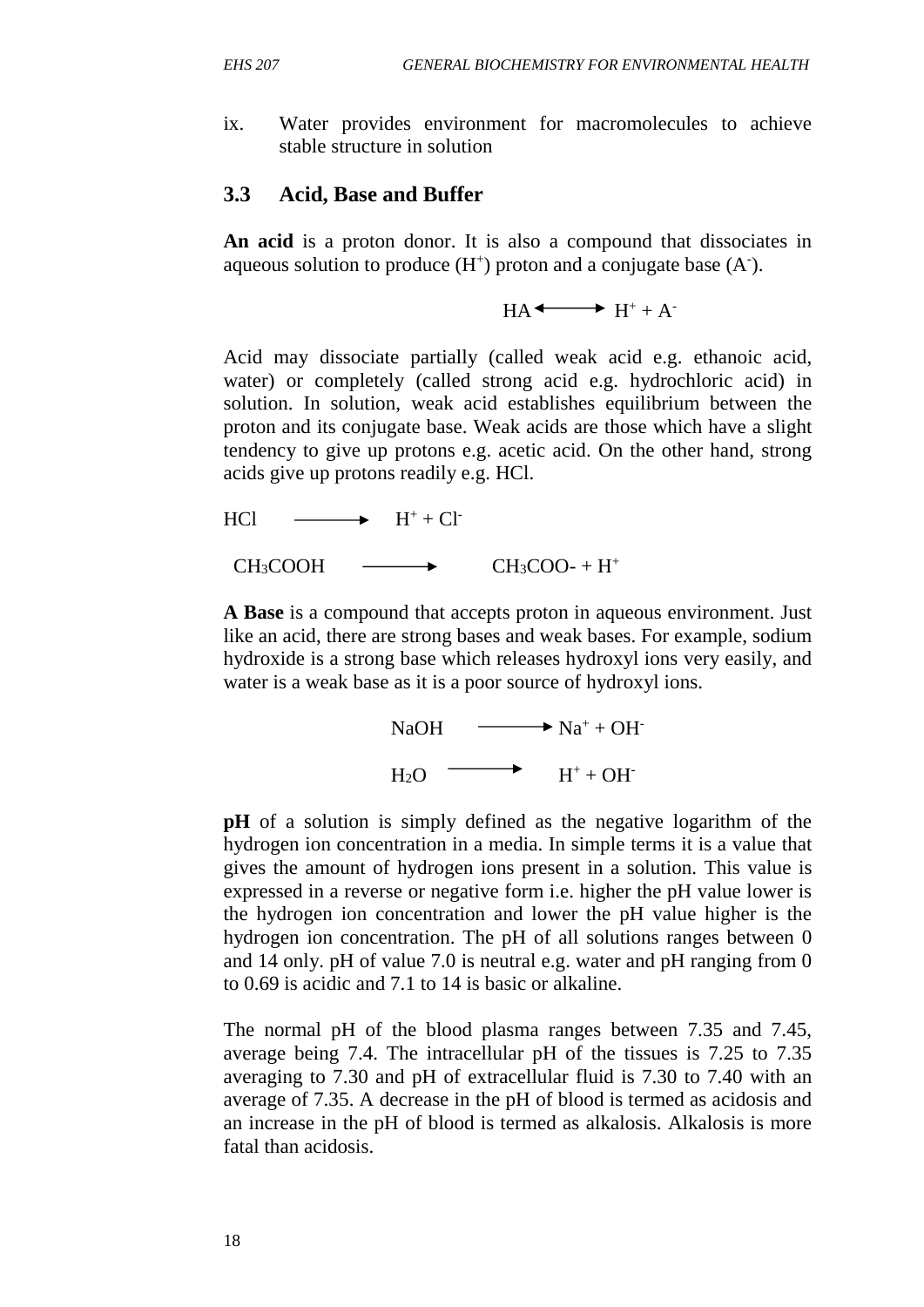Mathematically,

 $pH = -\log [H^+]$  and

 $pOH = - log [OH^{-}]$ 

The equilibrium constant is called the acid dissociation constant and it is represented as:

 $K_a = [H+][A-]$ [HA]

Where K is the equilibrium constant and  $_a$  is the acid.

#### **Calculation of pH, pOH and pKa**

**Example 1:** If the H<sup>+</sup> concentration of a solution is  $4.2 \times 10^{-3}$  calculate the pH of the solution.

#### **Solution:**

 $pH = -\log[H^+]$ ,  $\log[4.2 \times 10^{-3}] = \log 4.2 + \log 10^{-3} = 0.62 - 3 = -2.38$ . Substitute for  $log[H^+]$  in the equation.  $pH = -(-2.38)$ , the two negative values canceled out,  $pH = 2.38$ 

**Example 2:** Calculate the [H<sup>+</sup>], [OH<sup>-</sup>] and pH of 0.01M ethanoic acid, given that  $(K_a = 1.76 \times 10^{-5})$ .

#### **Solution:**

Note that ethanoic acid is a weak acid, it dissociates partially in solution, therefore  $HA = H^+ + A^-$ , if the conjugates are represented by x, then HA  $= 0.1 - x$  0.1 (value of x is negligible)  $Ka = [H^+] [A^-]$ [HA]

 $Ka = 1.76 \times 10^{-5} = X2/0.1$  $X2 = 1.76 \times 10^{-6}$ , X is equal to the square root of 1.76 x 10<sup>-6</sup>

This is equal to  $1.33 \times 10^{-3}$ , therefore,

$$
[H^+] = 1.33 \times 10^{-3}
$$

 $pH = -\log 1.33 \times 10^{-3} = 0.12 - 3$ , if you take away 3 from 0.12, this will give you a negative value (-2.88).

$$
pH = 2.88
$$
.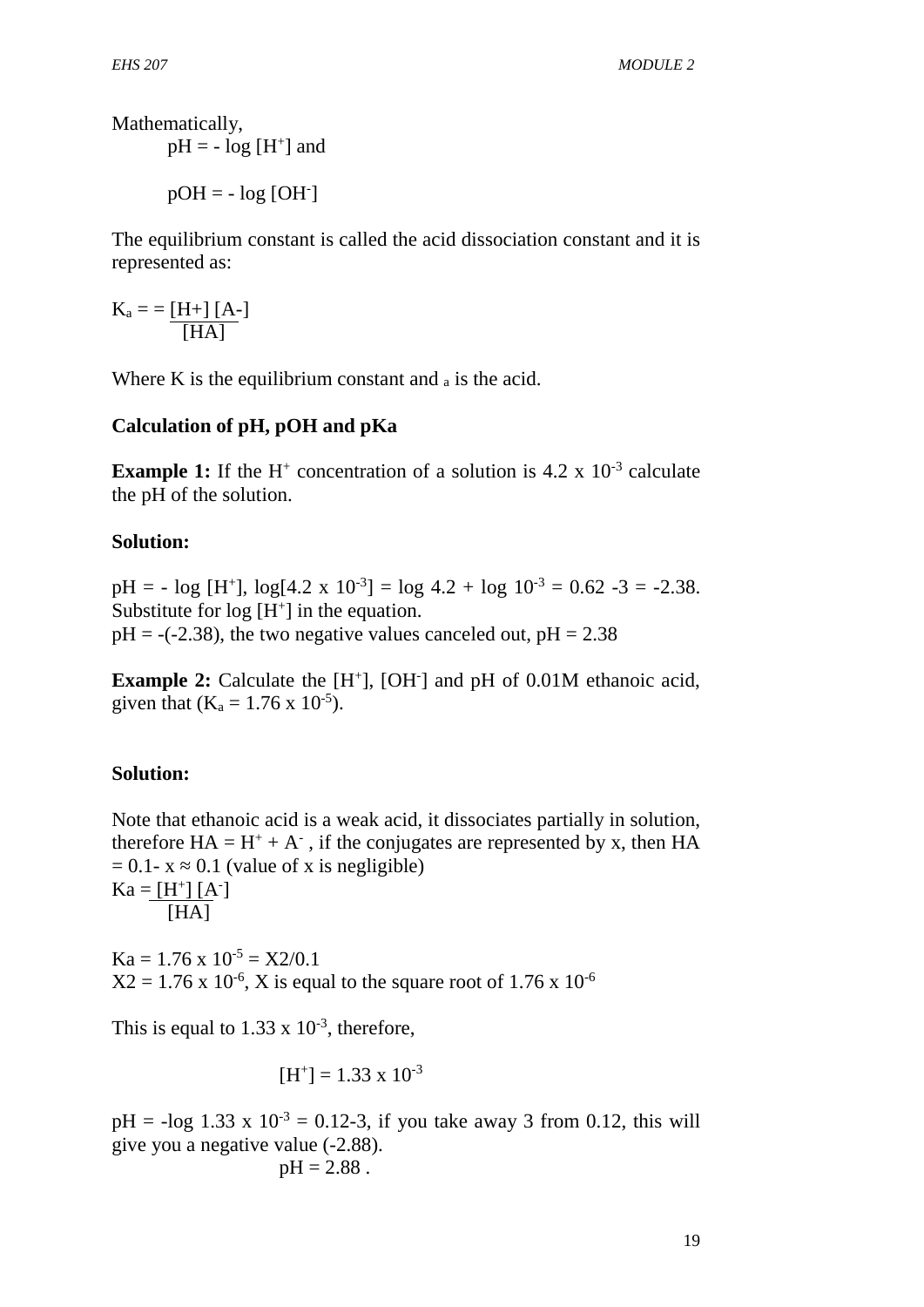To calculate the pOH, the dissociation of pure water will be considered.  $H_3O = H^+ + OH^-,$ 

$$
[H^+] + [OH^-] = 1.0 \times 10^{-14},
$$
  
\n
$$
[OH^-] = 1.0 \times 10^{-14} / [H^+]
$$
  
\n
$$
= 1.0 \times 10^{-14} / 1.33 \times 10^{-3},
$$
  
\n
$$
[OH^-] = 7.52 \times 10^{-12}.
$$

But pOH =  $-\log 7.52 \times 10^{-12}$ . This is equal to  $0.88 - 12$ ,  $pOH = 11.12$ 

#### **Buffer**

A buffer is a solution that resists changes in pH (hydrogen ion concentration) when an acid or a base is added. A buffer contains a weak acid and its conjugate base. Examples of buffer solutions are Acetate buffer (acetic acid and acetate salt), Bicarbonate buffer (carbonic acid and bicarbonate salt), phosphate buffer (sodium hydrogen phosphate and potassium hydrogen phosphate) etc.

## **Regulation of pH solution by buffer**

If (H<sup>+</sup>) hydrogen ions are added to a buffer solution, the conjugate base reacts with the excess hydrogen ions to form the acid. On the other hand, if (OH<sup>-</sup>) hydroxyl ions are added, they react with the acid present in the buffer to produce water and conjugate base.

#### **Preparation of buffer**

To prepare buffer, Henderson-Hasselbalch equation is usually used to calculate the concentrations of acid and base components of the buffer to be prepared.

The equation is  $pH = pKa + log [A^{-}]$ [HA]

## **3.4 Biological importance of buffer**

Buffers are chemical substances that help to maintain a relatively constant pH in a solution. Buffering is important in living systems as a means of maintaining a fairly constant internal environment also known as homeostasis. The following are examples of buffers in biological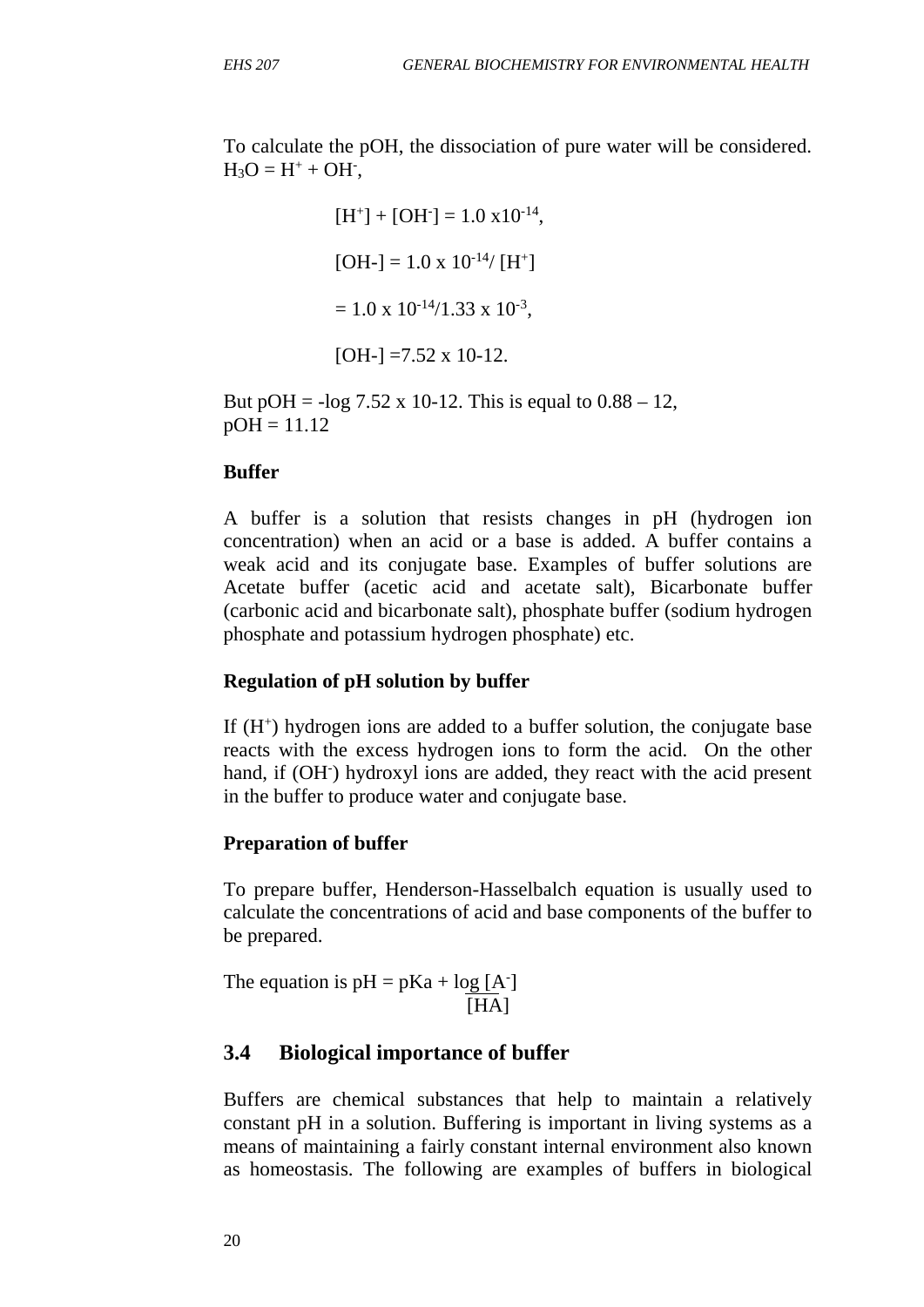system and their importance:

- i. The maintenance of blood pH is regulated via the bicarbonate buffer. This system consists of carbonic acid and bicarbonate ions. When the blood pH drops into the acidic range, this buffer acts to form carbon dioxide gas. The lungs expel this gas out of the body during the process of respiration. During alkaline conditions, this buffer brings the pH back to neutral by causing excretion of the bicarbonate ions through the urine.
- ii. The phosphate buffer system acts in a manner similar to the bicarbonate buffer, but only that it has a much stronger action. The internal environment of all cells contains this buffer comprising hydrogen phosphate ions and dihydrogen phosphate ions. Under conditions when excess hydrogen enters the cell, it reacts with the hydrogen phosphate ions, which accepts them. Under alkaline conditions, the dihydrogen phosphate ions accept the excess hydroxide ions that enter the cell.

# **4.0 CONCLUSION**

Water is life and a core component of all other fluids that make chemical reactions possible in the body. Acids, bases and buffers serve different biological purposes in the living system.

# **5.0 SUMMARY**

In this study unit, you have learnt about the properties of water and its biological importance, acid, base and buffers. You are also introduced to the Henderson-Hasselbalch equation

# **6.0 TUTOR-MARKED ASSIGNMENT**

- 1. What are the properties of water?
- 2. Define an acid and a base.
- 3. Give examples of two buffers and explain how they regulate pH in the living system.
- 4. Calculate the pH of a solution of weak acid whose Molarity is 0.0008.
- 5. Calculate the  $[H^+]$ , [OH<sup>-</sup>] and pH of 2.5 x 10<sup>-3</sup> M ethanoic acid, given that (Ka =  $1.48 \times 10^{-5}$ ).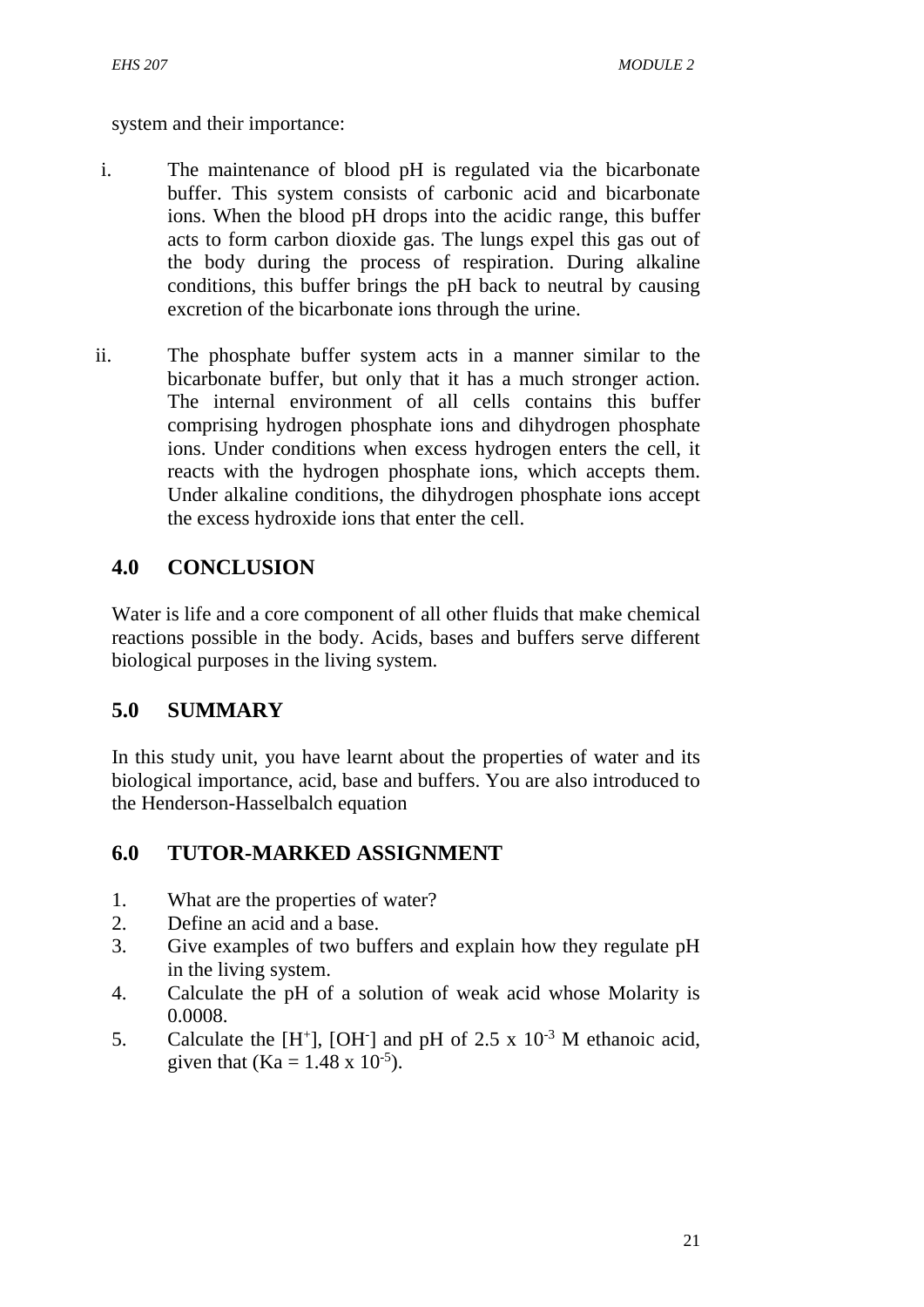# **7.0 REFERENCES/FURTHER READING**

- Amanullah, M. (2011). Medical Biochemistry and Biotechnology 1st edition.
- Devlin T. M. (2010) Textbook of Biochemistry with Clinical Correlation  $7<sup>th</sup>$  edition. John Wiley & Sons Inc.
- Murray, R. K., Bender, D. A., Botham, K., M., Kennelly, P. J., Rodwell V.W. and Well, P. A. (2012). Harper's Illustrated Biochemistry (29<sup>th</sup> edition) McGraw-Hill Medical
- Nelson, D. L. and Cox M. M., (2009). Lehninger Principles of Biochemistry  $4<sup>th</sup>$  edition.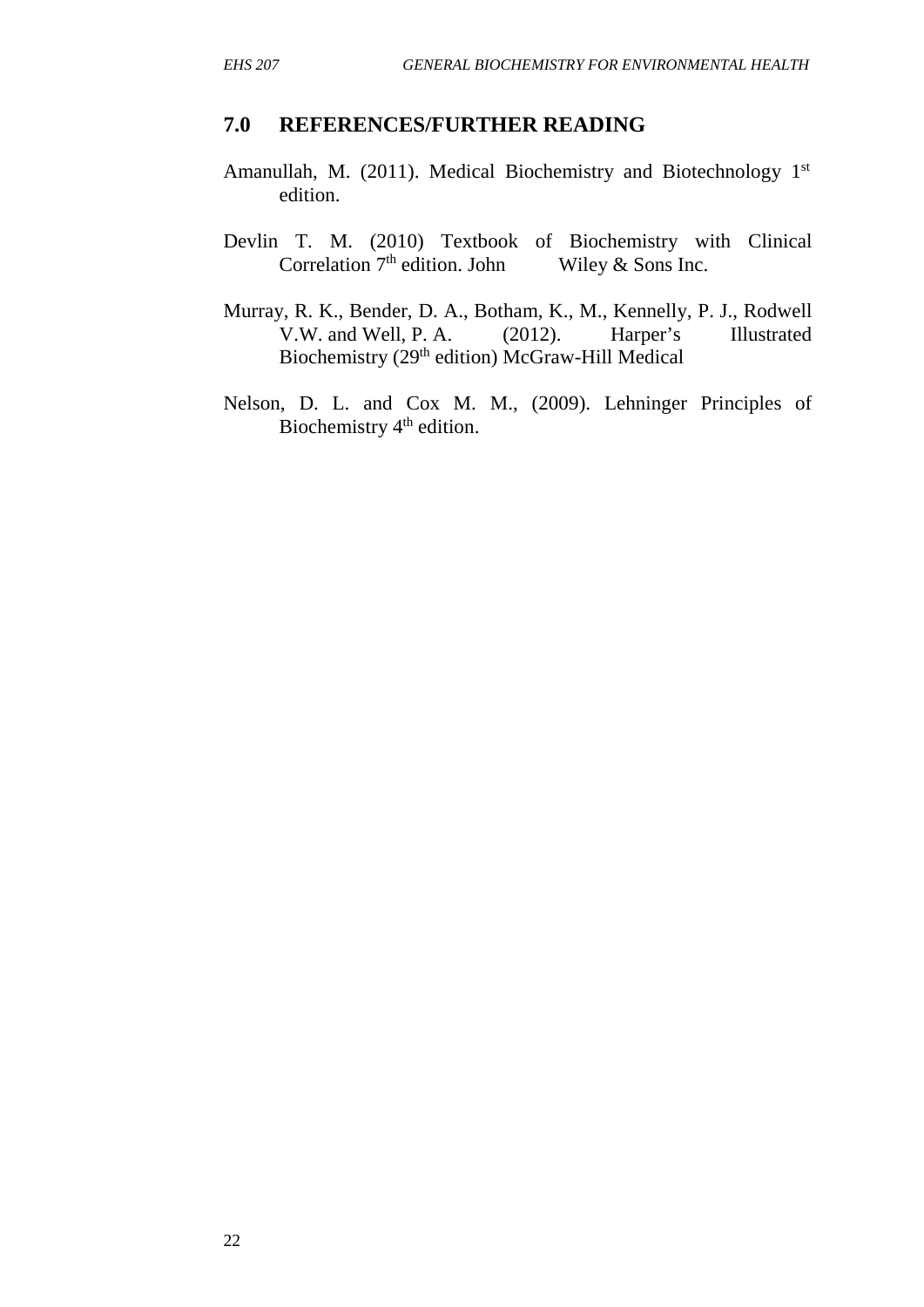## **UNIT 2 CHEMISTRY OF CARBOHYDRATES**

- 1.0 Introduction
- 2.0 Objectives
- 3.0 Main Content
	- 3.1 Classification of Carbohydrates
	- 3.2 Isomers of Glucose
	- 3.3 Functions of Carbohydrates
- 4.0 Conclusion
- 5.0 Summary
- 6.0 Tutor-marked Assignments
- 7.0 References/Further reading

## **1.0 INTRODUCTION**

Carbohydrates (CHOs) are compounds containing C, H and O (Carbon, Hydrogen and Oxygen) with the general formula  $C_nH_{2n}O_n$ . They are widely distributed in plants and animals where they play important structural and metabolic roles. Glucose is the most important carbohydrate.

Most dietary CHO is absorbed into the bloodstream as glucose formed by the hydrolysis (breakdown) of dietary starch and disaccharides. Other sugars are also converted to glucose in the liver. Glucose is the major metabolic fuel of mammals and a universal fuel for the fetus. It is the precursor for the synthesis of all other CHOs in the body, including glycogen which is the storage form of carbohydrates in man. Diseases associated with CHO metabolism include Diabetes Mellitus, Galactosemia, Glycogen storage diseases and Lactose intolerance.

#### **2.0 OBJECTIVES**

At the end of this unit, you should be able to know the classification of carbohydrates into various sugars, the isomers of glucose and the roles of carbohydrates in biological membrane.

## **3.0 MAIN CONTENT**

#### **3.1 Classification of Carbohydrates (CHO)**

Carbohydrates are classified according to the number of sugar units in the molecule as follows:

**Monosaccharides:** These are sugars that contain one sugar unit and cannot be further hydrolyzed. They represent the end product of CHO digestion in the human body. They are classified as trioses, tetroses,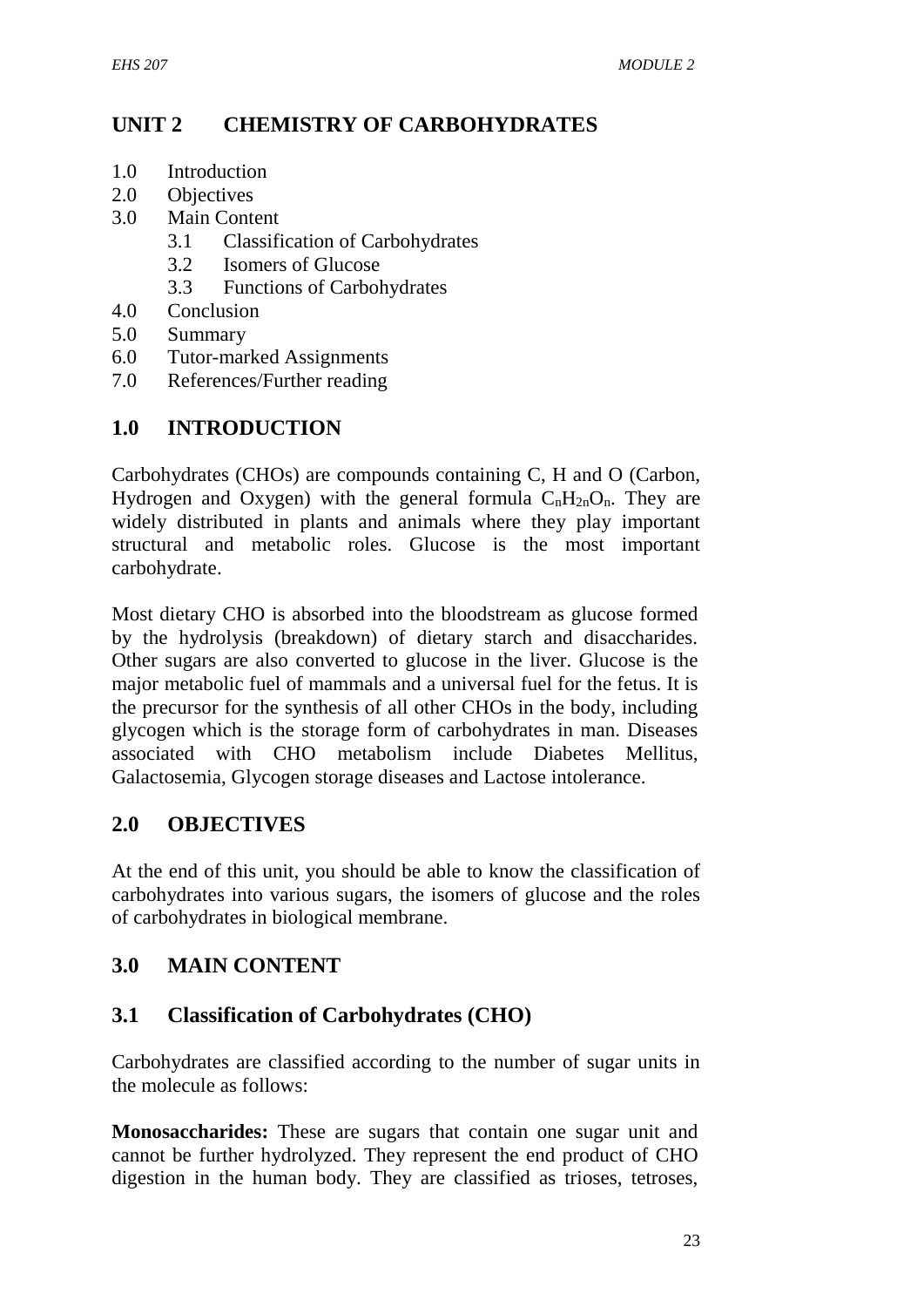pentoses, hexoses or heptoses, depending on the number of carbon (C) atoms, and as aldoses and ketoses depending on whether they have an aldehyde or ketone group. Examples of monosaccharaides hexoses are glucose and galactose.

| <b>Classification based on Aldoses</b><br>Carbon<br>of<br>number |                | <b>Ketoses</b>   |
|------------------------------------------------------------------|----------------|------------------|
| atom                                                             |                |                  |
| Trioses $(C_3H_6O_3)$                                            | Glyceraldehyde | Dihydroxyacetone |
| Tetroses $(C_4H_8O_4)$                                           | Erythrose      | Erythrulose      |
| Pentoses $(C_5H_{10}O_5)$                                        | Ribose         | Ribulose         |
| Hexoses $(C_6H_{12}O_6)$                                         | Glucose        | Fructose         |
| Heptoses $(C_7H_{14}O_7)$                                        |                | Sedoheptulose    |

**Table 2.1: Classification of Sugars**



**Figure 2.1:Sugars with different no of carbon atoms Source: Nelson and Cox (2010).**

**Disaccharides:** These are condensation products of 2 monosaccharide units e.g. lactose (galactose + glucose), maltose (2 glucose i.e. glucose + glucose) and sucrose (glucose + fructose).

**Oligosaccharides:** These are condensation products of 3-10 monosaccharides. Most are not digested by human enzymes rather they play structural roles.

**Polysaccharides:** These are condensation products of 10 or more monosaccharide units.. Food contains a wide variety of other polysaccharides, collectively known as non-starch polysaccharides which are not digestible by the human enzymes and are the major components of dietary fibre. Examples include cellulose (a glucose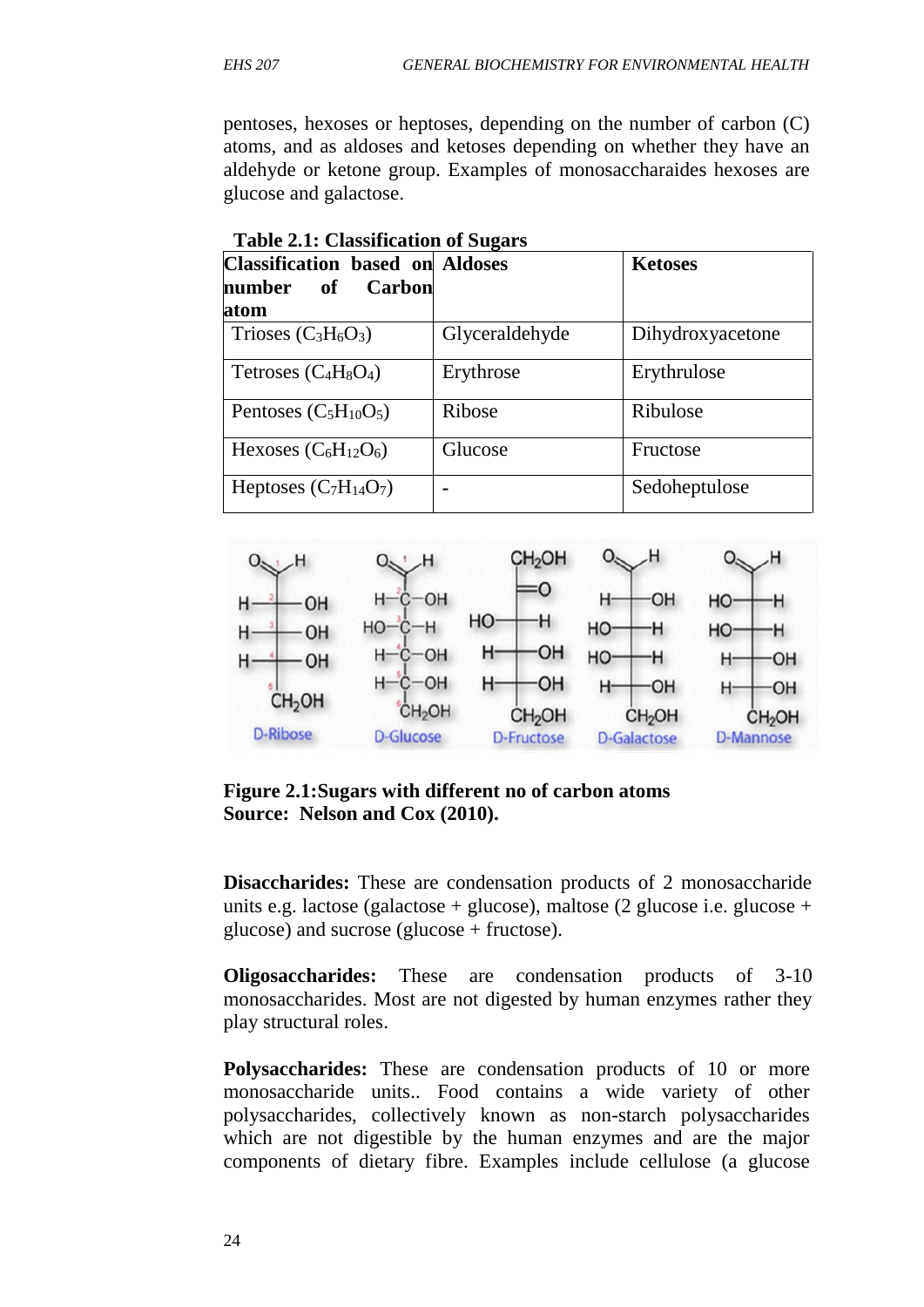polymer from plant cell walls) and inulin (a fructose polymer which the storage CHO in some plants. Examples of polysaccharides are glycogen, starch and dextrin which may be linear or branched polymers

**Glycogen:** It is known as animal starch. It is made up of  $-1$ , 4 linkages in the linear and  $-1$ , 6 linkages at the branching points. It is highly branched. Glycogen is the storage form of energy (glucose) in each and every cell of the body. Liver and muscle contains the highest amount of glycogen. At least 5% of glycogen is present in each cell even under severe fasting/starvation condition. It gives a red colour with iodine.

**Starch:** It is made up of -D-glucose units, hence known as glucosan. It is composed of amylose and amylopectin.



**Figure 2.2: Structure of glycogen showing glycosidic linkage Source: Nelson and Cox (2010).**

#### **Structure of Glucose**

The straight chain structural formula of glucose can account for some of its properties, but a cyclic structure formed by a reaction between the aldehyde group and an OH group is thermodynamically more favoured and accounts for other properties. The cyclic structure results from the reaction between the aldehyde group in  $C_1$  and the OH group in  $C_5$ , which forms a hemiacetal linkage and produce either of 2 stereoisomers. The structure can also be represented in form of a chair, with the 6 membered rings containing one oxygen atom as shown in Figure 2.3.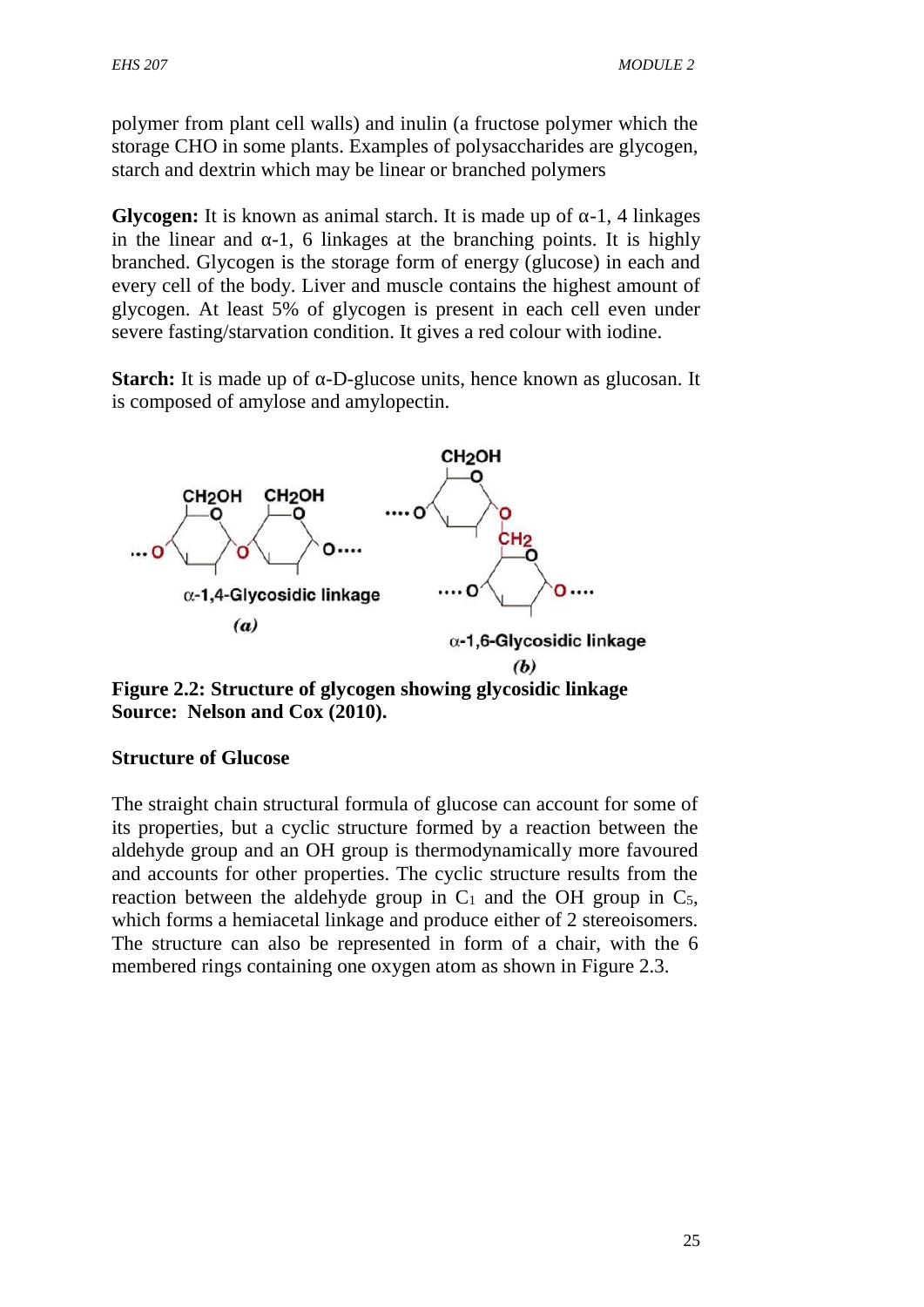

**Figure 2.3: Structures of glucose Source: Nelson and Cox (2010).**

#### **3.2 Isomers of Glucose**

Isomerism is the occurrence of compounds with the same chemical formula but different structural formula. The important types of isomerism found in glucose are **D and L isomerism.** The designation of a sugar isomer as the D form or of its mirror image as the L form is determined by its spatial relationship to the parent compound of the carbohydrates. The orientation of the –H and –OH groups around the C atom adjacent to the terminal primary alcohol carbon determines whether the sugar belongs to D or L series (when the –OH group on this C is on the right, the sugar is called D isomer and when it is on the left, it is called L-isomer) Most of the naturally occurring monosaccharide are D sugars. The presence of asymmetric C atom also confers optical activity on the compound. When a beam of plane-polarized light is passed through a solution of an optical isomer, it rotates either to the right (known to be + dextrorotatory,) or to the left (known to be levorotatory).



**Figure 2.4: D and L isoforms of Glucose Source: Nelson and Cox (2010).**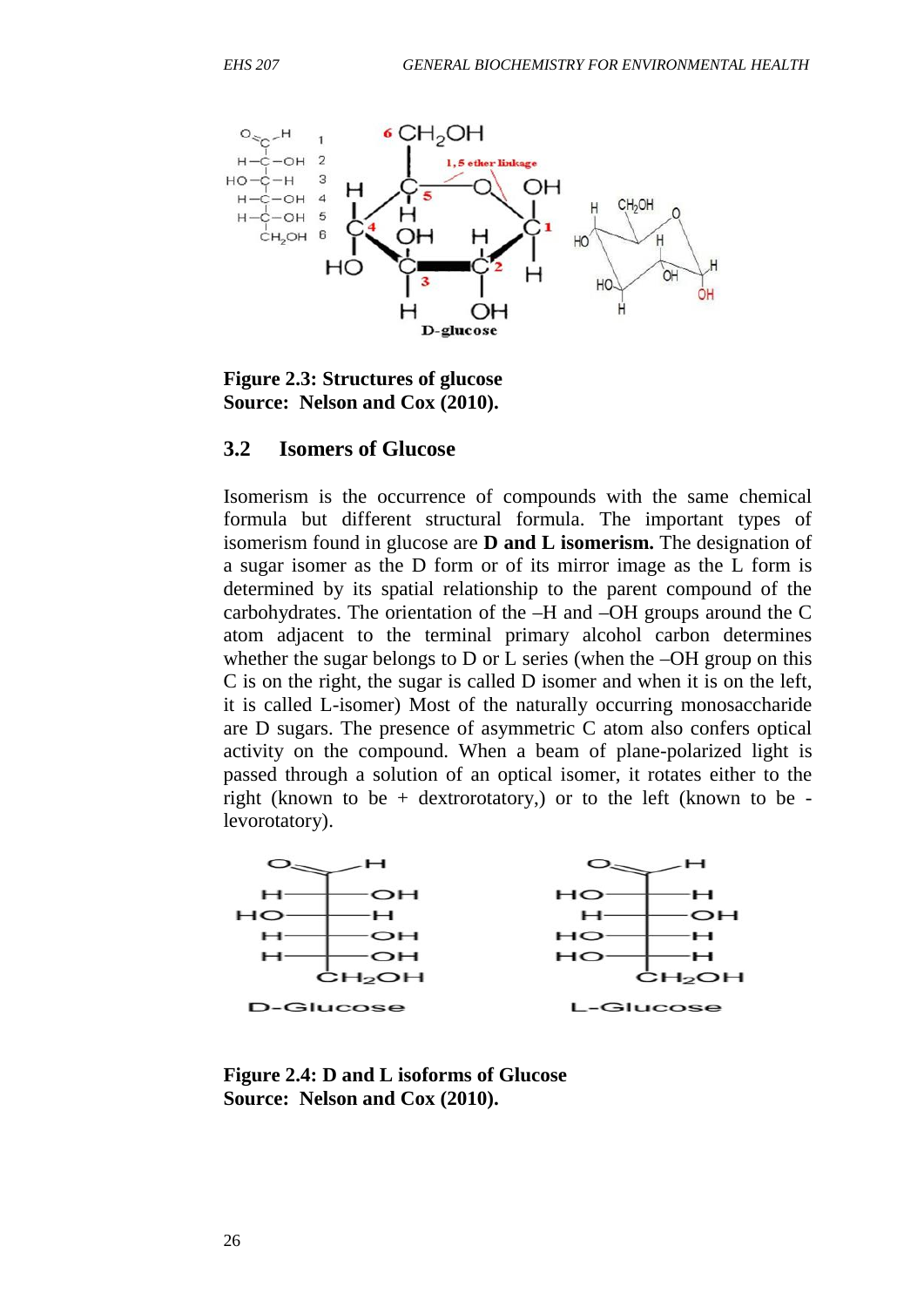**Epimers:** These are isomers differing as a result of variations in configurations of the –OH and –H on C atoms 2, 3 and 4 of glucose. The most important biological isomers of glucose are mannose (differs in configuration at C2) and galactose (differs in confriguration at C4).



**Figure 2.5: Epimers of Glucose Source: Nelson and Cox (2010).**

## **3.3 Functions of carbohydrates**

**1. Provide instant energy to the body***:* This is the primary function of carbohydrates in the body. Carbohydrates which we consume as food in the form of starch get digested in the body to release glucose. This glucose after being absorbed into blood reaches all the body tissues and cell. It gets metabolized to release energy in the form of ATP in the presence of oxygen inside the mitochondria.

**2. Reserve food:** Carbohydrate is also stored as the reserve food in the body. This is a precautionary measure for the body to cope up in times of hunger. The excess glucose which is obtained by food is converted to glycogen in the body. This conversion of glucose to glycogen happens in the presence of the hormone insulin. This glycogen is stored in the liver and to a small extent in the skeletal muscles. In times of starvation, this glycogen converts back to glucose and provides energy.

**3. Detoxification of the body by metabolism**: Many drugs and toxic wastes in the body are metabolized for easy excretion in the body. Some of these are water-insoluble and hence they are difficult to be expelled in urine. The body converts them into glucuronosyl conjugates using the glucuronosyl moiety derived from carbohydrates. A carbohydrate moiety like glucose combines with uronic acid to form glucuronate. These conjugates of insoluble substances with glucuronosyl are more water-soluble and easily excreted from the body. Thus detoxification of physiological importance is carried out to some extent with carbohydrate derivatives.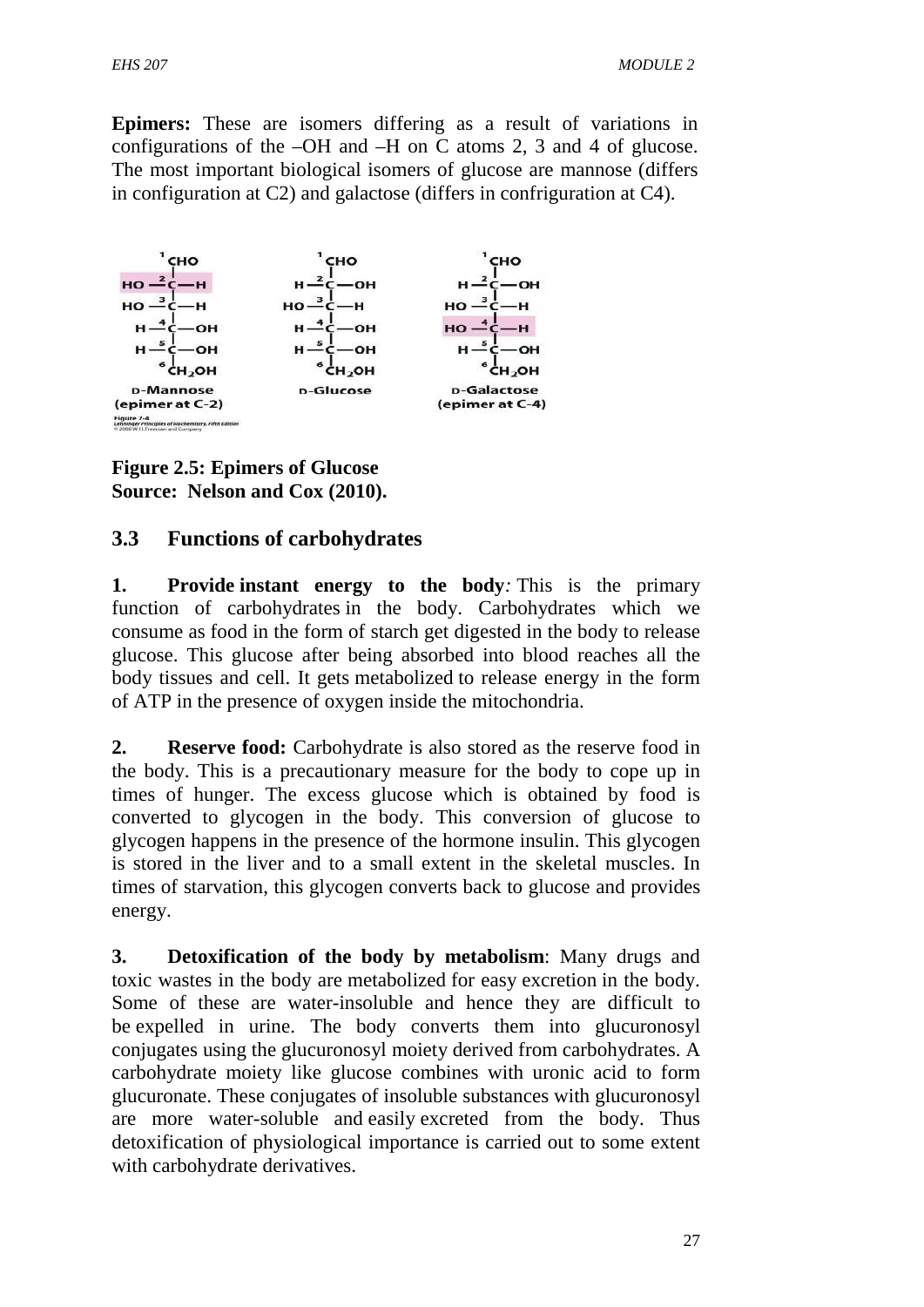- **4. Constitute genetic material**: Carbohydrates form a part of DNA and RNA in the form of deoxyribose and ribose sugars. These are five carbon sugars.
- **5. They are constituents of all the cellular organelles:** Carbohydrates are also components of cell organelles like the cell membrane, mitochondria, nucleus, endoplasmic reticulum, etc. They provide structural integrity, mechanical strength in combination with proteins and lipids. They help make up the body mass by being included in all the parts of the cell and tissues. For example, in cell membranes, there are two constituents, i.e., glycolipid layer and glycoprotein layer. Here the term "glyco" is a carbohydrate.
- **6. Transport of oxygen**: Glucose is taken by red blood cells which lack mitochondria and other cell organelles required for producing energy. The energy in the form of ATP is produced by a non-oxidative pathway (anaerobic glycolysis). This energy thus produced is necessary for hemoglobin to bind to oxygen molecules which are transferred from lungs to the different tissues.

## **4.0 CONCLUSION**

Carbohydrates are one of the important biomolecules that are widely distributed in plants and animals and they play important structural and metabolic roles in the living cell.

## **5.0 SUMMARY**

In this unit, you have learnt the various classifications of carbohydrates with examples, the isomers of glucose and the biological roles of carbohydrate.

# **6.0 TUTOR-MARKED ASSIGNMENT**

- 1. Explain the classification of carbohydrates and give two examples each
- 2. What is isomerism and list the isomers of glucose
- 3. Enumerate the functions of carbohydrates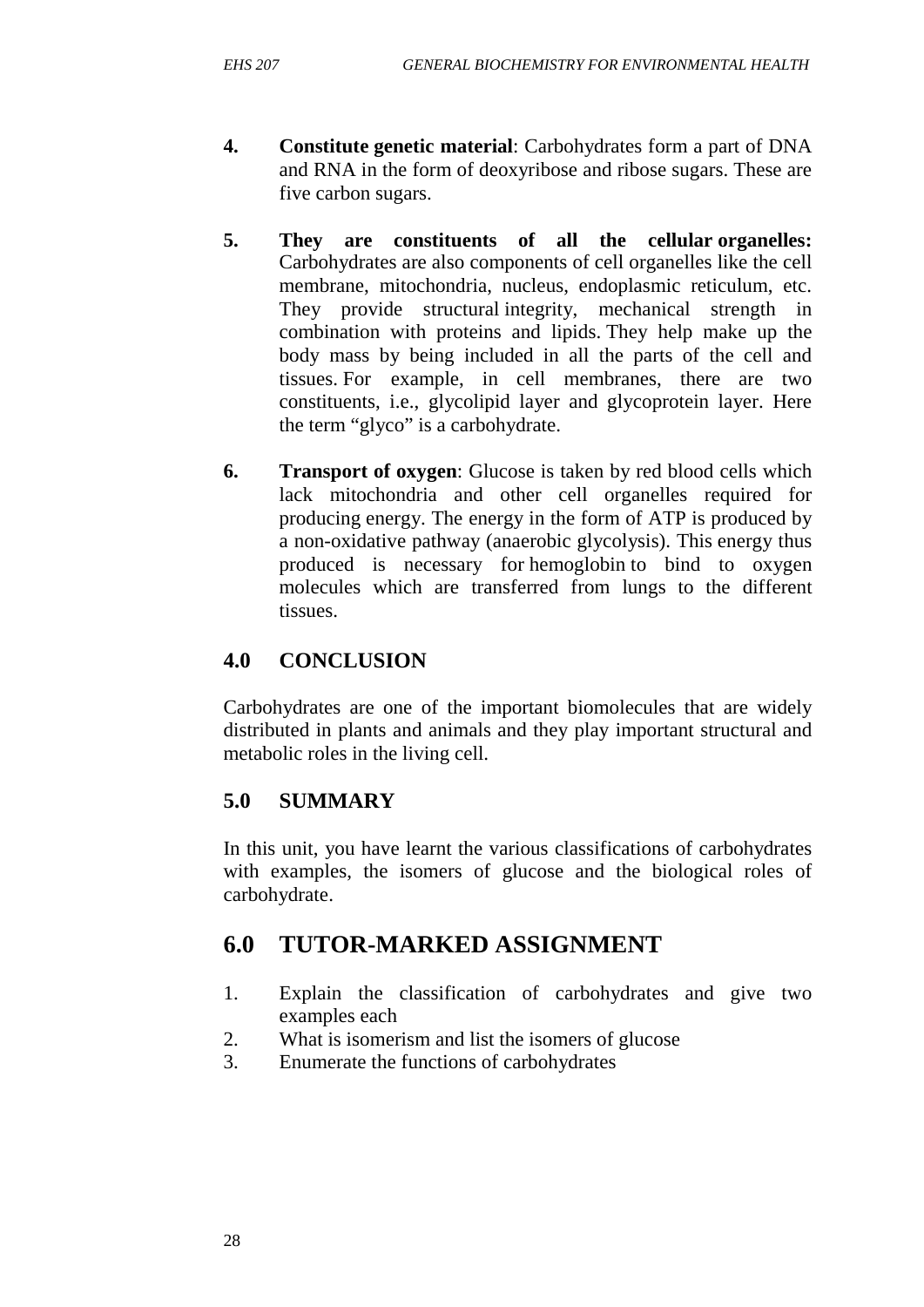## **7.0 REFERENCES/FURTHER READING**

- Amanullah, M. (2011). Medical Biochemistry and Biotechnology. 1st edition.
- Devlin T.M. (2010) Textbook of Biochemistry with Clinical Correlation 7 th edition. John Wiley & Sons Inc.
- Murray, R.K., Bender, D.A., Botham, K., M., Kennelly, P.J., Rodwell V.W. and Well, P.A., (2012). Harper's Illustrated Biochemistry (29th Edition) McGraw-Hill Medical.
- Nelson, D.L. and Cox M.M., (2009). Lehninger Principles of Biochemistry 4<sup>th</sup> edition.

Sadler, T.W. (2004). Langman's Medical Embryology  $9<sup>th</sup>$  edition.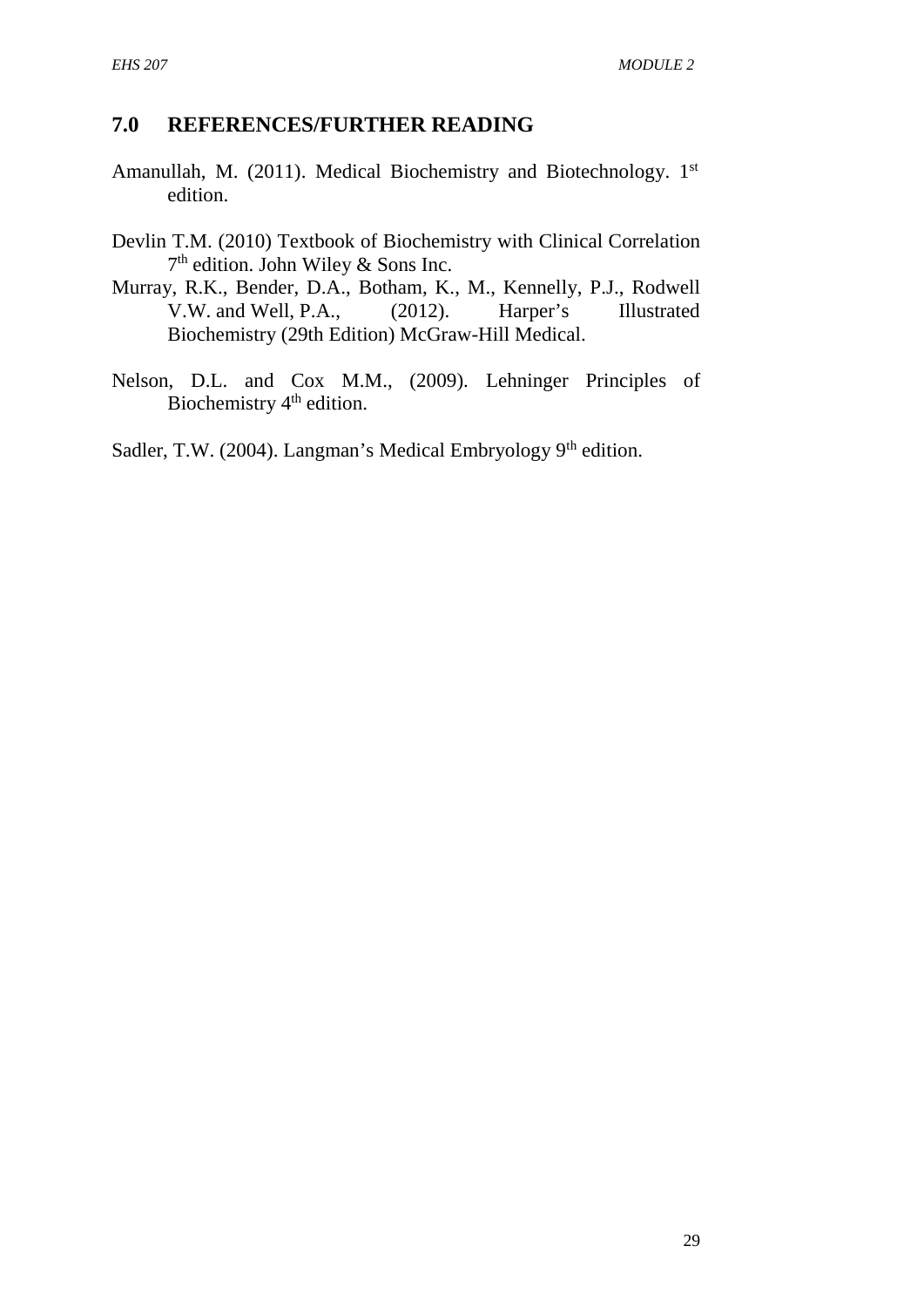## **UNIT 3 CHEMISTRY OF AMINO ACIDS AND PROTEINS**

- 1.0 Introduction
- 2.0 Objectives
- 3.0 Main Content
	- 3.1 Chemical Nature of Amino Acids
	- 3.2 The 20 Amino Acids found in Proteins
	- 3.3 Classification of Amino Acids
	- 3.4 Classification of Proteins
	- 3.5 Roles of Protein in Biological Process
- 4.0 Conclusion
- 5.0 Summary
- 6.0 Tutor-marked Assessment
- 7.0 References/Further reading

## **1.0 INTRODUCTION**

Amino acids are the basic structural units of proteins. Proteins in all species from bacteria to humans are made from the same set of twenty amino acids. Amino acids take part in many types of reactions, but the most important of these is the formation of a peptide bond. This involves the joining of the  $\sim$  carboxyl group of one amino acid to the  $\sim$ amino group of another amino acid, with the loss of a water molecule. Amino acids are grouped according to the nature of their side chains. Since amino acids are weak acids, their strength is expressed as pKa (negative log of ionization constant). The net charge on an amino acid depends on the pKa of its functional groups and the pH of the surrounding medium.

### **2.0 OBJECTIVES**

At the end of this unit you will have an understanding of the chemical nature of amino acids, different ways of classifying amino acids and proteins, formation of peptide bonds and the role of proteins in biological process.

## **3.0 MAIN CONTENT**

### **3.1 Chemical nature of amino acids**

An amino acid consists of amino group, a carboxyl group (-COOH), a hydrogen atom (H) and a distinctive R group bonded to a carbon atom, called the - carbon. The R group is specific to each amino acid.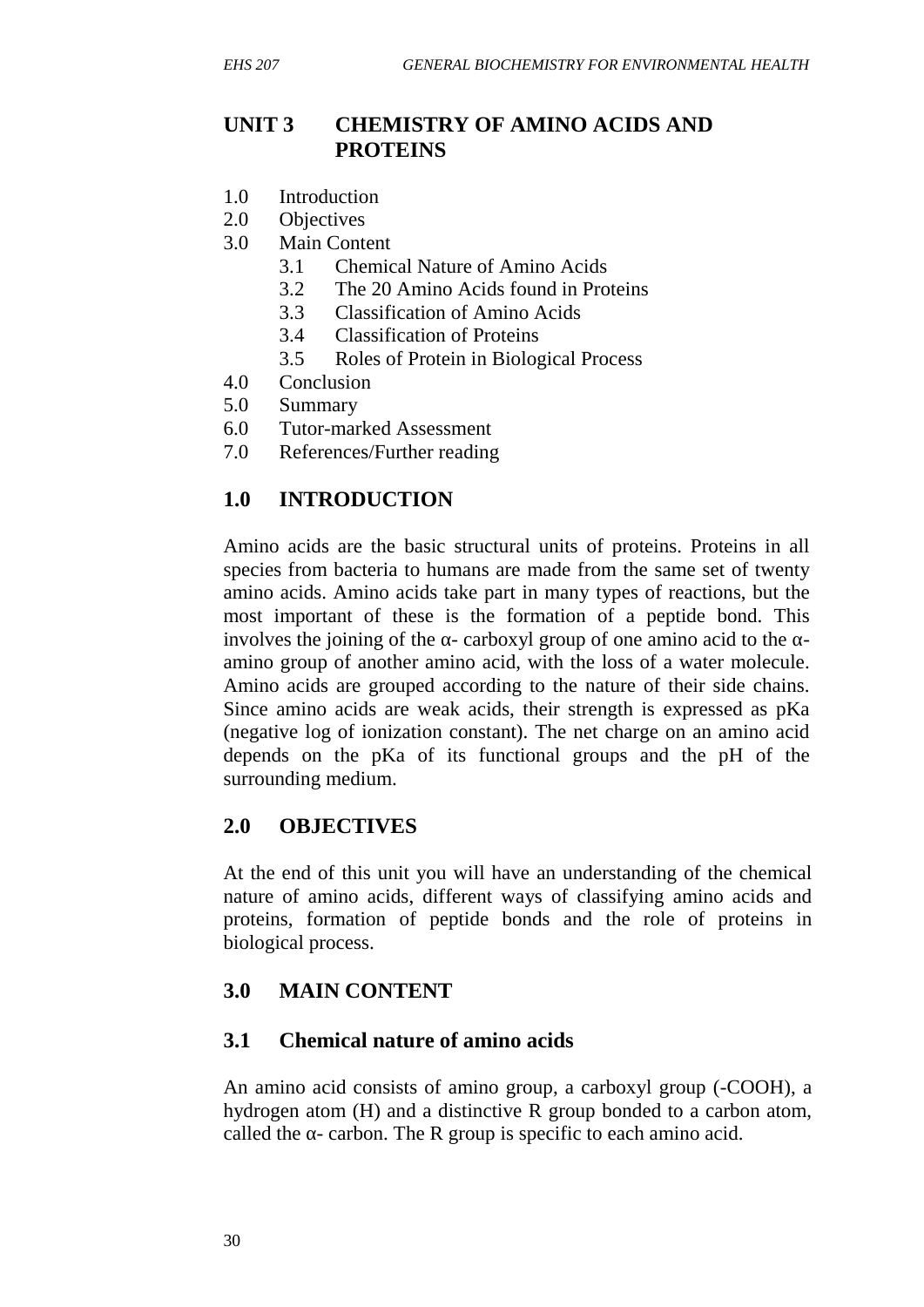Amino acids in solution at neutral pH are predominantly dipolar ions also called a Zwitterions. In the dipolar form, the amino group is protonated  $(-NH_3^+)$  while the carboxyl group is dissociated  $(-COO-)$ . The ionization state of an amino acid varies with pH. At physiological pH, carboxyl groups exist almost entirely as -COO- and amino groups predominantly as  $-NH_3^+$ .



## **Figure 2.6: Structure of amino acid at ionization states as a function of pH**

**Source: Nelson and Cox (2010).**

### **3.2 The 20 amino acids found in proteins**

Proteins found in living organisms contain only twenty (20) different kinds of amino acids. The same 20 standard amino acids make up the proteins in all living cell either in virus, bacteria, yeast, plant or human cell. These 20 amino acids combine in different sequences and numbers to form various kinds of proteins. The table below shows the 20 standard amino acids.

| Amino acid    | Three – letter abbreviation | <b>One-letter symbol</b> |
|---------------|-----------------------------|--------------------------|
| Alanine       | Ala                         | A                        |
| Arginine      | Arg                         | $\mathbf R$              |
| Asparagine    | Asn                         | N                        |
| Aspartic acid | Asp                         | D                        |
| Cysteine      | Cys                         | $\mathsf{C}$             |
| Glutamine     | Gln                         |                          |
| Glutamic acid | Glu                         | E                        |
| Glycine       | Gly                         | G                        |
| Histidine     | <b>His</b>                  | H                        |
| Isoleucine    | <b>Ile</b>                  | I                        |
| Leucine       | Leu                         | L                        |
| Lysine        | Lys                         | K                        |
| Methionine    | Met                         | M                        |
| Phenylalanine | Phe                         | F                        |

**Table 2.2:The twenty (20) amino acids**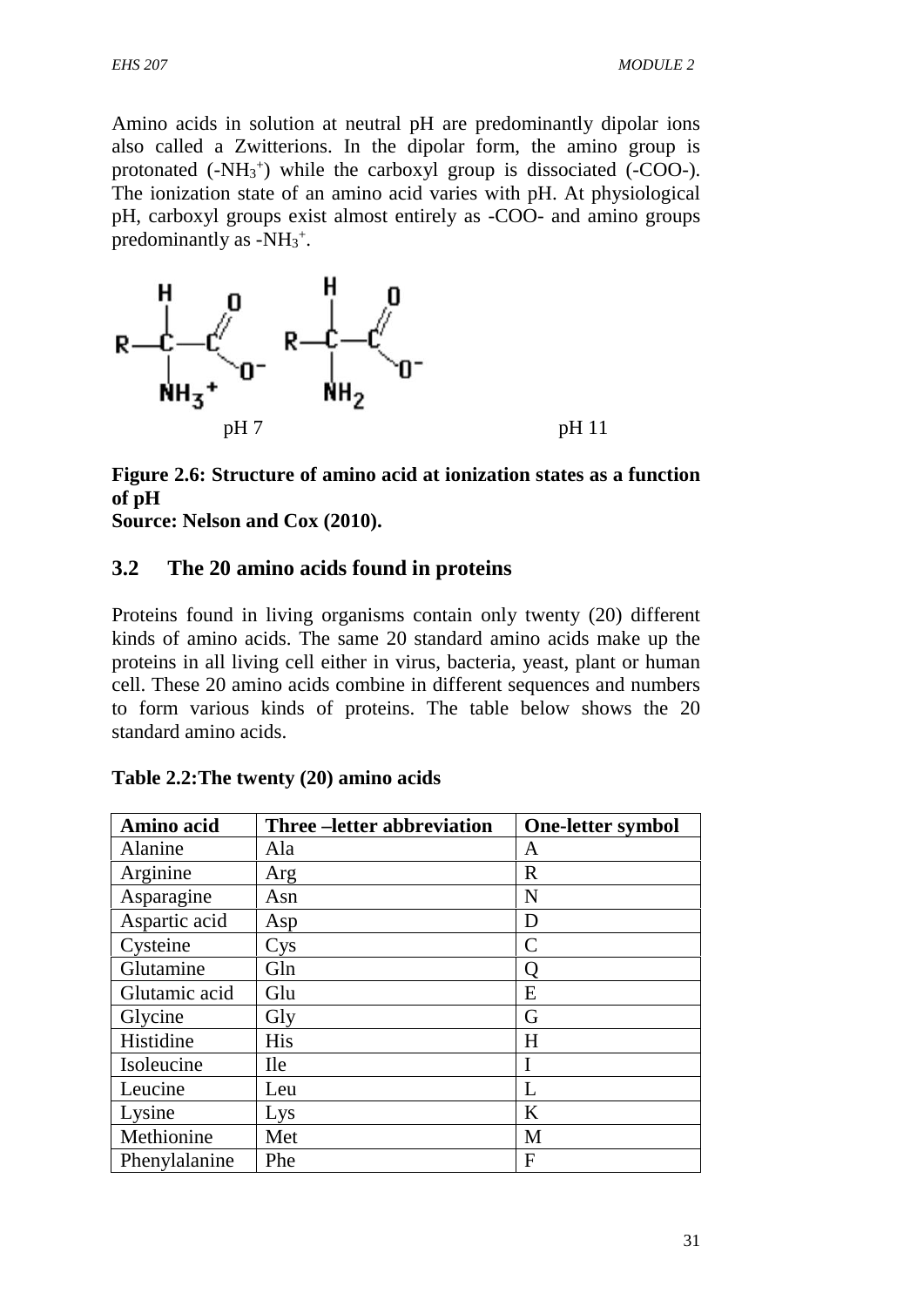| Proline    | Pro |   |
|------------|-----|---|
| Serine     | Ser |   |
| Threonine  | Thr |   |
| Tryptophan | Trp | W |
| Tyrosine   | Tvr |   |
| Valine     | Val |   |

### **3.3 Classification of amino acids**

Amino acids may be classified based on the following:

### **Classification based on nutritional requirement**

### **1. Essential Amino Acids**

These are amino acids which are not synthesized in the body but must be provided in the diet to meet the body's metabolic needs. About ten of the amino acids are grouped under this category indicating that mammals require about half of the amino acids in their diet for growth and maintenance of normal nitrogen balance. Examples are Arginine\*, Histidine\*, Isoleucine, Leucine, Lysine, Methionine, Phenylalanine, Threonine, Tryptophan, Valine.

Note that \*Arginine and \*Histidine are also grouped as semi essential amino acids

## **2. Non- Essential Amino Acids**

These amino acids are amino acids that need not be provided through diet, because they can be biosynthesized in adequate amounts within the organism. Examples are Alanine, Asparagine, Aspartic acid (aspartate), Cysteine, Glutamic Acid (glutamate), Glutamine, Glycine, Proline, Serine, and Tyrosine.

### **3. Semi-essential Amino Acids**

These are amino acids that can be synthesized within the organism but their synthesis is not in sufficient amounts, however they should also be provided in the diet. Two amino acids are grouped under semi-essential amino acids and they are Arginine and Histidine.

### **Classification based on the fate of each amino acid in mammals**

Amino acids can be classified here as Glucogenic (i.e. potentially can be converted to glucose), ketogenic (i.e. potentially be converted to ketone bodies).

**1.**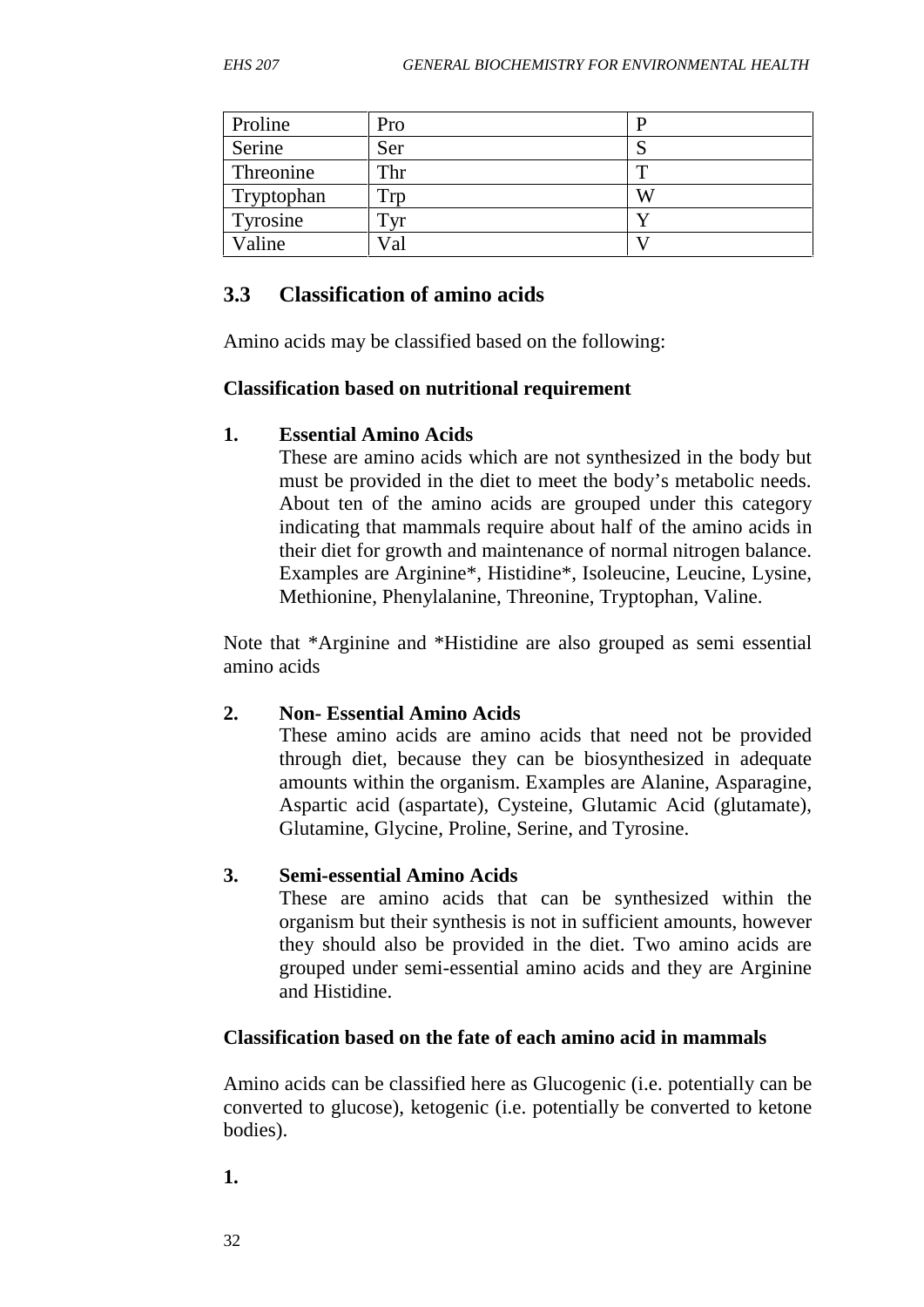### **Glucogenic Amino Acids**

Glucogenic amino acids are those amino acids in which their carbon skeleton gets degraded to pyruvate, ketoglutarate, succinyl CoA, fumarate and oxaloacetate and then converted to glucose and glycogen. These include Alanine, Cysteine, Glycine, Arginine, Glutamine, Isoleucine, and Tyrosine.

### **2. Ketogenic Amino Acids**

Those amino acids in which their carbon skeleton is degraded to acetoacetyl CoA, or acetylCoA and then get converted to acetone and hydroxy butyrate which are referred to ketone bodies. These include Phenylalanine, Tyrosine, Tryptophan, Isoleucine, Leucine, and Lysine.

These amino acids have the ability to form ketone bodies which is particularly evident in untreated diabetes mellitus in which large amounts of ketone bodies are produced by the liver. Degradation of Leucine which is an exclusively ketogenic amino acid makes a substantial contribution to the formation of ketone bodies especially during starvation.

### **Classification depending on the charge**

- **1. Neutral amino acids:** These are amino acids that do not contain any charge on the 'R' group. They are further classified into
- Aliphatic amino acids which contains a chain of carbon atoms e.g. Glycine, Alanine, Seine, Threonine, Valine, Leucine, Isoleucine, Asparagine, Glutamine
- Aromatic amino acid which have an aromatic shape or contains benzene ring e.g. Phenylalanine, Tyrosine, Tryptophan.
- Heterocyclic amino acids which have heterocyclic ring i.e. any of the ring structures which contain different atoms.
- Sulphur containing which are amino acids which contain Sulphur atom e.g. Cysteine and Methionine.
- **2. Acidic amino acids:** These are amino acids that contain a negative charge or an acidic group e.g. Aspartate, Glutamate
- **3. Basic amino acids:** These contain a positive charge or a basic group e.g. Arginine, Lysine and Histidine.

### **Formation of peptide bonds**

The most important reaction of amino acids is the formation of a peptide bond. This involves the joining of the - carboxyl group of one amino acid to the - amino group of another amino acid, with resultant loss of a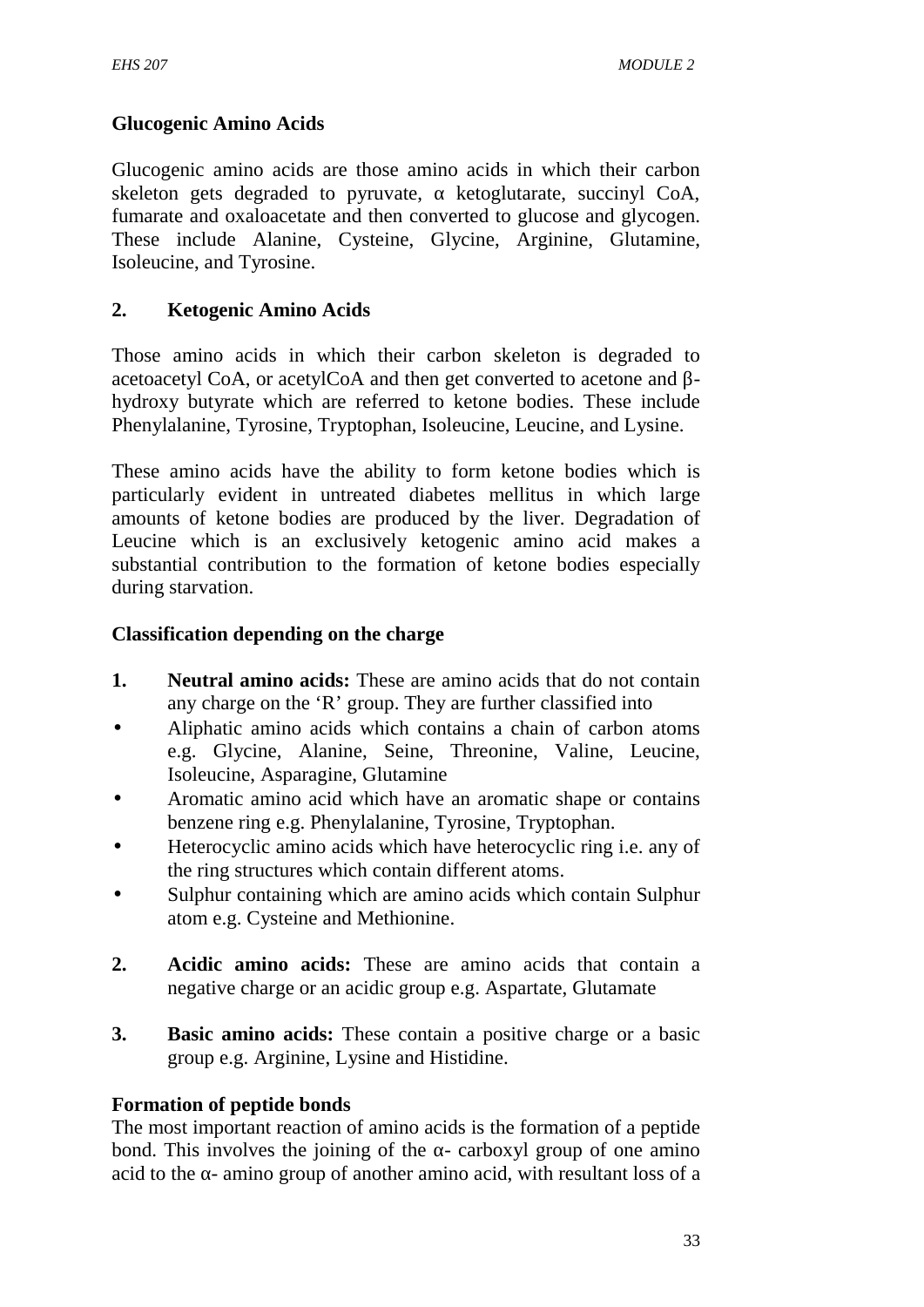water molecule. The biosynthesis of peptide bonds requires an input of free energy, whereas their hydrolysis is thermodynamically favorable. Many amino acids (usually  $> 100$ ) are joined by peptide bonds to form a polypeptide chain.

### **3.4 Classification of proteins**

Proteins are macromolecules with a backbone formed by polymerization of amino acids. They are nitrogenous compounds of high molecular weight which play a vital or prime role in living organisms.

Proteins may be classified on the basis of their composition, solubility, shape and their biological functions.

### **Classification based on composition**

**A. Simple protein:** These proteins yield only amino acids during hydrolysis with no other major organic or inorganic hydrolysis products.

### **B. Conjugated Proteins**

These yields amino acids and other organic and inorganic components e.g. Nucleoprotein (a protein containing Nucleic acids), Lipoprotein (a protein containing lipids), Phosphoprotein (a protein containing phosphorous), Metalloprotein (a protein containing metal ions of  $Fe^{2+}$ ), Glycoprotein (a protein containing carbohydrates)

### **Classification based on Solubility**

- a) **Albumins:** These proteins such as egg albumin and serum albumin are readily soluble in water and coagulated by heat.
- b) **Globulins:** These proteins are present in serum, muscle and other tissues and are soluble in dilute salt solution but sparingly in water.
- c) **Histones:** Histones are present in glandular tissues (thymus, pancreas etc.) and are soluble in water. They combine with nucleic acids in cells and on hydrolysis to yield basic amino acids.

### **Classification based on Shape**

### **A. Fibrous proteins**

These proteins are made up of several coiled cross-linked polypeptide chains. They are insoluble in water and highly resistant to enzyme digestion. A few sub groups are listed below: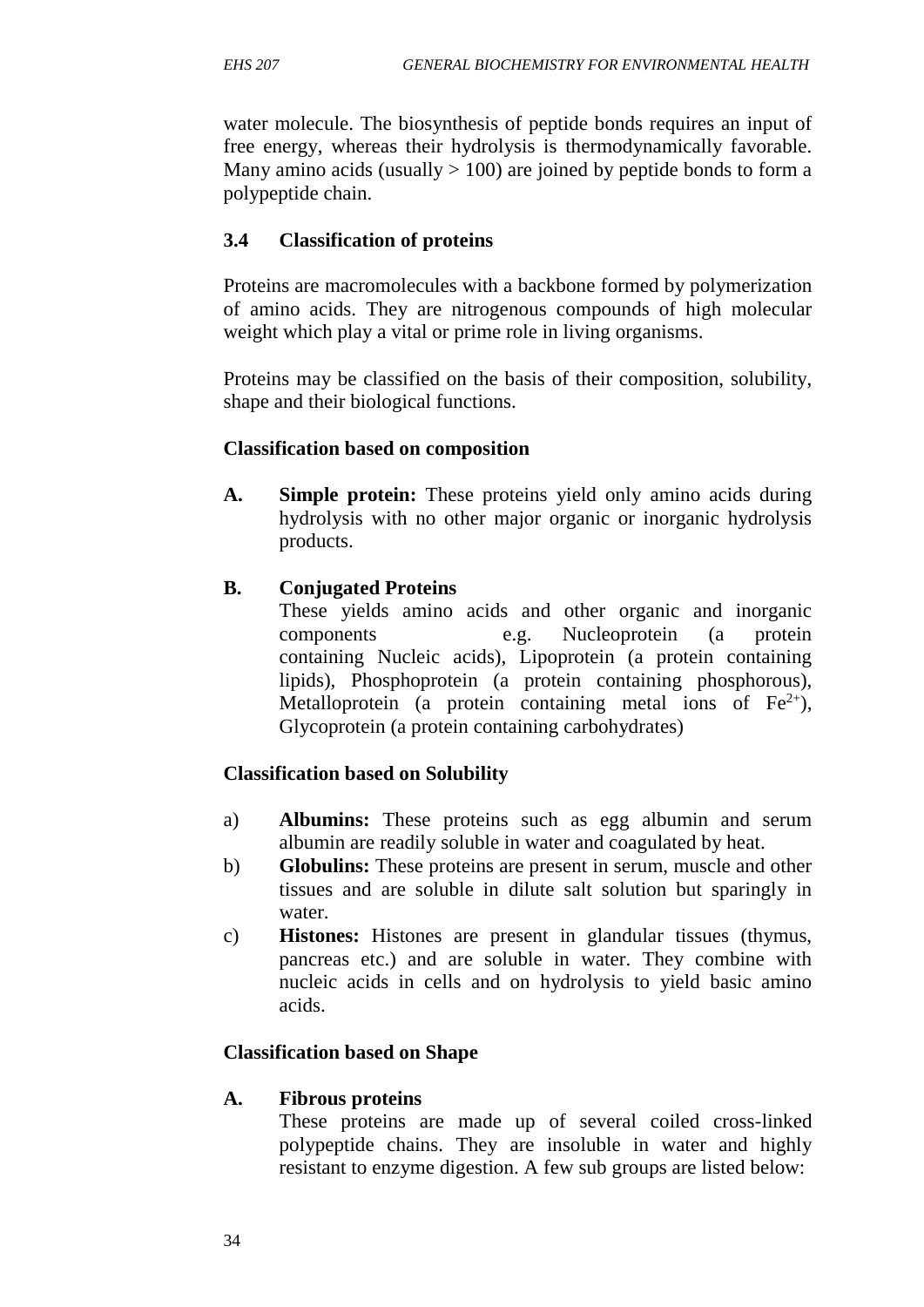- 1. Collagens: These are major proteins of the connective tissue. They are insoluble in water, acids or alkalis but are convertible to water-soluble gelatin and are easily digestible by enzymes.
- 2. Elastins: present in tendons, arteries and other elastic tissues, not convertible to gelatin.
- 3. Keratins: these are proteins found in the hair and nails etc.
- **B. Globular proteins:** These are globular or ovoid in shape, soluble in water and constitute the enzymes, oxygen carrying proteins, hormones etc.

### **Classification based on biological functions**

Proteinsare sometimes described as the "workhorses" of the cell because they do so many things like:

- act as enzymes e.g. kinases, transaminases etc.
- act as storage proteins e.g. myoglobin, ferritin
- act as regulatory proteins e.g. peptide hormones, DNA binding proteins
- act as structural protein e.g. collagen, proteoglycan
- act as protective proteins e.g. blood clotting factors, Immunoglobins,
- act as transport protein e.g. hemoglobin, plasma lipoproteins
- act as contractile or motile proteins e.g. actin, tubulin

## **3.5 Roles of proteins in biological processes**

Proteins play crucial roles in virtually all biological processes. Some of these roles include:

**Enzymatic catalysis**: Nearly all chemical reactions in biological systems are catalyzed by enzymes. Chemical transformations rarely occur at perceptible rates *in vivo* in the absence of enzymes. Most enzymes are proteins. Thus, proteins play the unique role of determining the pattern of chemical transformations in biological systems.

**Transport and storage:** Many small molecules and ions are transported by specific proteins e.g. Hb (hemoglobin) transports oxygen in erythrocytes while myoglobin transports oxygen in muscle. Transferrin carries iron in the plasma of blood to the liver where it is stored as a complex with ferritin, another protein.

**Co-ordinated motion:** Proteins are the major components of muscle. Muscle contraction is accomplished by the sliding motion of two kinds of protein filaments. On the microscopic scale, coordinated motion such as the movement of chromosomes in mitosis and the propulsion of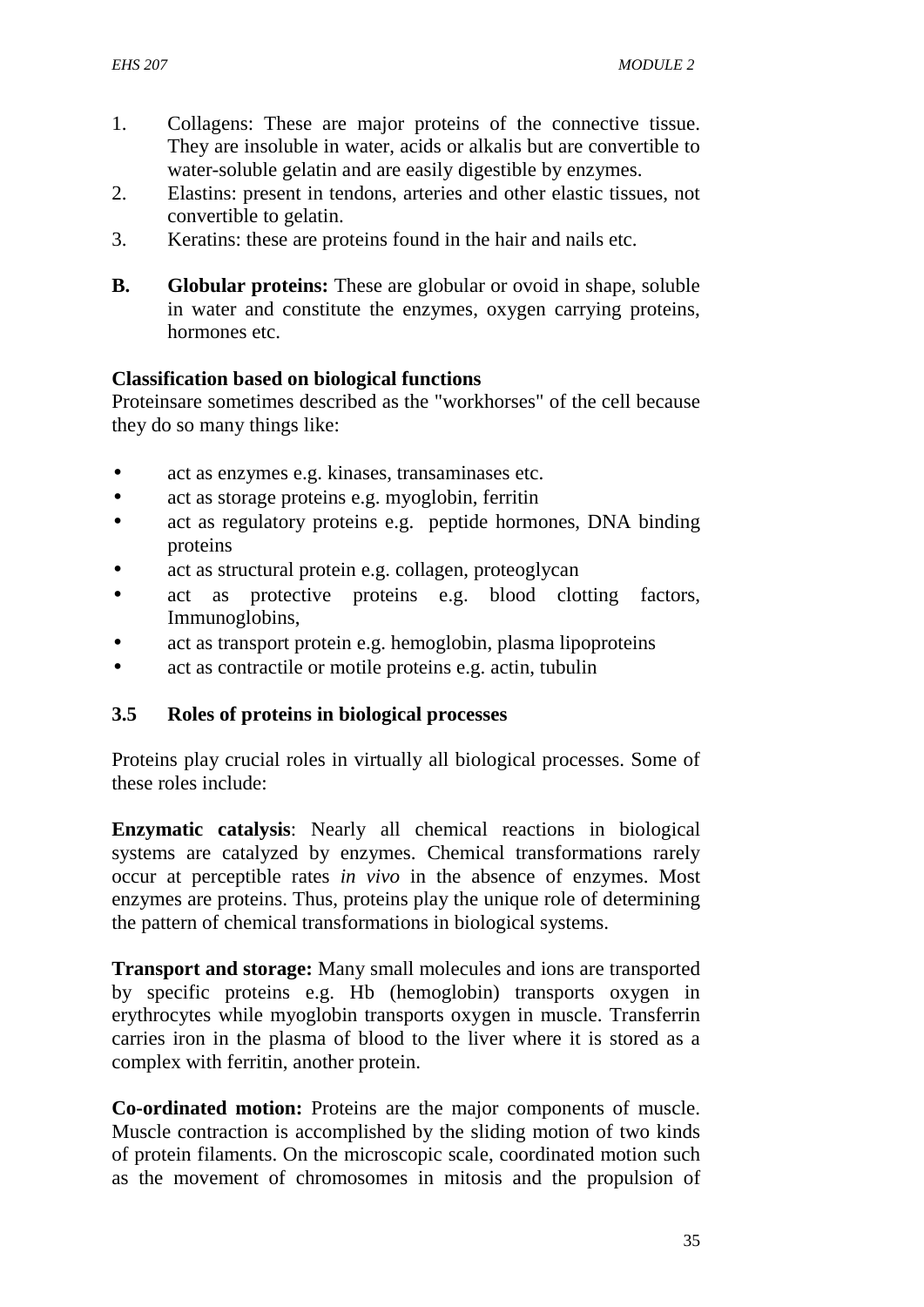sperm by their flagella are also produced by contractile assemblies consisting of proteins.

**Mechanical support:** The high tensile strength of skin and bone is due to the presence of collage, a fibrous protein.

**Immune protection:** Antibodies are highly specific proteins that recognize and combine with foreign substances such as viruses, bacteria and cells from other organisms.

**Generation and transmission of nerve impulses:** The response of nerve cells to specific stimuli is mediated by receptor proteins e.g. rhodopsin is the photoreceptor protein in retinal rod cells.

**Control of Growth and Differentiation:** Controlled sequential expression of genetic information is essential for the orderly growth and differentiation of cells. Repressor proteins are important control elements that silence specific segments of the DNA of a cell. Nerve growth factor, a protein complex serves to guide the formation of neutral networks in higher organisms.

### **4.0 CONCLUSION**

Proteins are nitrogenous organic compounds of high molecular weight which play a primary role in living organisms. They are polymers of amino acids and are essential nutrients for tissue growth, repairs and replacement.

## **5.0 SUMMARY**

In this unit you have learnt about the chemical nature of amino acids, different classification of amino acids and proteins, formation of peptide bonds and the role of proteins in biological system.

## **6.0 TUTOR-MARKED ASSIGNMENT**

- 1. Describe the chemical nature of amino acids.
- 2. Identify the 20 amino acids which make up proteins.
- 3. Explain the formation of peptide bond.
- 4. State the biological role of protein in the living system.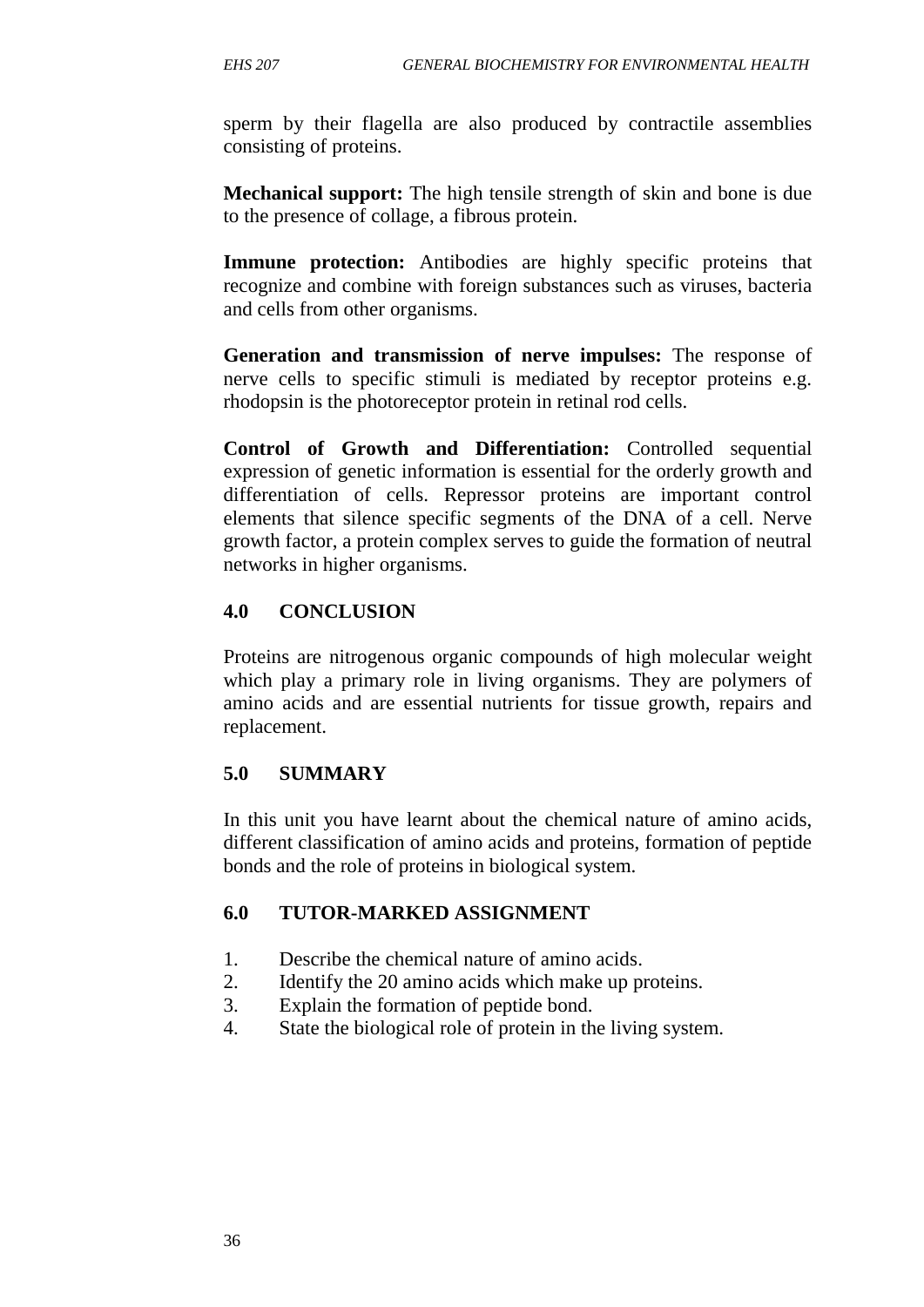### **7.0 REFERENCES/FURTHER READING**

- Amanullah, M. (2011). Medical Biochemistry and Biotechnology 1st edition.
- Devlin T. M. (2010). Textbook of Biochemistry with Clinical Correlation 7th Edition. John Wiley & Sons Inc.
- Murray, R. K., Bender, D. A., Botham, K., M., Kennelly, P. J., Rodwell V.W. and Well, P. A. (2012). Harper's Illustrated Biochemistry (29th Edition) McGraw-Hill Medical.
- Nelson, D.L. and Cox M.M., (2009). Lehninger Principles of Biochemistry 4th edition.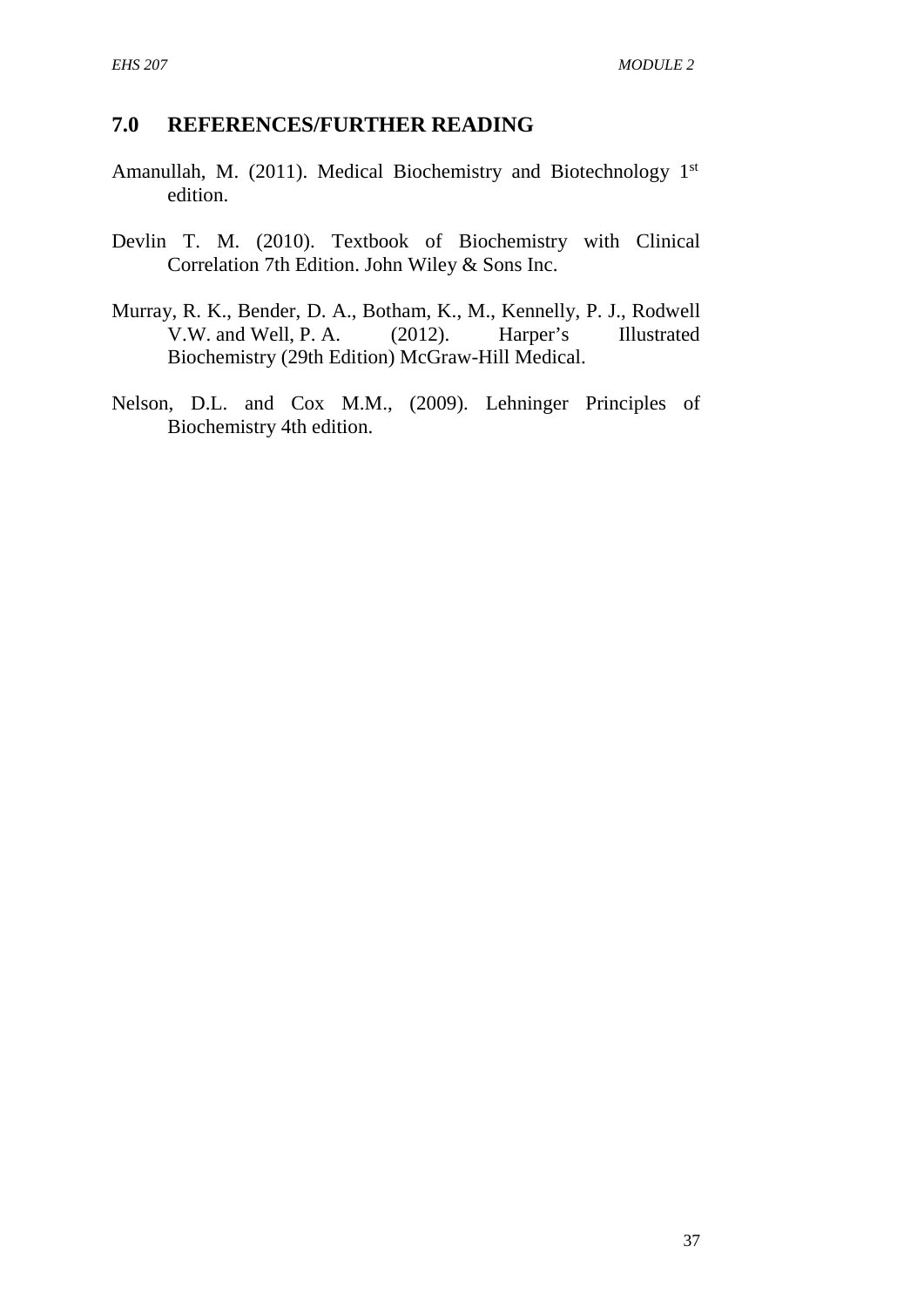# **UNIT 4 CHEMISTRY OF LIPIDS**

- 1.0 Introduction
- 2.0 Objectives
- 3.0 Main Content
	- 3.1 Fatty Acids
	- 3.2 Classification of Lipids
	- 3.3 General Functions of Lipids
- 4.0 Conclusion
- 5.0 Summary
- 6.0 Tutor-marked Assignment
- 7.0 Reference/further reading

# **1.0 INTRODUCTION**

The word lipid was derived from the Greek word *lipos* meaning fats. Lipids are heterogeneous group of compounds related either directly or indirectly to fatty acids. They are insoluble in water but soluble in non polar organic solvents such us benzene, chloroform, and ether. They are present in all living organisms.

## **2.0 OBJECTIVES**

At the end of this unit, you will learn about fatty acids, classification of lipids and the biological functions of lipids.

# **3.0 MAIN CONTENT**

# **3.1 Fatty Acids**

Fatty acids (FA) are the monocarboxylic acids with a long hydrocarbon chain. The minimum number of carbon atoms required to be called as fatty acid is 4. They are two types of fatty acids namely saturated and fatty unsaturated.

**1. Saturated fatty acids** are the fatty acids without double bonds i.e. they contain only single bonds along the length of the carbon chain.

| Name of fatty acids | <b>Number of carbon atoms</b> |
|---------------------|-------------------------------|
| Butyric acid        |                               |
| Lauric acid         | 12                            |
| Myristic acid       | 14                            |
| Palmitic acid       | 16                            |
| Stearic acid        | 18                            |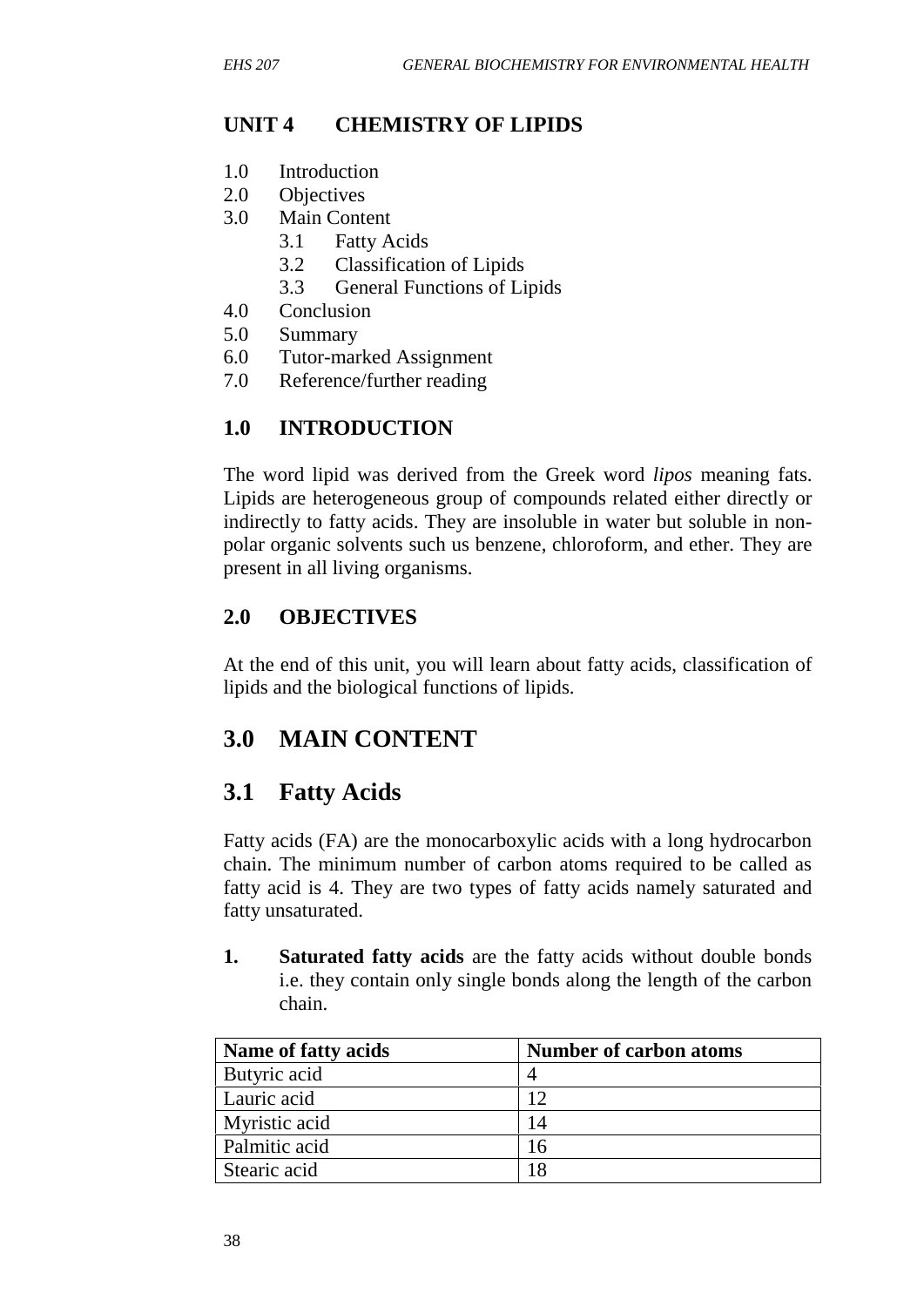| Arachidic acid | ◡ |
|----------------|---|

All these fatty acids are solids at room temperature.

**2. Unsaturated fatty acids** are the FA that contains one or more double bonds along the length of the hydrocarbon chain. Most naturally occurring unsaturated FAs have a cis-configuration i.e. the hydrogen atoms are on the same side of the chain. To represent the position of the double bond in a fatty acid, it is represented as Delta n  $($ ), where n shows the position of double bond between the nth carbon atom and the carbon atom next to it towards the omega (last) carbon atom. Unsaturated fatty acids are all liquids at room temperature. They can be further classified depending on the number of double bonds present per fatty acid into:

(a). **Monounsaturated Fatty Acids (MUFA):** They contain only one double bond per fatty acid. Oleicacid is the most abundant monounsaturated FA in nature with C18 atoms and cis  $9^9$  (cis  $9^9$  means position of the double bond). Palmitoleic acid is another example of MUFA, and it is present nearly in all fats. Palmitoleic has C16 atoms and cis  $9 \text{ (cis } 9$  means position of the double bond)

| Name of fatty acid | Number of carbon Position<br>atoms | of<br>the<br>double bond |
|--------------------|------------------------------------|--------------------------|
| Palmitoleic acid   | 16                                 | cis                      |
| Oleic acid         | 8                                  | $\operatorname{cis}$     |

(b). **Polyunsaturated fatty acids (PUFA)–** These are the FAs obtained from plant seeds. They usually contain 2 or more double bonds. In PUFA, double bonds are usually separated by a methylene  $(CH<sub>2</sub>)$ group. PUFA are present in oils such as soya bean oil, groundnut oil, sunflower, benne-seed oil etc. Examples of PUFA are *linoleic, linolenic and arachidonic* acids; they are also called omega 6 and omega 3 fatty acid respectively. These two PUFA are also referred to as essential PUFA because animals cannot synthesize them, therefore they must be supplied to the body in the diet.

|                |              |              | Name of fatty   Number of   Number of   Position of the |
|----------------|--------------|--------------|---------------------------------------------------------|
| acid           | carbon atoms | double bonds | double bond                                             |
| Linoleic acid  | 18           |              | $cis$ 9,12                                              |
| Linolenic acid | 18           |              | 9, 12, 15<br>cis                                        |
| Arachidonic    | 20           |              | 5,8,11,14<br>cis                                        |
| acid           |              |              |                                                         |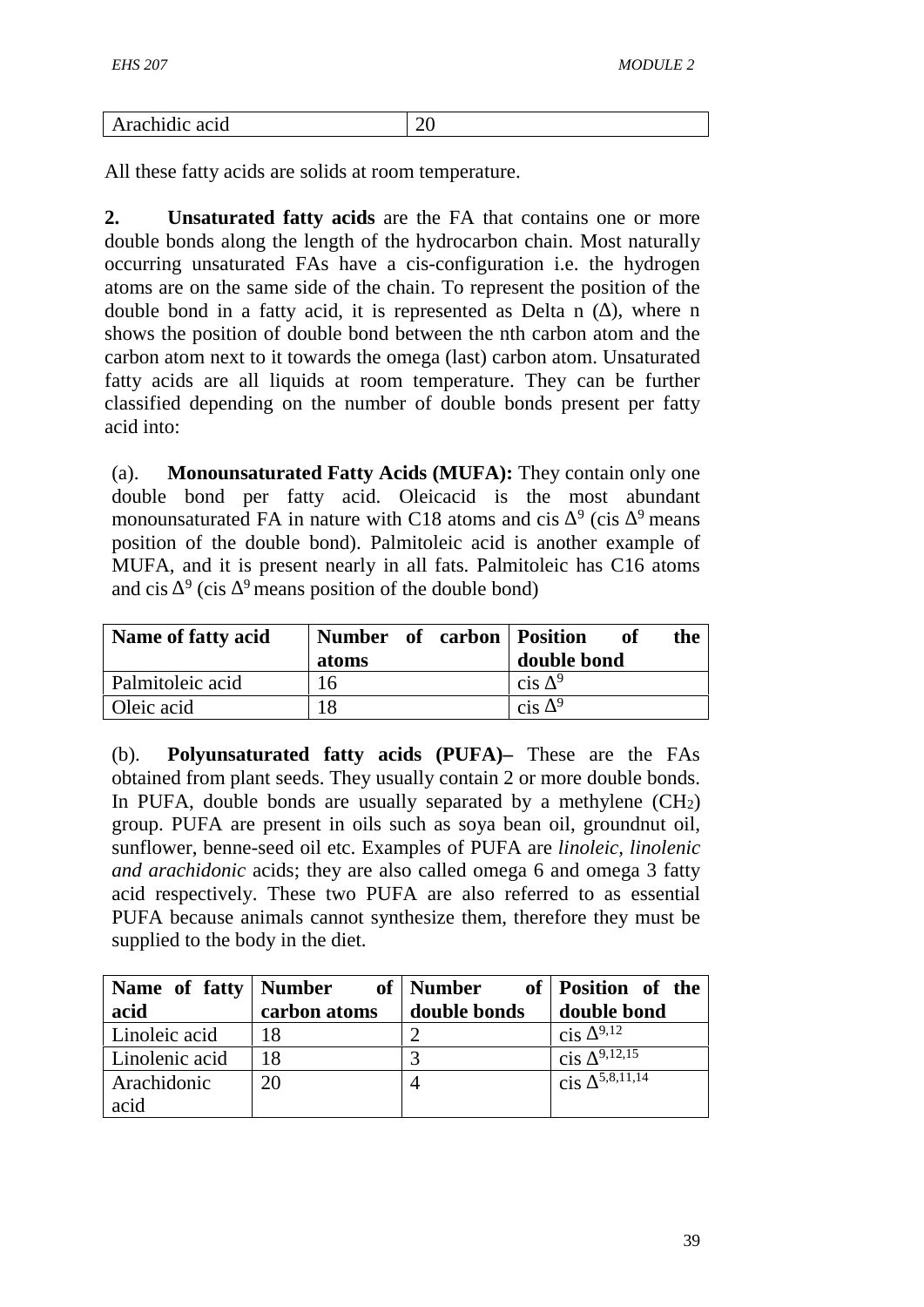### **3.2 Classification of Lipids**

Lipids can be classified into the following:

1. **Simple lipids**: - These are esters of fatty acids with different alcohols. They are further classified as:

**Neutral Fats: -** These are esters of fatty acids with glycerol. They are known as triacylglycerols (TAG) or triglycerides.

**Waxes: -** Esters of fatty acids with high molecular weight monohydric alcohols

### **Triacylglycerols**

These are esters of fatty acids with a glycerol and are storage forms of lipids in mammals. Triacylglycerols also called triacylglycerides exist as simple or mixed types depending on the type of fatty acids that form esters with the glycerol.

Triacylglycerols are mainly found in special cells called adipocytes (fat cells), of the mammary gland, abdomen and under skin of animals.



**Figure 2.7: Structure of Triacylglycerides**

2. **Compound lipids**: - Simple lipids in combination with some other groups are called compound lipids. Depending upon the group (prosthetic group) attached the compound lipids are further classified as:

(a). Phospholipids: - They contain a phosphoric acid as the prosthetic group. Depending upon the alcohol present they are grouped into Glycerophospholipids (the alcohol is glycerol) e.g. phosphatidyl choline, phosphatidyl ethanolamine, phosphatidyl serine, phosphatidyl inositol etc and Sphingophospholipids (the alcohol is sphingosine) e.g. sphingomyelin which contains a fatty acid at the amino group.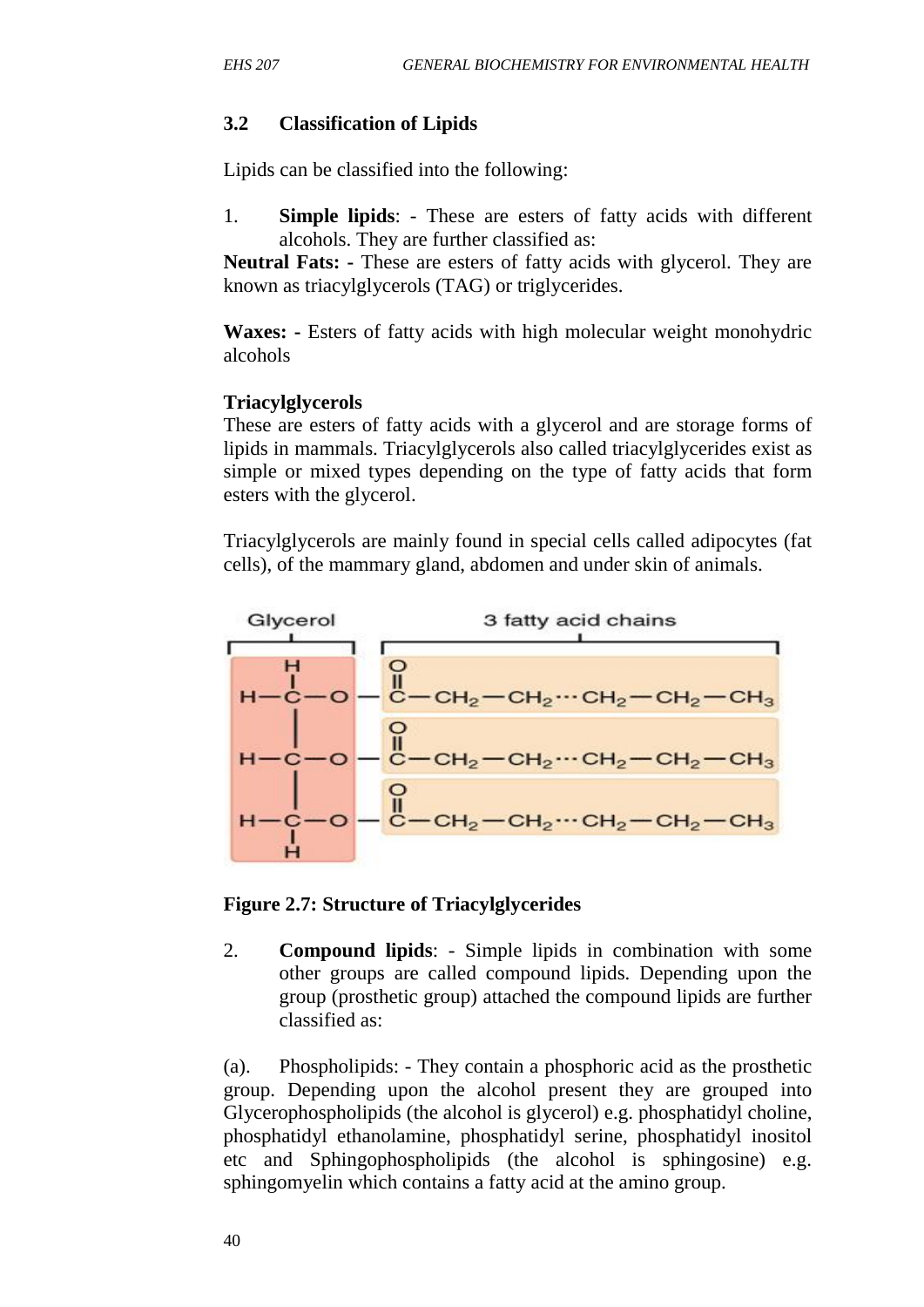(b). Glycolipids: - These lipids contain a fatty acid, sphingosine and carbohydrate residues. They are also known as cerebroside.

3. **Derived lipids:** Derived lipids are the hydrolytic products of the simple and compound lipids. They include fatty acids and steroids.

#### **Steroids**

All compounds containing the cyclo-pentano-perhydro-phenanthrene ring are called steroids. Example of steroids is cholesterol. Cholesterol is the major sterol in the body. It is a constituent of cell membrane and provides rigidity to it. It acts as the precursor for all the other steroids in the body.

#### **Biological importance of cholesterol**

- For the synthesis of bile salts that are important in lipid digestion and absorption.
- For the synthesis of steroid hormones that are biologically important like the sex hormones estrogen and progesterone.
- For the synthesis of vitamin D3
- As a structural material in biological membranes.
- As a component of lipoproteins which is a transport form of lipid based energy.



**Cholesterol**

#### **Symptoms of essential fatty acids deficiency**

When essential fatty acids (omega-3 and omega-6 fatty acids) are not present in our diets, our body will not be able to produce prostaglandins and sterols (this is just one of many functions of these FA). We know that hormones are very important for reproduction in man and woman, deficiency of material required to synthesize them will result in inadequate or complete absence of the hormones. The result is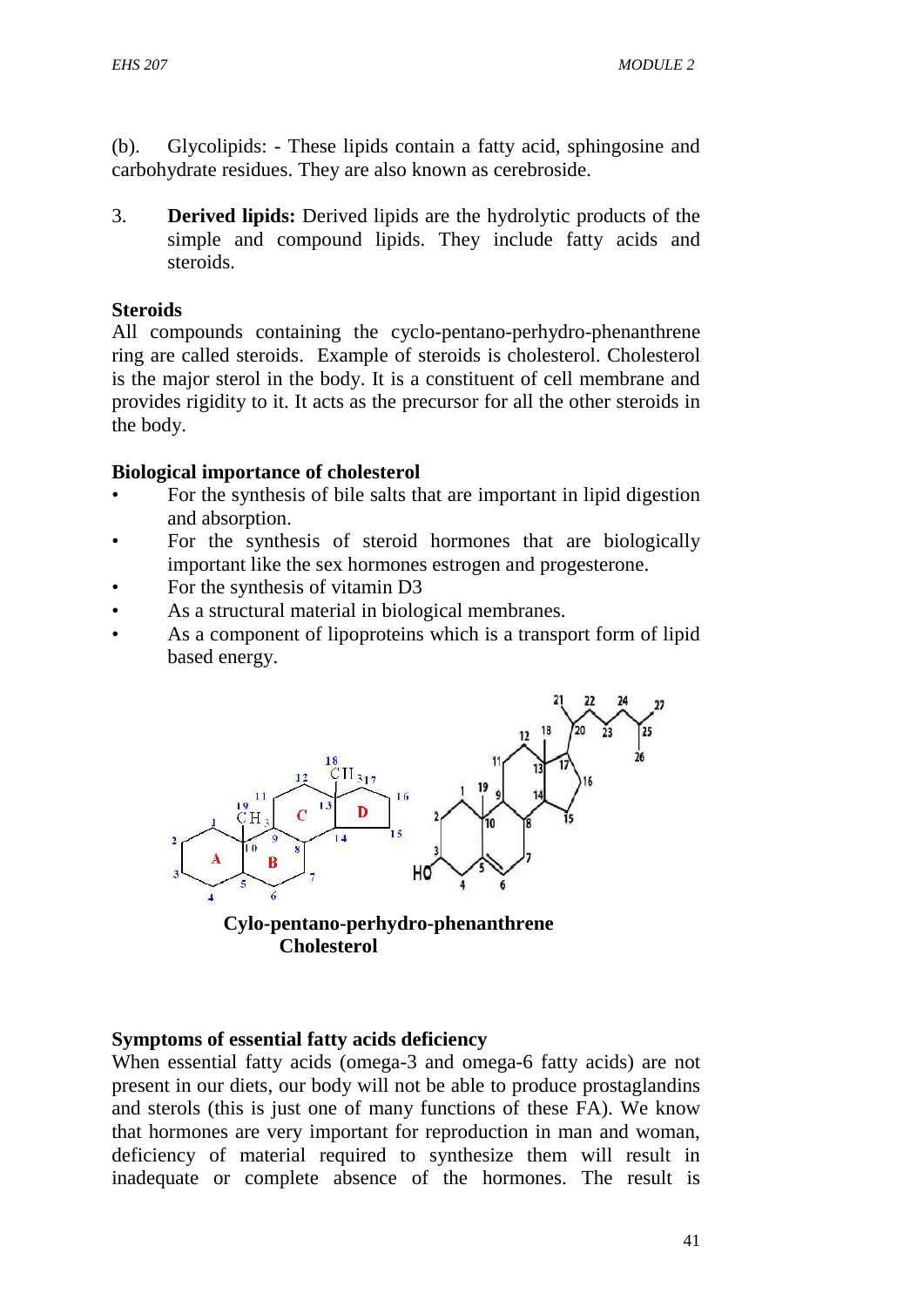infertility. So, foods that are rich in essential fatty acids are good for our health, examples of such foods are fish, poultry products, fruits, vegetables, nuts (especially walnuts), legumes (especially soya beans), beef etc. The symptoms of essential fatty acids deficiency are:

- i. Growth retardation
- ii. Poor wound healing
- iii. Dermatitis and hair loss
- iv. Kidney and liver diseases
- v. Infertility
- vi. Depression

The most noticeable symptoms of essential fatty acids deficiency are skin disorders such as scaly dermatitis. It usually occur on the hands, shoulders, forearms and face however it can show up on other parts of the body. When essential fatty acids are included in the diets, these symptoms disappear within 7 days.

## **3.3 General functions of lipids**

- i. They serve as efficient energy sources: Lipids provide energy higher amount of energy for the body than carbohydrates and protein.
- ii. They are structural components of the cell membrane: Cell membranes are made up of lipids such as phospholipids and cholesterol that gives cell stability.
- iii. They assist in digestion: Lipids dissolve fat soluble vitamins (Vit. A, D, E, K) and therefore help in their digestion.
- iv. They occur as free fatty acids in the plasma where they act as transporter of various biological molecules, especially plasma albumin.
- iv. They serve as thermal insulators.
- v. Lipids serve as precursors for hormones especially steroid hormones.

## **4.0 CONCLUSION**

Lipids are efficient energy sources for the body and also one of the structural components of the plasma membrane. Deficiency of essential fatty acids which are a class of lipid in our body give rise to symptoms like growth retardation, poor wound healing, dermatitis and hair loss etc.

## **5.0 SUMMARY**

In this unit, you have learnt about fatty acids, classification of lipids and the symptoms of fatty acid deficiency.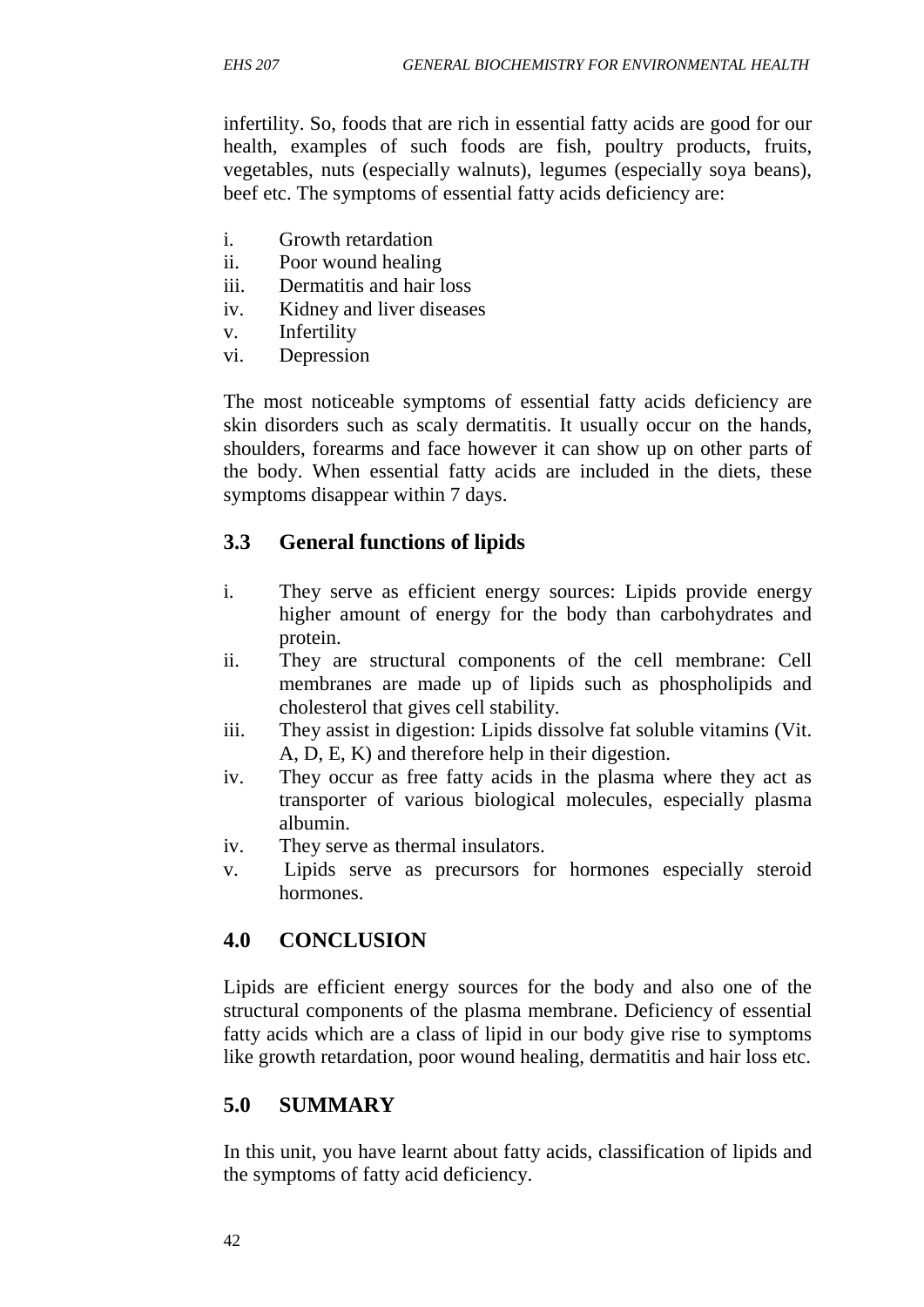## **6.0 TUTOR-MARKED ASSIGNMENT**

- 1. List the classes of lipids and give 2 examples in each
- 2. Enumerate the biological functions of lipids
- 3. Differentiate between saturated and unsaturated fatty acids, give two examples of each
- 4. Enumerate the symptoms of fatty acids deficiency

## **7.0 REFERENCES/FURTHER READING**

- Amanullah, M. (2011). Medical Biochemistry and Biotechnology 1<sup>st</sup> edition.
- Devlin T. M. (2010). Textbook of Biochemistry with Clinical Correlation 7th Edition. John Wiley & Sons Inc.
- Murray, R. K., Bender, D. A., Botham, K., M., Kennelly, P. J., Rodwell V.W. and Well, P. A. (2012). Harper's Illustrated Biochemistry (29th Edition) McGraw-Hill Medical.
- Nelson, D.L. and Cox M.M., (2009). Lehninger Principles of Biochemistry 4th edition.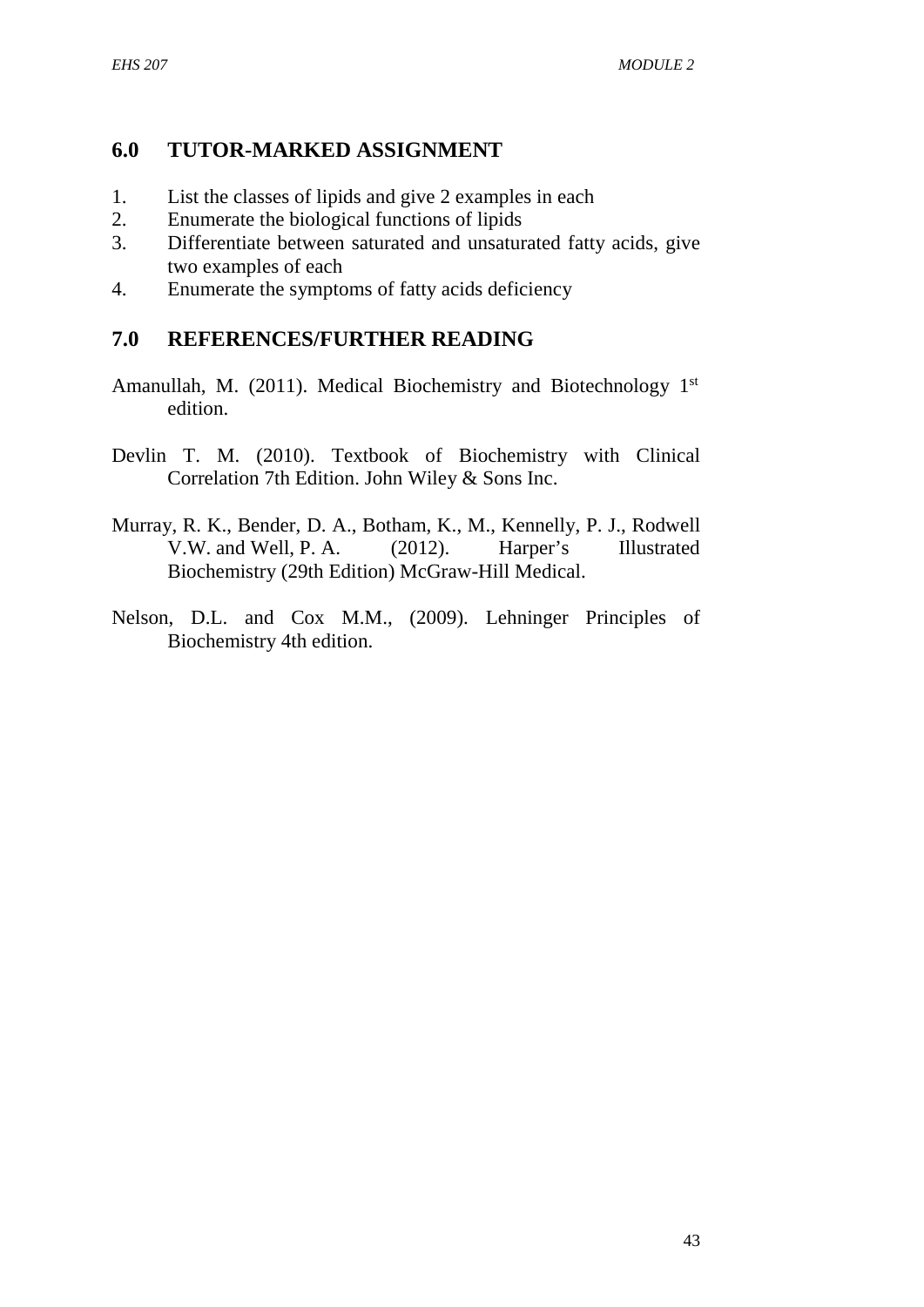# **UNIT 5 CHEMISTRY OF NUCLEIC ACID**

- 1.0 Introduction
- 2.0 Objectives
- 3.0 Main Content
	- 3.1 Nucleic acids
- 4.0 Conclusion
- 5.0 Summary
- 6.0 Tutor-marked Assignment
- 7.0 Reference/Further Reading

# **1.0 INTRODUCTION**

Nucleic acids are acidic compounds first discovered in the cell nucleus. Later they were found in the cytoplasm. They are high molecular weight nitrogenous organic compounds which play an important role in storage, transmission and control of all the cellular activities. They are defined as polynucleotides i.e. chain-like polymers of up to thousands of nucleotide units. Each nucleotide is a molecular complex of nucleoside and phosphoric acid.

# **2.0 OBJECTIVES**

On the completion of this unit you will get to understand the chemical components of nucleic acids, the structure of the DNA and RNA.

## **3.0 MAIN CONTENT**

## **3.1 Nucleic acids**

The term nucleic acid is the overall name for DNA i.e. deoxyribonucleic acid and RNA i.e. ribonucleic acid. They are composed of nucleotides, which are the monomers made of three components: a 5-carbon sugar, a phosphate group and a nitrogenous base.

Nucleic acids are the most important macromolecules in all living things because it is the genetic material responsible for the transfer of genetic information from one generation of organisms to another. The traits we share with our parents are due to the genes inherited from them. This is not limited to physical appearance, colour of skin, size of eye balls, intelligence etc.

Nucleic acids are present in nucleus, mitochondria and chloroplast in plant. They are found in two basic structural forms, deoxyribonucleic acid (DNA) and ribonucleic acid (RNA).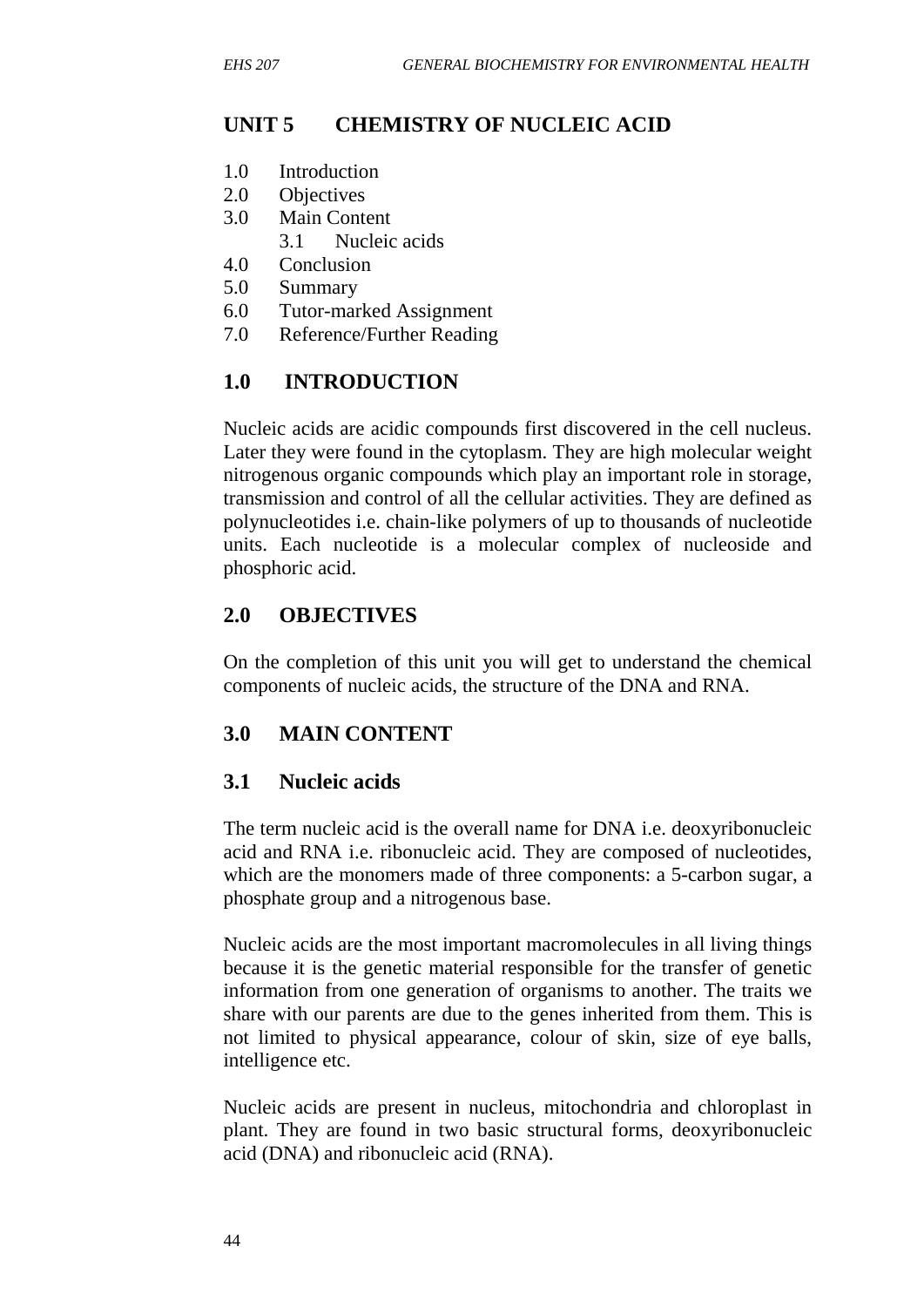## **The structure of DNA**

Deoxyribonucleic acid (DNA) is the principal informational macromolecule of the cell which stores, translates and transfers the genetic information. In prokaryotes, the DNA is found mostly in the nuclear zone. In eukaryotes it is found in the nucleus, mitochondria and chloroplast. The structure of the DNA is based on the discovery of Watson and Creek in 1953.

### **Double helical structure of DNA as proposed by Watson and Crick Model**

The three dimensional structure of DNA as proposed by Watson and Crick and the recent advances in it are summarized below:

- 1. DNA is made of two helical chains coiled around the same axis, to form a right-handed double helix.
- 2. The two chains in the helix are anti-parallel to each other i.e. the 5'-end of the polynucleotide chain and the 3'-end of the other polynucleotide chain is on the same side and close together.
- 3. The distance between each turn is 3.6 nm
- 4. There are 10 nucleotides per turn
- 5. The spatial relationship between the two strands creates major and minor grooves between the two strands. In these grooves some protein interact.
- 6. The hydrophilic backbones of alternating deoxyribose and negatively charged phosphate groups are on the outside of the double bond helix.
- 7. The hydrophobic pyrimidine and purine bases are inside the double helix, which stabilizes the double helix of the DNA.
- 8. The double helix is also stabilized by inter-chain hydrogen bond formed between a purine and pyrimidine base.
- 9. A particular purine base, pairs by hydrogen bonds, only with a particular pyrimidine base i.e. Adenine (A) pairs with Thymine (T) and Guanine (G) pairs with Cytosine only.
- 10. Two hydrogen bonds pairs Adenine and Thymine (A = T) whereas three hydrogen bonds pairs Guanine and Cytosine  $(G =$ C).
- 11. The base pairs  $A = T$  and  $(G = C)$  are known as complementary base pairs.
- 12. Due to the presence of complementary base pairing, the two chains of the DNA double helix are complementary to each other. Hence the number of 'A' bases are equal to the number of 'T' bases (or 'G' is equal to 'C') in a given double stranded DNA.
- 13. One of the strands in the double helix is known as sense strand i.e. which codes for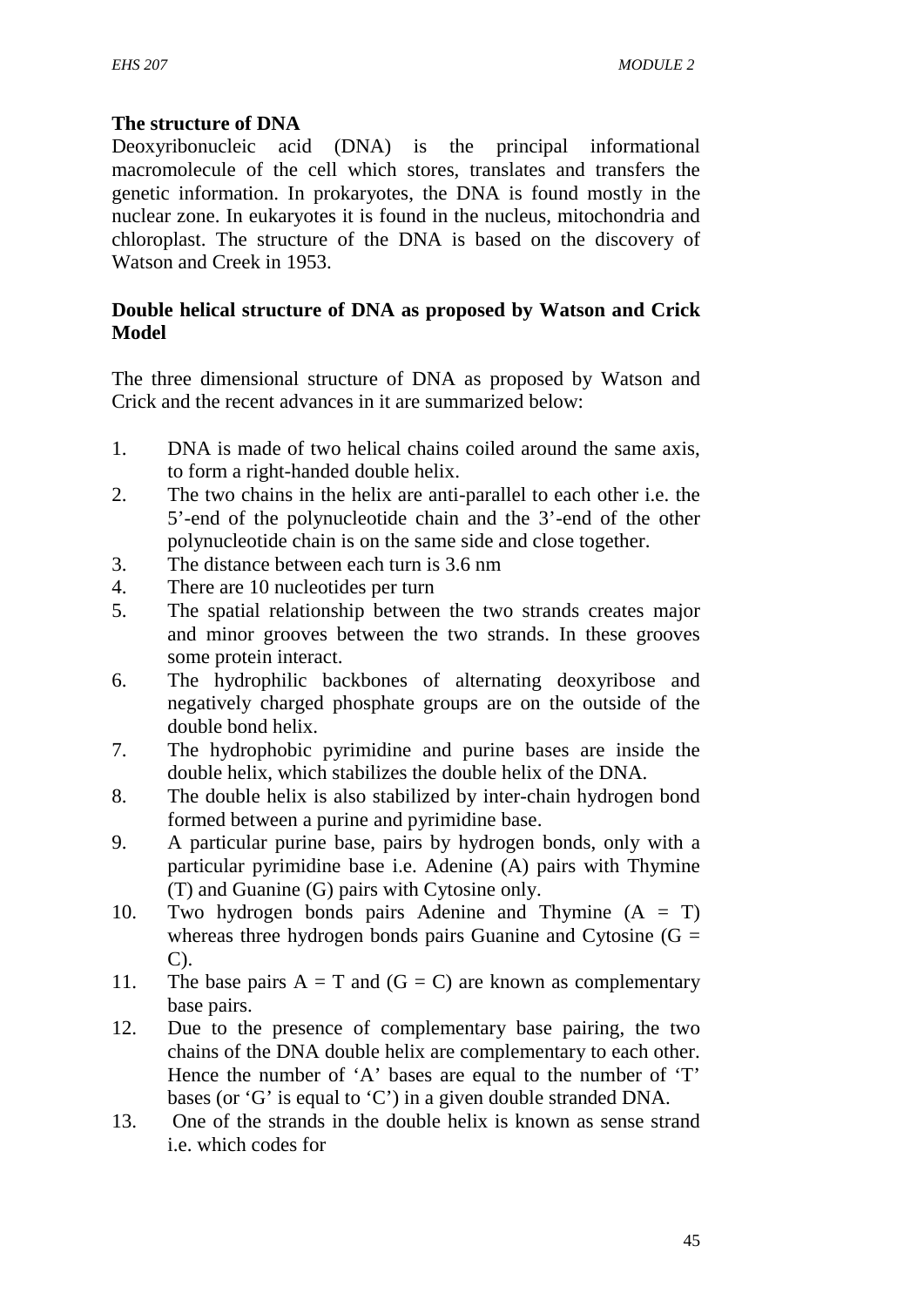

#### **Figure 2.8: Double helical structure of the DNA Source: Amanullah (2011).**

#### **Ribonucleic acid (RNA)**

Ribonucleic acid is a polymeric essential in various biological roles in coding, decoding, regulation and expression of genes.The building unit of RNA is ribonucleotide. A ribonucleotide is made up of (1) ribose sugar, (2) nitrogenous bases namely Adenine, Uracil, Guanine and Cytosine (Note that uracil is present instead of thymine), (3) phosphoric acid. Ribonucleotide contains "O" (i.e. oxygen) in the carbon 2' of the ribose sugar. RNA is the primary structure unlike the DNA that is a secondary structure.

There are three types of RNA functioning to express the genetic information contained in the DNA. Thus these RNAs play important role in protein synthesis. They are:

- 1. Messenger RNA (mRNA)
- 2. Transfer RNA (tRNA)
- 3. Ribosomal RNA (rRNA



**Figure 2.9: Structure of ribose and deoxy-ribose in RNA Source: Amanullah (2011).**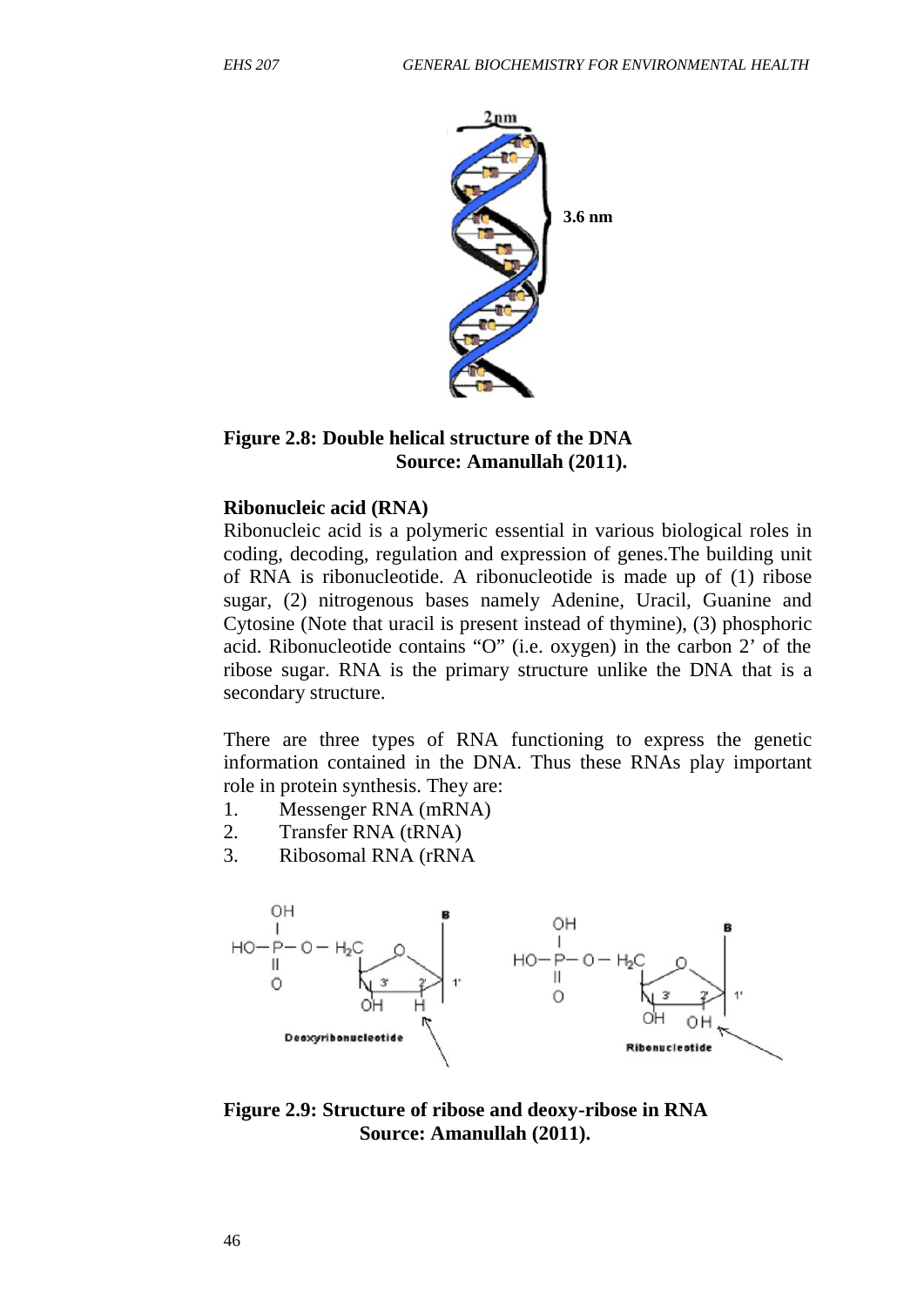## **Differences between RNA and DNA**

|    |                           | <b>DNA</b>                                    | <b>RNA</b>                                                   |  |
|----|---------------------------|-----------------------------------------------|--------------------------------------------------------------|--|
|    | Uracil                    | Absent                                        | Present                                                      |  |
| 2. | Sugar                     | Deoxyribose                                   | Ribose                                                       |  |
| 3. | <b>Site</b>               | Nucleus, mitochondria<br>but never in cytosol | Nucleus,<br>ribosome,<br>cytosol, Nucleolus,<br>mitochondria |  |
| 4. | <b>Strands</b>            | Two helical strands                           | Single strand                                                |  |
| 5. |                           | Carries<br>genetic<br>information             | Only<br>m-RNA<br>carries<br>genetic information              |  |
| 6. | Number of<br><b>Bases</b> | Equal                                         | Not equal                                                    |  |
| 7. | Thymine                   | Present                                       | Absent                                                       |  |
|    |                           |                                               |                                                              |  |

The differences between them are highlighted below:

## **4.0 CONCLUSION**

The genetic information is stored in DNA or RNA (RNA viruses). The message contained in the DNA, in the form of nucleotide bases encodes the instructions or traits are transferred from parents to their offspring when cell divides and also provide a template for the production of identical DNA molecules when a cell divides.

## **5.0 SUMMARY**

In this unit, you have learnt about the chemical components of nucleic acid, structure of the DNA and RNA and the differences between them.

## **6.0 TUTOR-MARKED ASSIGNMENT**

- 1. Describe the chemical components of nucleic acids.
- 2. Give an account of Watson and Crick description of the DNA.
- 3. Enumerate the differences between DNA and RNA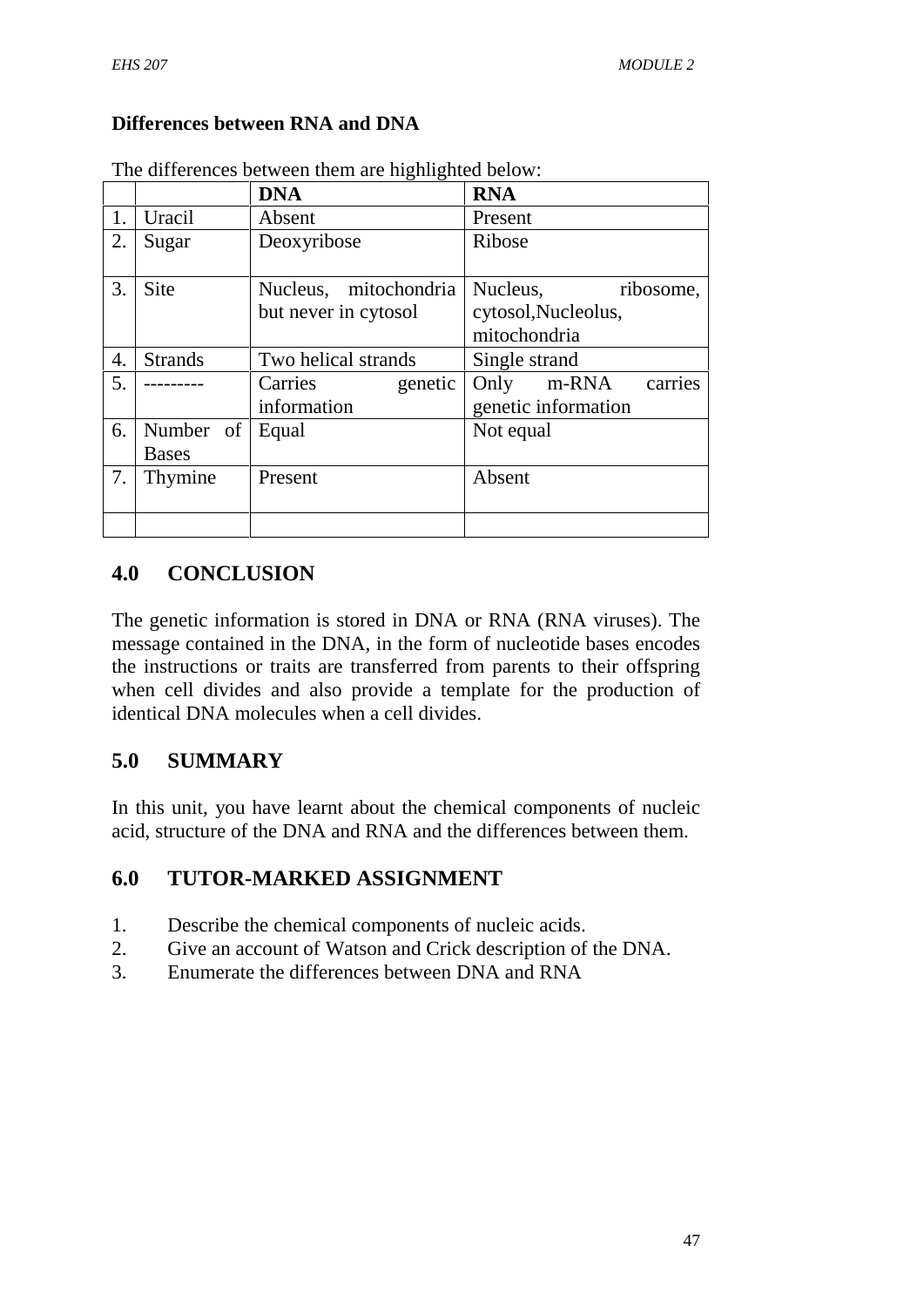#### **7.0 REFERENCES/FURTHER READING**

- Amanullah, M. (2011). Medical Biochemistry and Biotechnology 1st edition.
- Devlin T. M. (2010). Textbook of Biochemistry with Clinical Correlation  $7<sup>th</sup>$  edition. John Wiley & Sons Inc.
- Murray, R. K., Bender, D. A., Botham, K., M., Kennelly, P. J., Rodwell V. W. and Well, P.A. (2012). Harper's Illustrated Biochemistry (29<sup>th</sup> edition) McGraw-Hill Medical.
- Nelson, D. L. and Cox M. M., (2009). Lehninger Principles of Biochemistry 4<sup>th</sup> edition.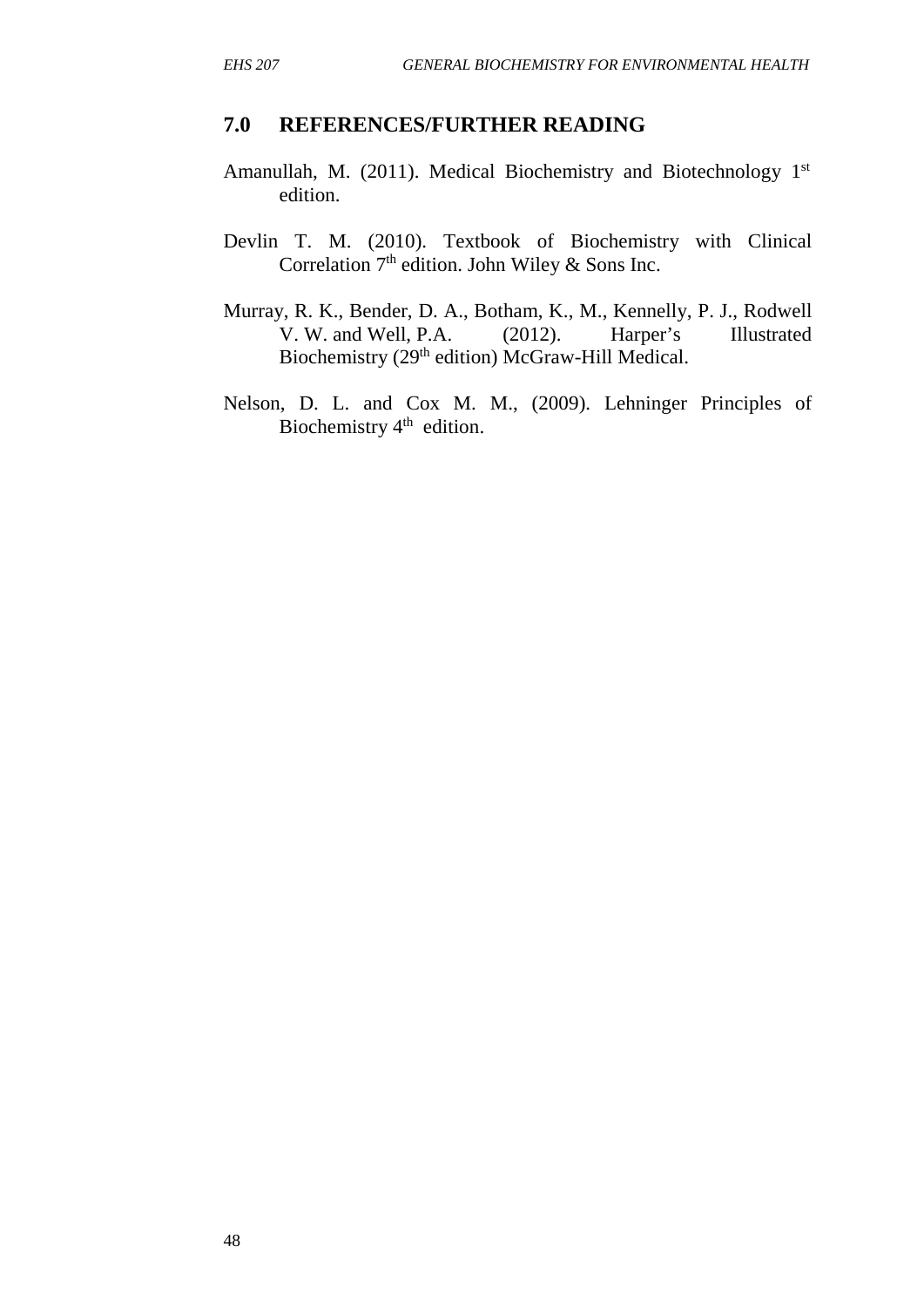# **MODULE 3 METABOLISM OF BIOMOLECULES**

- Unit 1 Metabolism of Carbohydrates
- Unit 2 Krebs Cycle and Oxidative Phosphorylation
- Unit 3 Metabolism of Proteins
- Unit 4 Metabolism of Lipids

# **UNIT 1 METABOLISM OF CARBOHYDRATES**

# **CONTENTS**

- 1.0 Introduction
- 2.0 Objectives
- 3.0 Main Content
	- 3.1 Digestion of Carbohydrates
	- 3.2 Absorption of Carbohydrates
	- 3.3 Glycolysis
	- 3.4 Clinical Conditions Associated with Impaired Glycolysis
	- 3.5 Fate of Pyruvate
- 4.0 Conclusion
- 5.0 Summary
- 6.0 Tutor-Marked Assignment
- 7.0 Reference/Further Reading

## **1.0 INTRODUCTION**

Carbohydrates comprises of the polysaccharides such as starch and glycogen, the disaccharides (lactose, maltose, sucrose) and monosaccharaides (like glucose, fructose etc). The complex polysaccharides and disaccharides are converted into simple monosaccharaides which are absorbed by the body. This unit gives the details of the metabolism of carbohydrates.

# **2.0 OBJECTIVES**

By the end of this unit, you will be able to:

## **3.0 MAIN CONTENT**

## **3.1 Digestion of Carbohydrates**

Liquid food materials like milk, soup, fruit juice escape digestion in mouth as they are swallowed, but solid foods are masticated thoroughly before they are swallowed to undergo digestion.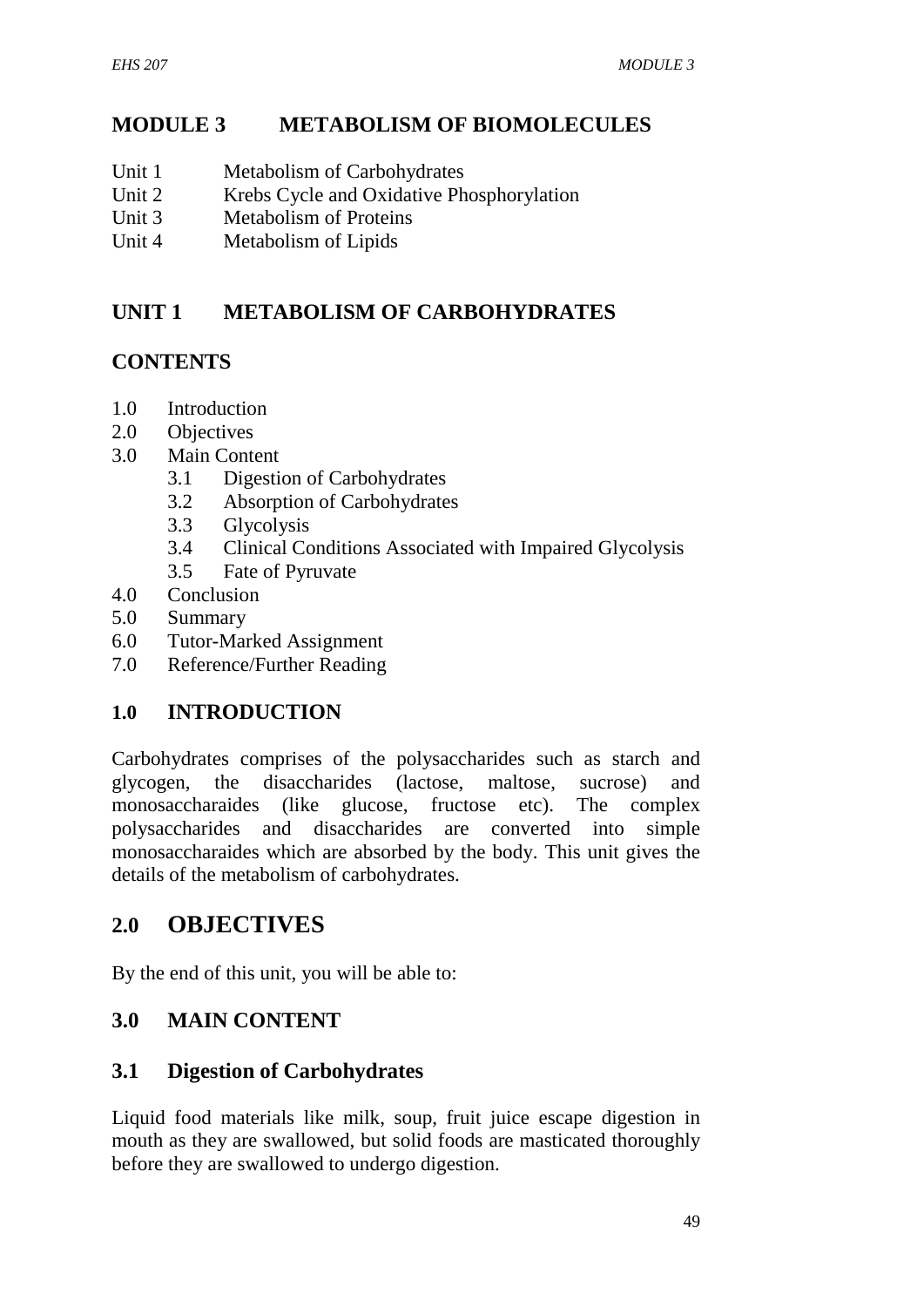#### **1. Digestion in Mouth**

Digestion of carbohydrates begins in the mouth, where they come in contact with saliva during mastication. Saliva contains a carbohydrate splitting enzyme called salivary amylase (ptyalin).

### **Action of ptyalin (salivary amylase**)

It is  $-$  amylase that requires chloride  $(Cl<sup>-</sup>)$  ion for activation and optimum pH 6-7. The enzyme hydrolyzes  $- (1, 4)$  glycosidic linkage from molecules like starch, glycogen and dextrin, producing smaller molecules such as maltose and glucose. Ptyalin action stops in stomach when pH falls to 3.0. There is no digestion of carbohydrates in the stomach as the enzymes for carbohydrate digestion are absent in the gastric secretions.

### **2. Digestion in Intestine**

Food from the stomach reaches the duodenum where it meets the pancreatic juice. The pancreatic juice contains a carbohydrate-splitting enzyme called pancreatic amylase.

### **a. Pancreatic amylase**

It is also an – amylase with an optimum pH 7.1. Like salivary ptyalin pancreatic amylase also requires Cl- for its activity. The enzyme hydrolyzes  $-(1, 4)$  glycosidic linkage situated in the polysaccharide molecules thereby liberating free glucose molecules. The pancreatic amylase acts only on  $-1$ , 4 glycosidic linkages, it cannot act on the 1,6 glycosidic linkages which are present at the branching points of starch and glycogen. These undigested branching points are known as isomaltose which are digested by an enzyme called isomaltase or dextrinase.

The disaccharides are hydrolyzed by respective disaccharides which are secreted by the intestinal mucosa. The disaccharide maltose is digested by the enzyme maltase to yield two glucose units. Lactase splits the disaccharide lactose into glucose and galactose. Sucrose is hydrolyzed by sucrase or invertase into glucose and fructose.

Cellulase cannot be digested by human beings as the enzyme is absent, yet cellulose is specifically included in the diet so as to increase the bulk (fiber) of the food and thus help in the mobility of the food through the gastrointestinal tract. The end products of carbohydrate digestion are glucose, fructose, mannose, ribose etc. some of the sugars are converted into glucose before absorption.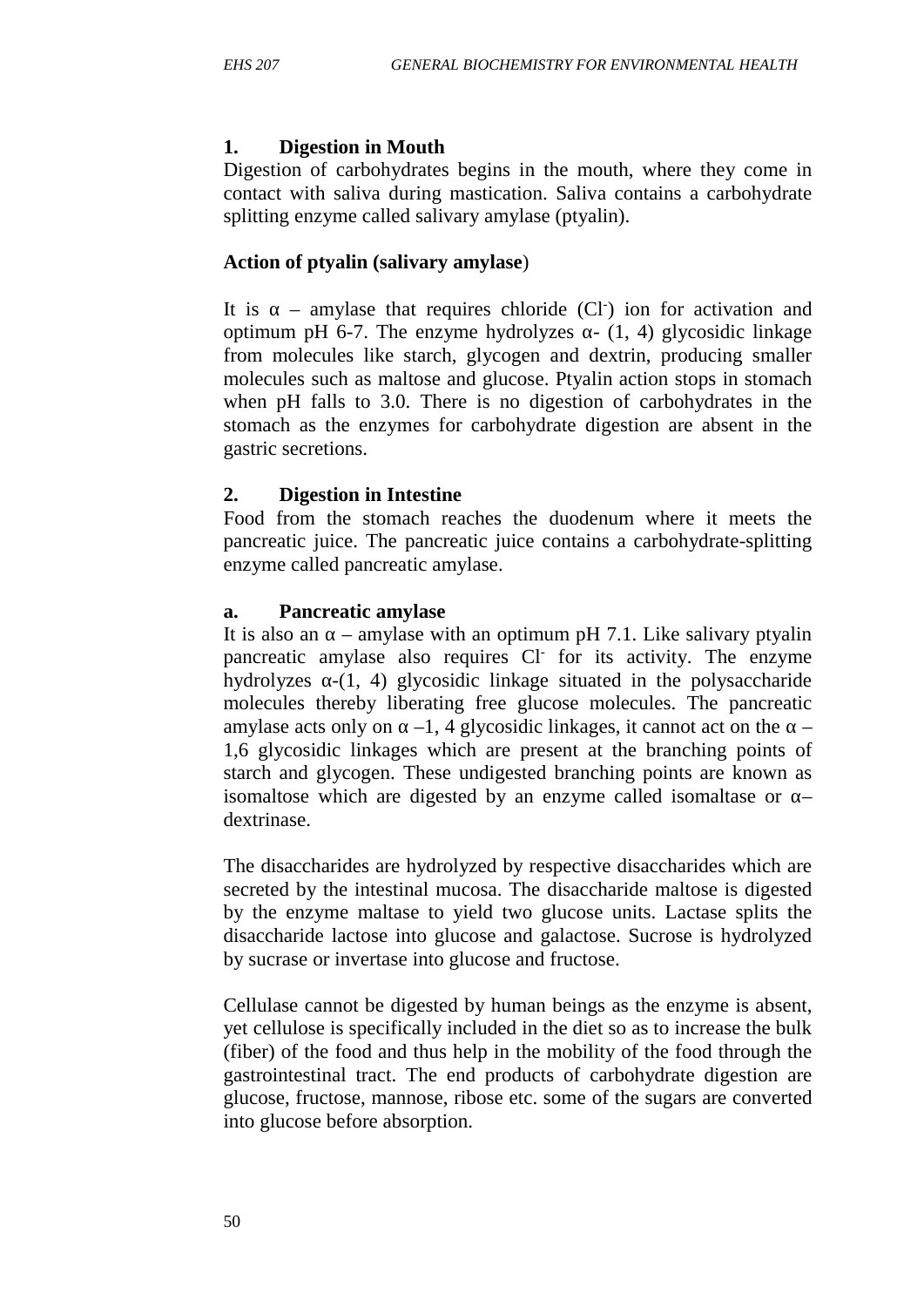## **3.2 Absorption of carbohydrates**

The monosaccharides are absorbed in the small intestine by three mechanisms- (1) Simple diffusion (2) Active transport and (3) Facilitated transport.

- **1. Simple diffusion:** As the digestion proceeds, the concentration of glucose in the intestinal lumen increases more than the blood glucose level. This results in an osmotic difference between the two, due to which glucose simply diffuses downhill from a region of higher concentration of glucose (lumen) to the region of lower concentration of glucose (blood).
- **2. Active transport:** Simple diffusion continues till the concentration of glucose in the lumen equals to that of the blood, then glucose is transported by active transport. Here glucose binds to a carrier protein situated in the outer membrane of the intestinal wall. This carrier protein also binds two sodium (Na<sup>+</sup>) ions. When both glucose and Na+ are bound to the carrier protein it moves into the cell and releases glucose and Na+ into the cytoplasm of the cell, from where glucose simply diffuses into the blood. To continue the active process  $Na<sup>+</sup>$  must be expelled out of the cell, so as to maintain a low concentration of Na**<sup>+</sup>** inside the cell, when compared to the lumen. Hence Na+ is expelled out of the cell into the blood plasma, in exchange of  $K^+$  through a  $Na<sup>+</sup>$ , K<sup>+</sup> ATPase pump, which hydrolyses ATP for exchanging  $Na<sup>+</sup>$  with  $K<sup>+</sup>$ . As this overall process requires energy it is known as active transport. So, during active transport, glucose moves against concentration gradient. Galactose is also absorbed from the intestine in a similar manner as that of glucose active transport.
- **3. Facilitated transport:** Fructose is transported by a carrier protein which does not require energy (ATP). Hence it is known as facilitated transport.

# **3.3 Glycolysis**

Glycolysis is the breakdown of glucose or glycogen to pyruvate or lactate. The glycolytic pathway is also called Embden Meyerhoff pathway. It occurs virtually in all tissues. Erythrocytes and nervous tissues derive their energy mainly form glycolysis. This pathway is unique in the sense that it can utilize  $O_2$  if available ('aerobic') and it can function in absence of  $O_2$  also ('anaerobic'). Enzymes involved in glycolysis are present in cytoplasm.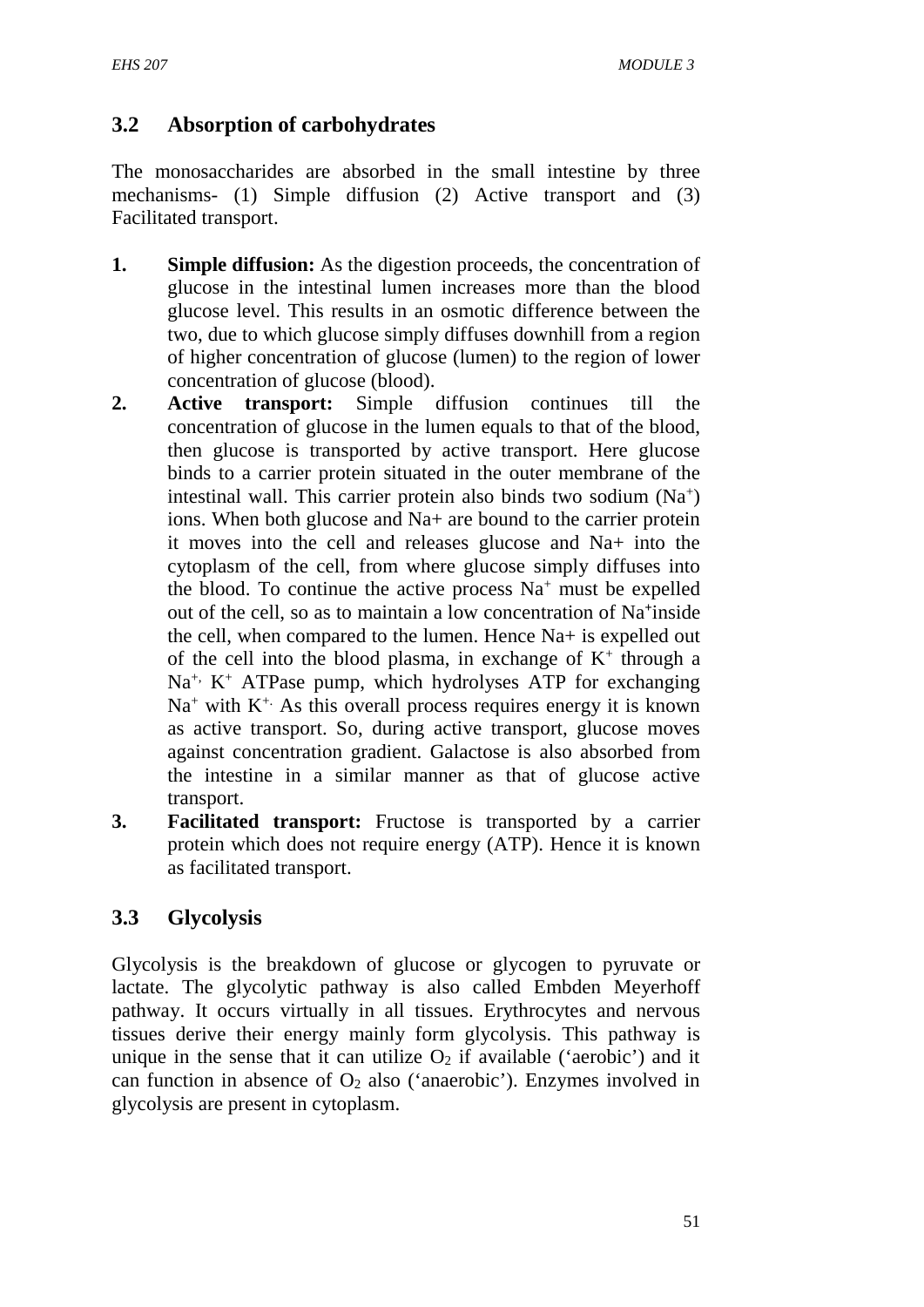

### **Fig. 3.1: Glycolytic Pathway Source: Nelson and Cox (2009).**

#### **Aerobic phase of glycolysis**

Aerobic phase of glycolysis involves the conversion of glucose to pyruvate.

#### **Anaerobic phase of glycolysis**

This is the phase where glucose is converted to lactate.

#### **Reactions of glycolytic pathway**

The various reactions are described divided in three stages as shown in Figure 3.1.

#### **Stage 1**

#### **1. Phosphorylation of glucose**

Glucose is phosphorylated to form glucose  $-6$ - Phosphate. The reaction is catalyzed by the specific enzyme glucokinase in liver cells and by nonspecific hexokinase in the other cells.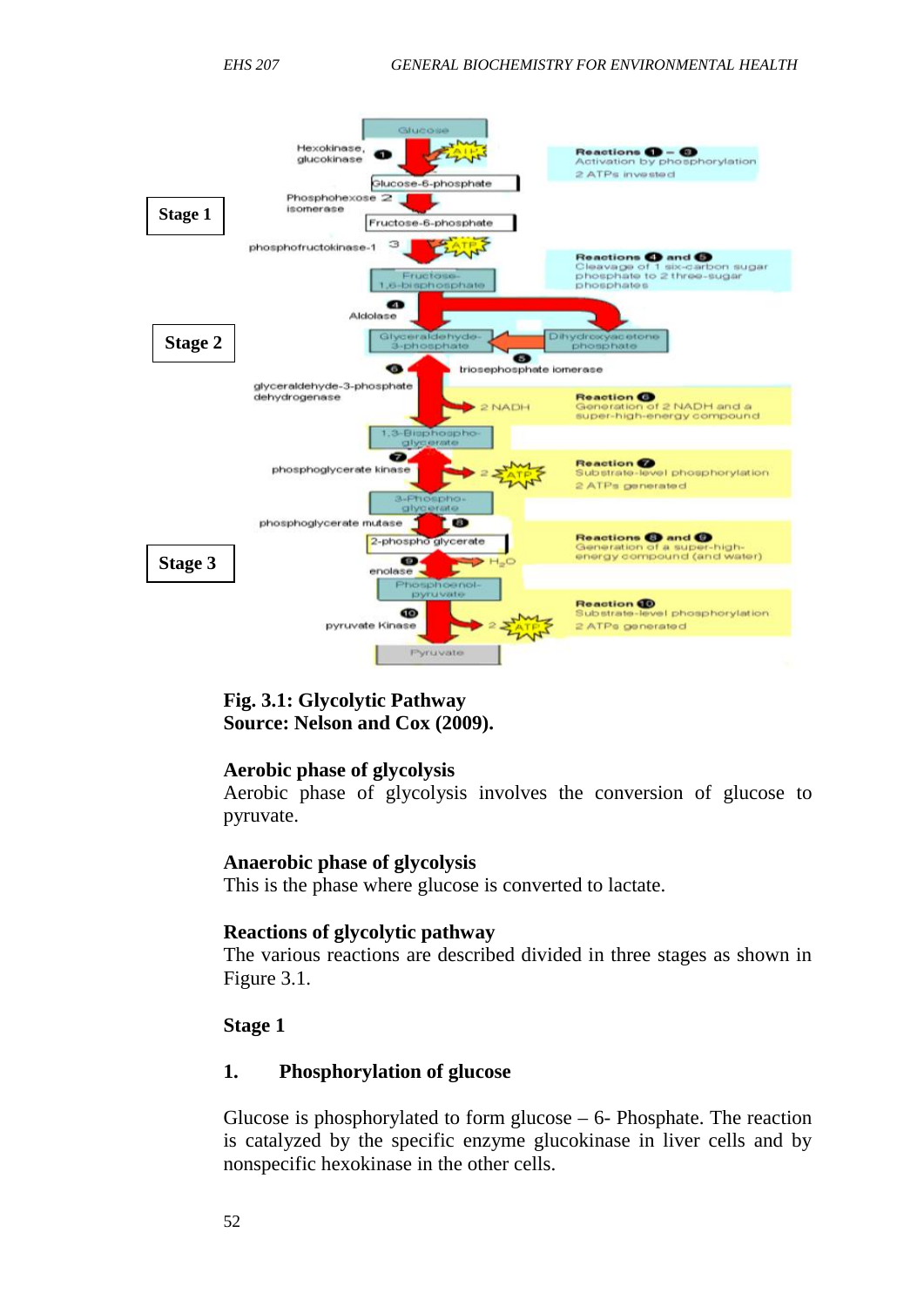ATP acts as the phosphate  $(PO<sub>4</sub>)$  donor in the presence of Mg. One high energy PO<sup>4</sup> bond is utilized and ADP is produced. The reaction is accompanied by considerable loss of free energy as heat.

### **2. Conversion of G-6-phosphate to Fructose-6-phosphate**

Glucose-6-phosphate after formation is converted to fructose-6-P by phospho-hexose isomerase.

### **3. Conversion of Fructose-6-phosphate to Fructose 1, 6 disphosphate**

Fructose-6-P is phosphorylated with ATP to form fructose 1, 6 disphosphate catalyzed by the enzyme phosphofructokinase.

### **Note:**

Reaction one is irreversible.

One ATP is utilized for phosphorylation of glucose at position 6. Phosphofructokinase is the key enzyme in glycolysis that regulates the pathway.

### **Stage 2**

This stage involves the cleavage of fructose 1,6-diphosphate into two three-carbon fragments which are glyceraldehyde-3-phosphate and a dihydroxyacetone phosphate catalyzed by aldolase. These resulting three carbon units are readily interconvertible and are catalyzed by phosphotriose isomerase.

### **Note**

The reaction is reversible. There is neither expenditure of energy nor formation ATP.

## **Stage 3**

In this stage, ATP is harvested when the three carbon-fragments are oxidized to pyruvate. This is an energy-yielding reaction. It consists of the following reactions:

- (1). Oxidation of Glyceraldehyde-3-phosphate to 1,3 disphosphoglycerate catalyzed by Glyceraldehyde-3-phosphate dehydrogenase.
- (2). 1,3- diphosphoglycerate which is the end- product of the previous stage, still retains the  $PO<sub>4</sub>$  group originally derived from ATP in stage 1 and is converted to 3-phosphoglycerate by the enzyme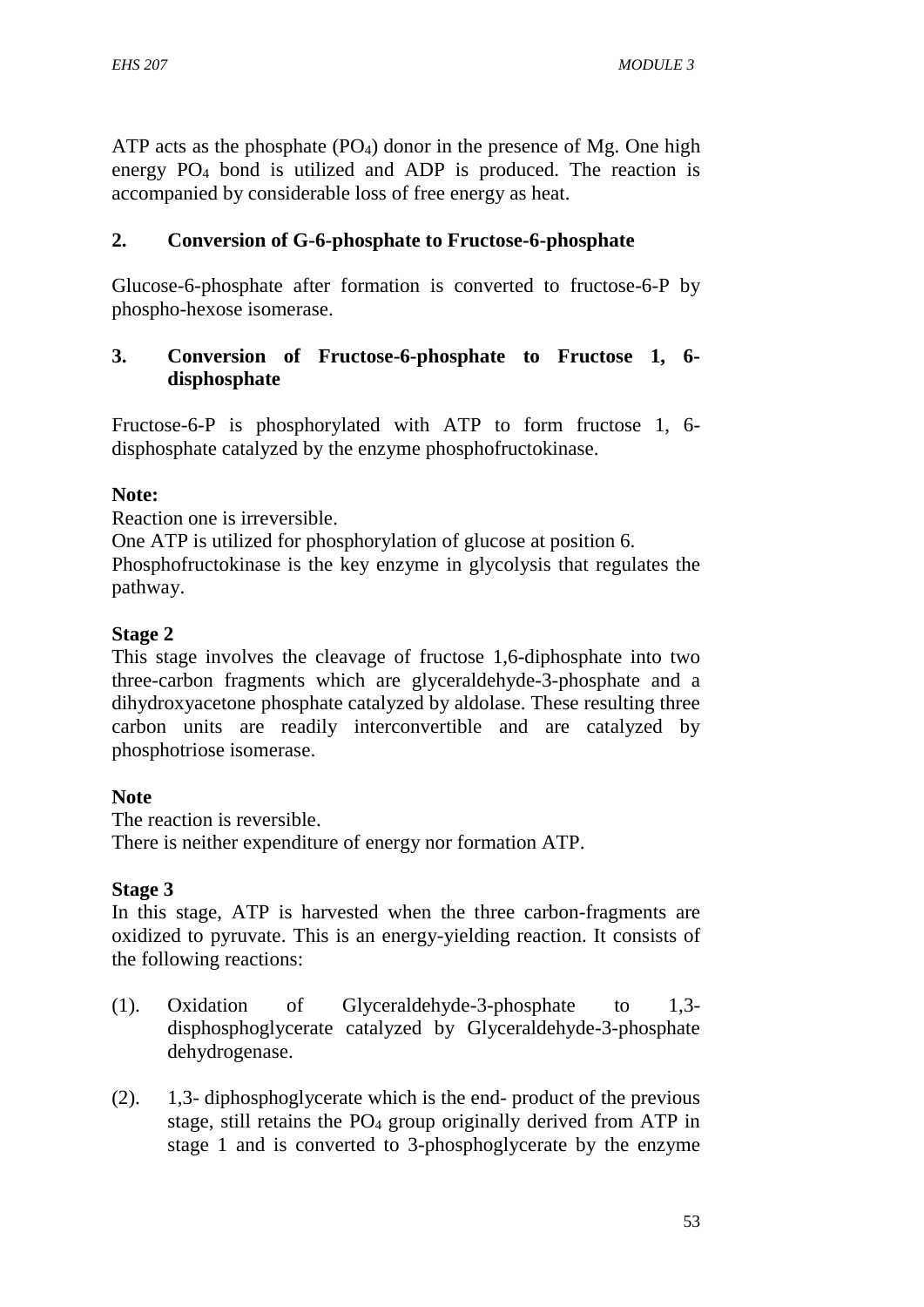phosphoglycerate kinase which is activated by magnesium ion  $(Mg^{2+}).$ 

- (3). 3-Phosphoglycerate formed in the above reaction is converted to 2-phosphoglycerate, catalyzed by the enzyme phosphoglycerate mutase.
- (4). 2-phosphoglycerate is converted to phospoenol pyruvate in a reaction catalyzed by the enzyme enolase which requires the presence of either  $Mg^{2+}$  or  $Mn^{2+}$ .
- (5). Phosphoenol pyruvate is converted to 'Enol' pyruvate. The reaction is catalyzed by the enzyme pyruvate kinase. The high energy phosphate (PO4) of phosphoenol pyruvate is directly transferred to ADP producing ATP.

In the absence of oxygen (anaerobic condition), pyruvate is converted to lactic acid by the enzyme lactate dehydrogenase.

### **Significance of glycolysis**

- 1. It is the main route of glucose metabolism.
- 2. It occurs in all cells of the body.
- 3. The glycolytic pathway is meant for provision of energy
- 4. Brain and red blood cells (RBCs) depends only on glucose for oxidation and production of oxygen
- 5. In the brain aerobic glycolysis occurs whereas in the RBC, there is always anaerobic glycolysis due to the absence of the mitochondria.
- 6. The initiation of glycolysis is regulated by the ATP concentration in the cytoplasm.
- 7. In skeletal muscle, aerobic glycolysis occurs in normal conditions but during vigorous muscular contraction, anaerobic glycolysis is the major pathway for energy production as glycolysis provides ATP. In absence of oxygen, muscles can survive under anaerobic condition.

## **3.4 Clinical Conditions Associated with Impaired Glycolysis**

### **Lactic acidosis**

It occurs as a result of overproduction of lactate, underutilization of lactate or inhibition of pyruvate dehydrogenase. It may also be as a result of rare congenital disorders where the mitochondria do not function at full capacity or diabetic ketoacidosis as well as liver/kidney disease. It is characterized by Lactate levels  $> 5$  mm/L and serum pH  $<$ 7.35.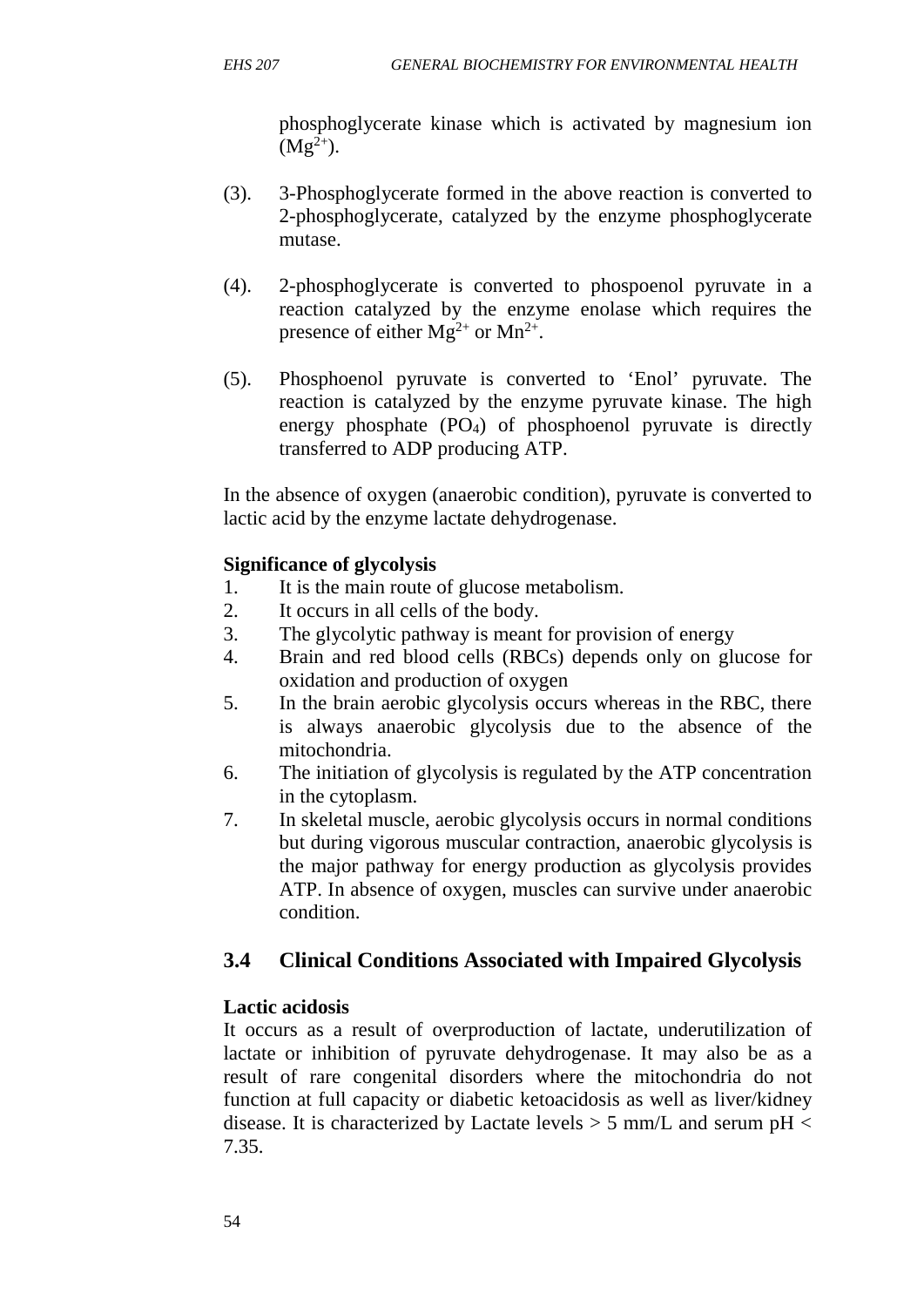**Symptoms:** Nausea, Vomiting, Hyperventilation, Irregular heart rate. **Pyruvate kinase deficiency**

The deficiency of pyruvate kinase causes a rare genetic defect of glycolysis which results in hemolytic anemia. In this condition glycolytic intermediates accumulate, whereas pyruvate and lactate concentrations decrease.

## **3.5 Fate of Pyruvate**

Pyruvate is an important regulatory point for energy production. The ultimate fate of pyruvate depends on the energy state of the cell and the degree of oxidative phosphorylation taking place. When the energy state of the cell is low (low ADP, low ATP), pyruvate enters the TCA Cycle (Tricarboxylic cycle) as acetyl CoA via the pyruvate dehydrogenase complex and oxidized completely to carbon dioxide and water to yield energy. The pyruvate dehydrogenase complex is one of the most complex proteins in the body and consists of more than 60 subunits.

Pyruvate dehydrogenase complex is a multi-enzyme complex made up of three enzymes which are (1). Pyruvate dehydrogenase (2). Dihydrolipoyl transacetylase and (3) Dihydrolipoyl dehydrogenase. This reaction requires five coenzymes which are (i) Thiamine pyrophosphate (ii) Lipoic acid (iii) Coenzyme A (iv) Flavin adenine dinucleotide (FAD) and (v) Nicotinamide adenine dinucleotide (NAD<sup>+</sup> )



(Arsenite and Mercury inhibits FAD, Lipoic acid, TPP)

## **4.0 CONCLUSION**

Complex carbohydrates (starch) are broken down during digestion into monosaccharaides unit such as glucose and fructose. Glucose is finally oxidized into pyruvate in an aerobic condition or lactate in anaerobic condition both producing different amount of energy in the form of ATP.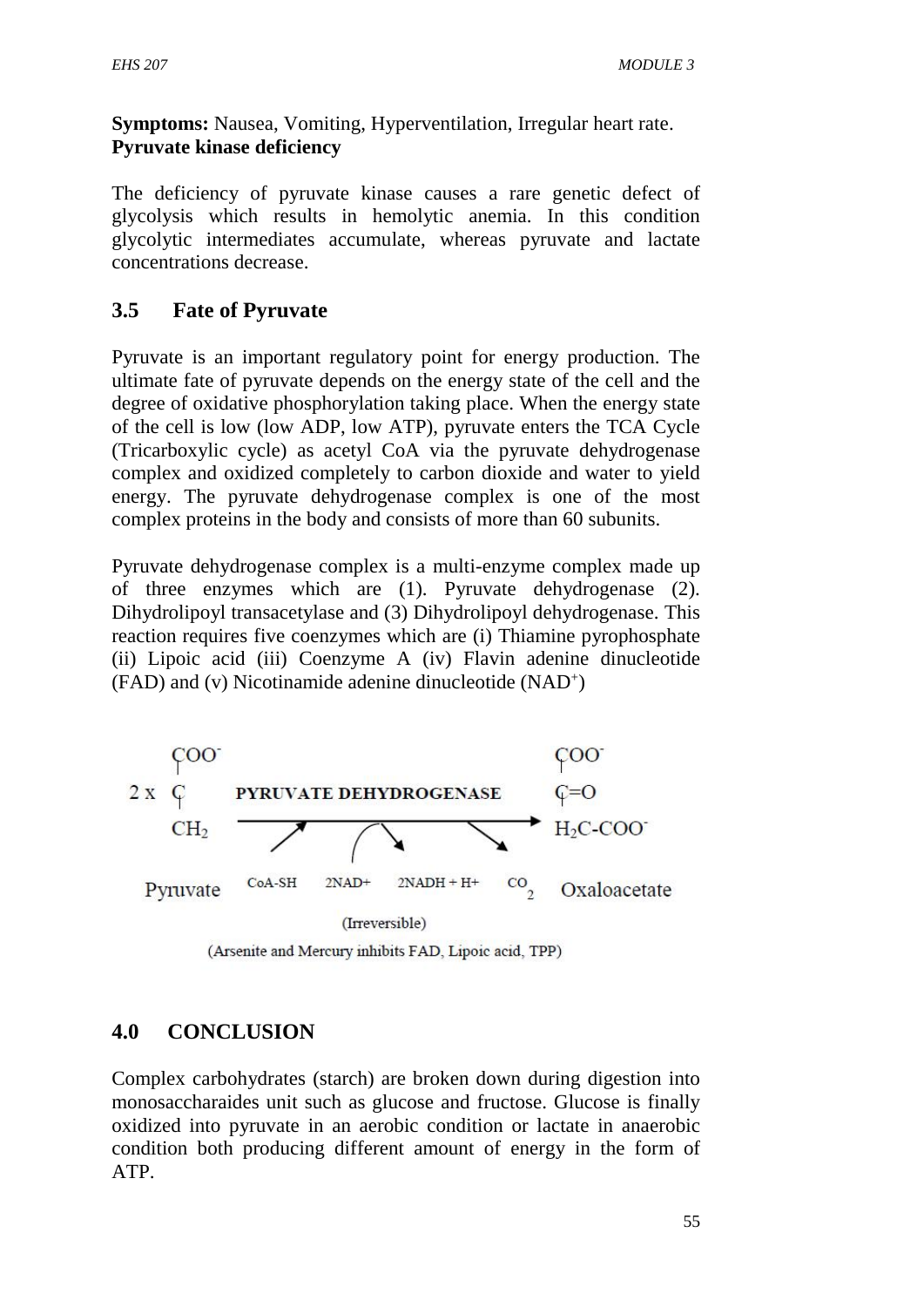# **5.0 SUMMARY**

In this unit you have learnt about the digestion and absorption of carbohydrates, reactions of glycolytic pathway and the significance of the pathway.

## **6.0 TUTOR-MARKED ASSIGNMENT**

- 1. Explain the process of carbohydrate digestion
- 2. Explain the concept of aerobic and anaerobic glycolysis
- 3. Enumerate the different reactions which make up the pathway and the enzymes which catalyze these reactions
- 4. Enumerate the significance of the glycolytic pathway
- 5. State the clinical conditions associated with impaired glycolysis

## **7.0 REFERENCES/FURTHER READING**

- Amanullah, M. (2011). Medical Biochemistry and Biotechnology. (1<sup>st</sup> ed.).
- Devlin T. M. (2010). Textbook of Biochemistry with Clinical Correlation. (7th ed.). JohnWiley & Sons Inc.
- Murray, R. K., Bender, D. A., Botham, K., M., Kennelly, P. J., Rodwell V. W. and Well, P.A. (2012). Harper's Illustrated Biochemistry (29<sup>th</sup> edition) McGraw-Hill Medical.
- Nelson, D. L. and Cox M. M., (2009). Lehninger Principles of Biochemistry 4th edition.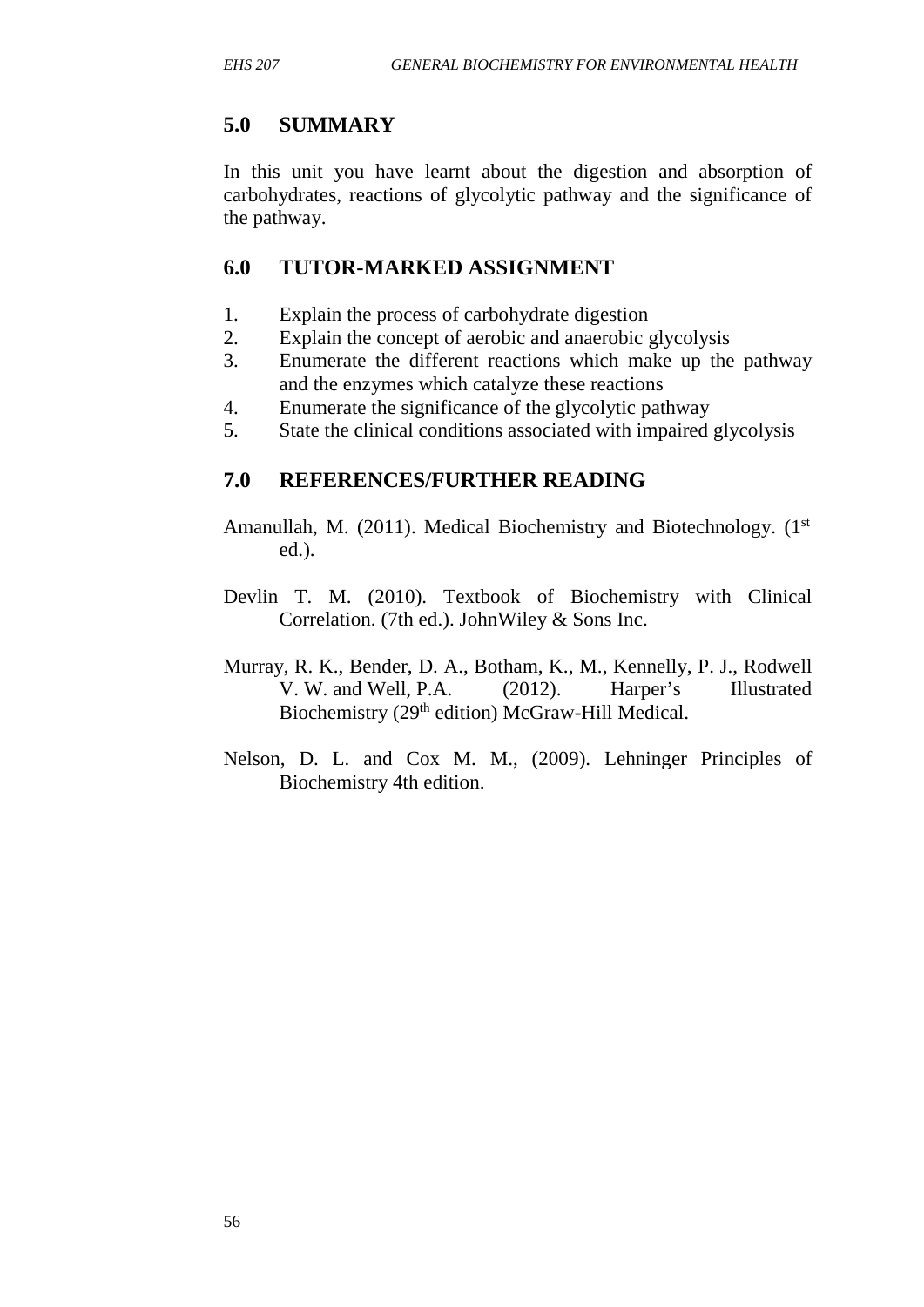## **UNIT 2 KREBS CYCLE AND OXIDATIVE PHOSPHORYLATION**

#### **CONTENTS**

- 1.0 Introduction
- 2.0 Objectives
- 3.0 Main Content
	- 3.1 Description of TCA Cycle
	- 3.2 Amphibolic Nature of TCA Cycle
	- 3.3 Anaplerotic Nature of TCA Cycle
	- 3.4 Summary of Oxidative Phosphorylation
- 4.0 Conclusion
- 5.0 Summary
- 6.0 Tutor-Marked Assignment
- 7.0 References/Further Reading

### **1.0 INTRODUCTION**

The Krebs cycle also known as tricarboxylic cycle or the critic acid cycle is named after the scientist Sir Hans Krebs (1900-1981) who discovered it. He proposed the key elements of this pathway in 1937 and was awarded the Nobel Prize in medicine for the discovery in 1953. Krebs cycle is a set of continuous reactions (8 steps) occurring in a cyclic manner in the mitochondrial matrix in eukaryotes and within the cytoplasm in prokaryotes. Acetyl CoA, the fuel of TCA cycle, enters the cycle inside the mitochondrial matrix, and gets oxidized to carbon (IV) oxide  $(CO<sub>2</sub>)$  and  $H<sub>2</sub>O$  while at the same time reducing NAD to NADH and FAD to FADH<sub>2</sub>. The NADH and FADH<sub>2</sub> can be used by the electron transport chain to create ATP.

### **2.0 OBJECTIVES**

By the end of this unit, you should understand the TCA cycle, amphibolic and anaplerotic nature of TCA cycle, oxidative phosphorylation and inhibitors of the electron transport chain.

### **3.0 MAIN CONTENT**

### **3.1 Description of Krebs Cycle**

In eukaryotes, Krebs cycle takes place in the mitochondria because all the enzymes of the cycle are located inside the mitochondria matrix. The TCA cycle is an important source of precursors or building blocks for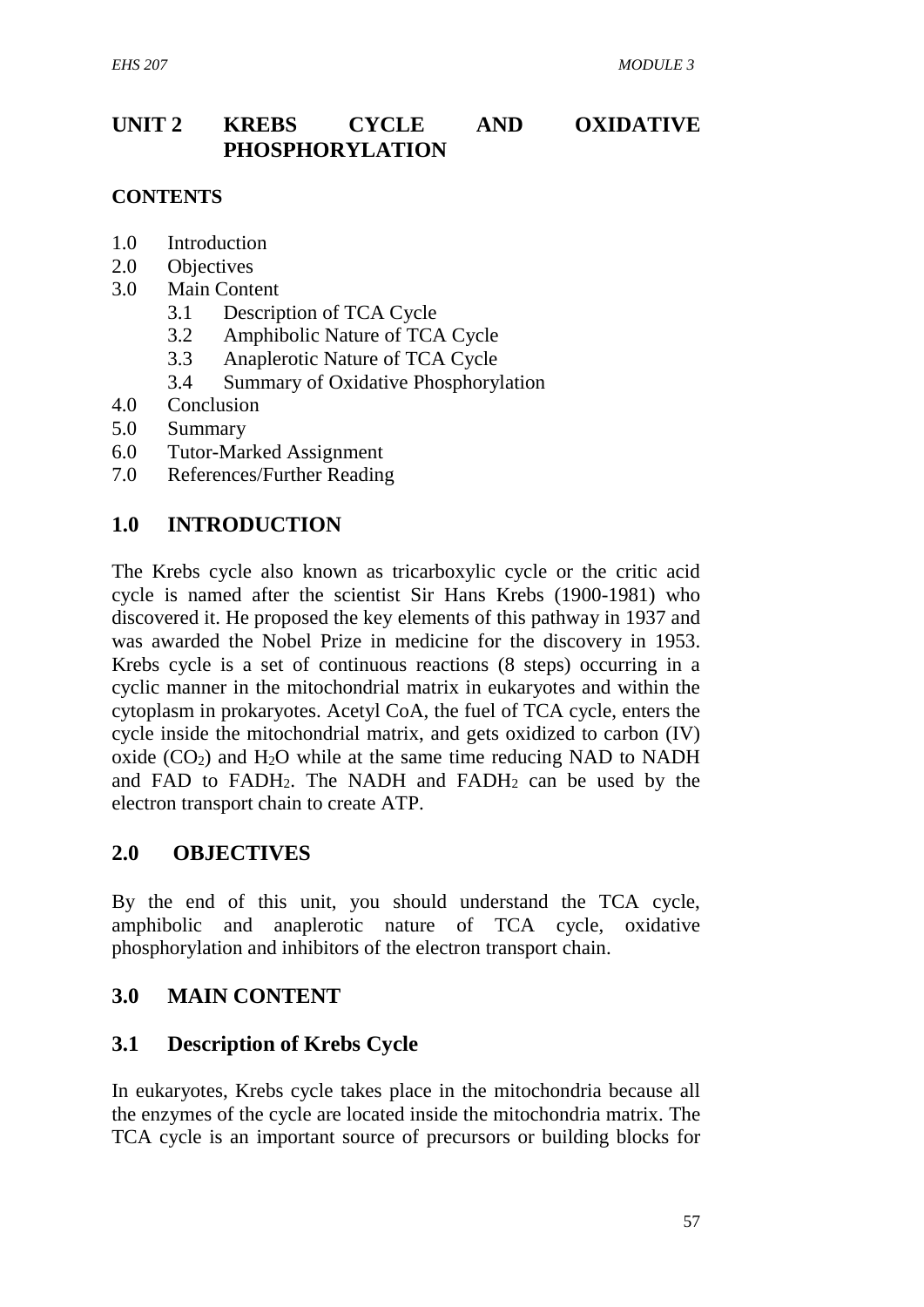the synthesis of molecules such as amino acids, purine bases, cholesterol and porphyrins. The following describes the various steps in TCA cycle.

#### **Step 1**

**Condensation:** In step 1, the two-carbon compound, **acetyl CoA** participates in a condensation reaction with the four-carbon compound, **oxaloacetate** to produce **citrate,** a six-carbon compound catalyzed by the enzyme **citrate synthase.** This is the first stable TCA in the cycle and hence the name TCA cycle.

### **Step 2**

**Isomerisation of citrate:** Step 2 involves moving the hydroxyl group in the citrate molecule so that it can later form -keto acid. This process involves a sequential dehydration and hydration reaction, to form the **Disocitrate** isomer (with the hydroxyl group now in the desired location), with **cis-aconitase** as the intermediate. A single enzyme, **aconitase** performs this two-step process.

#### **Step 3**

**Generation of CO<sup>2</sup> and NAD+ linked enzyme:** Oxidative decarboxylation takes place in the next reaction. The reaction is catalyzed by the enzyme **isocitrate dehydrogenase.** The reaction involves dehydrogenation to **oxalosuccinate,** an unstable intermediate which spontaneously decarboxylates to give **-ketoglutarate.** In addition to decarboxylation, this step produces a reduced nicotinamide adenine dinucleotide phosphate (NADH) cofactor.

### **Step 4**

**A second oxidative decarboxylation step:** This step is performed by a multi-enzyme complex, the **-ketoglutarate dehydrogenation complex.** The multi-step reaction performed by the -ketoglutarate dehydrogenation complex is analogous to the **pyruvate dehydrogenase complex,** i.e. an -keto acid undergoes oxidative decarboxylation with formation of an acetyl CoA i.e. succinyl CoA.

#### **Step 5**

**Substrate level phosphorylation:** Succinyl CoA is a high potential energy molecule. The energy stored in this molecule is used to form a high energy phosphate bond in a guanine nucleotide diphosphate (GDP) molecule. Most of the GTP (Guanine triphosphate) formed is used in the formation of ATP, by the action of nucleoside diphosphate.

#### **Step 6**

**Flavin dependent dehydrogenation:** The succinate produced by **succinyl CoA-synthetase** in the prior reaction needs to be converted to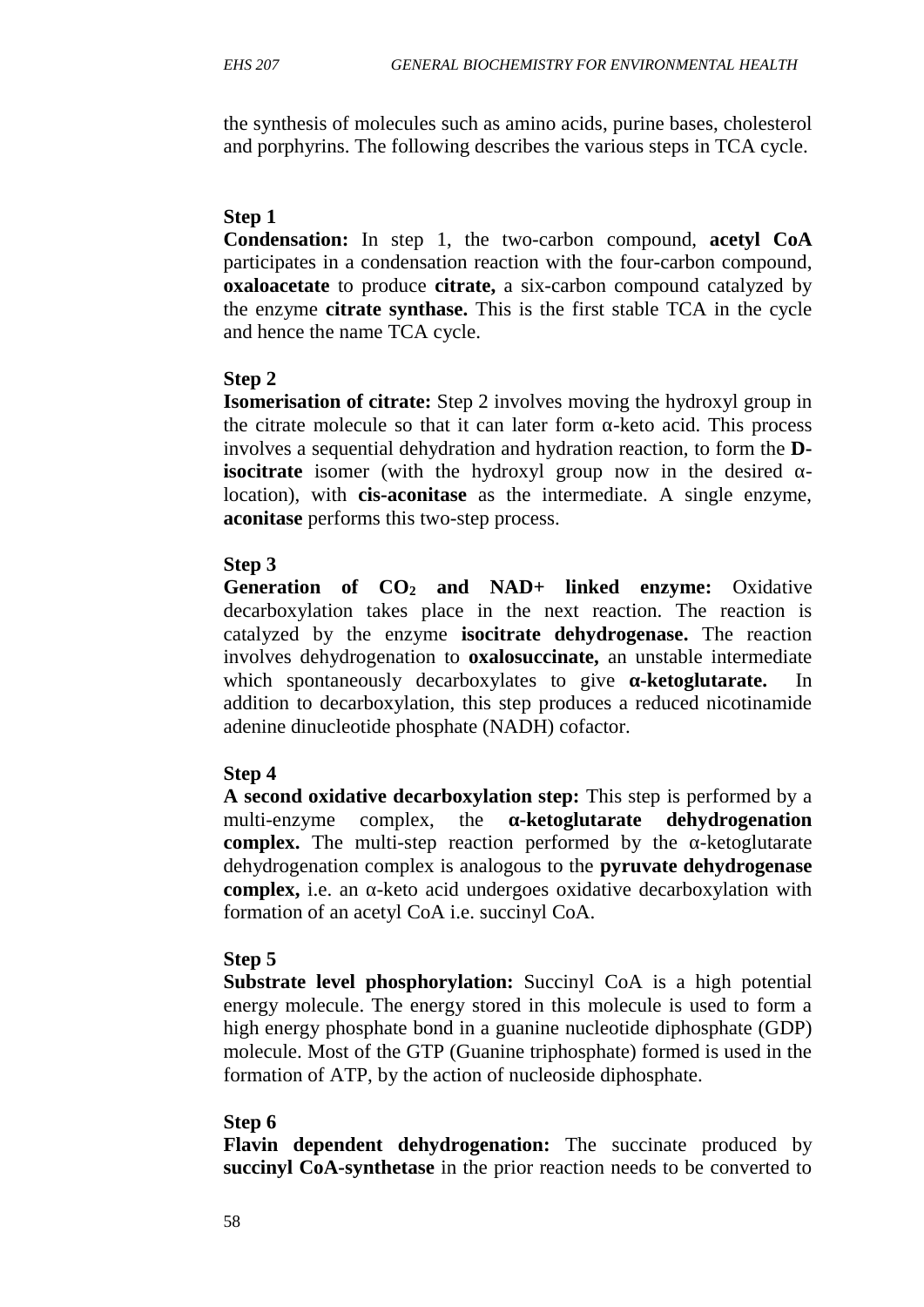oxaloacetate to complete the Krebs cycle. The first step in the conversion is the dehydrogenation of succinate to yield fumarate facilitated by the enzyme **succinate dehydrogenase.** FAD is covalently bound to the enzyme (via a histidine residue) which is converted to FADH<sup>2</sup> that is oxidized through the ETC producing 2 ATPs.

## **Step 7**

**Hydration of a carbon-carbon double bond:** Fumarate undergoes a stereo-specific hydration of the C=C double bond, catalyzed by **fumarate hydratase** also known as (**fumarase)** to produce L-malate.

### **Step 8**

**Dehydrogenation reaction that will generate oxaloacetate:** L-malate (malate) is dehydrogenated to produce oxaloacetate by the enzyme **malate dehydrogenase** during which one molecule of NAD<sup>+</sup> is converted to  $NADH + H^+$ . The formation of oxaloacetate completes the Krebs cycle.



**Fig. 3.2: The TCA cycle showing the enzymes and the intermediates Source: Murray** *et al.* **(2012).**

### **Number of ATP's produced in one Krebs cycle**

The TCA cycle produces  $3 \text{ NADH} + \text{H}^+$  and one FADH<sub>2</sub>, known as the reducing equivalents. These reducing equivalents are oxidized through the electron transport chain (ETC). When NADH is oxidized through ETC it produces 3 ATPs while oxidation of FADH2 produces 2 ATPs.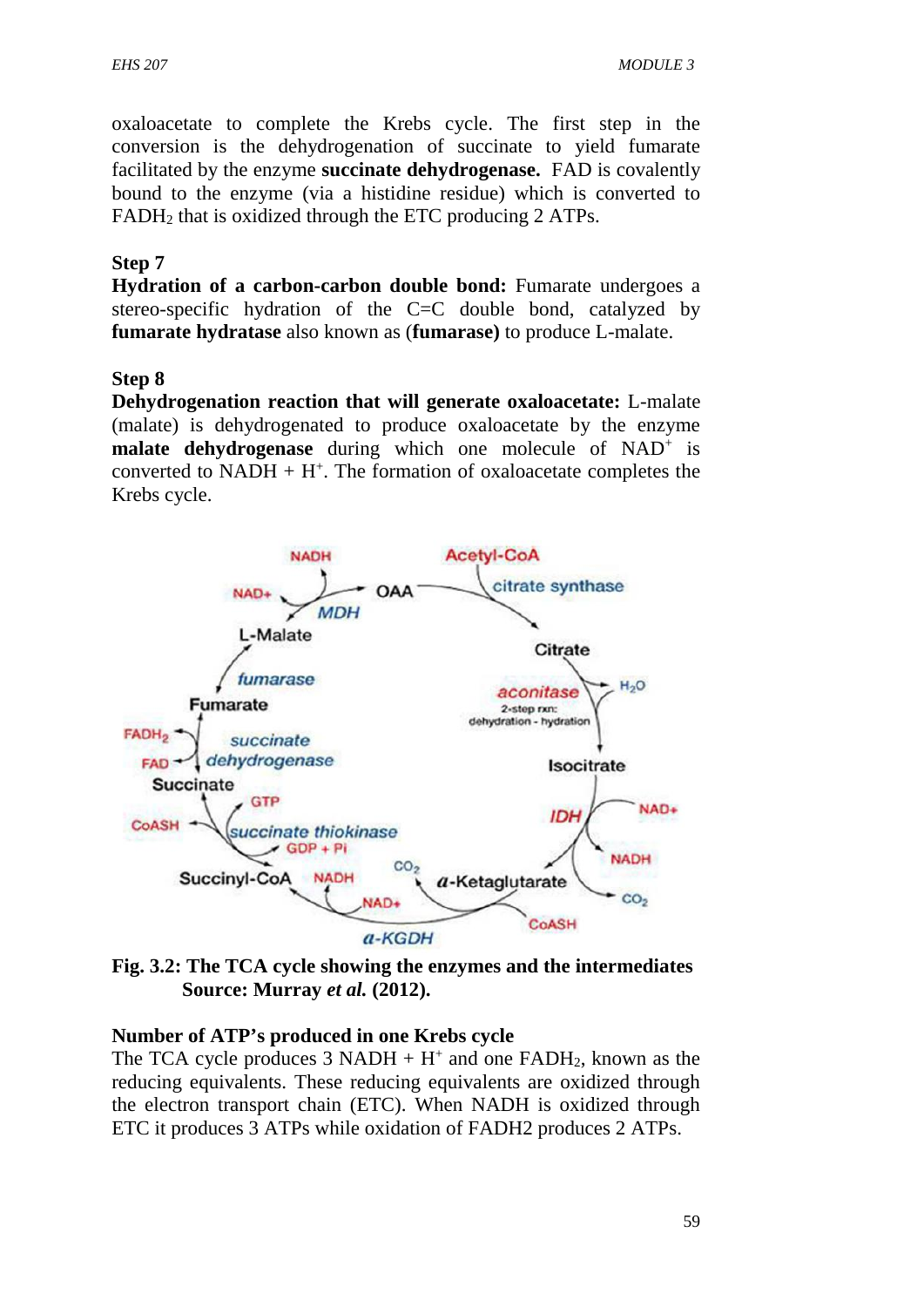| <b>Enzyme</b><br>involved       | <b>Equivalent</b><br>produced | ATPs<br>No.<br><b>of</b><br>produced | The<br>in<br>step<br><b>TCA</b> |
|---------------------------------|-------------------------------|--------------------------------------|---------------------------------|
| Isocitrate<br>dehydrogenase     | <b>NADH</b>                   | 3                                    | Step 3                          |
| -ketogluterate<br>dehydrogenase | <b>NADH</b>                   | 3                                    | Step 4                          |
| Succinate<br>thiokinase         | <b>GTP</b>                    |                                      | Step 5                          |
| Succinate<br>dehydrogenase      | FADH <sub>2</sub>             | $\overline{2}$                       | Step 6                          |
| Malate<br>dehydrogenase         | <b>NADH</b>                   | 3                                    | Step 8                          |
|                                 |                               | <b>Total ATP produced</b>            | 12 ATPs                         |

#### **Calculation of ATPs produced in each round of citric acid cycle**

#### **3.2 Amphibolic role of TCA cycle**

TCA cycle is the common pathway for the oxidation of carbohydrates, fats and proteins (catabolic role). The anabolic role is synthesis of various carbohydrates, amino acids and fats. As its takes part both in anabolism (synthesis of large organic molecules from smaller organic molecules which involves the utilization of energy) and catabolism (breakdown of larger organic molecules to smaller organic molecules accompanied with the release of energy), it is said to be amphibolic pathway of metabolism.

### **3.3 The Anaplerotic nature of the TCA Cycle**

Anaplerosis is the replacement of the depleted intermediates of TCA cycle. As the TCA cycle takes part in the anabolic reactions, the intermediates of TCA cycle are utilized for the synthesis of various compounds. This results in the deficiency of one or more of the TCA cycle intermediates. In order to continue the TCA cycle, those intermediates which are deficient must be filled up by some other process and this process is known as anaplerosis. For example oxaloacetate is utilized for the synthesis of the amino acid aspartic acid and oxaloacetate is replaced via anaplerosis by carboxylation of pyruvate to oxaloacetate by the enzyme pyruvate carboxykinase as shown below.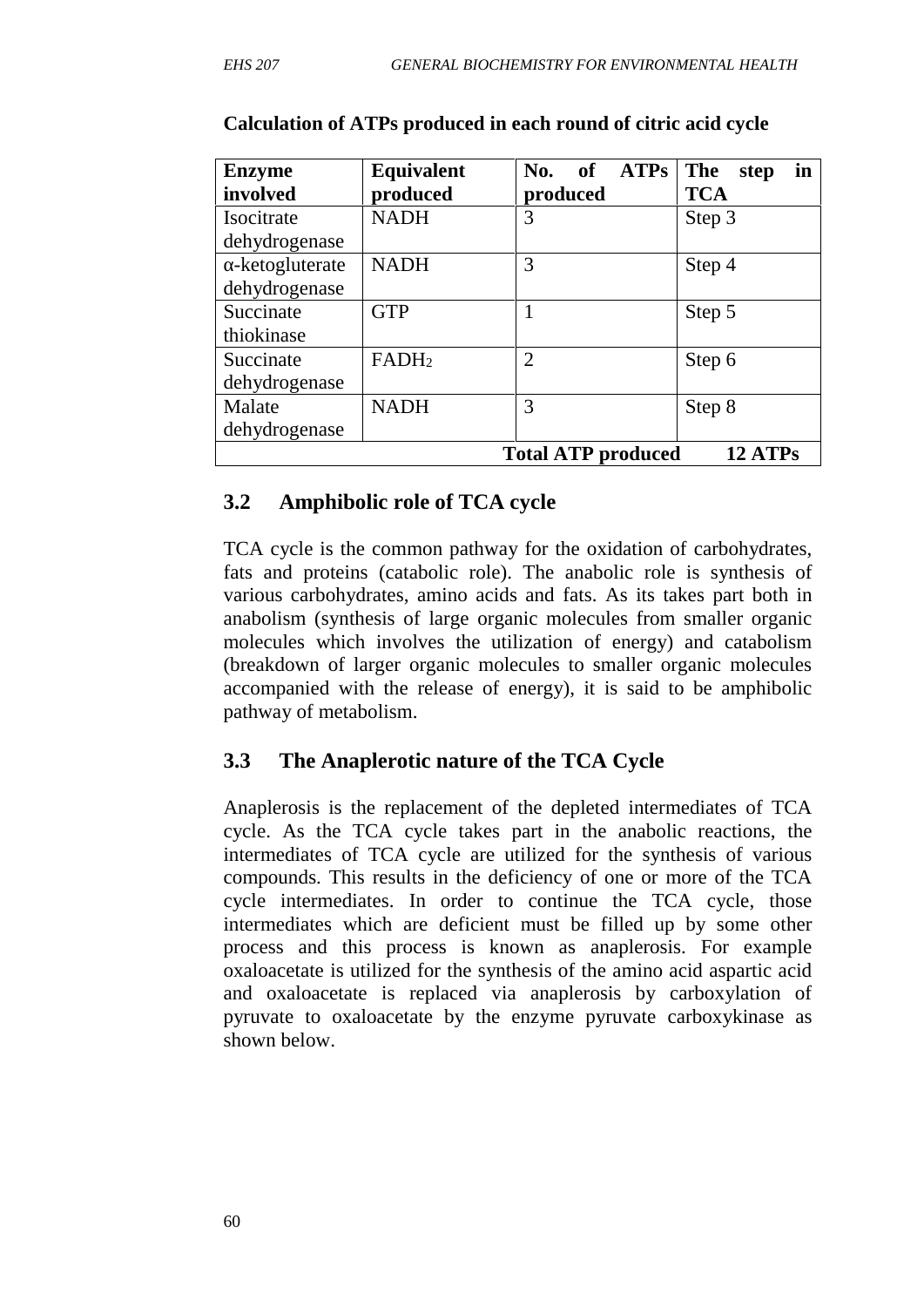

#### **3.4 Summary of Oxidative Phosphorylation**

The reduced coenzymes (NADH) and FADH<sub>2</sub> from the TCA cycle are themselves oxidized when they released their protons and electrons. The electrons are transferred to oxygen, which is the final electron acceptor through a complex chain of electron-carrying molecules known as the electron transport chain. During the electron transferring process, large amount of energy is released and it is conserved in the form of ATP. This process is called oxidative phosphorylation as shown below.

#### $ADP + Pi$   $\longrightarrow$   $ATP$

#### **Inhibitors of electron transport chain**

Compounds capable of inhibiting the electron transport chain include Amytal (a barbiturate drug), rotenone (a plant product commonly used as an insecticide), piericidin A, oligomycin etc.

Piericidin A and oligomycin (antibiotics) block the electron flow through the respiratory chain and thereby shut down energy production in their respective targets.

### **4.0 CONCLUSION**

The Krebs cycle is the cycle that takes place in the mitochondrial matrix of cells and it is responsible for the complete oxidation of acetyl CoA to carbon (iv) oxide and water.

## **5.0 SUMMARY**

In this unit, you have learnt about the TCA cycle reactions, amphibolic nature of the TCA cycle, anaplerotic nature of the TCA cycle, oxidative phosphorylation and inhibitors of the electron transport chain.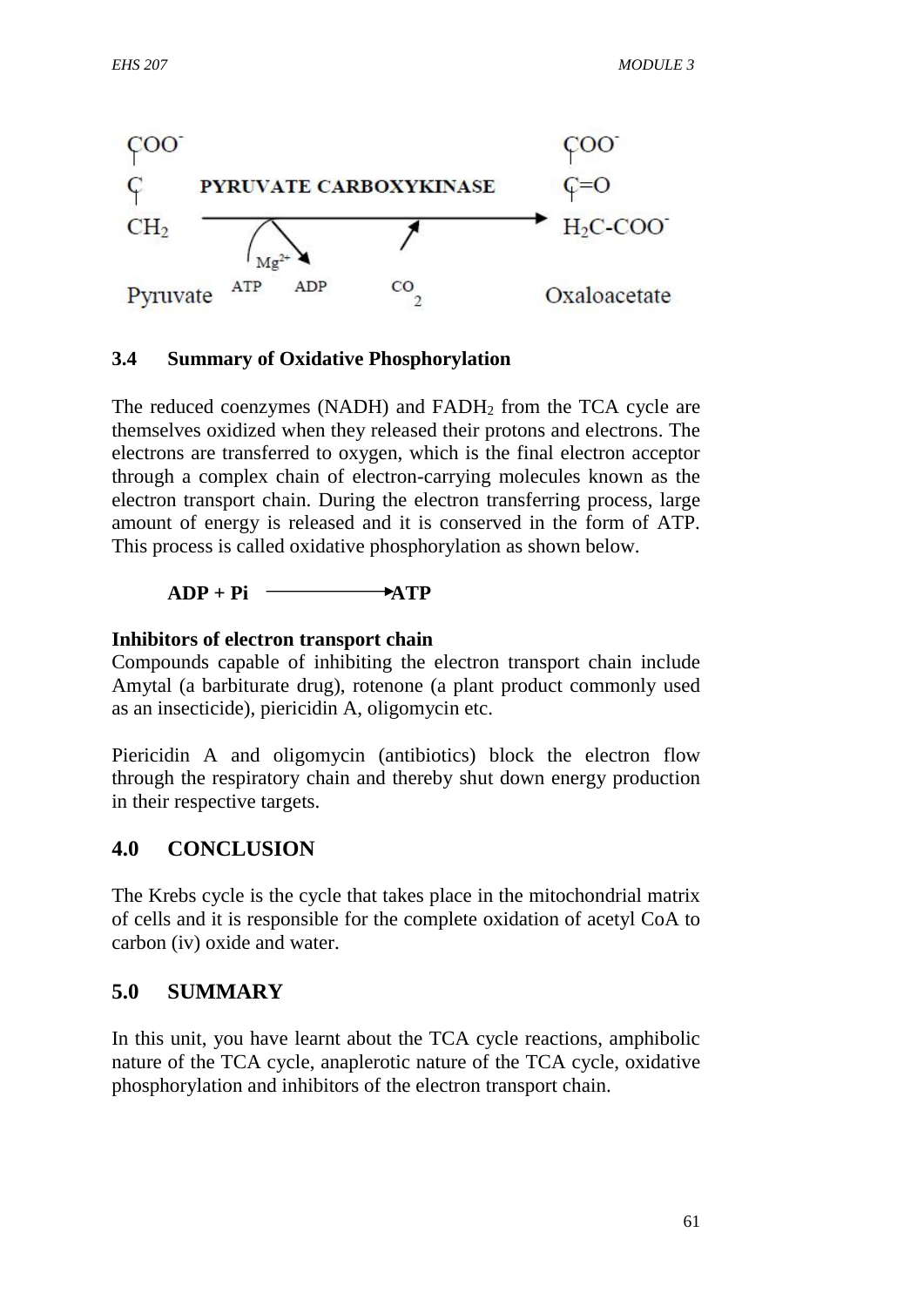### **6.0 TUTOR-MARKED ASSIGNMENT**

- 1. Describe the reactions of TCA cycle in detail
- 2. Explain the amphibolic nature of the TCA cycle
- 3. Explain the anaplerotic nature of the TCA cycle
- 4. Give a summary account of oxidative phosphorylation
- 5. List two examples of inhibitors of electron transport chain.

### **7.0 REFERENCES/FURTHER READING**

- Amanullah, M. (2011). Medical Biochemistry and Biotechnology 1<sup>st</sup> edition.
- Devlin T. M. (2010). Textbook of Biochemistry with Clinical Correlation 7th edition. JohnWiley & Sons Inc.
- Murray, R. K., Bender, D. A., Botham, K., M., Kennelly, P. J., Rodwell V. W. and Well, P.A. (2012). Harper's Illustrated Biochemistry (29<sup>th</sup> edition) McGraw-Hill Medical.
- Nelson, D. L. and Cox M. M., (2009). Lehninger Principles of Biochemistry 4th edition.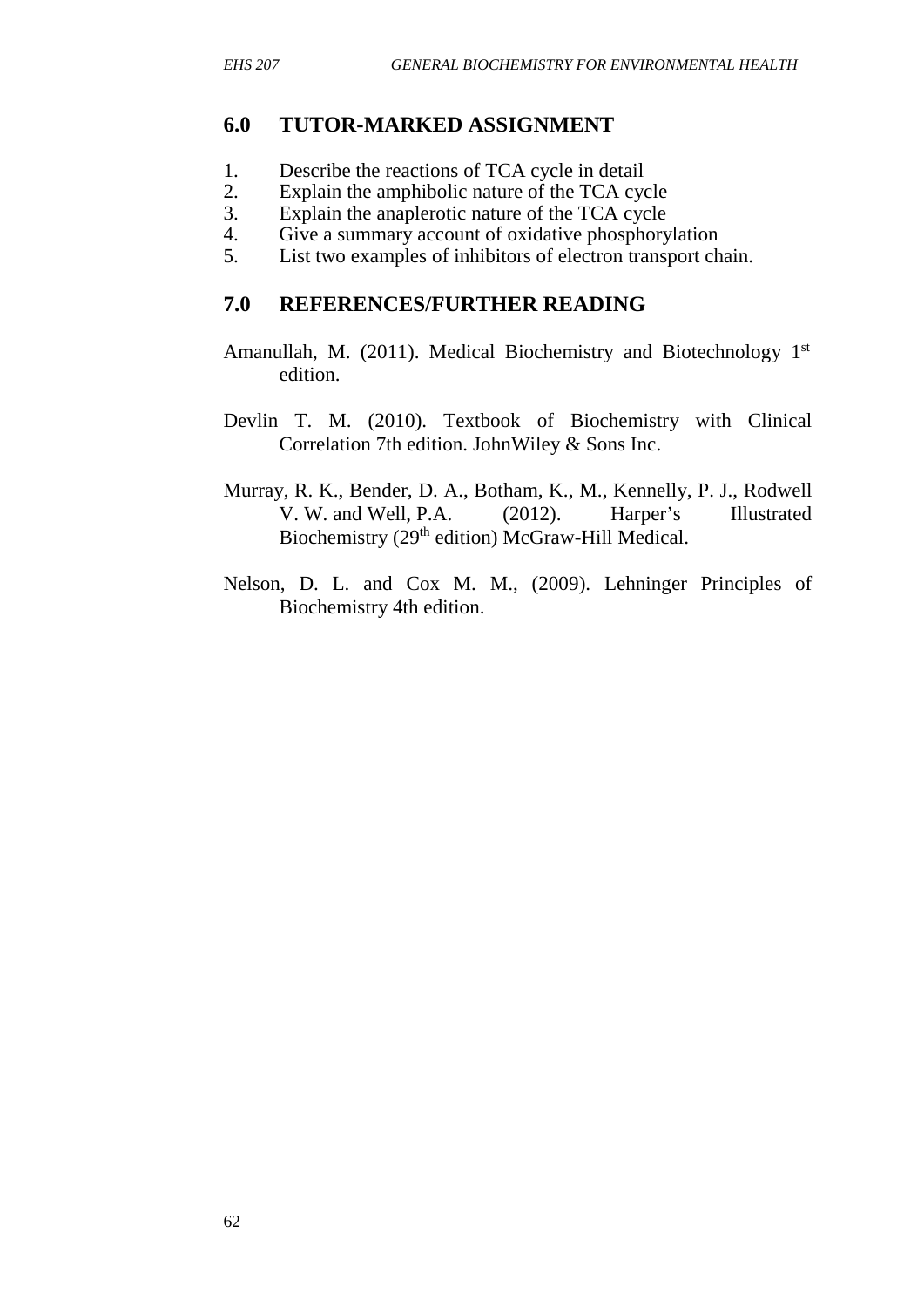## **UNIT 3 AMINO ACIDS METABOLISM**

## **CONTENTS**

- 1.0 Introduction
- 2.0 Objectives
- 3.0 Main Content
	- 3.1 Digestion and Absorption of Protein
	- 3.2 Catabolism of Amino Acids
- 4.0 Conclusion
- 5.0 Summary
- 6.0 Tutor-Marked Assignment
- 7.0 References/Further Reading

## **1.0 INTRODUCTION**

Amino acids are produced from the breakdown of proteins catalyzed by enzymes called proteolytic enzymes. Unlike the digestion of carbohydrates which begins in the month, the digestion of protein starts in the stomach this is because proteolytic enzymes that degrade proteins are absent in the salivary secretions.

## **2.0 OBJECTIVES**

On completion of this unit, you should have an understanding of the digestion and absorption of proteins, catabolism of amino acids and the reactions of urea cycle.

## **3. 0 MAIN CONTENT**

## **3.1 Digestion and Absorption of Protein**

The entry of proteins into the stomach stimulates the gastric mucosa to secrete a hormone gastrin which in turn stimulates the secretion of HCl by the parietal cells of the gastric glands and pepsinogen by the chief cells.

The HCl thus produced lower the pH of stomach to (pH  $1.5 - 2.5$ ) and acts as an antiseptic killing most of the bacteria and other foreign cells ingested along with food. The acid also denatures the protein by making them susceptible to hydrolysis by the action other proteolytic enzymes called proteases.

Proteases are endopeptidases (a group of enzymes) that attack the internal bonds of proteins and liberate large fragments of peptides. Then pepsinogen, a zymogen (inactive form of an enzyme) is converted into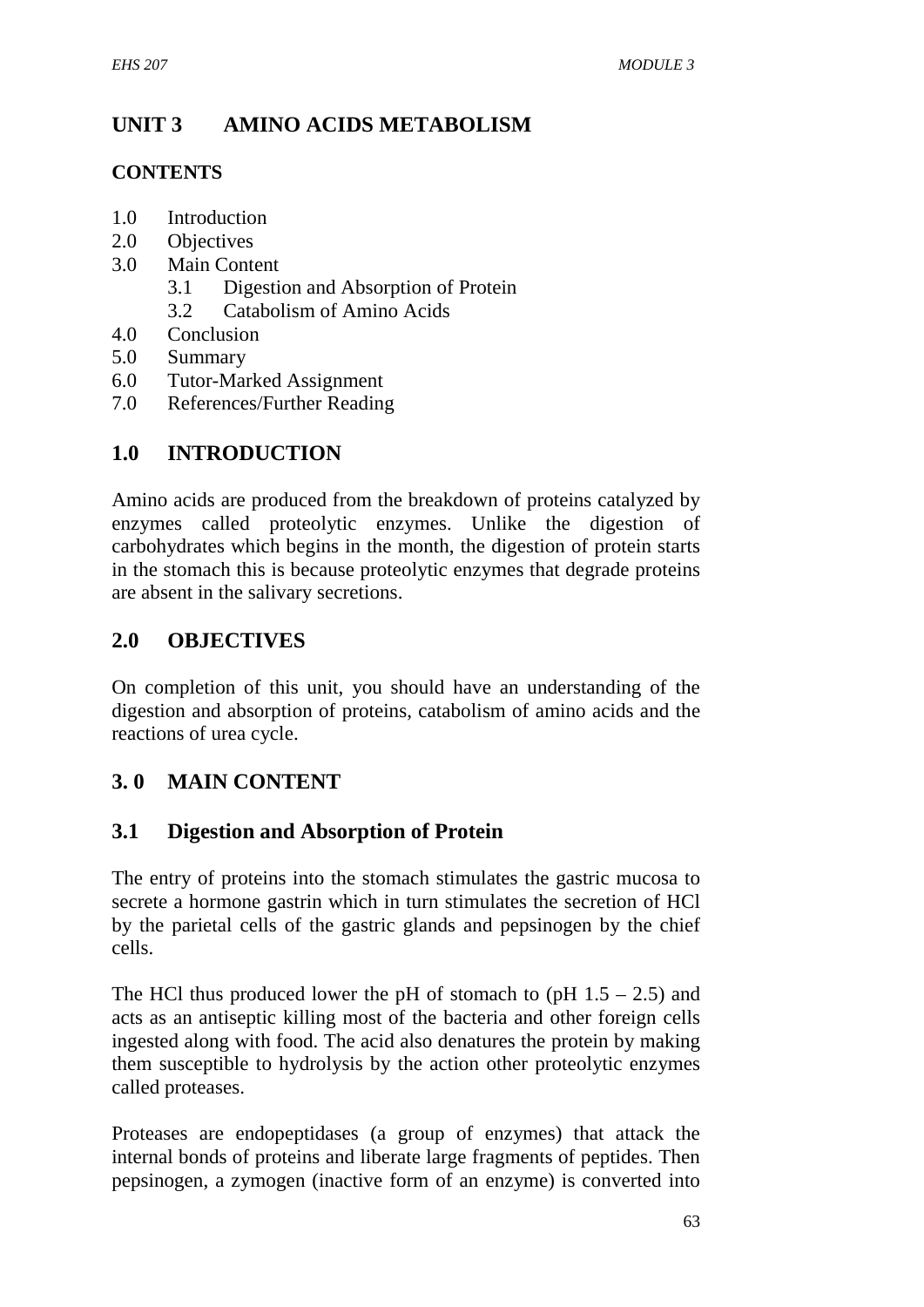active pepsin which cleaves the ingested protein at their amino terminus of aromatic amino acids (Phe, Tyr, and Trp.) to produce large peptide fragments and some free amino acids.

### **Pancreatic Digestion**

As the food passes from the stomach to small intestine the low pH of the food triggers the secretion of the hormone 'secretin' into the blood. It stimulates the pancreas to secrets bicarbonate HCO<sub>3</sub> into the small intestine in order to neutralize HCl. The secretion of  $HCO<sub>3</sub>$  into the intestine abruptly raises the pH from 2.5 to 7.0 the entry of amino acids into the duodenum releases the hormone 'cholecystokinin' which triggers the release of pancreatic juice (that contains many pancreatic enzymes like trypsinogen, chymotrypsinogen, procarboxypeptidases) by the exocrine cells of the pancreas. Most of these enzymes are produced as zymogens (inactive enzymes) by the pancreas in order to protect the exocrine cells from being digested.

Subsequent to the entry of trypsinogen into the small intestine it is activated to trypsin by enterokinase secreted in the intestinal cells. Chymotrypsin is secreted in an inactive form called chemotrypsinogen which is activated by trypsin. Carboxypeptidase secreted as procarboxypeptidase is activated again by trypsin. Also aminopeptidase secreted as inactive proaminopeptidase is once again activated by trypsin. It is an exopeptidase that cleaves the amino acids from the free amino terminal end.

Dipeptidase acts only on dipeptides and hydrolyzes it into 2 amino acids.

## **3.2 Catabolism of Amino Acids**

Amino acids are degradation in two steps: Removal of the -amino group and conversion of the carbon chain to an intermediate of lipid and carbohydrate metabolism.

### **Removal of the -amino group (Nitrogen)**

Removal of the amino group from amino acids is accomplished by variety of processes such as transamination, oxidative and non-oxidative deamination.

#### **Transamination**

Transamination is the transfer of amino group from an amino acid to an -keto acid or other amino acids.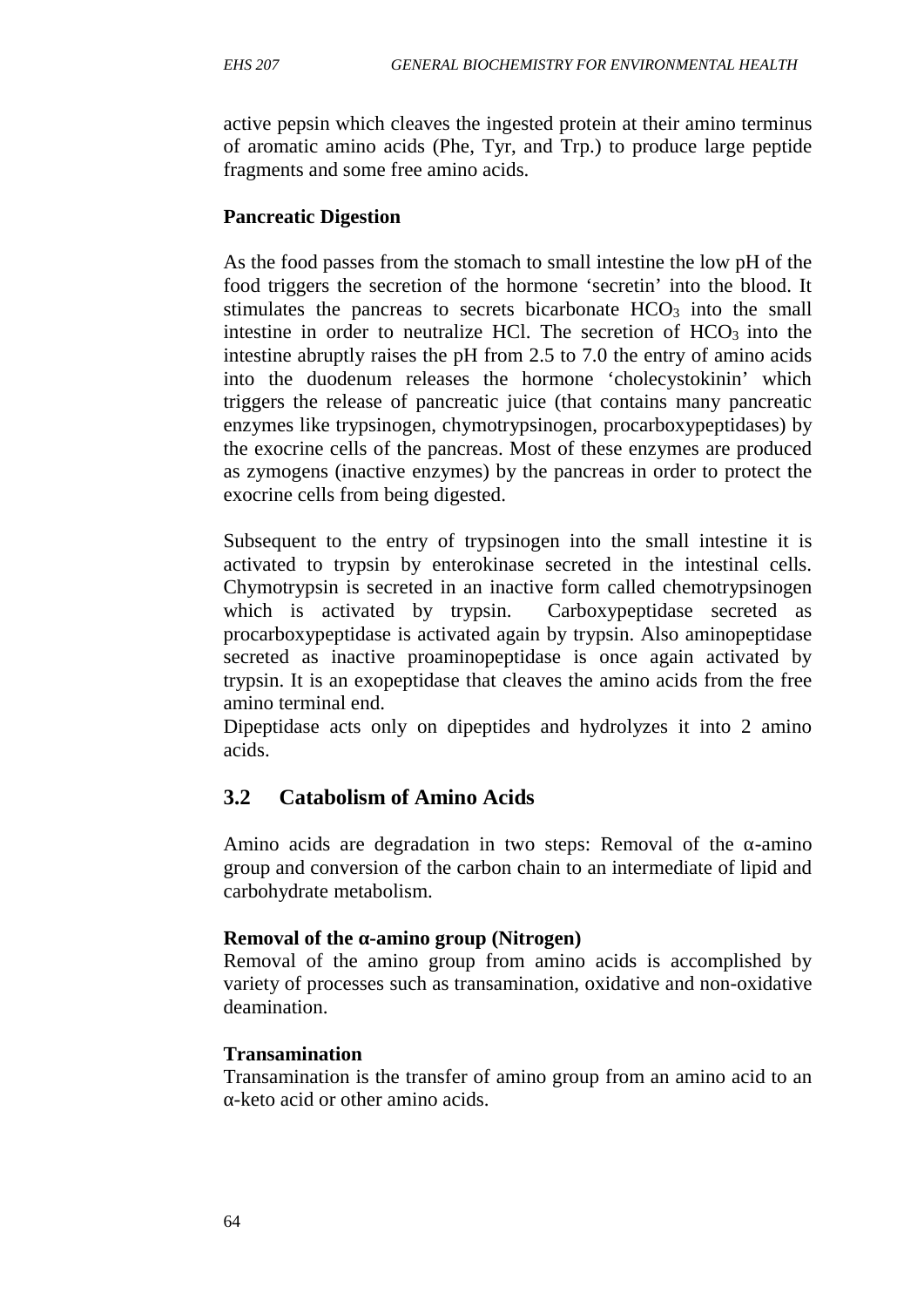### **Alanine** + **-Ketoglutarate** ← **Pyruvate** + **Glutamate**

### **Oxaloacetate** + **Glutamate**  $\leftarrow$  **Aspartate** + **ketoglutarate** (**Urea cycle**)

This reaction is catalyzed by aminotransferases that are dependent on the cofactor pyridoxal phosphate, a derivative of vitamin  $B_6$ . The importance of transamination reaction is to collect the amino groups from different amino acid in the form of L-glutamate. The glutamate molecules channel amino groups either into biosynthetic pathway or into sequence of reactions to form nitrogenous compounds. Therefore, transamination reactions are particularly important in the eventual removal of the amino group from amino acids.

The oxidative deamination reaction is catalyzed by glutamate dehydrogenase. This is the major reaction in mammal cells through which ammonia is synthesized. - ketoglutarate acts as a sink for amino groups by accepting amino groups from various amino acids, with the resultant formation of glutamate. In mammals, all - amino acids can undergo transamination, except lysine and threonine. The glutamate dehydrogenase (GDH) in animal tissues occurs in the inner matrix of mitochondria and will utilize NAD<sup>+</sup> or NADP<sup>+</sup>. GDH system use NAD or NADP but not both. The coupling of transamination and deamination reactions, catalyzed by glutamic acid dehydrogenase account for most of the ammonia production in animals. The combined action of amino transferase and glutamate dehydrogenase is referred to as trans deamination and provide a common route for removing and producing nitrogen.

#### **Nitrogen excretion and the Urea cycle:**

Excess amino Nitrogen from amino acids is removed as ammonia, which is toxic to the human body. Some ammonia is excreted in urine, but nearly 90% of it is utilized by the liver to form urea, which is highly soluble and is passed in to circulation for being excreted by the kidneys. Daily excretion of urea amounts to about 30 g with a protein intake of nearly 100 g in the food. It is less with lower protein intake. The urea cycle starts in the mitochondrial matrix of hepatocytes and few of the steps occur in the cytosol: the cycle spans two cellular compartments. The first amino group to enter the cycle is derived from ammonia inside the mitochondria. Some ammonia also arrives at the liver via the portal vein from the intestine, when it is produced by bacterial oxidation of amino acids.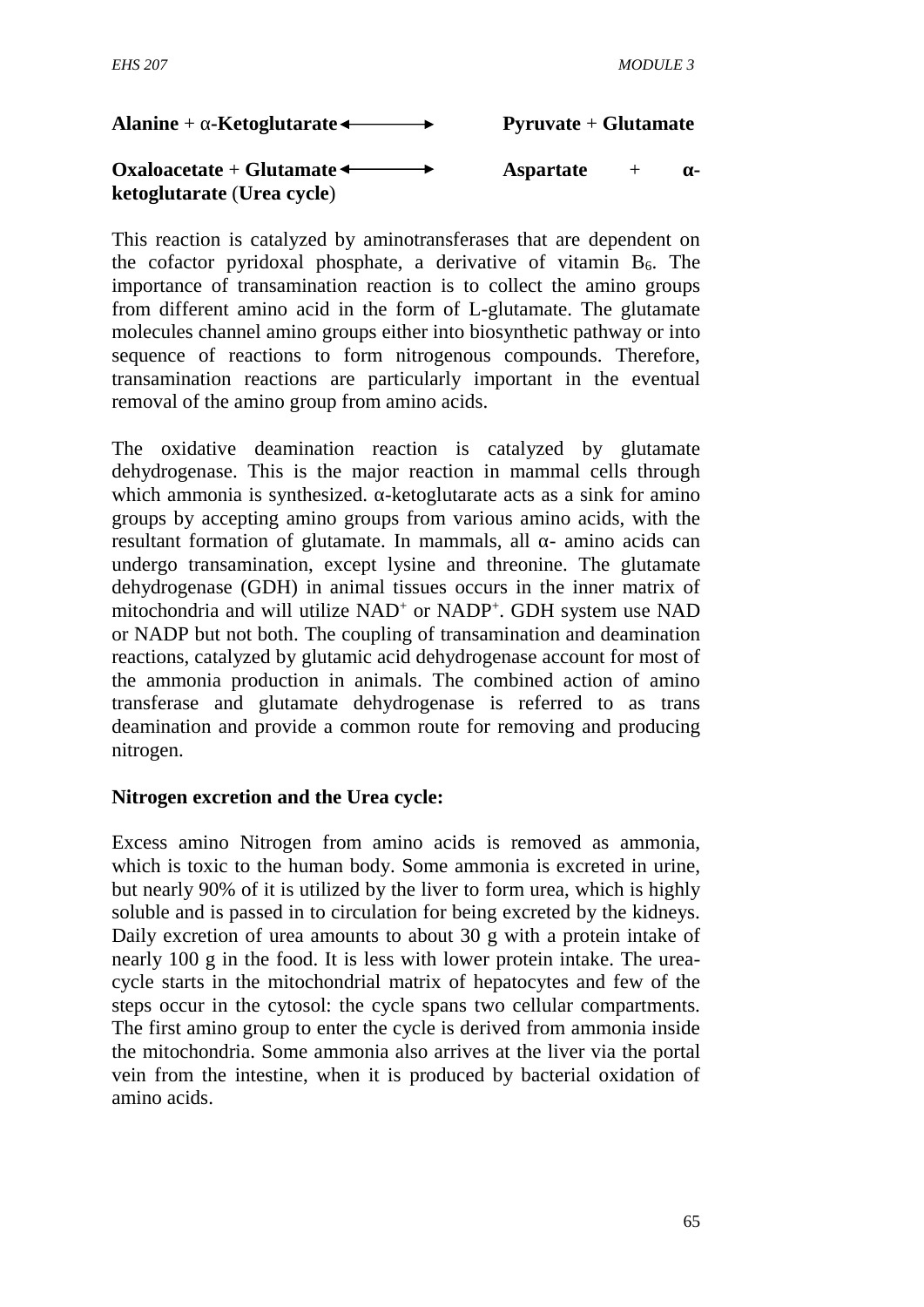



**Source: Nelson and Cox (2009).**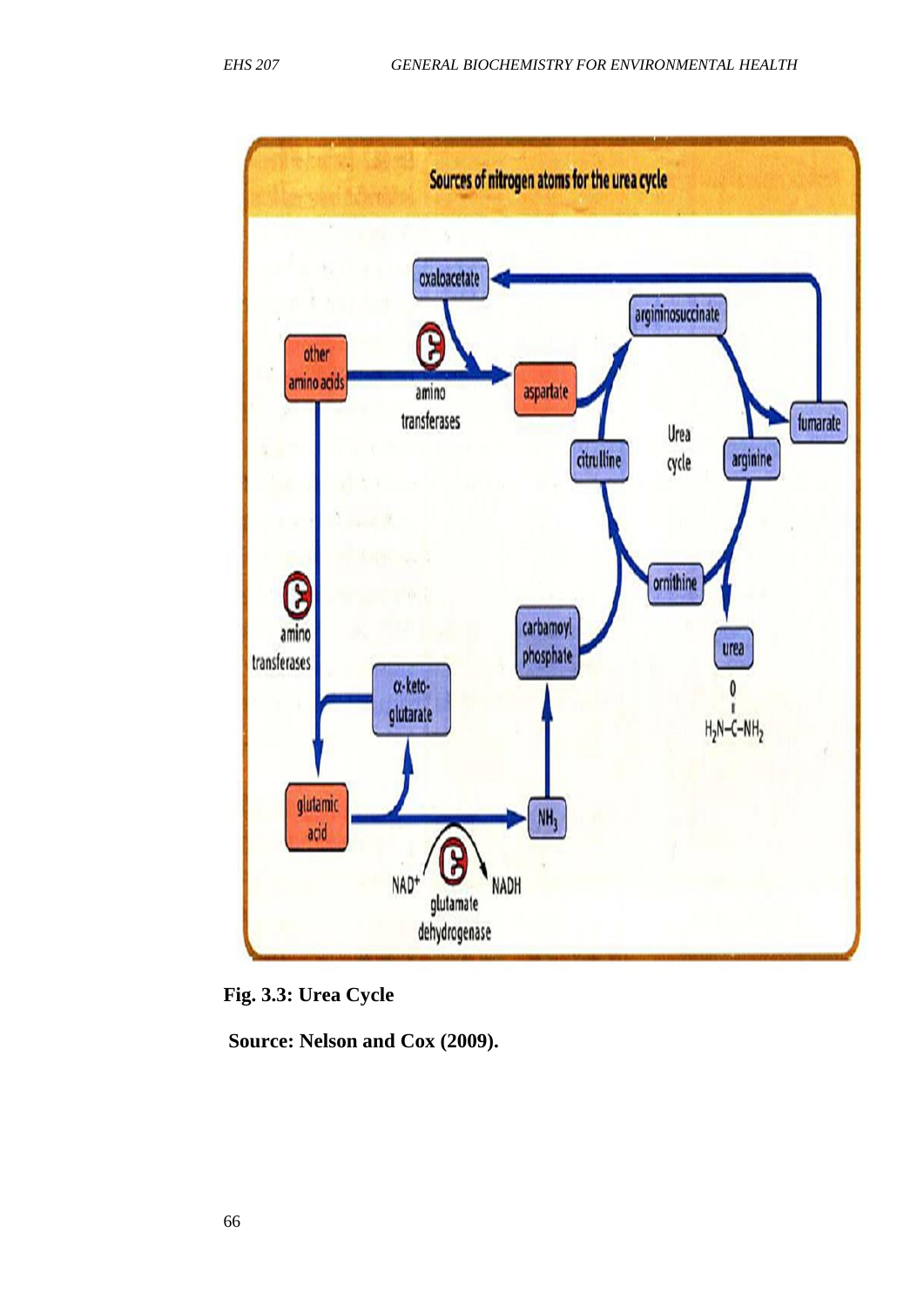## **The reactions of urea cycle are described below:**

*Step 1*  $CO<sub>2</sub>$  from bicarbonate and NH<sub>4</sub> combine together in the liver mitochondria to form carbamoyl phosphate in presence of ATP and  $Mg<sup>2</sup>$ + by the enzyme Carbamoyl phosphate synthetase I (CPSI).

*Step 2* Carbamoyl phosphate reacts with ornithine transferring the carbamoyl moiety to produce citrulline catalyzed by the enzyme ornithine transcarbomylase

**Step 3** Argininosuccinic acid is formed by the reaction of Aspartic acid and citrulline: the  $NH_2$  group of the argininosuccinic acid is linked to – CO group of the aspartic acid. The enzyme that catalyzed the reaction is argininosuccinic acid synthase.

*Step 4* Argininosuccinic acid is cleaved to form Arginine and fumarate by the enzyme arginiosuccinate lyase. Fumarate goes to the pool of TCA-cycle.

*Step 5.* Arginine gets cleared off to urea and ornithine by the cytosolic enzyme arginase. Ornithine is thus re-generated and can be transported in to the mitochondrion to initiate another round of the urea - cycle.

### **Energetics of the urea cycle**

The synthesis of one molecule of urea require four high energy phosphate groups

- 1. 2 ATPs used up to make up carbamoyl Phosphate
- 2. 1 ATP and two High- energy bonds to make up Arginosuccinate.

## **4.0 CONCLUSION**

Amino acids are degraded by transamination and deamination processes. Transamination of amino acid is catalyzed by transaminases while oxidative deamination is catalyzed by glutamate dehydrogenase and produces ammonia which is toxic to the human body. The toxic ammonia are eliminated from the body as urea via the urea cycle which occurs in the liver and for each molecule of urea produced in the urea cycle, four ATP is required.

## **5.0 SUMMARY**

In this unit you have learnt about the digestion and absorption of proteins and the catabolism of amino acids and the urea cycle.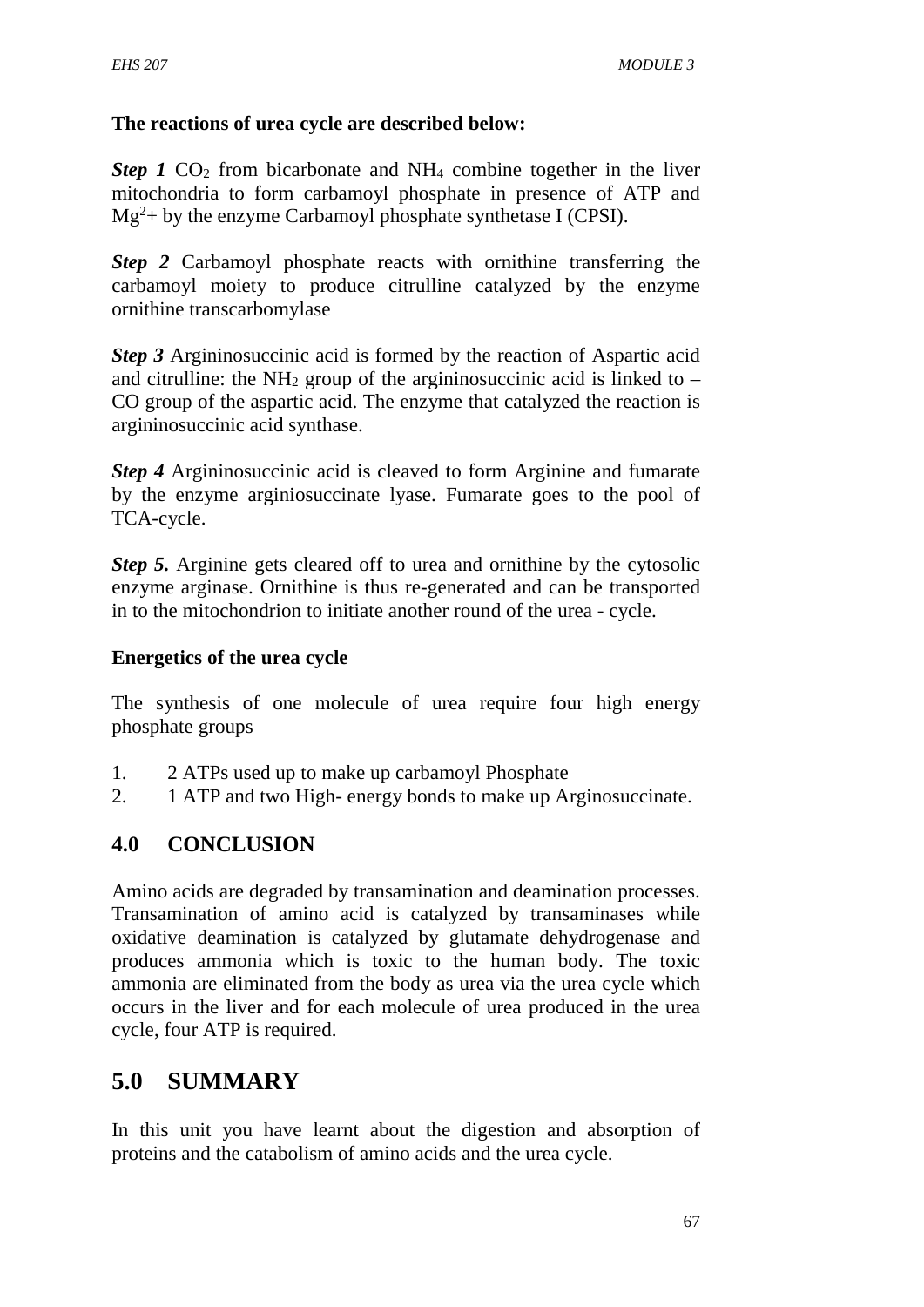### **6.0 TUTOR-MARKED ASSIGNMENT**

Discuss:

- 1. Digestion and absorption of proteins
- 2. Catabolism of amino acids
- 3. Reactions of the urea cycle

### **7.0 REFERENCES/FURTHER READING**

- Amanullah, M. (2011). Medical Biochemistry and Biotechnology (1<sup>st</sup> ed.).
- Devlin T. M. (2010). Textbook of Biochemistry with Clinical Correlation 7th edition. John Wiley & Sons Inc.
- Murray, R. K., Bender, D. A., Botham, K., M., Kennelly, P. J., Rodwell V. W. and Well, P.A. (2012). Harper's Illustrated Biochemistry (29<sup>th</sup> edition) McGraw-Hill Medical.
- Nelson, D. L. & Cox M. M., (2009). Lehninger Principles of Biochemistry 4th edition.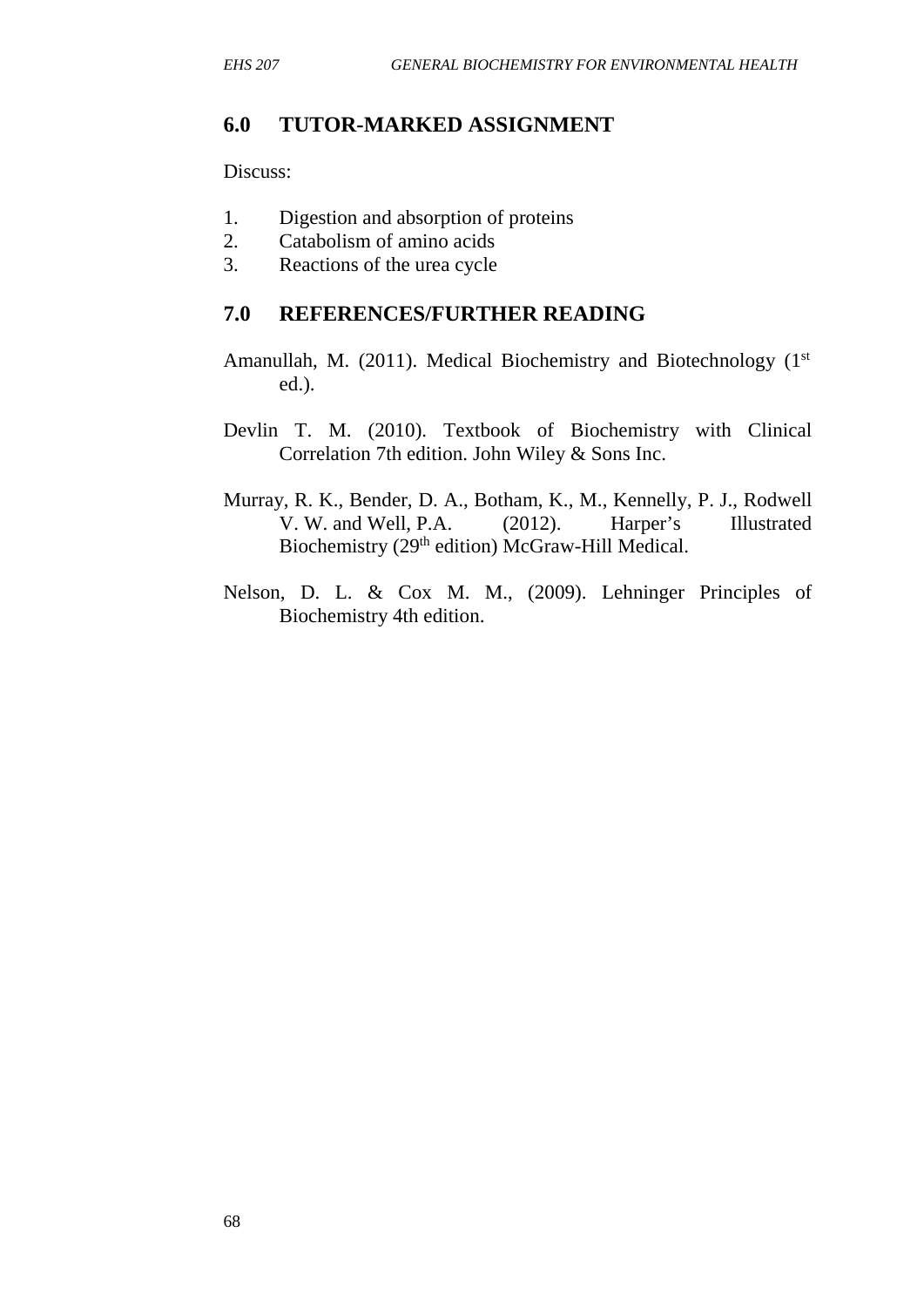## **UNIT 4 LIPID METABOLISM**

## **CONTENTS**

- 1.0 Introduction
- 2.0 Objectives
- 3.0 Main Content
	- 3.1 Digestion and Absorption of Lipids
	- 3.2 -Oxidation of Fatty Acids
- 4.0 Conclusion
- 5.0 Summary
- 6.0 Tutor-Marked Assignment
- 7.0 References/Further Reading

## **1.0 INTRODUCTION**

Salivary juice produces a lipid hydrolyzing enzyme, especially in infants and children, known as lingual lipase. Lipids are not digested in the mouth, though lingual lipase is present because the high pH of the mouth does not favour the action of lingual lipase and also because the food remains here for a short period of time.

## **2.0 OBJECTIVE**

By the end of this unit, you will be able to:

• discuss digestion and absorption of lipids and -oxidation of fatty acids.

## **3.0 MAIN CONTENT**

## **3.1 Digestion and Absorption of Lipids**

### **Digestion of lipids in the stomach**

As soon as the lipids enter the stomach, they get liquefied due to heat of the stomach. The lipids get emulsified due to the peristaltic movements of the stomach. The gastric juice contains gastric lipase, which is inactive at low pH of the stomach, whereas lingual lipase is active at his pH and it hydrolysis triacylglycerols of short chain fatty acids (which are generally found in milk, so digestion in the stomach is seen only in children). The released fatty acids are absorbed via the stomach wall and enter the portal vein. The TAG with longer chain fatty acids dissolve and form fat droplets and finally enter the intestine.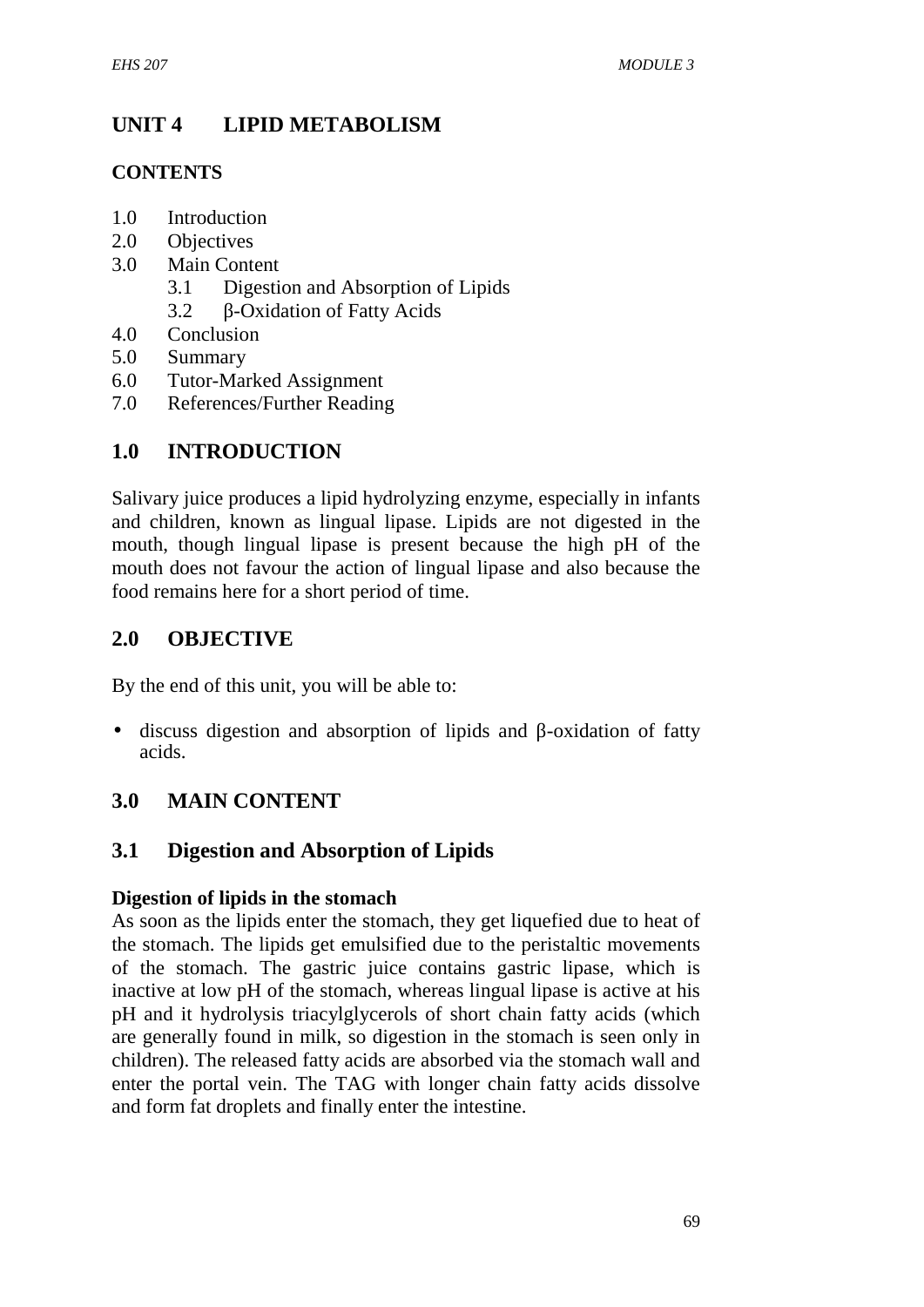### **Digestion of lipids in the intestine**

In the intestine, the bile salts (sodium glycocholate and sodium taurocholate) and bile acids (cholic acid, chenodeoxycholic acid and cholesterol) help in emulsifying fats thereby making them susceptible to the digestive enzymes. The presence secretions in the intestine contain pancreatic lipase which along with the help of a protein called co-lipase and lecithin acts on TAG at the water-oil interface.

Phospholipids are hydrolyzed by phospholipase A, B, C and cholesterol is hydrolyzed by cholesterol esterase. The end products of fat digestion are (1) monoacylglycerols (2) diacylglycerols (3) triacylglycerols (4) free fatty acids (5) glycerol.

Digestion of lipids takes place for a longer duration of time. Until and unless digestion of fats has not taken place, other food materials (carbohydrates and proteins) cannot be digested because of fats will cover the food and prevent enzymes reaching the food (hence take a fatty meal while going on a long journey). The digested lipids enter the intestinal epithelium by diffusion or by a process called pinocytosis. In the intestinal wall the free fatty acids and glycerol re-aggregate to form TAG i.e. here re-synthesis of lipids). These lipids surround a little amount of protein around them to form chylomicrons which enters into systemic circulation. The chylomicrons of the circulation move, towards the adipose tissue, heart, kidney, liver and skeletal muscle. The capillary walls of these tissues contain an enzyme called lipoprotein lipase which hydrolyzes the lipids of the chylomicrons and help in their entry into respective tissue. The lipids are stored as triacylglycerols mainly in the adipose tissue.

## **3.2 Beta Oxidation (β-oxidation) of Fatty Acids**

Oxidation of the fatty acids at the -carbon atom to a carboxylic group is known as -oxidation. It takes place in the matrix of mitochondria.

The steps involved in the -oxidation of fatty acids as presented in Figure 3.4 are summarized below:

- 1. Activation of fatty acids: The fatty acids are activated in the cytosol of the cell wherein the enzyme fatty acyl CoA synthase condenses the fatty acids with coenzyme. A esterification which frequires two high energy bonds.
- 2. Formation of unsaturated acyl-CoA (Enoyl-CoA): The fatty acyl-CoA undergoes dehydrogenation at the and -carbon atoms forming trans - unsaturated acyl-CoA.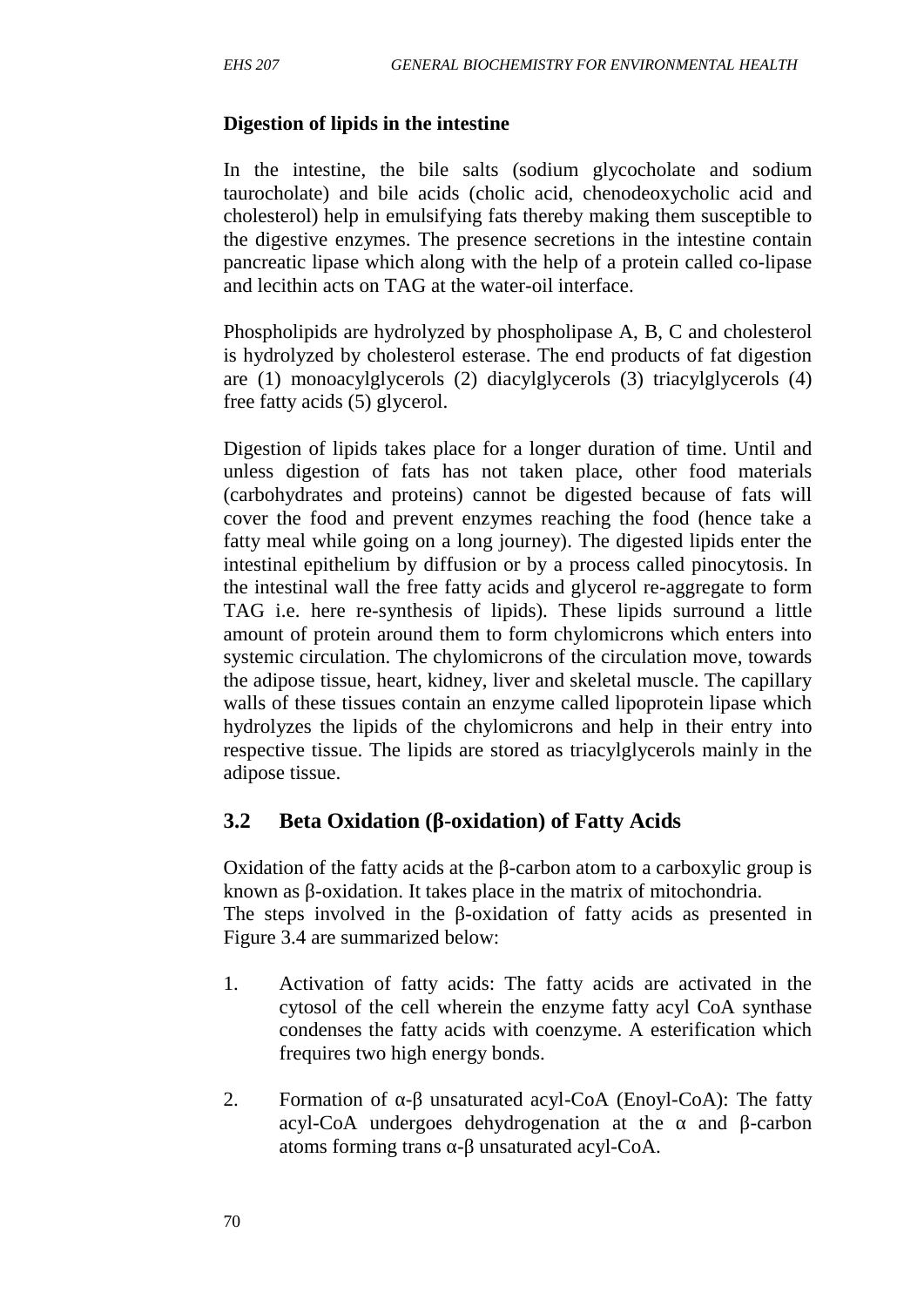- 3. Formation of -hydroxy acyl-CoA: Enoyl-CoA is then hydrated by the enzyme crotonase (Enoyl-CoA hydratase) which adds water across the double bond. The product formed is -hydroxy acyl-CoA.
- 4. Formation of -keto acyl-CoA: -hydroxy acyl-CoA undergoes another dehydrogenation to form -keto acyl-CoA catalyzed by the enzyme -hydroxy acyl-CoA.
- 5. Thiolytic cleavage of keto acyl-CoA: -keto acyl-CoA is then cleaved between the and -carbon atom releasing an acetyl CoA and a fatty acyl-CoA catalyzed by the enzyme -keto thiolase.



**Fig. 3.4:** -oxidation of Fatty Acids

**Source: Nelson and Cox (2009)**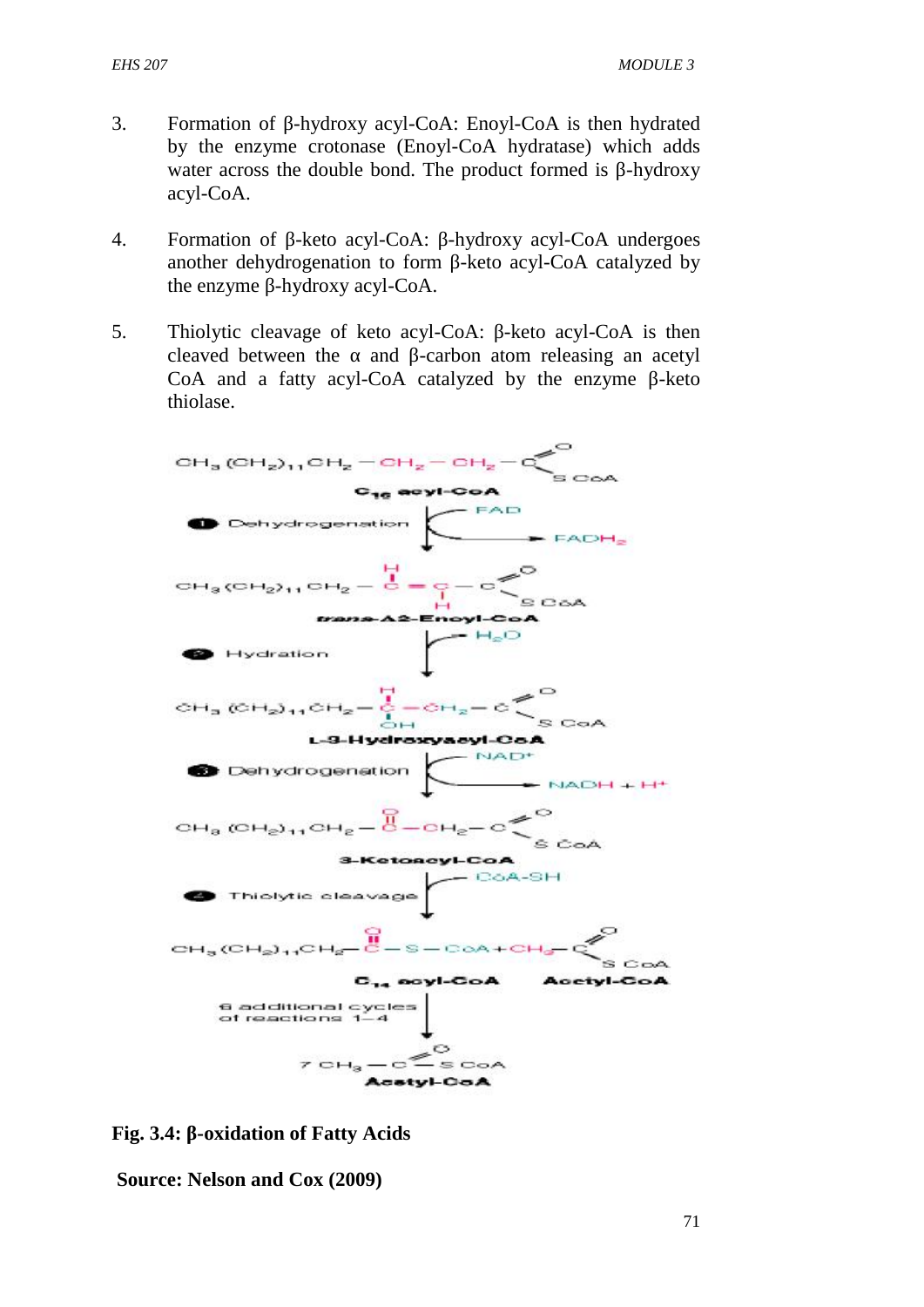## **4.0 CONCLUSION**

Digestion of lipids begins in the stomach and is acted upon by group of enzymes called lipase which hydrolyze the lipids into triacylglycerol, free fatty acids and glycerol.

## **5.0 SUMMARY**

In this unit, you have learnt about been the digestion and absorption of lipids, metabolism of fatty acids and triacylglycerol and -oxidation of fatty acids.

## **6.0 TUTOR-MARKED ASSIGNMENT**

- 1. Discuss the digestion and absorption of lipids
- 2. Discuss -oxidation of fatty acids

## **7.0 REFERENCES/FURTHER READING**

- Amanullah, M. (2011). Medical Biochemistry and Biotechnology. (1<sup>st</sup> ed.).
- Devlin T. M. (2010). Textbook of Biochemistry with Clinical Correlation 7th edition. John Wiley & Sons Inc.
- Murray, R. K., Bender, D. A., Botham, K., M., Kennelly, P. J., Rodwell V. W. and Well, P.A. (2012). Harper's Illustrated Biochemistry (29<sup>th</sup> edition) McGraw-Hill Medical.
- Nelson, D. L. & Cox M. M., (2009). Lehninger Principles of Biochemistry. (4th ed.).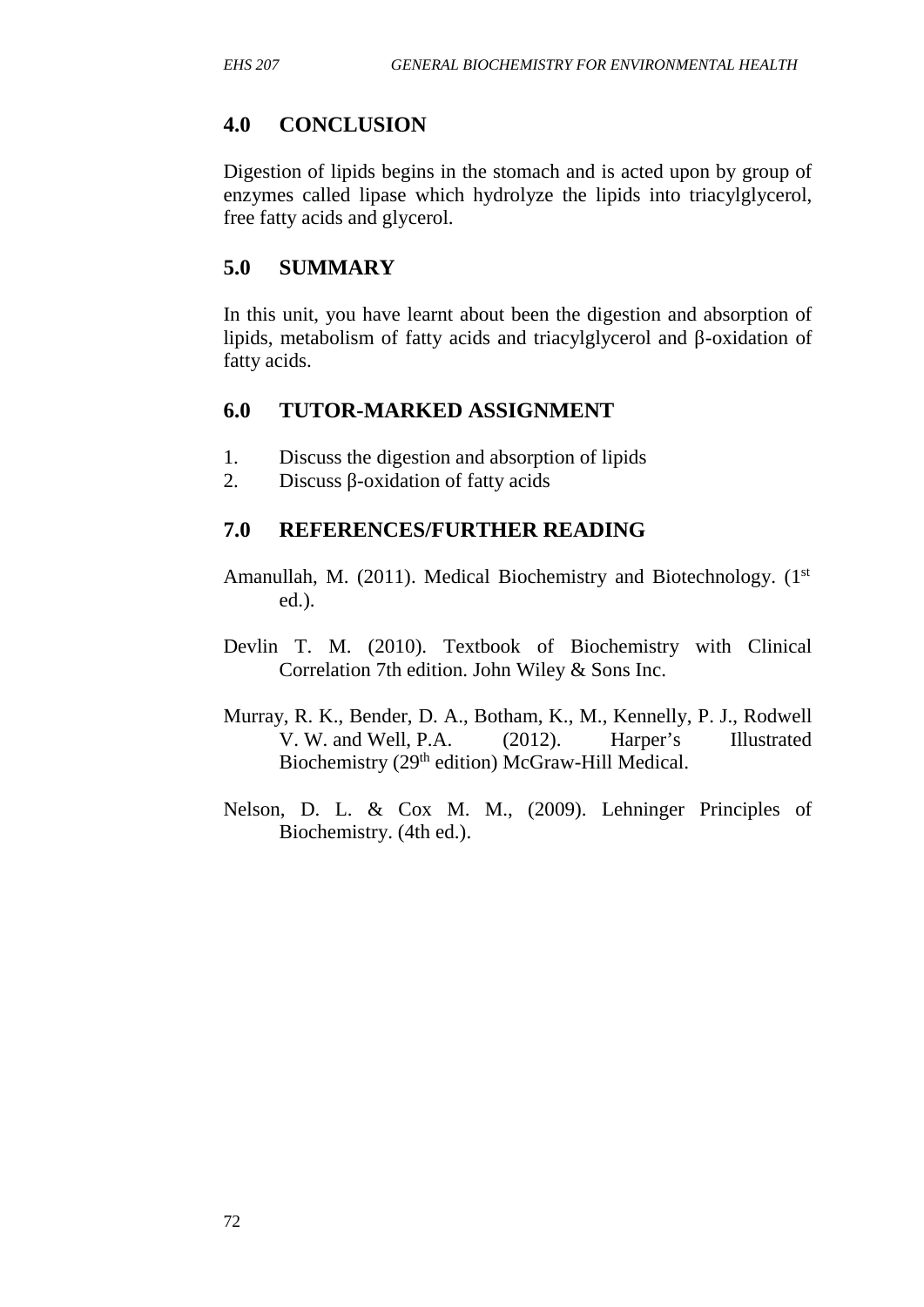## **MODULE 4 MICRONUTRIENTS (VITAMINS AND MINERALS) AND DETOXIFICATION**

- Unit 1 Water Soluble Vitamins
- Unit 2 Trace Elements
- Unit 3 Detoxification

## **UNIT 1 WATER SOLUBLE VITAMINS**

### **CONTENTS**

- 1.0 Introduction
- 2.0 Objectives
- 3.0 Main Content
	- 3.1 Water Soluble Vitamins
	- 3.2 Fat Soluble Vitamins
- 4.0 Conclusion
- 5.0 Summary
- 6.0 Tutor-Marked Assignment
- 7.0 References/Further Reading

## **1.0 INTRODUCTION**

Vitamins organic compounds which cannot be synthesized in the human body and so must be provided in the diet. They are essential for the normal processes of metabolism, including growth and maintenance of health. It is known that the body is able to produce part or even all of its requirements for some of the vitamins. Examples of vitamins such are Vitamin D from cholesterol and Niacin (Vit. B3) from tryptophan.

## **2.0 OBJECTIVES**

By the end of this unit, you will be able to:

- discuss vitamins as micronutrients
- explain classes of vitamins and their functions
- state symptoms associated with deficiency of vitamins.

### **3.0 MAIN CONTENT**

### **3.1 Water Soluble Vitamins**

The water soluble vitamins are the Vitamin B complex and Vitamin C. Vitamin B and C share few common properties besides their solubility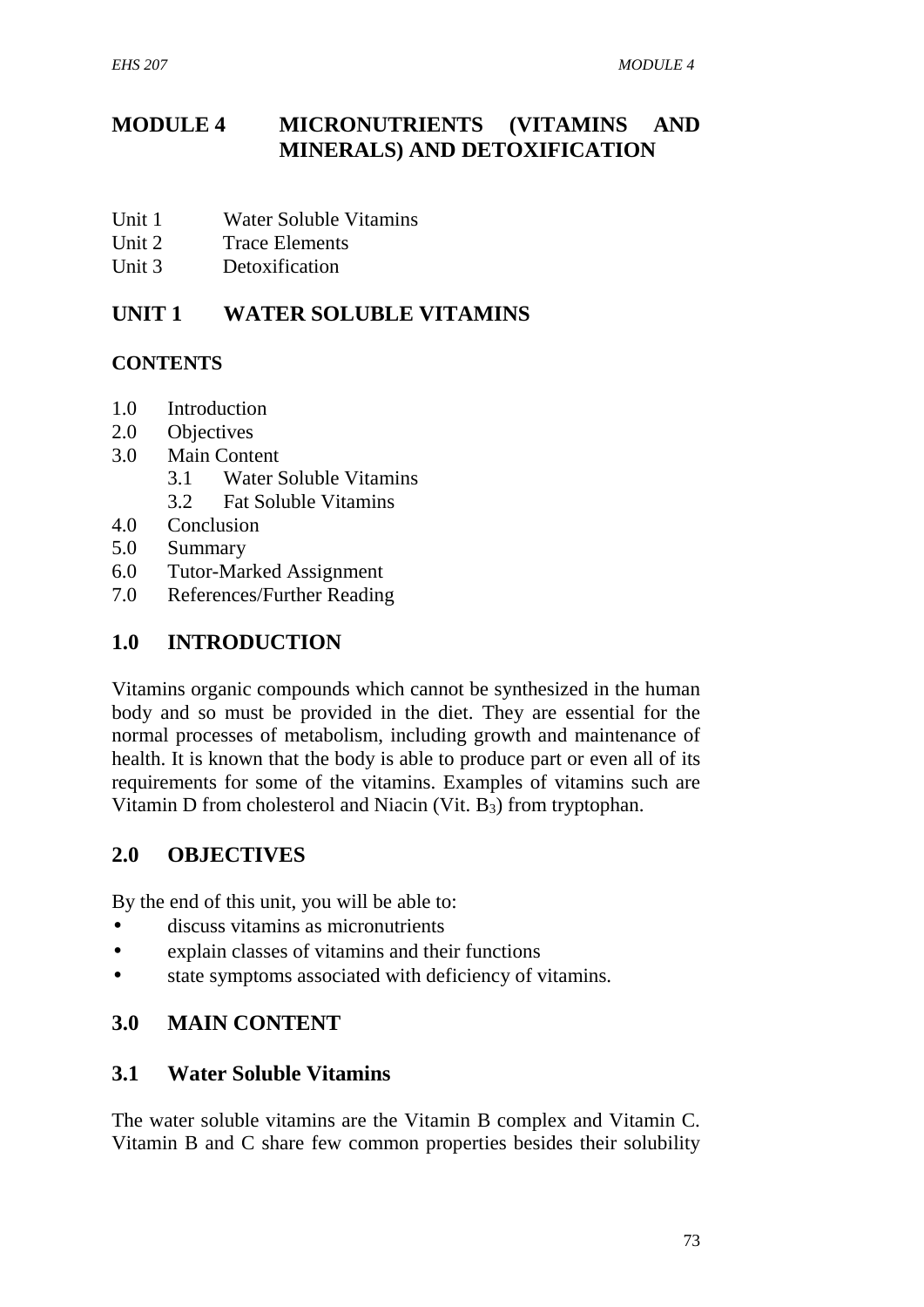characteristics. Since they are water soluble excess can be excreted through urine. Most of the water soluble vitamins act as coenzymes.

The B- Vitamins are essential and must be provided through diet and they include Thiamine (Vit  $B_1$ ), Riboflavin (Vit  $B_2$ ), Vit  $B_3$  Niacin (Nicotinic acid (or Nicotinamide), Pantothenic acid (Vit  $B_5$ ), Vit  $B_6$ (Pyridoxine, pyridoxal, and Pyridoxamine), Vit B<sub>9</sub> (Folic Acid), Vit B<sub>12</sub> (Cobalamine).

#### **Thiamine (vitamin B1)**

Thiamineis Vitamin B1. Addition of a pyrophosphate to **thiamine** (from ATP) converts it to thiamine pyrophosphate, a molecule that is the coenzyme for all decarboxylation of keto acids.

**Sources**: The good sources of thamine are seeds, nuts, wheat, leguminous plants (rich source) and lean meat.

**Required daily allowance (RDA)**: Minimum requirement is 1.0 mg for adults, 0.4-1.3 mg for infants and children. Requirement increases in conditions of anoxia-shock, hemorrhage, injury, illness, fever and hyperthyroidism.

**Deficiency** causes Beriberi and related deficiency syndromes. It is mainly caused by carbohydrate rich diets. In such individuals TPP dependent reactions are prevented, leading to accumulation of substrates like pyruvate, pentose sugars etc.

Wernicke Korsakoff syndrome which is frequently found in Alcoholics is associated with thiamin deficiency.

#### **Symptoms**

Symptoms include Peripheral neuropathy, exhaustion and anorexia. The signs may progress to edema and cardiovascular disorders, neurological and muscular degeneration.

#### **Riboflavin (Vitamin B2)**

Riboflavin, also known as **vitamin B2**, is a component of the flavin coenzymes, FAD (Flavin adenine dinucleotide and FMN (Flavin monophosphate nucleotide) thereby acting as a co-factor.

**Source**: meats, nuts, legumes, milk, fish, egg etc.

**Required daily allowance (RDA)**: 1.5-2.5 mg for adults, infants 0.6 mg, children 1.0-1.8 mg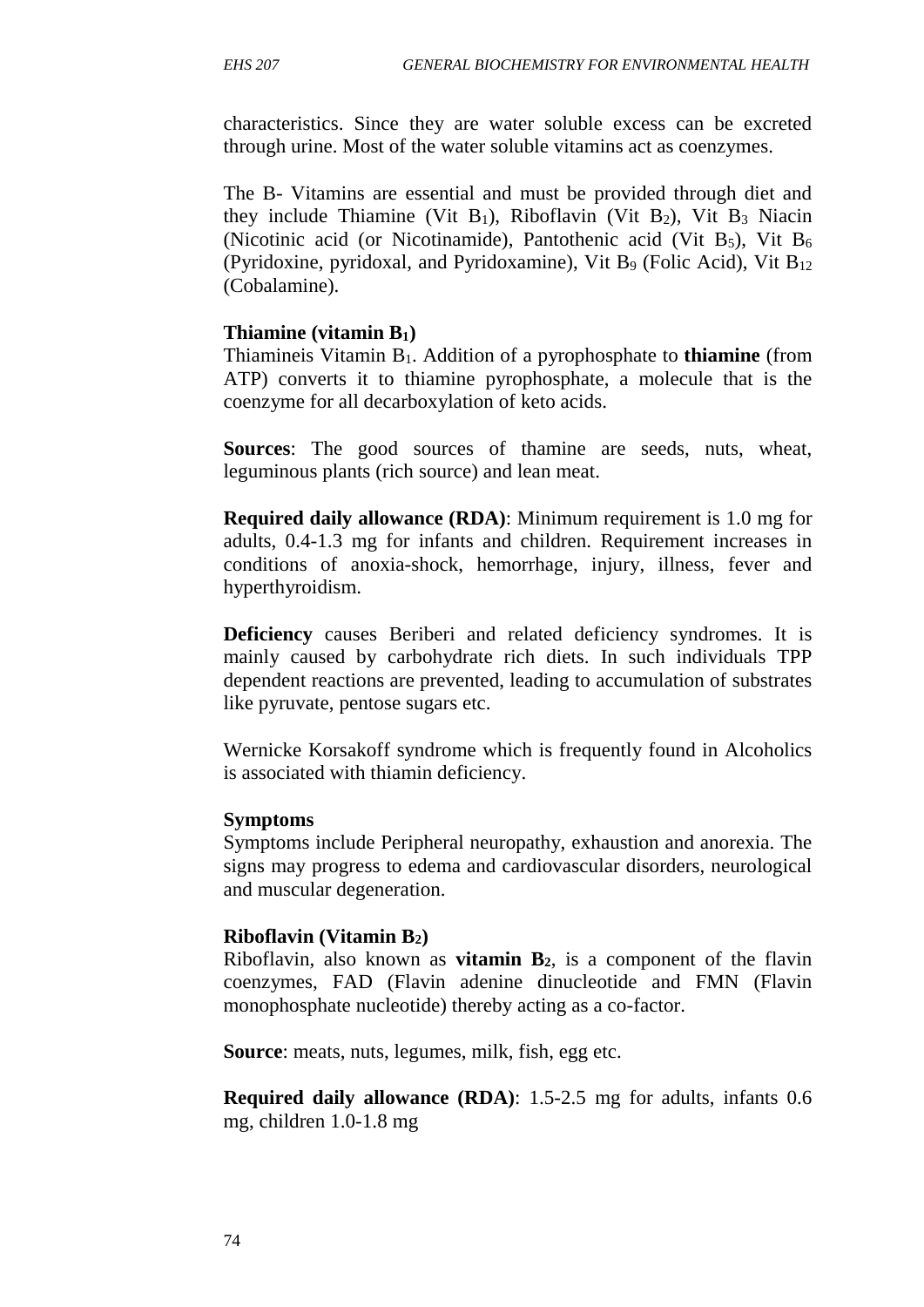**Deficiency**: Lack of riboflavin in the diet causes non-fatal syndrome of inflammation of the corner of mouth (angular stomatitis), painful glossitis of tongue (Purple) and scaly dermatitis.

#### **Niacin (Vitamin B3)**

Niacin can be synthesized from tryptophan. However, conversion of tryptophan to niacin is relatively inefficient (60 mg of tryptophan is required to produce 1 mg of Niacin) and occurs only after all the body requirements for tryptophan is met. Thus most people require dietary sources of both tryptophan and niacin.

**Source**: Milk, lean meat, unrefined grains, cereals and from metabolism of tryptophan.

**Required daily allowance (RDA):** Adults 17-21 mg, infants 6 mg. The requirement increases with increased intake of calories, illness, severe injury, infection, burns, high corn (maize) diet, pregnancy and lactation.

### **Deficiency**

Deficiency leads to failure of growth, loss of weight and anemia. Pellagra, a disease involving gastrointestinal tract (GIT) and CNS (central nervous system) also develops.

#### **Symptoms**

The disease is characterized by intense irritation and inflammation of the mucous membranes of the mouth and other parts of the GIT, leading to gastro- intestinal hemorrhage, dermatitis, dementia and diarrhea. Skin lesion develops when exposed to sunlight, becomes red, thickened and scaly. The patient develops gingivitis and stomatitis (tongue gets swollen)

#### **Vit B<sup>6</sup> (Pyridoxine)**

This vitamin exists in three forms:Pyridoxine, Pyridoxal and pyridoxamine and their corresponding phosphates.

**Sources**: Wheat, corn, egg yolk, liver and muscle meat

**RDA**: 1.4-2.2 mg for adults, children 0.3-0.4 mg. Patients with antitubercular treatment needs more Vitamin B6.

#### **Deficiency**

The deficiency is usually not common, but may result due to intake of drugs like contraceptives. Alcoholics also suffer from such deficiency. Oral contraceptives stimulate the synthesis of the enzyme which requires this vitamin, thus causing deficiency.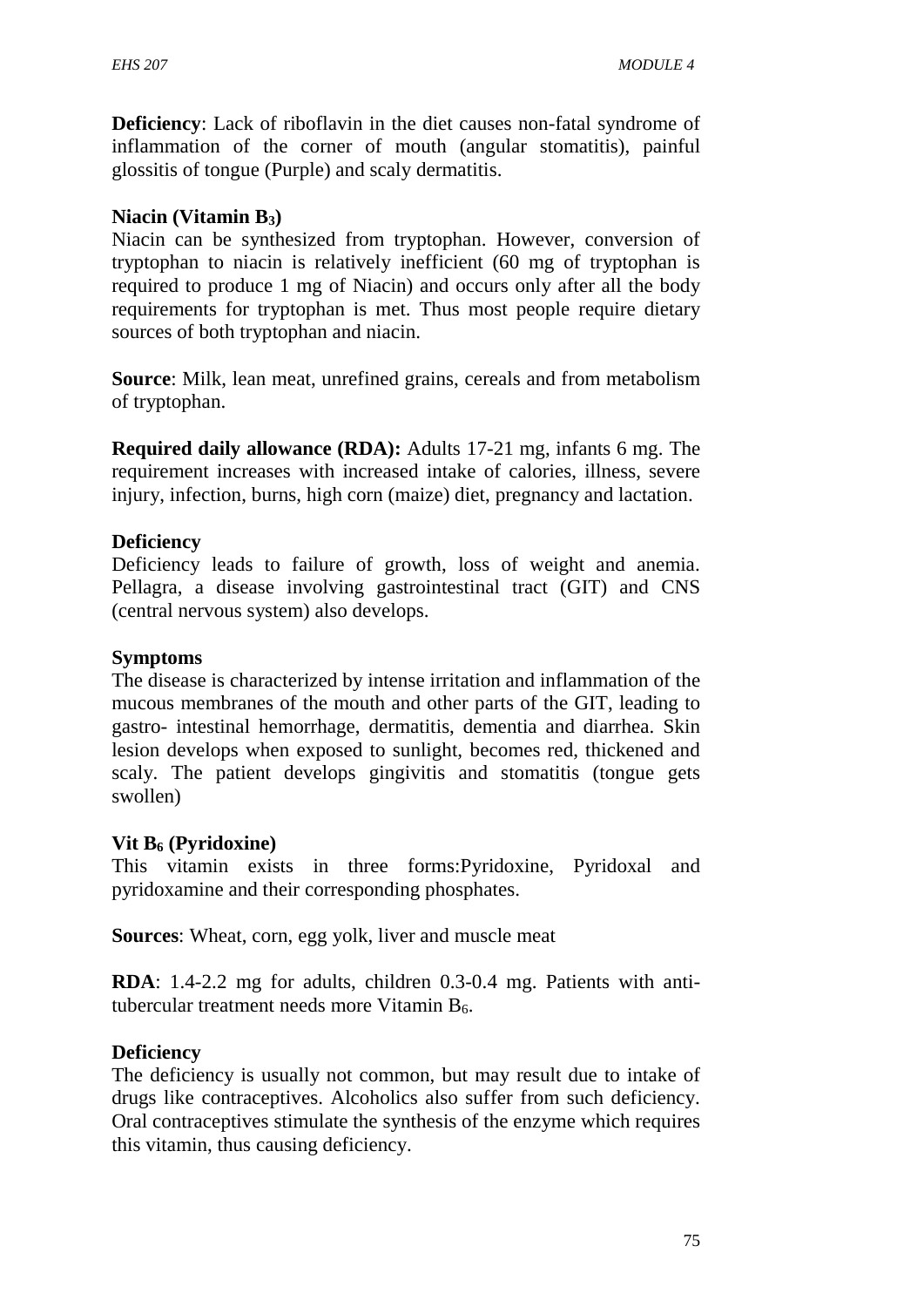### **Biotin**

Biotin is a vitamin and a coenzyme commonly associated with enzymes performing carboxylation reactions. Biotinis typically linked covalently to carboxylase enzymes through the -amino nitrogen of lysine. **Source**: Intestinal bacteria, liver, egg, peanuts and milk.

**RDA:** 100-200 μg/day. Requirement increase in pregnancy and lactation. Patients on oral antibiotics for a long period of time require more of this vitamin.

### **Deficiency**

The deficiency is rare since it is found in almost all food stuffs. But large consumption of raw egg white may lead to deficiency of Biotin. Avidin, a glycoprotein in egg white binds tightly to biotin and makes it unavailable for the necessary carboxylation reactions.

### **Symptoms**

Dermatitis, glossitis, Muscle pain, depression, alopecia (loss of hair), loss of appetite and nausea.

### **Vit B<sup>12</sup> (Cobalamin)**

The metal cobalt in **vitamin B**<sub>12</sub> is coordinated with a tetrapyrrole ring system, called a corrin ring similar to the porphyrin ring of **heme** compounds. The cyanide attached to the cobalt in the structure is an artifact of the isolation and is replaced by water or a hyrdoxyl group in cells. The presence of cobalt and amide nitrogens gives  $B_{12}$ compounds the name cobamides or cobalamins.

**Source**: Synthesized by microorganisms

**RDA:** 3 mg/day.

## **Deficiency**

Deficiency of vitamin  $B_{12}$  causes Anemia (a condition where there is low level of red blood cells in the body).

### **Folic Acid (Vitamin B9)**

The active form of folic acid is Tetra hydro folate (THF). Chemically, **folic acid** is formed from three distinct moieties: (1) a bicyclic, heterocyclic pteridine ring, (2) **6-methylpterin** (**p-aminobenzoic acid, PABA)** (3) **glutamic acid**.

**Source:** The vitamin is abundant in leafy green vegetables such as spinach, so is named folic acid, from the same root as foliage, whole grain cereals and Liver.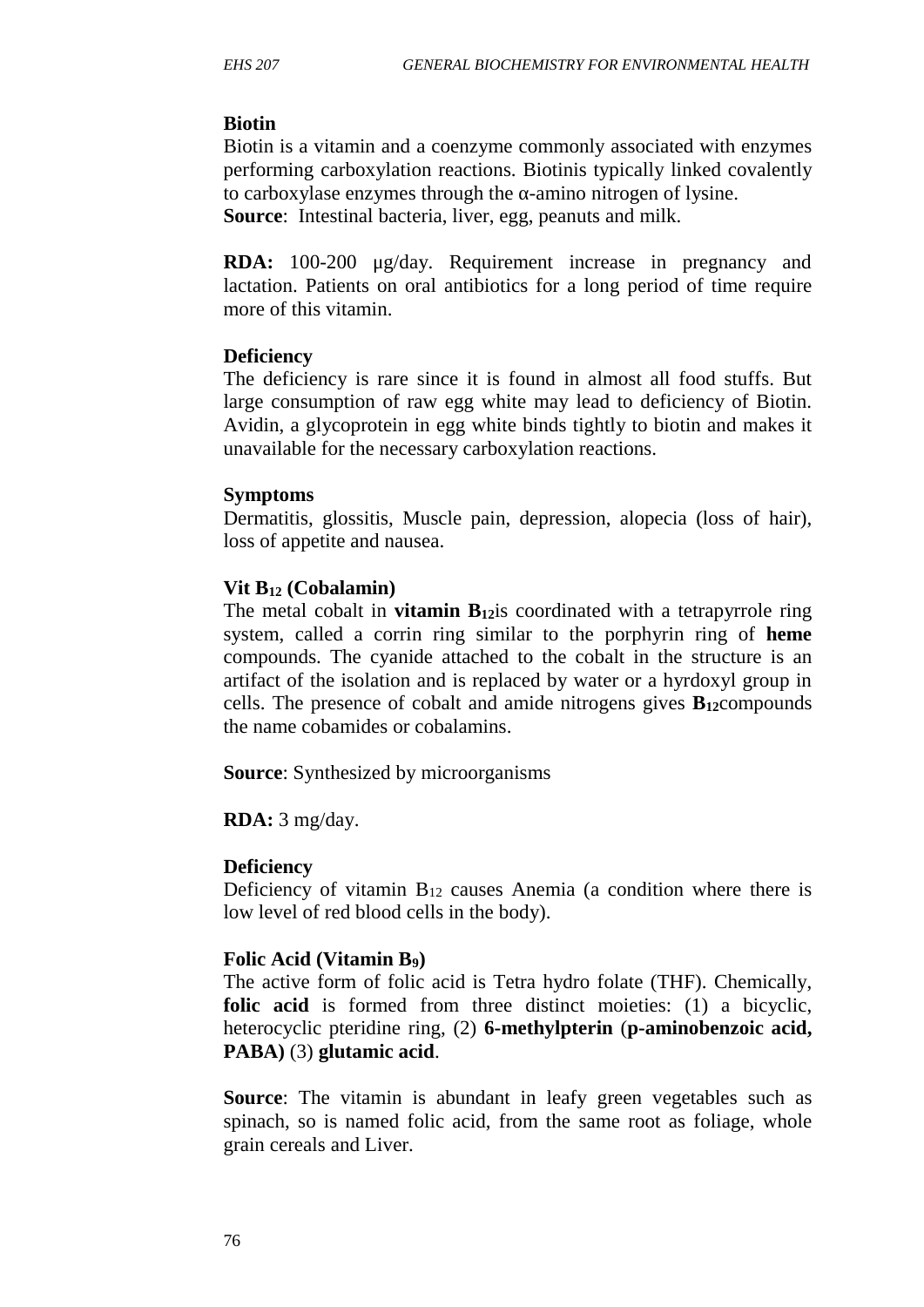**RDA:** 100 μg/day. (The RDA during lactation and pregnancy is 500 – 800 μg/day)

#### **Deficiency**

The causes of folate deficiency are inadequate intake, impaired absorption, increased demand during pregnancy, lactation and impaired metabolism that leads to megaloblastic anemia. In this condition production of erythrocytes slows down, macrocytic erythrocytes with fragile membrane are formed. Inadequate folate levels during the early stages of pregnancy increases the risk of neural tube defects (a type of birth defect) and spontaneous abortions.

Folate deficiency is common in alcoholics and in people who are on drugs like anti convulsions and oral contraceptives.

#### **Pantothenic Acid (Vitamin B5)** Coenzyme A

Pantothenic acid is a vitamin that forms an essential part of the acyl carrier moiety known as coenzyme A. **Coenzyme A** (A for acyl) participates in the activation of all acyl groups in including the acetyl group derived from **pyruvate**. The coenzyme is derived metabolically from **ATP**, the vitamin **pantothenic acid**, and **mercaptoethylamine**.

**Sources:** Eggs, liver, animal tissue, whole grain cereals, yeast and legumes

**RDA:** 4-7 mg/day

#### **Deficiency**

The deficiency is rare due to its wide distribution however the burning foot syndrome in prisoners which is associated with reduced capacity for acetylation is ascribed to pantothenic acid deficiency.

#### **Vitamin C (Ascorbic Acid)**

Vitamin Cis a water-soluble vitamin and can act as an antioxidant (i.e. fight/prevent against the oxidation of free radicals that causes cell. Tissue and DNA damage in the body).

In general hydroxylation reactions require Vit C. Example: Hydroxylation of cholesterol.

#### **Functions**

Vitamin C plays a major role in collagen biosynthesis, degradation of tyrosine, absorption of iron, formation of steroids (Steroidogenesis),adrenaline synthesis, bile acid formation, bone mineral metabolism and acts as potent antioxidant.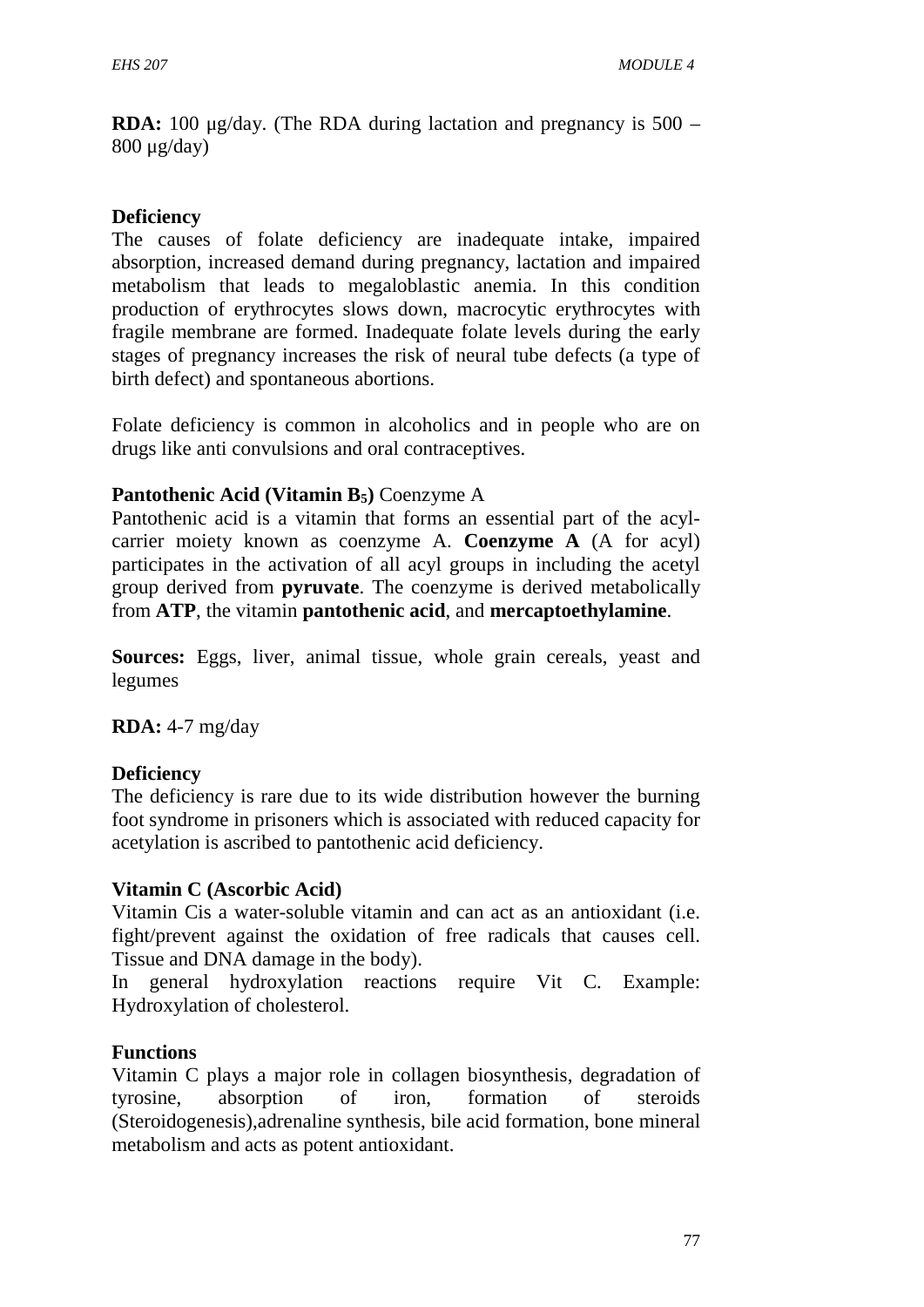White blood cells (WBC) are rich in vit C and play an important role in immunity.

**Source:** Citrus fruits, potato, tomato and green vegetables **RDA:** 60 mg/day

#### **Deficiency**

Deficiency of vitamin C causes scurvy.

#### **Symptoms**

A symptom of extreme vitamin Cdeficiency called scurvy is the weakening of collagen fibers caused by the failure tohydroxylate proline and lysine.

#### **Fat soluble Vitamins**

Fat soluble vitamins are vitamins that are not readily absorbed into the body from diet. The fats soluble vitamins are vitamins A, D, E and K. Ample reserves of fat soluble vitamins are stored in the tissues as they are not readily absorbed from the food with the exception of Vit. K. Fat soluble vitamins do not serve as coenzymes.

#### **Vitamin A**

**The vitamin** is present in the diet as retinol or as -carotene some of which is hydrolyzed in the intestine to form retinol. It is a generic term for a collection of three forms of Vitamins, retinol, retinal and retinoic acid (Retinoids) all of which are derived from animal and plant sources. The vitamin is stored mainly in the liver.

**Source:** A rich source is liver, egg yolk, butter and milk but leafy vegetables and some fruits provide the largest amount of -carotene,

#### **Functions**

-carotene plays as an antioxidant role and prevents the development of diseases like cancer and cardiovascular disease.

#### **Deficiency**

#### **Effects on eye**

Vitamin A affects growth and differentiation of epithelial cells of the leading to defective epitheliazation, (a condition affecting the cornea of the eye). It causes formation of abnormal keratin (keratinization) in the mucosal cells or cornea of the eye.

#### **Effect on skin**

The deficiency causes dryness and roughness of skin developing keratosis of hair follicles with concomitant deficiency of Vit-B complex.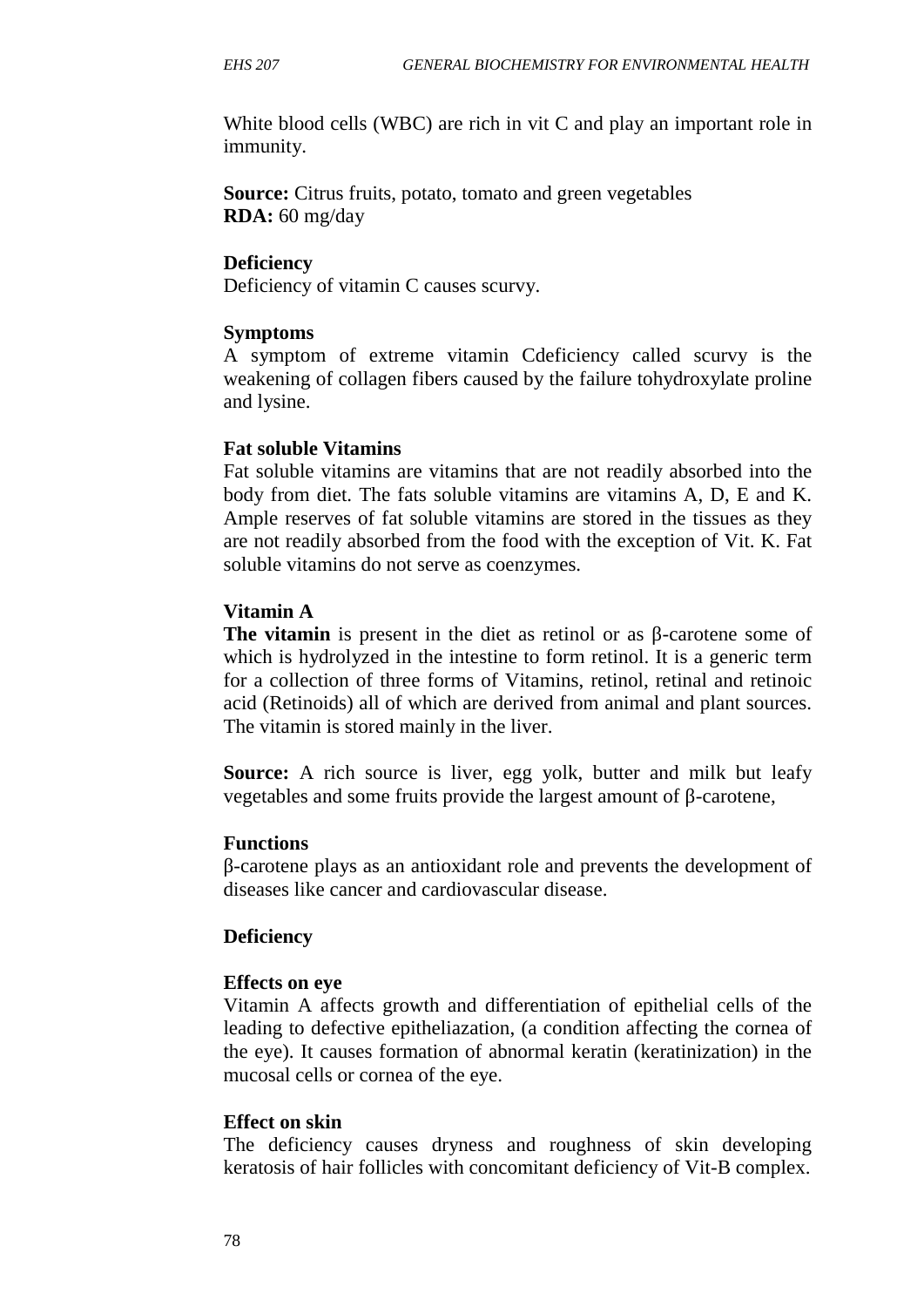#### **Effect on bone and teeth**

Bone growth is markedly impaired. Osteoclastic activity is also hampered, causing defective bone formation.

#### **Vitamin D**

Vitamin D is the only vitamin that is usually not required in the diet, for this reason it is rather assumed to function as a hormone.

#### **Sources**

Sunlight, Fish oils, egg yolk are naturally rich sources of Vit D.

#### **Functions**

- i. It promotes bone mineralization.
- ii. It promotes absorption of calcium, phosphates.
- iii. It enhances the reabsorption of calcium and phosphate by the kidney.

#### **Deficiency**

Deficiency of vitamin D causes rickets (deformation of lower limbs). Rickets is characterized by the production of soft pliable bones due to defective mineralization which is secondary to calcium deficiency.

Usually deficiency of Vitamin D is due to insufficient exposure to sunlight, inadequate dietary intake, GIT disorder, obstructive jaundice and Partial gastrectomy.

Vit D deficiency is also characterized by low concentration of calcium in blood in association with increased serum alkaline phosphatase.

#### **Vitamin E**

Vitamin E is required in the human diet but deficiency is rare, except in pregnancy and the new born, where it is associated with hemolytic anemia. It exists in the diet as a mixture of eight closely related compounds called Tocopherols.

**Source:** The richest source is vegetable oils and nuts

#### **Functions**

The main function of Vitamin E is that it acts as an antioxidant.

### **Deficiency**

Vitamin E deficiency is a rare but found in complication of prolonged and severe steatorrhoea, and of prolonged parenteral nutrition. Deficiency of Vitamin E causes anemia. Generally deficiency is investigated by measuring plasma (Vitamin E).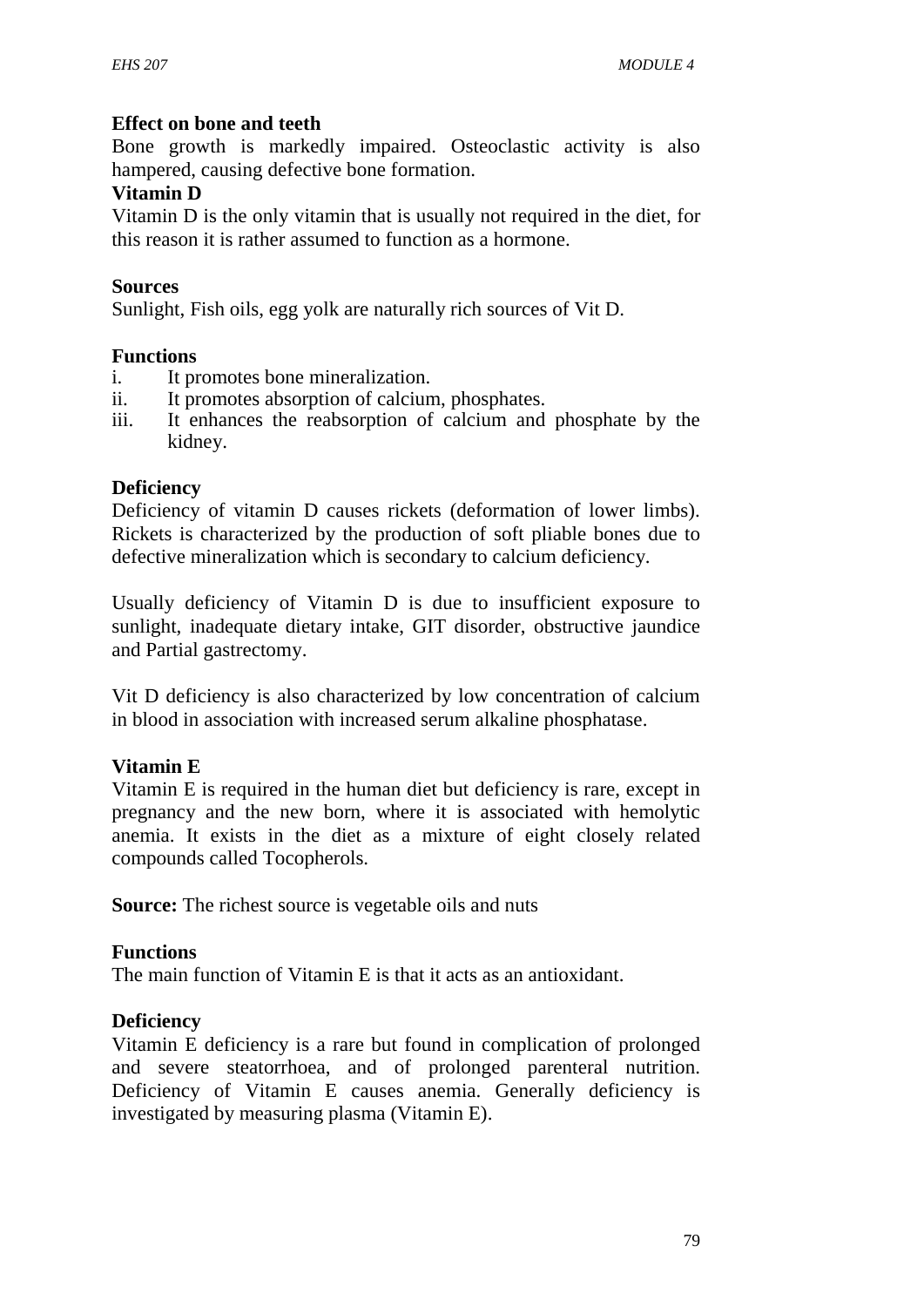## **Vitamin K**

It refers to a group of related compounds, varying the number of isoprenoid units in its side chain. There are three types, Menaquinone (K2) present in animals, Phylloquinone (K1) present in plants. Like vit E, the absorption of Vitamin k is dependent on appropriate fat absorption.

### **Functions**

It is the only one acting as co-enzyme from the group of Fat soluble vitamins. This vitamin is also synthesized by intestinal bacteria. It is required for post translational modifications of several proteins required in the coagulation cascade

### **Deficiency**

It is widely distributed in nature and produced by the intestinal micro flora. Virtually ensures that dietary deficiency does not occur in man. However, it is found in patients suffering from liver diseases (obstructive jaundice), in new born infants and in patients with malabsorption. It is associated with bleeding disorders. The placenta is inefficient at passing maternal Vit K to the fetus and immediately after birth the circulation concentration drops, but recovers on absorption of foods. In addition the gut of the new born is sterile, so that the intestinal micro flora does not provide a source of vit K for several days after birth. This is the reason why adults who are on prolonged antibiotic treatment require supplementation of Vit.E.

Specific inhibitors of vitamin D dependent Carboxylation reactions are used in the treatment of thrombosis related diseases. These drugs of the dicoumarin groups e.g. Warfarin, which inhibit the action of Vit K probably via the mechanisms involved in the regeneration of the active hydroquinone.

Tests to asses Vitamin K status include the prothrombin time-an important test in the investigation and management of jaundiced patients and of those on anticoagulant treatment.

## **4.0 CONCLUSION**

Vitamins are one of the organic molecules required in the body from diet for the proper functioning of the body. Some of them act as co enzymes that enhances biochemical reactions in the living system while some act as antioxidants that help prevent the development of diseases.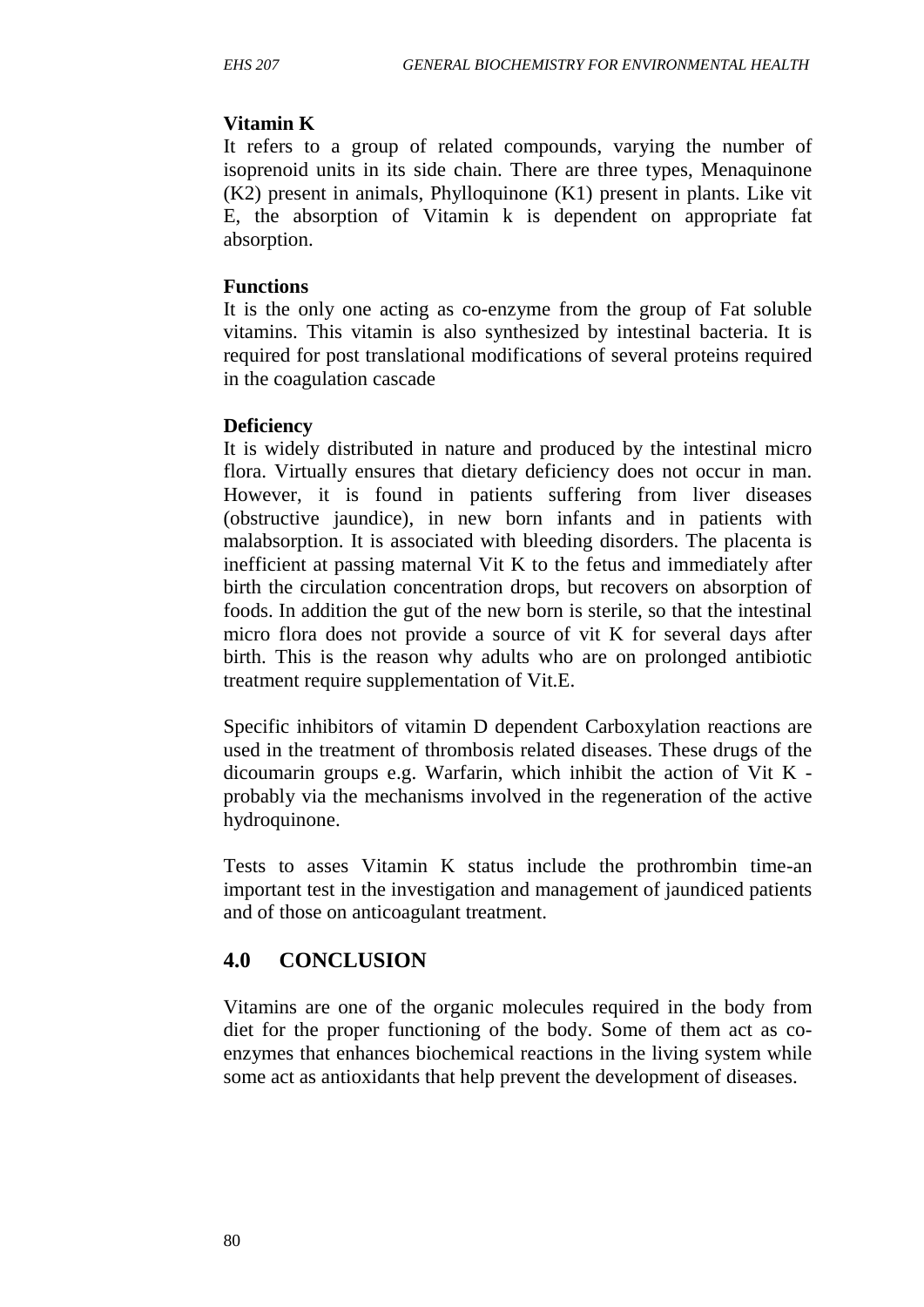## **5.0 SUMMARY**

In this unit, you have learnt about the water and fats soluble vitamins and symptoms of their deficiencies

## **6.0 TUTOR-MARKED ASSIGNMENT**

- 1. Define water soluble vitamin and list all.
- 2. Enumerate the sources and deficiency of all vitamin B complex.
- 3. State the functions of vitamin A, D and K.

### **7.0 REFERENCES/FURTHER READING**

- Amanullah, M. (2011). Medical Biochemistry and Biotechnology. (1<sup>st</sup>) ed.).
- Devlin T. M. (2010). Textbook of Biochemistry with Clinical Correlation 7th edition. John Wiley & Sons Inc.
- Murray, R. K., Bender, D. A., Botham, K., M., Kennelly, P. J., Rodwell V. W. and Well, P.A. (2012). Harper's Illustrated Biochemistry (29<sup>th</sup> edition) McGraw-Hill Medical.
- Nelson, D. L. & Cox M. M., (2009). Lehninger Principles of Biochemistry. (4th ed.).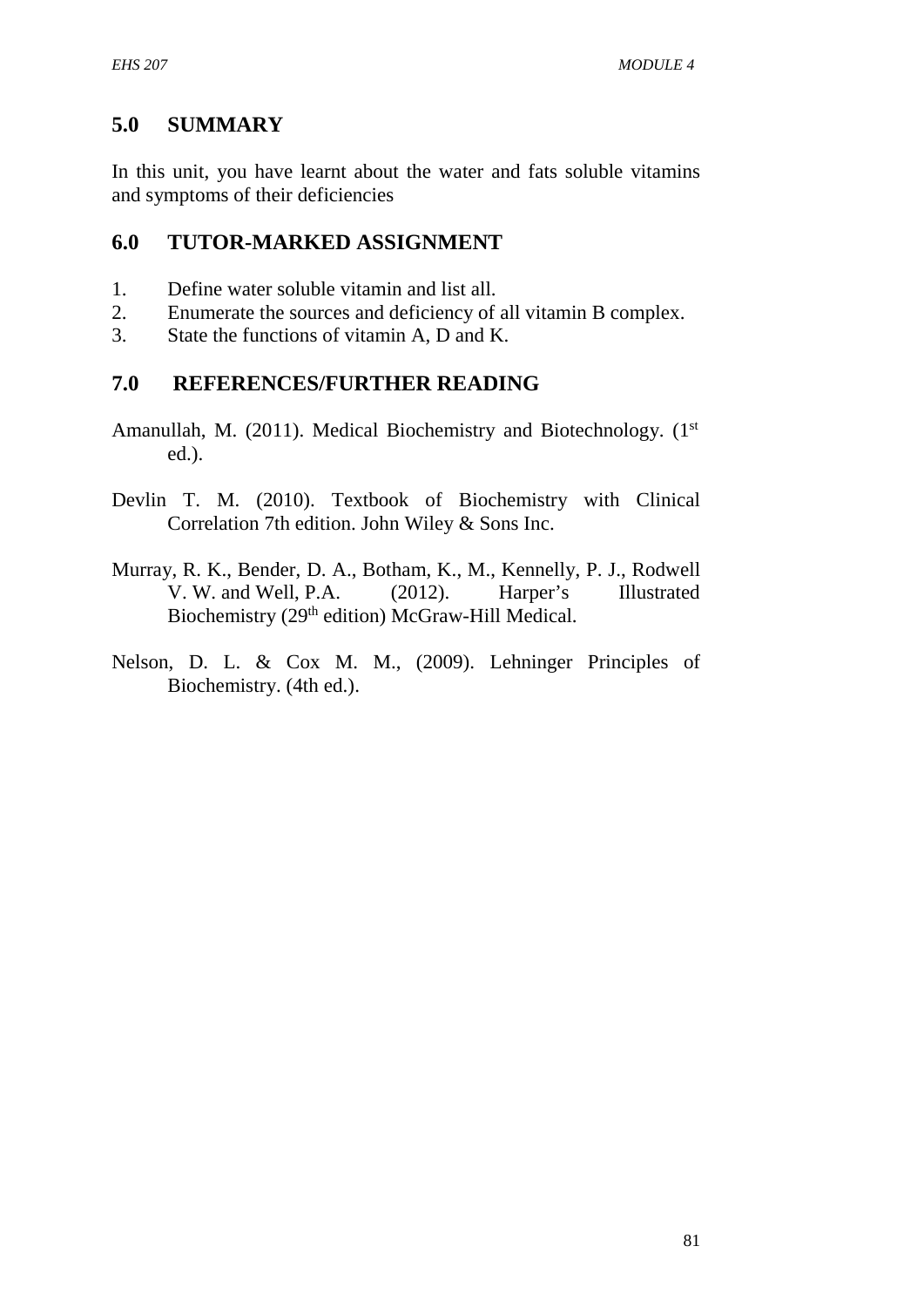## **UNIT 2 TRACE MINERALS**

### **CONTENTS**

- 1.0 Introduction
- 2.0 Objectives
- 3.0 Main Content
	- 3.1 Macro and Micro Minerals
	- 3.2 Trace Elements
- 4.0 Conclusion
- 5.0 Summary
- 6.0 Tutor-Marked Assignment
- 7.0 References /Further Reading

## **1.0 INTRODUCTION**

Dietary minerals are the chemical elements required by living organisms, other than the four elements carbon, hydrogen, nitrogen, and oxygen present in common organic molecules.

For any nutrient, there is a range of intake between that which is clearly inadequate, leading to clinical deficiency disease, and that which is so much in excess of the body's metabolic capacity that there may be signs of toxicity. Between the 2 extremes, there is a level of intake that is adequate for normal health and the maintenance of metabolic integrity. Individuals do not have the same requirement for nutrients, even when calculated on the basis of body size or energy expenditure. Therefore, in order to assess the adequacy of diets, it is necessary to set a reference level of intake high enough to ensure that no one either suffers from deficiency or is at risk of toxicity. Many of the essential minerals are widely distributed in foods, and most people eating a mixed diet are likely to receive adequate intakes, although supplements can be used when some requirements are not adequately met by the diet, or when chronic or acute deficiencies arise from pathology or injury, etc.

## **2.0 OBJECTIVES**

By the end of this unit, you will be able to:

- discuss macro and micro minerals
- explain functions, food sources, required daily allowance, deficiency and toxicity symptoms of each trace mineral studied.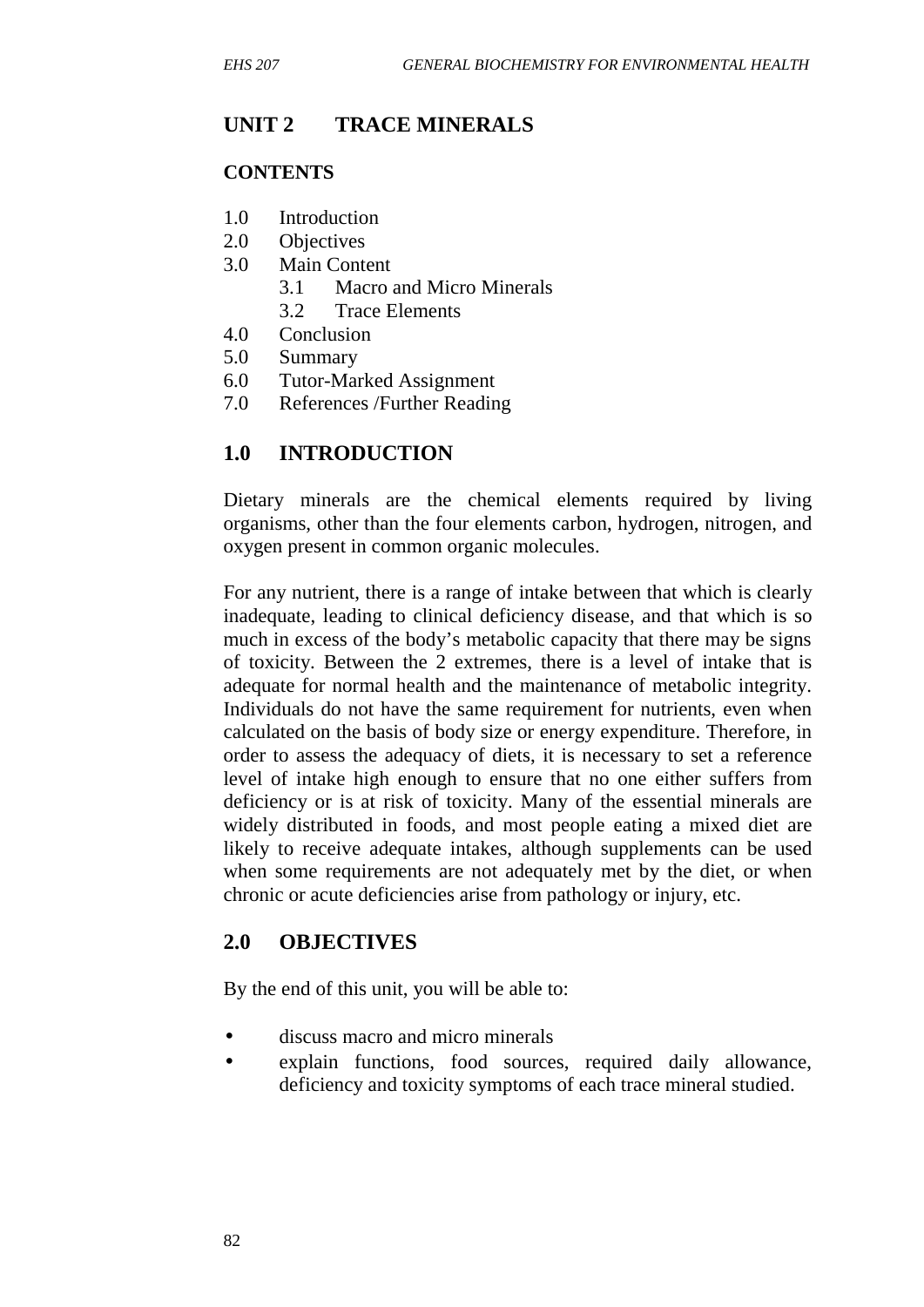## **3.0 MAIN CONTENT**

### **3.1 Macro and Micro Minerals**

Dietary Minerals include the macro and micro minerals. Macro minerals are required in the diet in large amounts (>100 mg/day). They represent about 80% of body organic matter and include calcium, phosphorus, potassium, sulfur, sodium, chlorine, and magnesium.

Micro minerals or Trace elements are needed in doses < 100 mg per day. Important "trace" or minor minerals include iron, cobalt, copper, zinc, molybdenum, iodine, selenium and cobalt.

Some minerals are necessary for the body, but their exact functions are unknown. Such include Chromium, Nickel, Bromine, Lithium and Barium. Non-essential minerals found as contaminants in foodstuffs include rubidium, silver, gold and bismuth. Toxic minerals include Al, Pb, Cd and Hg.

## **3.2 Trace Elements**

#### **Zinc**

Total zinc content of the body is about 2g, out of which 60% is in skeletal muscles and 30% in bones. The highest concentration of Zinc is seen in Hippocampus area of brain and prostate fluid. More than 300 enzymes are zinc-dependent, including RNA and DNA polymerases, alkaline phosphatase and carbonic anhydrase. It also forms what is known as zinc fingers  $(Zn^{2+})$  co-ordinated to four amino acid side chains), which provide structural stability to many proteins and are important for protein-protein interactions. These are found in many signal transduction proteins. Zn is also involved in DNA and protein synthesis as well as transport of vitamin A, taste perception, wound healing, Zinc plays a vital role in fertility. In males, it protects the prostate gland from infection (prostates) and ultimately from enlargement (prostatic hypertrophy). It also helps maintain sperm count and mobility and normal levels of serum testosterone. Zinc is important during pregnancy, for the growing foetus whose cells are rapidly dividing. Zinc also helps to avoid congenital abnormalities and pre-term delivery. Zinc is vital in ensuring proper growth and development in infants, children and teenagers.

**Sources:** Meat, shellfish, poultry, whole grains, vegetable, cheese

**Required Daily Allowance (RDA):** 11 mg for men, 8 mg for women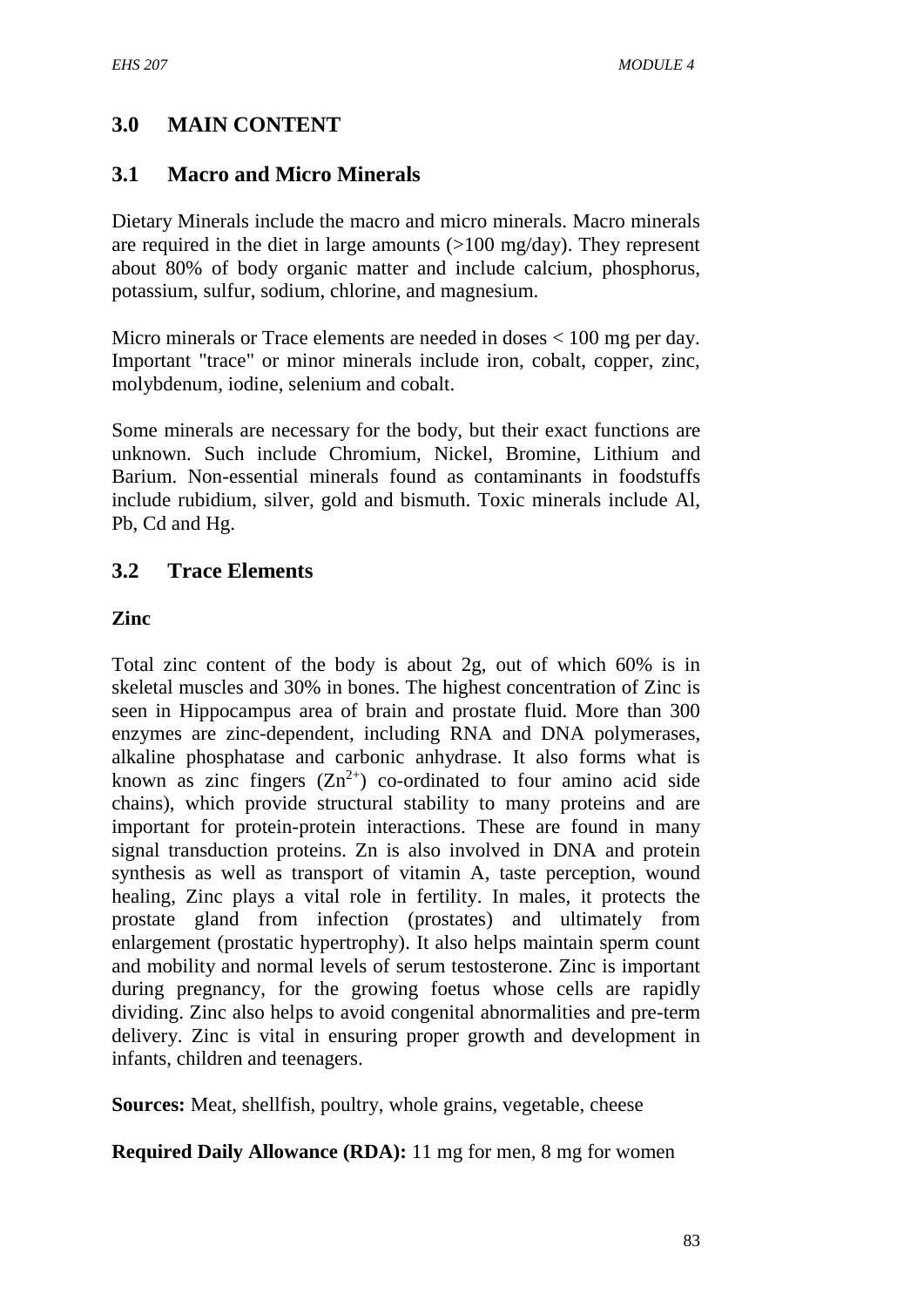**Deficiency:** Zn deficiency in children is marked by poor growth and impairment of sexual development. In both children and adults, it results in poor wound healing and dermatitis as well as impaired immune function. Toxicity effects include loss of appetite, impaired immunity, decreased HDL, iron and copper deficiencies. Toxicity is common in welders due to inhalation of zinc oxide fumes.

#### **Iron**

Total body content is 3-5 g, 75% of this is found in blood and the rest in liver, bone marrow and muscles. Iron is present in almost all cells. Blood contains 14.5g of Hb per 100 ml. About 75% of total iron is in hemoglobin, 5% is in myoglobin and 15% in ferritin. Iron carries oxygen as part of haemoglobin in blood or myoglobin in muscles. It is required for cellular energy metabolism. Transferrin is the transport form while Ferritin is the storage form of iron. Transferrin is a glycoprotein, with a mol wt of 76,500 Daltons. Total iron binding capacity (TIBC) is a measure of the blood's capacity to bind iron with transferring. The ref range is about 400mg/100ml. One third of this capacity is saturated with iron. Transferrin has a half-life of 7-19 days, and is a useful index of nutritional status. One molecule of transferrin can bind two ferric ions. In blood, ceruloplasmin is the ferroxidase, which oxidizes ferrous to ferric state. Transferrin receptors are present on most of the body cells, especially on cells which synthesize heme. The iron-transferrin complex is taken up by the body cells by the receptor mechanism.

**RDA**: for men 8 mg, women (19-50 yrs) 18 mg, women > 50 yrs 8 mg.

**Sources:** Red meat, fish, poultry, eggs, dried fruits, leafy vegetables, pulses.

**Deficiency**: Includes anemia characterized by weakness, fatigue, headache and impaired mental and physical performance. It also impaired immunity and pale skin.

**Toxicity** leads to GIT distress, infections, fatigue, joint pain, skin pigmentation and organ damage.

## **Copper**

Total body copper is about 100 mg. It is found in muscles, liver, bone marrow, brain, kidney, heart and hair. It is a required component of many redox enzymes. Copper containing enzymes are ceruloplasmin, cytochrome oxidase, tyrosinase, superoxide dismutase and others. Required for iron absorption and incorporation of iron into hemoglobin.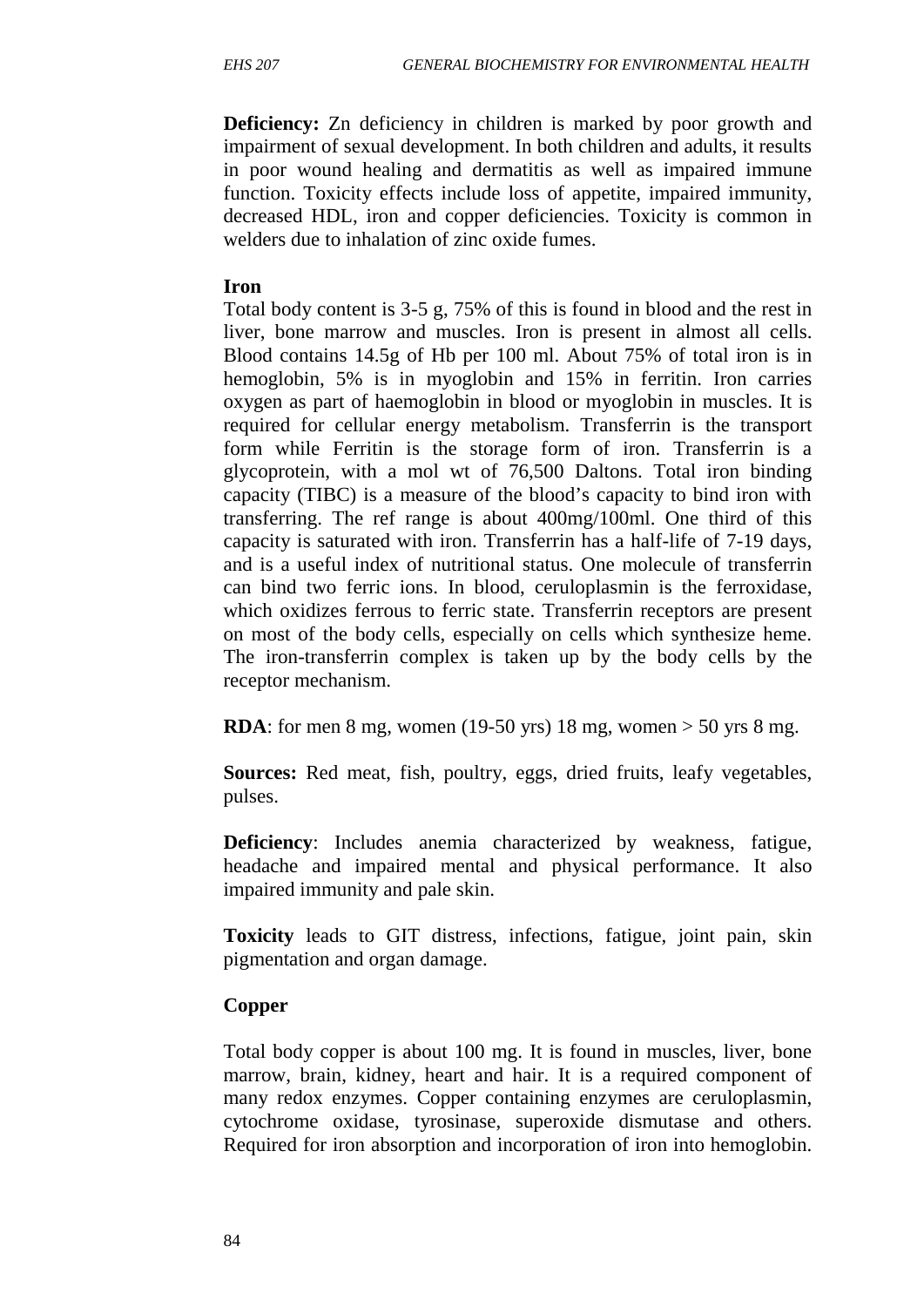Only about 10% dietary copper is absorbed. Excretion is mainly through bile.

**Sources**: Legumes, nuts and seeds, whole grains, organ meats, drinking water.

**RDA:** 900 μg

**Deficiency:** Results in microcytic normochromic anemia, cardiovascular diseases, defective cross-linking of connective tissue and hypo pigmentation of hair. Toxicity is manifested as diarrohea and blue-green discoloration of saliva. Copper poisoning may result in hemolysis, hemoglobinuria, proteinuria and renal failure. Toxicity could occur from eating acid foods cooked in uncoated copper cookware or exposure to excess copper in drinking water or other environmental sources. Could result from Copper poisoning, or Wilson's disease Results in vomiting, hematemesis, hypotension, coma, GIT distress, jaundice.

### **Fluoride**

Fluoride is known to prevent caries. In the pits and fissures of premolar and molar teeth, bacterial fermentation of residual food leads to acid production. The acid removes enamel and dentine to expose the pulp, leading to inflammation and toothache. Presence of fluoride will result in a fluoroapatite layer on the enamel, which protects it from decay. The safe limit of F is about 1ppm in water  $(= 1 \text{ mg in } 1000 \text{ ml of water})$ 

**RDA:** 4 mg for men, 3 mg for women.

**Toxicity** leads to fluorosis (pitting and discoloration of teeth with alternate areas of osteoporosis, osteosclerosis and brittle bones), intestinal upset, loss of appetite and loss of weight.

### **Selenium**

Selenium (Se) intake depends on the nature of soil in which food crops are grown. In mammals, glutathione peroxidase is the most important se containing enzyme. 5"-de-iodinase, which converts thyroxin to T3 also contains Se. Selenium concentration in testis is the highest in adult tissue. It is necessary for normal development of spermatozoa. Selenium also acts as a non specific intracellular anti oxidant, its action being complementary to that of Vitamin E.

**RDA:** 50-100 μg/ day.

**Deficiency:** Causes Liver necrosis, cirrhosis, cardio myopathy and muscular dystrophy.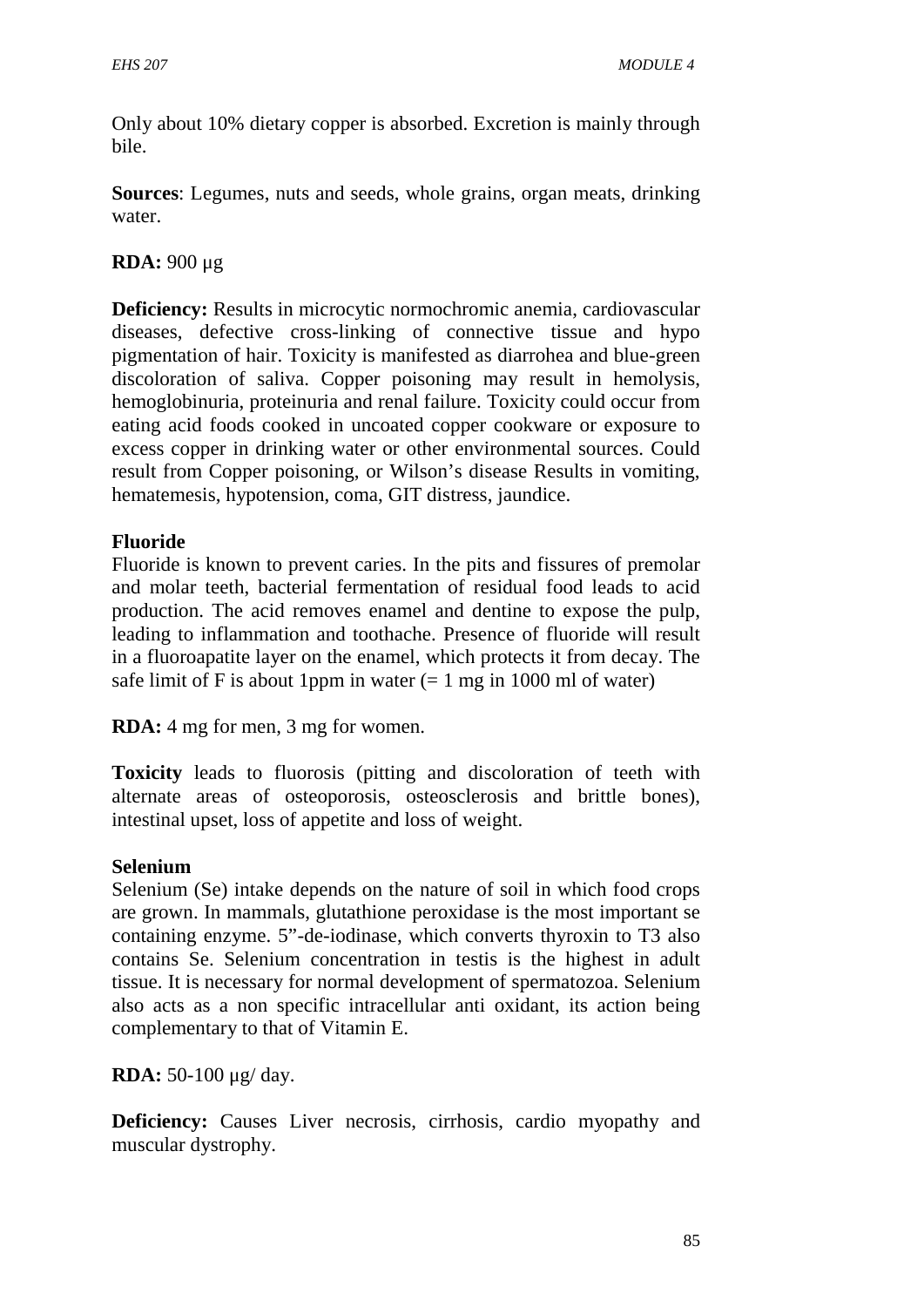Se Toxicity is called selenosis. Symptoms include hair loss, falling of nails, diarrhea, weight loss and garlicky odour in breath.

#### **Iodine**

Dietary iodine is efficiently absorbed and transported to the thyroid gland, where it is stored and used for the synthesis of triiodothyronine and thyroxine. These hormones function in regulating the basal metabolic rate of adults and the growth and development of children. Also functions as antioxidant for extrathyroidal organs such as mammary and salivary glands and for gastric juice production.

**Sources**: seafood, dairy products, iodized salt **RDA:** 150 μg

**Deficiency**: Very common results in an enlargement of the thyroid gland (Goitre)

## **4.0 CONCLUSION**

Minerals are organic molecules which are required in the body for bone mineralization and for proper functioning of the body tissues.

## **5.0 SUMMARY**

In this unit, you have been exposed to Macro and Micro minerals.

## **6.0 TUTOR-MARKED ASSIGNMENT**

- 1. Distinguish between Macro and Micro minerals (Trace elements)
- 2. List important microminerals (Trace Elements) and enumerate the functions, food sources, required daily allowance, deficiency and toxicity symptoms of each trace mineral studied.

## **7.0 REFERENCES/FURTHER READING**

- Amanullah, M. (2011). Medical Biochemistry and Biotechnology. (1<sup>st</sup>) ed.).
- Devlin T. M. (2010). Textbook of Biochemistry with Clinical Correlation 7th edition. John Wiley & Sons Inc.
- Murray, R. K., Bender, D. A., Botham, K., M., Kennelly, P. J., Rodwell V. W. and Well, P.A. (2012). Harper's Illustrated Biochemistry (29<sup>th</sup> edition) McGraw-Hill Medical.
- Nelson, D. L. & Cox M. M., (2009). Lehninger Principles of Biochemistry. (4th ed.).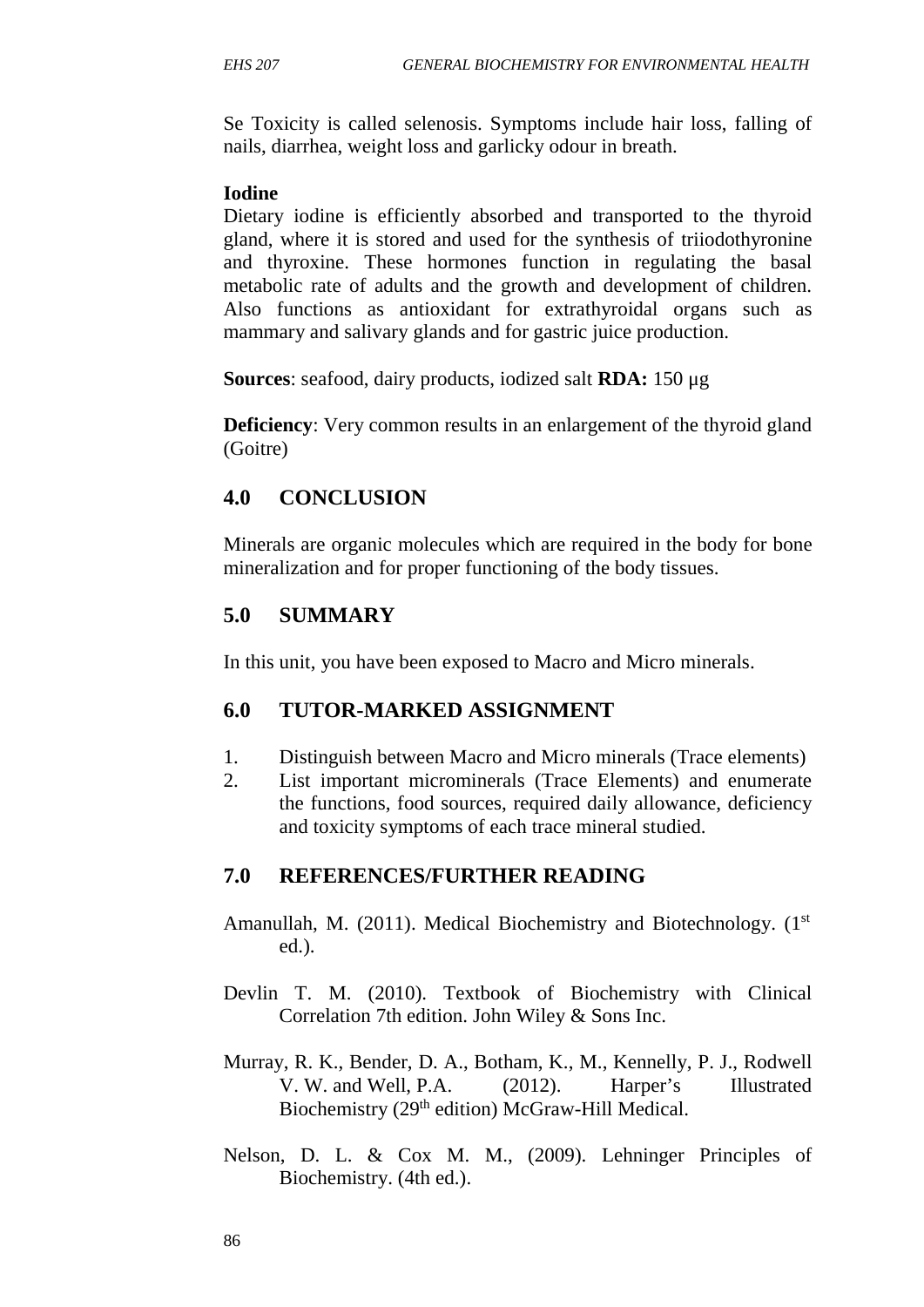# **UNIT 3 DETOXIFICATION**

### **CONTENTS**

- 1.0 Introduction
- 2.0 Objectives
- 3.0 Main Content
	- 3.1 Mechanism of Detoxification
	- 3.2 Detoxification Reactions
	- 3.3 Excretion of Detoxified Xenobiotic
- 4.0 Conclusion
- 5.0 Summary
- 6.0 Tutor Marked Assignment
- 7.0 References/Further Reading

## **1.0 INTRODUCTION**

Humans are exposed to various foreign chemicals (called xenobiotic) from air, nutrition (food additives, preservatives), therapy for disease (drugs) etc. Hence an understanding of the ability of the body to cope with the chemical onslaught at the cellular level is an important aspect of metabolism. Detoxification is a series of biochemical reactions that convert converts toxic substances into less harmful products and then into more easily excretable forms. Detoxification is often referred to as drug metabolism. All the detoxification reactions majorly occur in the liver, however, the kidney and intestines are also involved to a lesser extent. Several unwanted and harmful substances e.g. drugs get entry into the body by absorption from the gastrointestinal tract and so need to be eliminated regularly to prevent accumulation and prolonged cumulative action.

Compounds that are detoxified are foreign compounds or xenobiotic such as drugs, food additives, insecticides, pollutants etc, compounds produced in the body which are to be eliminated e.g. bilirubin, steroids ammonia etc and compounds produced in the intestine by bacterial putrefaction and fermentation e.g. indole and skatole (from tryptophan), histamine (from histidine), tyramine (from tyrosine) etc.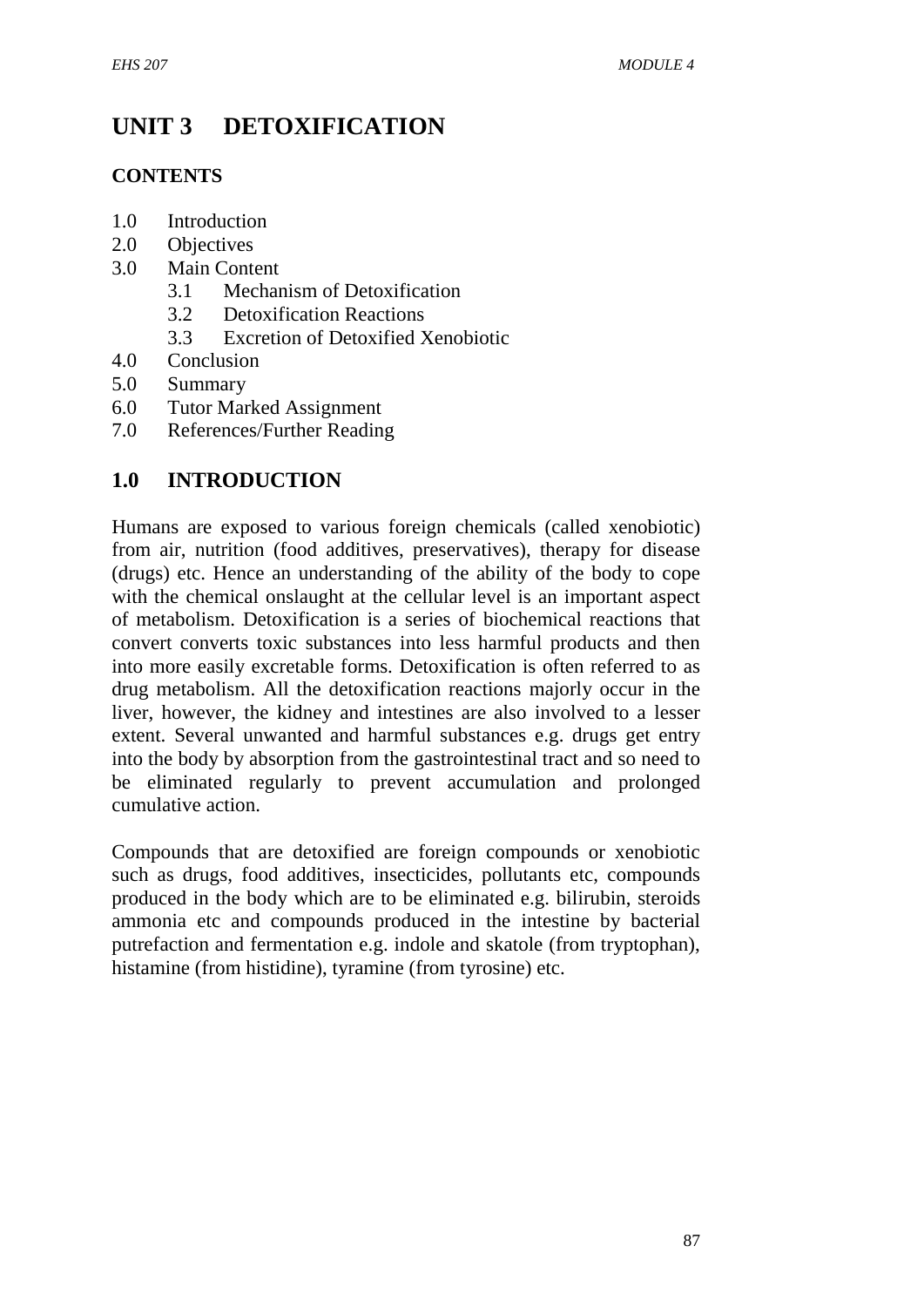## **2.0 OBJECTIVE**

By the end of this unit, you will be able to:

 discuss detoxification, mechanism and reactions of detoxification, and the excretion of xenobiotic.

## **3.0 MAIN CONTENT**

## **3.1 Mechanism of Detoxification**

The overall mechanism of detoxification is to increase the water solubility (polarity) of toxic products and thus facilitate their excretion from the body mostly in urine and also through bile and faeces. Toxic products are rendered water-soluble by adding polar functional groups/conjugates.





### **Fig. 4.1: Mechanism of Detoxification**

## **3.2 Reactions of Detoxification**

Foreign substances undergo some preliminary changes which are not different from the metabolic changes occurring to physiological substances. Detoxification reactions are grouped into two phases namely Phase-I and Phase-II detoxification reactions.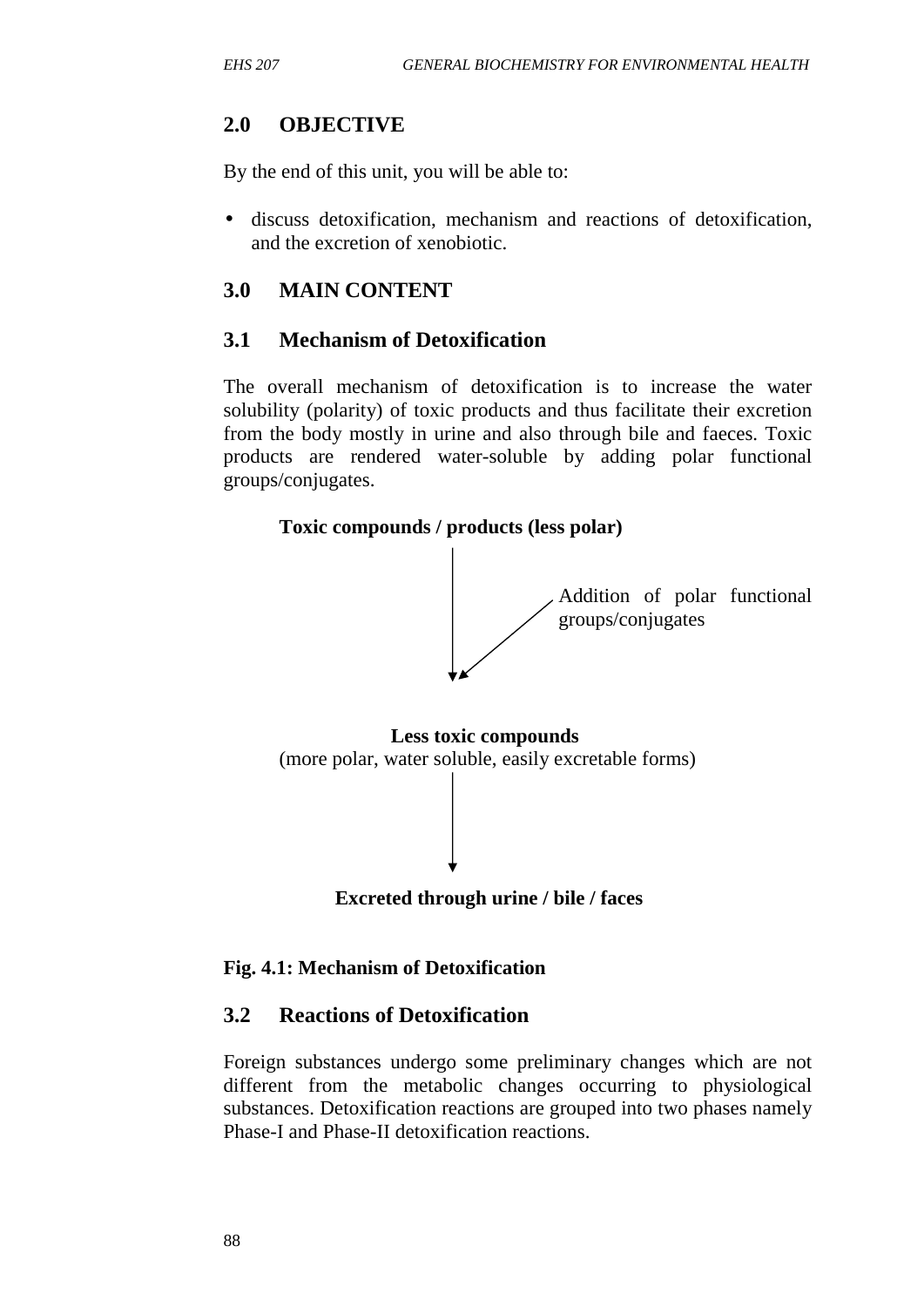### **Phase I**

Phase I detoxification reaction involves oxidation (also known as hydroxylation), reduction or hydrolysis. Minor reactions like deamination, desulfuration, dealkylation etc. are also induced under

Phase I

a. **Detoxification by oxidation:** In this reaction hydrocarbons are oxidized to their corresponding alcohols; alcohols to aldehydes and aldehydes to acids. Also aromatic hydrocarbons are reduced to phenols.

Example is the oxidation of methanol to formic acid, oxidation of benzene to benzoic acid.

Cytochrome P450 (hemeproteins) are enzymes involved in oxidation reaction and are located in the liver microsomes (endoplasmic reticulum). Fifty percent (50%) of drugs are detoxified through this system.

Methanol (**CH3-OH**) Formic acid (**H-COOH**)

Benzoyl Benzoic acid

b. **Detoxification by reduction:** This reaction involves the addition of hydrogen atom to hydrocarbons. Examples are given below:

Nitrobenzene  $\longrightarrow$  Amino benzene (Aniline)

Chloral — **Trichloroethanol** (Chloral is a sedative)

c. **Detoxification by hydrolysis:** This reaction involves the hydrolysis of ester, amide, glycosidic bond, ether bond etc by the addition of water. Also Drugs like procaine and acetyl salicylic (aspirin) acid and cardiac glycosides e.g. digitalin, atropine undergo hydrolysis.

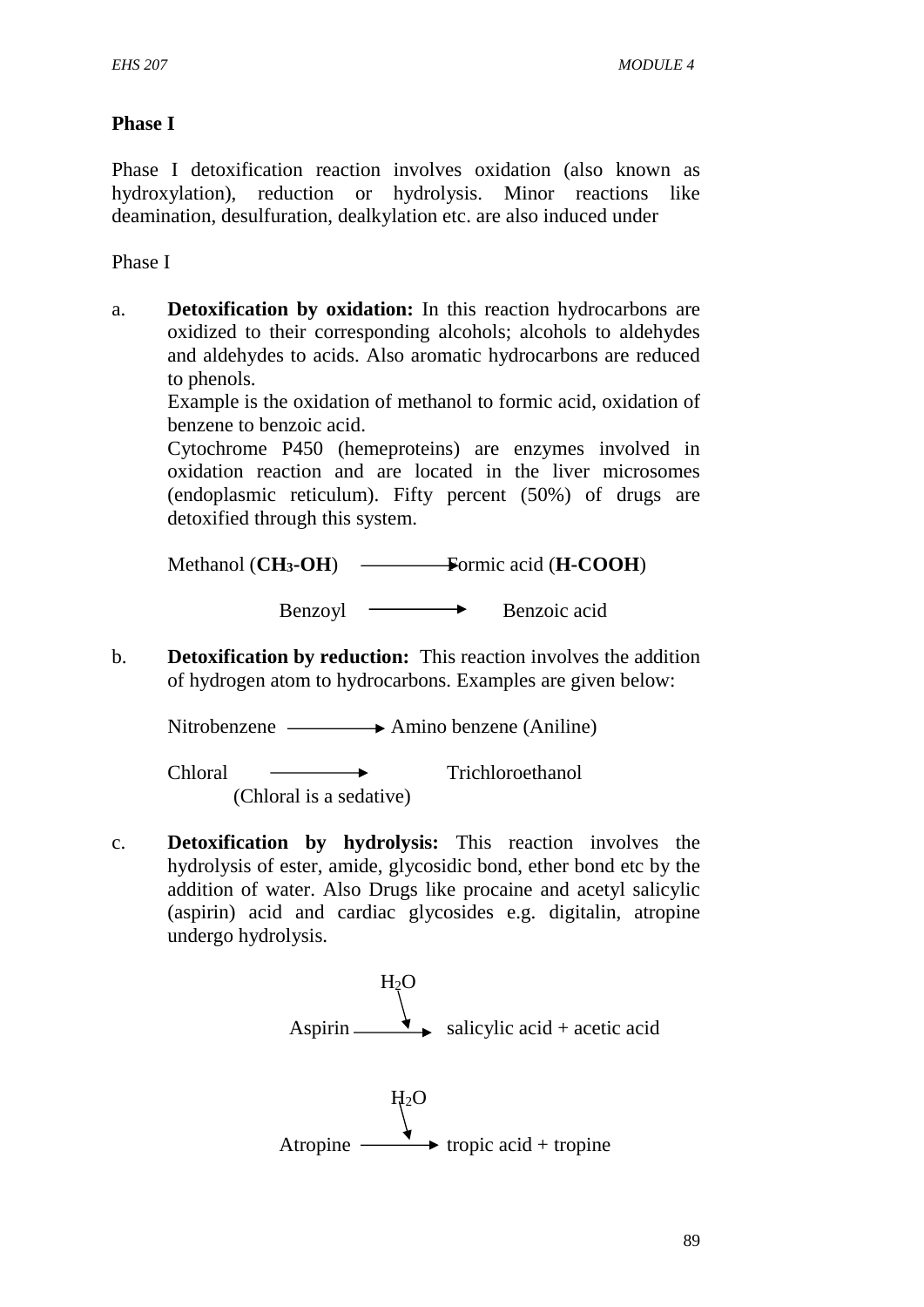## **Phase-II**

Phase-II detoxification process consists of conjugation reaction. This reaction involves the coupling of the foreign substances after the processes of oxidation, reduction and hydrolysis with some polar substances in the body making the toxic compounds more water soluble and hence easily excretable. The following are some examples:

- a. **Glucuronic acids:** Conjugation with glucuronic acid is the most common conjugation reaction. UDP (uridine diphosphate) glucuronic acid is the glucuronyl donor, UDP-glucuronyl transferases are the enzymes. Aromatic acids (e.g. benzoic acid) and phenols are conjugated with glucuronic acid. The glucuronic acid is derived from uridine diphosphate glucuronic acid. The drug chloramphenicol and the bile pigments are among the important substances conjugated with glucuronic acid. Derivatives of steroid hormones also are conjugated with glucuronic acid before excretion.
- b. **Active sulfate:** It is used to conjugate phenolic compounds. The derivatives are called ethereal sulfates. An increase in their amount in urine excessive intestinal putrefaction or stasis. Adrenal cortical hormones are also excreted after conjugation with sulfuric acid. Yeast and mammalian liver contain enzymes that can activate inorganic sulfate by adding it to 3 phosphoadenosine-5-phosphate. Active sulfate is adenine-3 phosphoribose-5-phosphosulfate. Incorporation of sulfate into sulfated mucopolysaccharaides and conjugation of steroid hormones and others with sulfate are brought about after preliminary activation of sulfate.
- c. **Glycine:** This is used to conjugate aromatic acids, cholic acid and also nicotinic acid. The formation of bile acid (glycocholic acid) from cholic acid is also brought about by conjugation with glycine.
- d. **Cysteine:** This is used in the conjugation of aromatic compounds like benzene and halogenated ring compounds like bromobenzene.
- e. **Acetic acid:** Acetic acid is used to conjugate with aromatic amino compounds like sulfanilamide.
- f. **Glutamine:** This is conjugated with phenylacetic acid to form phenylacetylglutamine.
- g. **Methyl groups:** Active methionine (s-adenosyl methionine) is used for the conjugation of certain pyridine and other heterocyclic nitrogen containing compounds like nicotinamide.
- h. **Interaction of highly toxic cyanides:** There may also be conjugation with thiosulfate to form relatively nontoxic